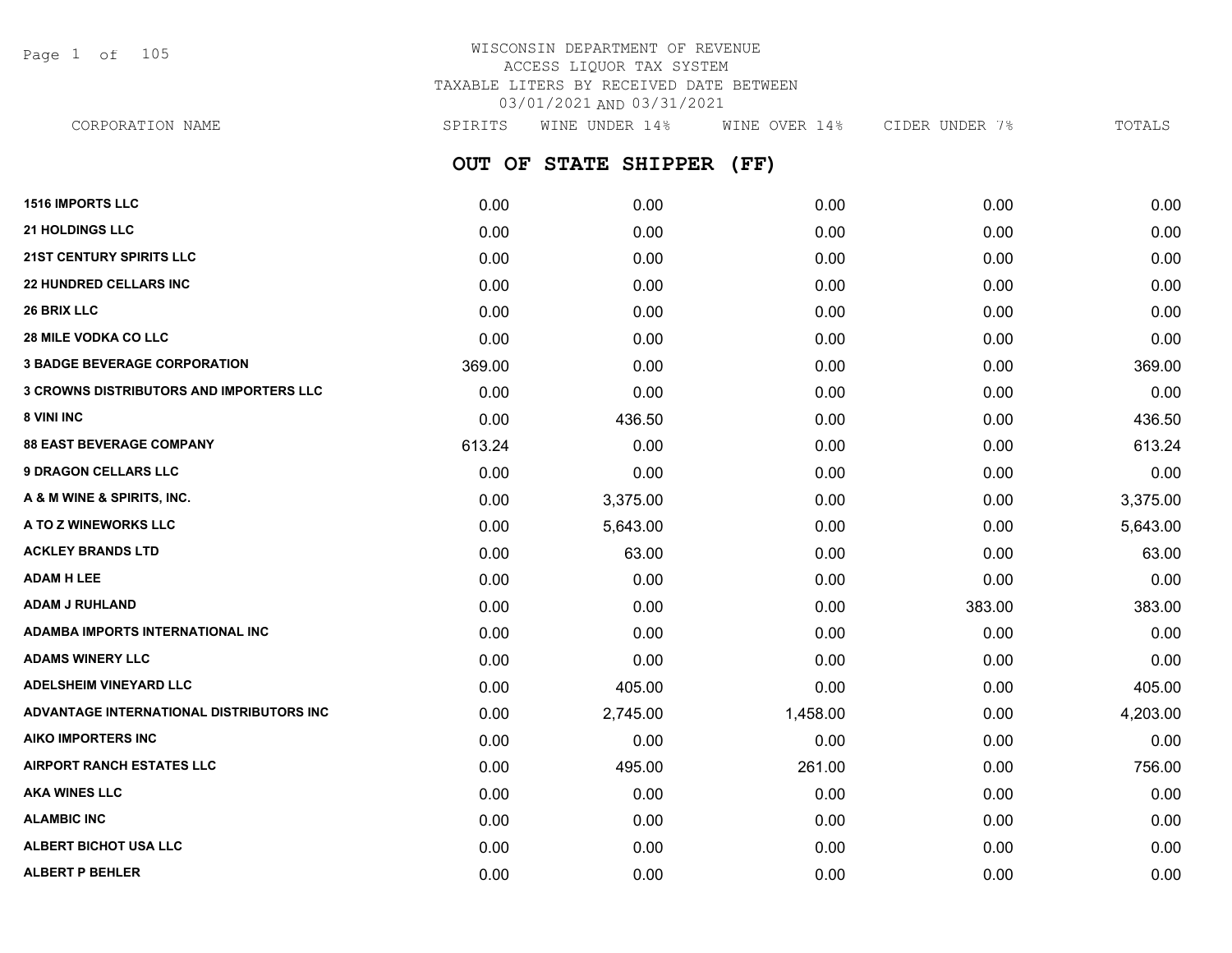Page 2 of 105

| CORPORATION NAME                       | SPIRITS  | WINE UNDER 14% | WINE OVER 14% | CIDER UNDER 7% | TOTALS    |
|----------------------------------------|----------|----------------|---------------|----------------|-----------|
| ALEJANDRO BULGHERONI ESTATE LLC        | 0.00     | 0.00           | 0.00          | 0.00           | 0.00      |
| ALEXANDRIA NICOLE CELLARS LLC          | 0.00     | 144.00         | 360.00        | 0.00           | 504.00    |
| ALL BRAZILIAN IMPORT & EXPORT INC      | 0.00     | 0.00           | 0.00          | 0.00           | 0.00      |
| <b>ALLIED IMPORTERS USA LTD</b>        | 0.00     | 0.00           | 0.00          | 0.00           | 0.00      |
| <b>ALLORO VINEYARD INC</b>             | 0.00     | 0.00           | 0.00          | 0.00           | 0.00      |
| <b>ALLTECH'S BEVERAGE DIVISION LLC</b> | 337.50   | 0.00           | 0.00          | 0.00           | 337.50    |
| <b>ALPHA &amp; OMEGA WINERY LLC</b>    | 0.00     | 0.00           | 36.00         | 0.00           | 36.00     |
| ALPHA MARKETING NETWORK INC            | 0.00     | 0.00           | 0.00          | 0.00           | 0.00      |
| <b>ALTAMAR BRANDS LLC</b>              | 12.00    | 0.00           | 0.00          | 0.00           | 12.00     |
| <b>ALTAMURA WINERY INC</b>             | 0.00     | 0.00           | 0.00          | 0.00           | 0.00      |
| <b>AMAVI CELLARS LLC</b>               | 0.00     | 0.00           | 0.00          | 0.00           | 0.00      |
| <b>AMBRABEV LLC</b>                    | 0.00     | 0.00           | 0.00          | 0.00           | 0.00      |
| <b>AMERICAN BEVERAGE CORP</b>          | 0.00     | 16,182.63      | 0.00          | 0.00           | 16,182.63 |
| <b>AMERICAN ESTATES WINES INC</b>      | 0.00     | 0.00           | 0.00          | 0.00           | 0.00      |
| AMERICAN NORTHWEST DISTRIBUTORS INC    | 0.00     | 135.52         | 2.38          | 0.00           | 137.90    |
| AMERICAN OUTLAW SPIRITS INC            | 3,100.50 | 0.00           | 0.00          | 0.00           | 3,100.50  |
| AMERICAN VINTAGE BEVERAGE INC.         | 0.00     | 0.00           | 0.00          | 0.00           | 0.00      |
| <b>AMERICAN VINTNERS LLC</b>           | 0.00     | 171.00         | 414.00        | 0.00           | 585.00    |
| <b>AMERICAN WINE TRADE INC</b>         | 0.00     | 148.50         | 0.00          | 0.00           | 148.50    |
| <b>AMIR PEAY</b>                       | 0.00     | 0.00           | 0.00          | 0.00           | 0.00      |
| <b>AMPHORA IMPORTS LLC</b>             | 0.00     | 0.00           | 0.00          | 0.00           | 0.00      |
| <b>AMUSE BOUCHE LLC</b>                | 0.00     | 0.00           | 0.00          | 0.00           | 0.00      |
| <b>ANCIEN WINES INC</b>                | 0.00     | 0.00           | 0.00          | 0.00           | 0.00      |
| <b>ANCIENT PEAK INC</b>                | 0.00     | 0.00           | 0.00          | 0.00           | 0.00      |
| <b>ANDIS WINES LLC</b>                 | 0.00     | 0.00           | 0.00          | 0.00           | 0.00      |
| <b>ANDREW FOX</b>                      | 0.00     | 0.00           | 0.00          | 0.00           | 0.00      |
| <b>ANDREW T BECKSTOFFER</b>            | 0.00     | 216.00         | 360.00        | 0.00           | 576.00    |
| <b>ANGELA OSBORNE</b>                  | 0.00     | 0.00           | 0.00          | 0.00           | 0.00      |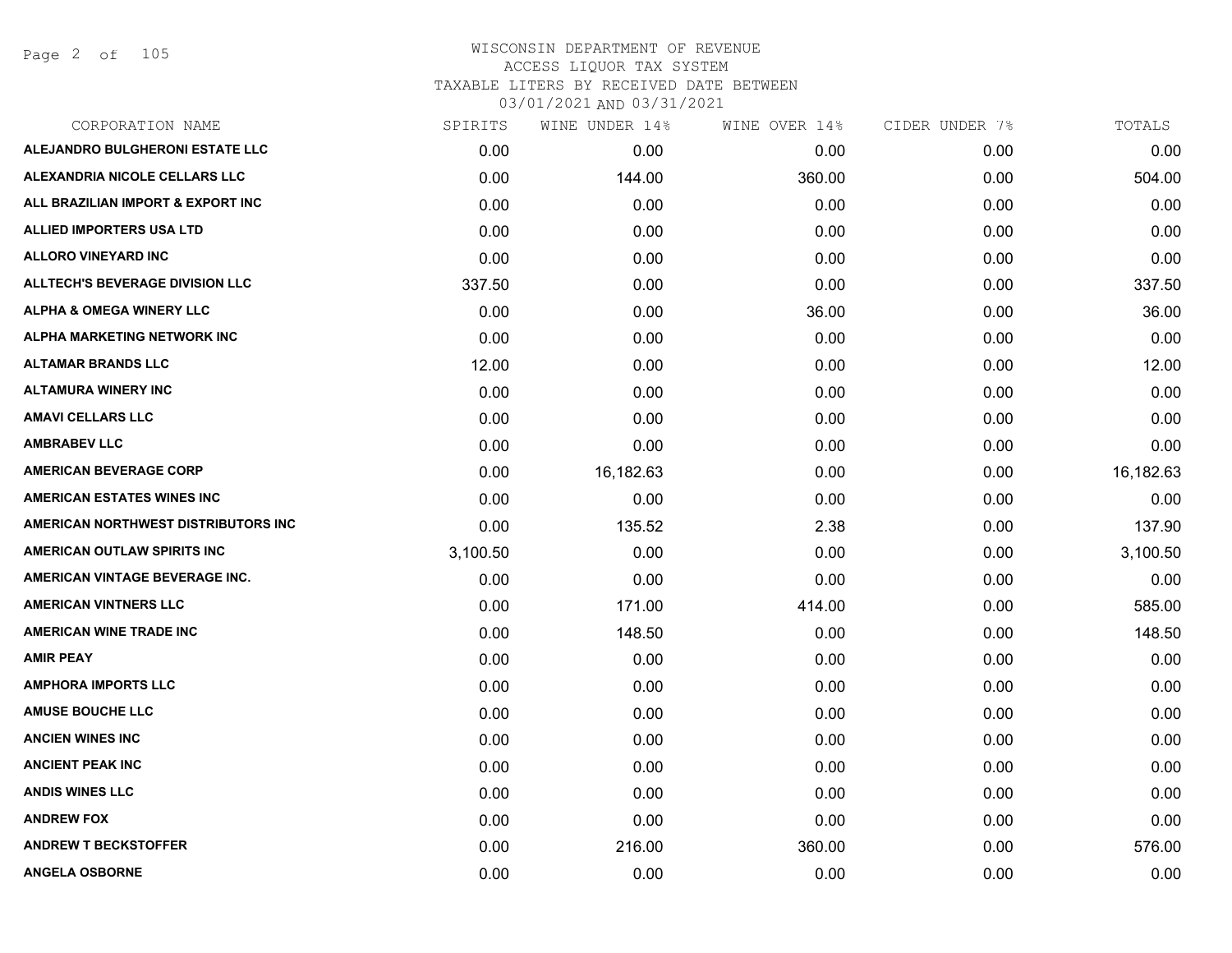### WISCONSIN DEPARTMENT OF REVENUE

#### ACCESS LIQUOR TAX SYSTEM

TAXABLE LITERS BY RECEIVED DATE BETWEEN

| CORPORATION NAME                                | SPIRITS   | WINE UNDER 14% | WINE OVER 14% | CIDER UNDER 7% | TOTALS    |
|-------------------------------------------------|-----------|----------------|---------------|----------------|-----------|
| <b>ANHEUSER-BUSCH COMPANIES LLC</b>             | 10,880.16 | 1,943.73       | 0.00          | 3,930.52       | 16,754.41 |
| <b>ANNE HUBATCH</b>                             | 0.00      | 0.00           | 0.00          | 0.00           | 0.00      |
| <b>ANTHONY BOZZANO</b>                          | 0.00      | 0.00           | 0.00          | 0.00           | 0.00      |
| <b>ANTHONY G MOLL</b>                           | 0.00      | 0.00           | 0.00          | 0.00           | 0.00      |
| <b>ANTHONY M TRUCHARD</b>                       | 0.00      | 0.00           | 126.00        | 0.00           | 126.00    |
| <b>ANTIPODEAN WINES LLC</b>                     | 0.00      | 567.00         | 0.00          | 0.00           | 567.00    |
| <b>APOLOGUE LLC</b>                             | 0.00      | 0.00           | 0.00          | 0.00           | 0.00      |
| <b>APOSTROPHE BRANDS LLC</b>                    | 252.00    | 0.00           | 0.00          | 0.00           | 252.00    |
| <b>APPELLATION TRADING COMPANY LLC</b>          | 0.00      | 0.00           | 0.00          | 0.00           | 0.00      |
| <b>APPELLATIONS LP</b>                          | 0.00      | 0.00           | 0.00          | 0.00           | 0.00      |
| <b>AQUILINI BRANDS USA INC.</b>                 | 0.00      | 0.00           | 0.00          | 0.00           | 0.00      |
| <b>ARANO LLC</b>                                | 0.00      | 0.00           | 0.00          | 0.00           | 0.00      |
| <b>ARCHANA A DAVE</b>                           | 0.00      | 0.00           | 0.00          | 0.00           | 0.00      |
| <b>ARCHER ROOSE INC</b>                         | 0.00      | 1,210.00       | 0.00          | 0.00           | 1,210.00  |
| <b>AREL GROUP WINE &amp; SPIRITS INC</b>        | 0.00      | 0.00           | 0.00          | 0.00           | 0.00      |
| <b>ARETE WINES LLC</b>                          | 0.00      | 0.00           | 0.00          | 0.00           | 0.00      |
| <b>ARIETTA INC</b>                              | 0.00      | 0.00           | 0.00          | 0.00           | 0.00      |
| <b>ARMSTRONG FAMILY WINERY LLC</b>              | 0.00      | 144.00         | 108.00        | 0.00           | 252.00    |
| <b>ARNOLD ANTON CARLSON</b>                     | 0.00      | 0.00           | 0.00          | 0.00           | 0.00      |
| <b>ARNOT-ROBERTS LLC</b>                        | 0.00      | 0.00           | 0.00          | 0.00           | 0.00      |
| <b>ARPENT LLC</b>                               | 0.00      | 0.00           | 0.00          | 0.00           | 0.00      |
| <b>ARTISANAL DISTILLATES INC.</b>               | 0.00      | 0.00           | 0.00          | 0.00           | 0.00      |
| <b>ARTISANAL IMPORTS INC</b>                    | 0.00      | 0.00           | 0.00          | 0.00           | 0.00      |
| <b>ASSOCIATED BREWING COMPANY</b>               | 0.00      | 0.00           | 0.00          | 0.00           | 0.00      |
| <b>ASV WINES INC</b>                            | 0.00      | 378.00         | 0.00          | 0.00           | 378.00    |
| <b>ATHENEE IMPORTERS &amp; DISTRIBUTORS LTD</b> | 0.00      | 0.00           | 0.00          | 0.00           | 0.00      |
| ATLAS WINE COMPANY LLC                          | 0.00      | 504.00         | 0.00          | 0.00           | 504.00    |
| <b>ATOMIC BRANDS INC</b>                        | 28,928.59 | 0.00           | 0.00          | 0.00           | 28,928.59 |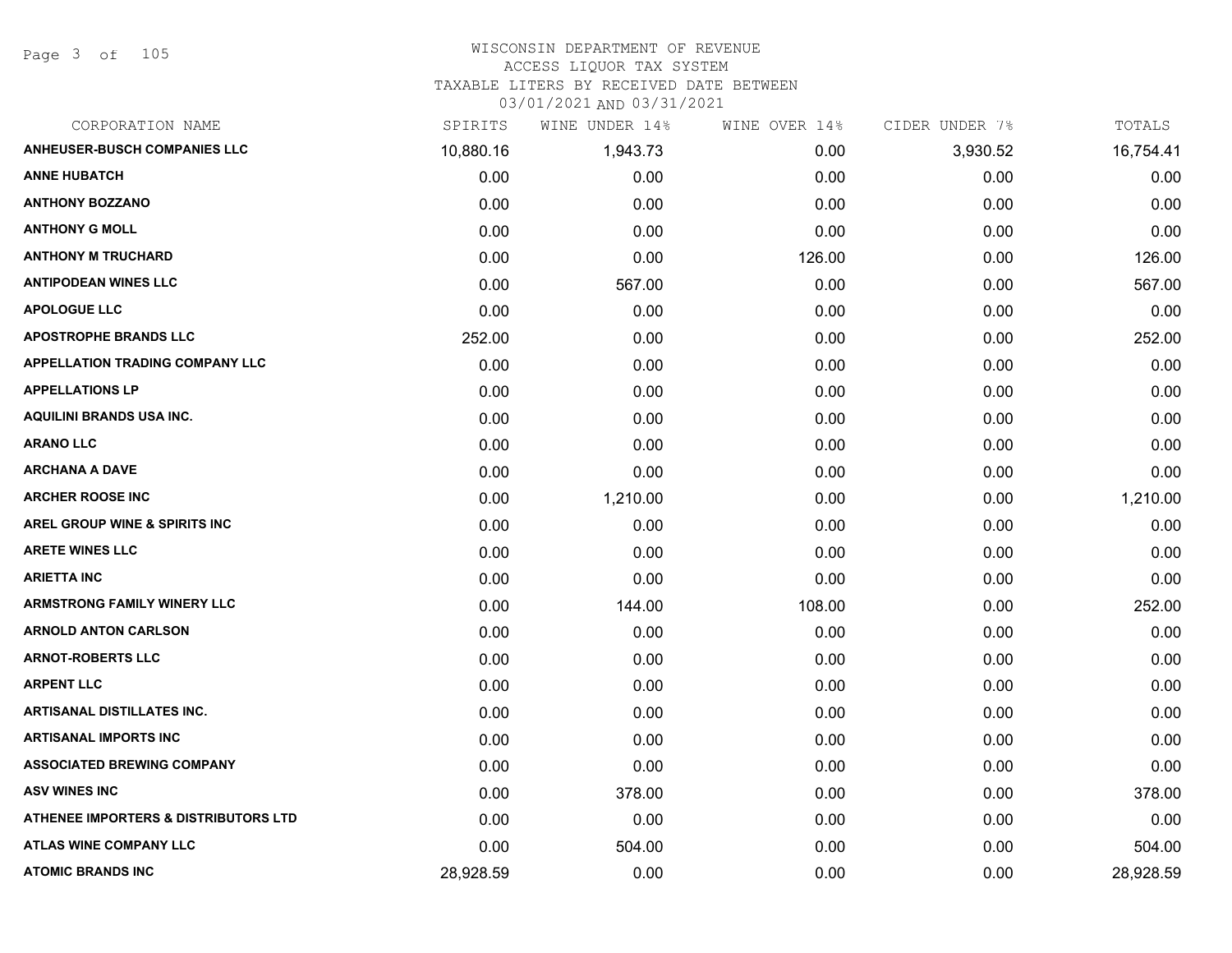Page 4 of 105

# WISCONSIN DEPARTMENT OF REVENUE ACCESS LIQUOR TAX SYSTEM TAXABLE LITERS BY RECEIVED DATE BETWEEN

| CORPORATION NAME                           | SPIRITS    | WINE UNDER 14% | WINE OVER 14% | CIDER UNDER 7% | TOTALS     |
|--------------------------------------------|------------|----------------|---------------|----------------|------------|
| <b>AUGUST WINE GROUP LLC</b>               | 0.00       | 450.00         | 0.00          | 0.00           | 450.00     |
| <b>AUSTIN VODKA COMPANY LLC</b>            | 0.00       | 0.00           | 0.00          | 0.00           | 0.00       |
| AUSTIN WHISKEY COMPANY, LLC                | 0.00       | 0.00           | 0.00          | 0.00           | 0.00       |
| <b>AUSTRAL WINES LLC</b>                   | 0.00       | 0.00           | 0.00          | 0.00           | 0.00       |
| AV BRANDS INC                              | 0.00       | 323.92         | 1,269.00      | 0.00           | 1,592.92   |
| <b>AVA FOOD LABS, INC</b>                  | 0.00       | 0.00           | 0.00          | 0.00           | 0.00       |
| <b>AVID INC</b>                            | 0.00       | 0.00           | 63.00         | 0.00           | 63.00      |
| <b>AVV WINERY CO LLC</b>                   | 0.00       | 720.00         | 99.00         | 0.00           | 819.00     |
| <b>AXIOS INC</b>                           | 0.00       | 0.00           | 0.00          | 0.00           | 0.00       |
| <b>AZAR DISTILLING LLC</b>                 | 0.00       | 0.00           | 0.00          | 0.00           | 0.00       |
| <b>AZZURRE SPIRITS CORPORATION</b>         | 900.00     | 0.00           | 0.00          | 0.00           | 900.00     |
| <b>B &amp; I OVERSEAS TRADING INC</b>      | 0.00       | 0.00           | 0.00          | 0.00           | 0.00       |
| <b>B UNITED INTERNATIONAL INC</b>          | 0.00       | 0.00           | 450.79        | 0.00           | 450.79     |
| <b>B. NEKTAR LLC</b>                       | 0.00       | 0.00           | 337.76        | 1,479.85       | 1,817.61   |
| <b>BACARDI U.S.A., INC.</b>                | 316,806.22 | 3,455.15       | 3,027.00      | 0.00           | 323,288.37 |
| <b>BACCHUS TECHNOLOGIES LLC</b>            | 0.00       | 301.00         | 153.00        | 0.00           | 454.00     |
| <b>BACIO DIVINO CELLARS LLC</b>            | 0.00       | 0.00           | 0.00          | 0.00           | 0.00       |
| <b>BACKWARDS DISTILLING COMPANY, LLC</b>   | 0.00       | 0.00           | 0.00          | 0.00           | 0.00       |
| <b>BADGER MOUNTAIN INC</b>                 | 0.00       | 738.00         | 0.00          | 0.00           | 738.00     |
| <b>BALCONES DISTILLING LLC</b>             | 0.00       | 0.00           | 0.00          | 0.00           | 0.00       |
| <b>BALLENTINE VINEYARDS INC</b>            | 0.00       | 0.00           | 0.00          | 0.00           | 0.00       |
| <b>BALTHAZAR REX LLC</b>                   | 0.00       | 0.00           | 0.00          | 0.00           | 0.00       |
| <b>BANFI PRODUCTS CORPORATION</b>          | 0.00       | 2,790.00       | 31.50         | 0.00           | 2,821.50   |
| <b>BANVILLE &amp; JONES WINE MERCHANTS</b> | 0.00       | 724.50         | 31.50         | 0.00           | 756.00     |
| <b>BARGETTOS SANTA CRUZ WINERY INC</b>     | 0.00       | 504.00         | 0.00          | 0.00           | 504.00     |
| <b>BARLOW VINEYARDS LLC</b>                | 0.00       | 0.00           | 0.00          | 0.00           | 0.00       |
| <b>BARNARD GRIFFIN INC</b>                 | 0.00       | 0.00           | 0.00          | 0.00           | 0.00       |
| <b>BARNETT VINEYARDS LP</b>                | 0.00       | 0.00           | 0.00          | 0.00           | 0.00       |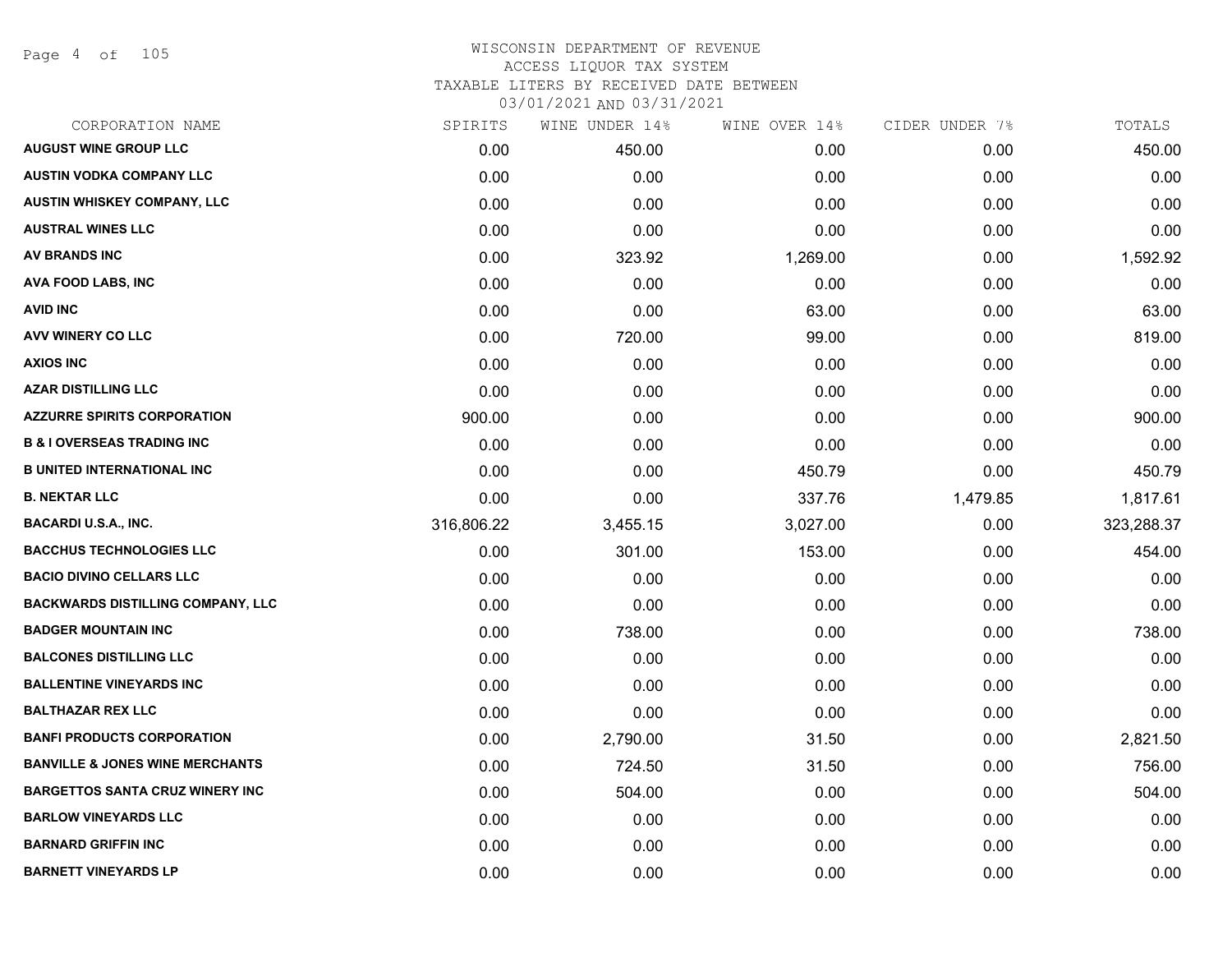Page 5 of 105

| CORPORATION NAME                         | SPIRITS | WINE UNDER 14% | WINE OVER 14% | CIDER UNDER 7% | TOTALS   |
|------------------------------------------|---------|----------------|---------------|----------------|----------|
| <b>BARON FRANCOIS LTD</b>                | 0.00    | 0.00           | 0.00          | 0.00           | 0.00     |
| <b>BATTAGLIA DISTRIBUTING CORP INC</b>   | 0.00    | 29.72          | 0.00          | 0.99           | 30.71    |
| <b>BAUM WINE IMPORTS INC</b>             | 0.00    | 2,934.00       | 186.00        | 0.00           | 3,120.00 |
| <b>BE IN GOOD SPIRITS LLC</b>            | 0.00    | 0.00           | 0.00          | 0.00           | 0.00     |
| <b>BEATBOX BEVERAGES LLC</b>             | 0.00    | 0.00           | 0.00          | 0.00           | 0.00     |
| <b>BEAUX FRERES LLC</b>                  | 0.00    | 0.00           | 0.00          | 0.00           | 0.00     |
| <b>BEDFORD &amp; GROVE LLC</b>           | 0.00    | 0.00           | 0.00          | 0.00           | 0.00     |
| <b>BEDROCK WINE COMPANY LP</b>           | 0.00    | 0.00           | 0.00          | 0.00           | 0.00     |
| <b>BENDISTILLERY INC</b>                 | 103.50  | 0.00           | 0.00          | 0.00           | 103.50   |
| <b>BENNETT LANE WINERY LLC</b>           | 0.00    | 0.00           | 0.00          | 0.00           | 0.00     |
| <b>BENOVIA WINERY LLC</b>                | 0.00    | 0.00           | 0.00          | 0.00           | 0.00     |
| <b>BEPPE &amp; THE ARCHITECT LLC</b>     | 0.00    | 0.00           | 0.00          | 0.00           | 0.00     |
| <b>BERGSTROM WINES LLC</b>               | 0.00    | 0.00           | 0.00          | 0.00           | 0.00     |
| <b>BERNARDUS LLC</b>                     | 0.00    | 0.00           | 0.00          | 0.00           | 0.00     |
| BETHEL HEIGHTS VINEYARD INC              | 0.00    | 0.00           | 0.00          | 0.00           | 0.00     |
| BETTER BRANDS INTERNATIONAL              | 0.00    | 223.50         | 189.00        | 0.00           | 412.50   |
| <b>BETZ CELLARS LLC</b>                  | 0.00    | 0.00           | 0.00          | 0.00           | 0.00     |
| <b>BEVAN CELLARS, LLC</b>                | 0.00    | 0.00           | 0.00          | 0.00           | 0.00     |
| <b>BIAGIO CRU &amp; ESTATE WINES LLC</b> | 0.00    | 0.00           | 0.00          | 0.00           | 0.00     |
| <b>BILTMORE ESTATE WINE COMPANY</b>      | 0.00    | 0.00           | 0.00          | 0.00           | 0.00     |
| <b>BLACK ROCK SPIRITS LLC</b>            | 45.00   | 0.00           | 0.00          | 0.00           | 45.00    |
| <b>BLACKBIRD VINEYARDS LLC</b>           | 0.00    | 0.00           | 0.00          | 0.00           | 0.00     |
| <b>BLAIR VINEYARDS LLC</b>               | 0.00    | 0.00           | 0.00          | 0.00           | 0.00     |
| <b>BLAKE FARMS HARD APPLE CIDER LLC</b>  | 0.00    | 0.00           | 0.00          | 6,945.92       | 6,945.92 |
| <b>BLAUM BROS DISTILLING CO LLC</b>      | 0.00    | 0.00           | 0.00          | 0.00           | 0.00     |
| <b>BLUE RIDGE DISTILLING CO INC</b>      | 126.00  | 0.00           | 0.00          | 0.00           | 126.00   |
| <b>BLUE ROCK VINEYARD LLC</b>            | 0.00    | 0.00           | 0.00          | 0.00           | 0.00     |
| <b>BLUE SPIRITS DISTILLING LLC</b>       | 0.00    | 0.00           | 0.00          | 0.00           | 0.00     |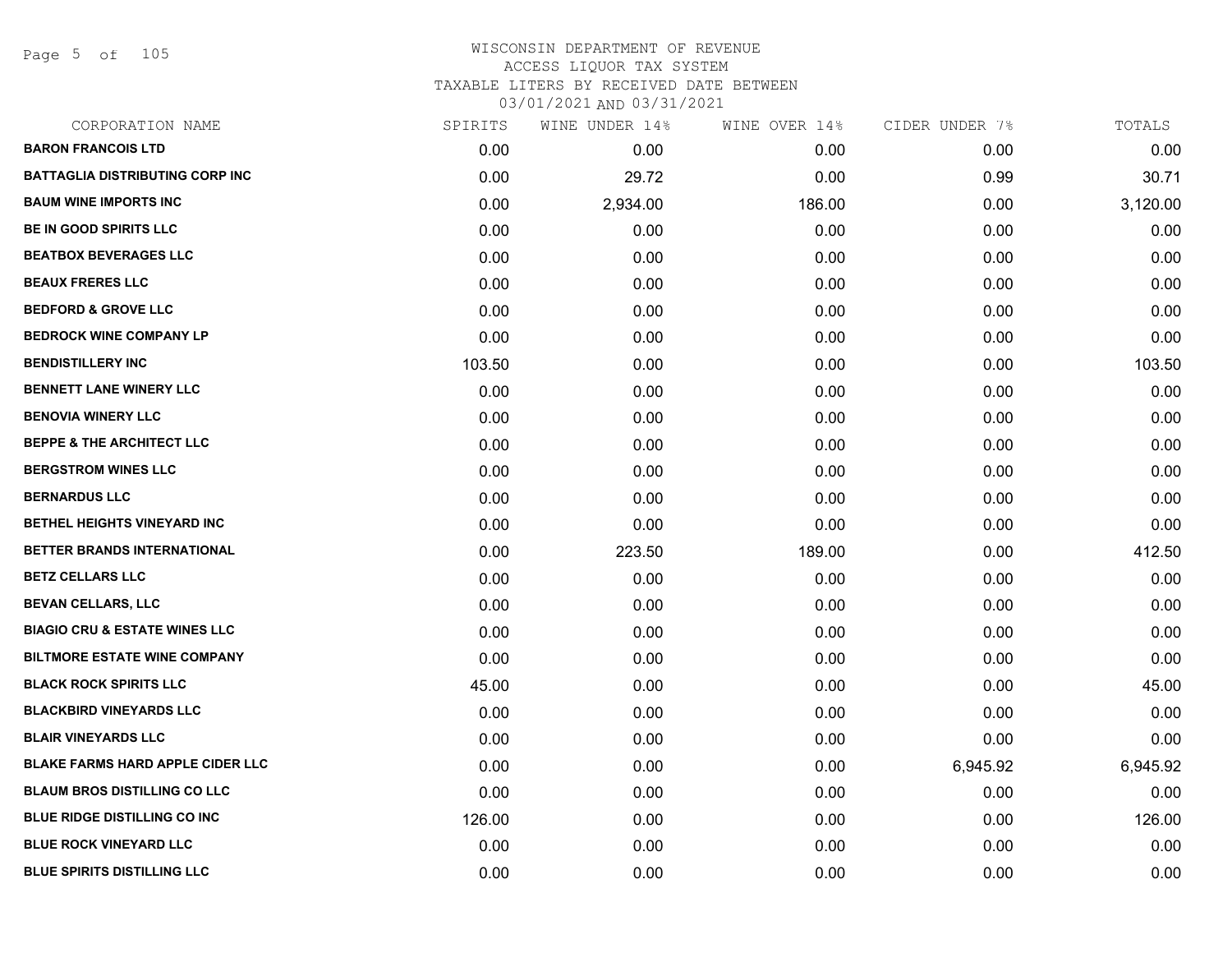Page 6 of 105

| CORPORATION NAME                     | SPIRITS    | WINE UNDER 14% | WINE OVER 14% | CIDER UNDER 7% | TOTALS     |
|--------------------------------------|------------|----------------|---------------|----------------|------------|
| <b>BOEGER WINERY INC</b>             | 0.00       | 0.00           | 0.00          | 0.00           | 0.00       |
| <b>BOGLE VINEYARDS INC</b>           | 0.00       | 3,024.00       | 29,457.00     | 0.00           | 32,481.00  |
| <b>BONANNO VINTNERS LLC</b>          | 0.00       | 126.00         | 126.00        | 0.00           | 252.00     |
| <b>BONNY DOON WINERY INC</b>         | 0.00       | 0.00           | 0.00          | 0.00           | 0.00       |
| <b>BOOKER VINEYARD &amp; WINERY</b>  | 0.00       | 0.00           | 0.00          | 0.00           | 0.00       |
| <b>BOSTON BEER CORPORATION</b>       | 3,372.80   | 0.00           | 0.00          | 122,240.41     | 125,613.21 |
| <b>BOUCHAINE VINEYARDS INC</b>       | 0.00       | 0.00           | 0.00          | 0.00           | 0.00       |
| <b>BOUNDARY BREAKS LLC</b>           | 0.00       | 0.00           | 0.00          | 0.00           | 0.00       |
| <b>BOURGET IMPORTS LLC</b>           | 0.00       | 99.00          | 0.00          | 0.00           | 99.00      |
| <b>BOUTINOT USA INC</b>              | 0.00       | 0.00           | 0.00          | 0.00           | 0.00       |
| <b>BOUTIQUE BEVERAGE CO</b>          | 0.00       | 0.00           | 0.00          | 0.00           | 0.00       |
| <b>BRAIN BREW VENTURES 3.0, INC.</b> | 0.00       | 0.00           | 0.00          | 0.00           | 0.00       |
| <b>BRASSFIELD ESTATE WINERY LLC</b>  | 0.00       | 0.00           | 1,512.00      | 0.00           | 1,512.00   |
| <b>BRAZOS WINE IMPORTS LLC</b>       | 0.00       | 1,425.00       | 63.75         | 0.00           | 1,488.75   |
| <b>BREWDOG BREWING COMPANY LLC</b>   | 0.00       | 0.00           | 0.00          | 0.00           | 0.00       |
| <b>BRIAN CARTER CELLARS LLC</b>      | 0.00       | 0.00           | 0.00          | 0.00           | 0.00       |
| <b>BRICKELL WINES LLC</b>            | 0.00       | 0.00           | 0.00          | 0.00           | 0.00       |
| <b>BRIDGEVIEW VINEYARDS INC</b>      | 0.00       | 0.00           | 0.00          | 0.00           | 0.00       |
| <b>BRIGHT CELLARS INC.</b>           | 0.00       | 0.00           | 0.00          | 0.00           | 0.00       |
| <b>BROADBENT SELECTIONS INC</b>      | 0.00       | 1,681.50       | 0.00          | 0.00           | 1,681.50   |
| <b>BRONCO WINE COMPANY</b>           | 0.00       | 24,401.44      | 129.60        | 0.00           | 24,531.04  |
| <b>BROVO SPIRITS LLC</b>             | 0.00       | 0.00           | 0.00          | 0.00           | 0.00       |
| <b>BROWNE FAMILY WINES LLC</b>       | 0.00       | 0.00           | 0.00          | 0.00           | 0.00       |
| <b>BROWN-FORMAN CORPORATION</b>      | 151,938.45 | 9,734.88       | 0.00          | 0.00           | 161,673.33 |
| <b>BRUTOCAO CELLARS LP</b>           | 0.00       | 549.00         | 0.00          | 0.00           | 549.00     |
| <b>BRYN MAWR VINEYARDS INC</b>       | 0.00       | 0.00           | 0.00          | 0.00           | 0.00       |
| <b>BUCKLER FAMILY VINEYARDS LLC</b>  | 0.00       | 0.00           | 0.00          | 0.00           | 0.00       |
| <b>BUEHLER VINEYARDS INC</b>         | 0.00       | 0.00           | 126.00        | 0.00           | 126.00     |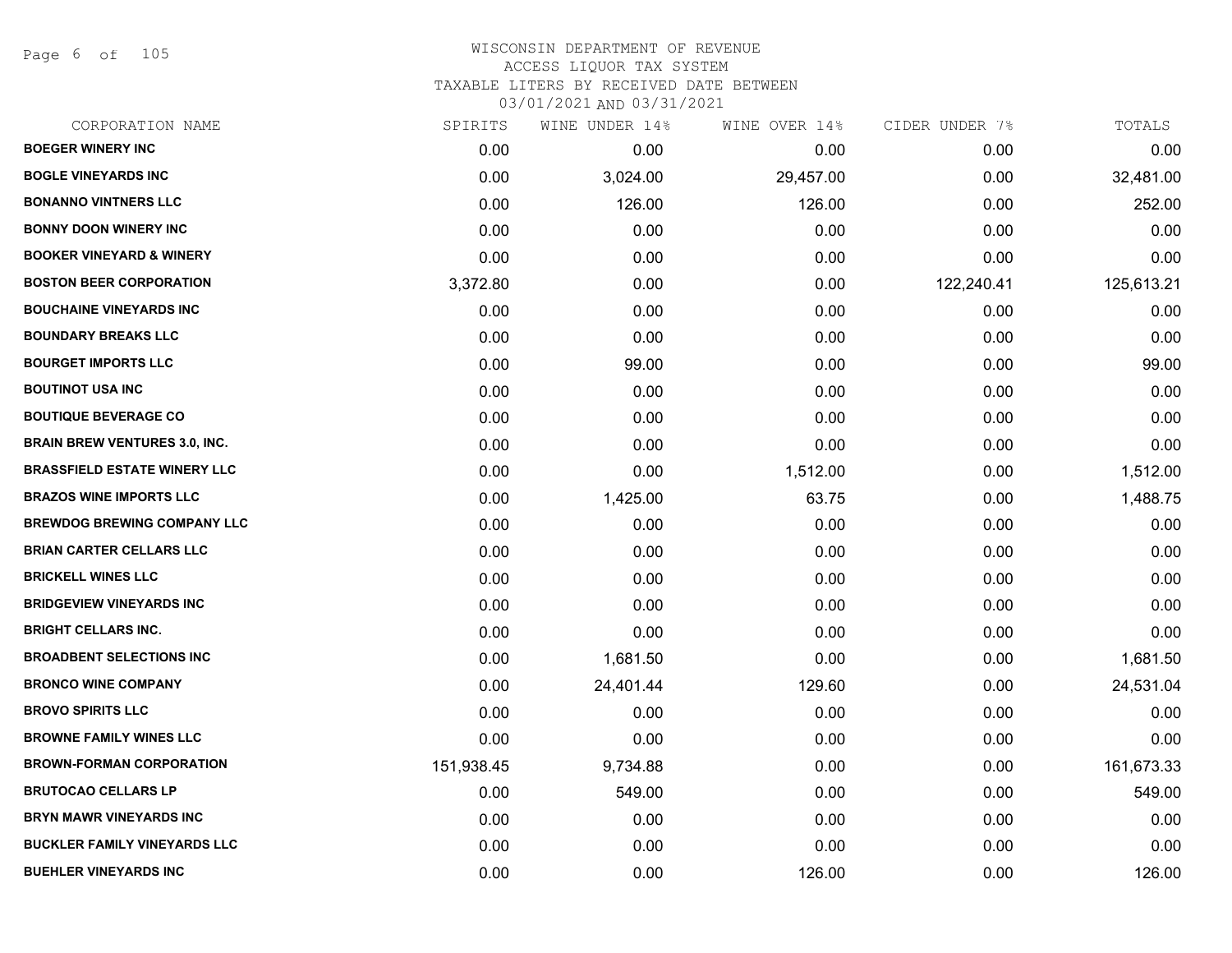Page 7 of 105

## WISCONSIN DEPARTMENT OF REVENUE ACCESS LIQUOR TAX SYSTEM TAXABLE LITERS BY RECEIVED DATE BETWEEN

| CORPORATION NAME                            | SPIRITS   | WINE UNDER 14% | WINE OVER 14% | CIDER UNDER 7% | TOTALS    |
|---------------------------------------------|-----------|----------------|---------------|----------------|-----------|
| <b>BULLY HILL VINEYARDS INC</b>             | 0.00      | 0.00           | 0.00          | 0.00           | 0.00      |
| <b>BURGESS CELLARS INC</b>                  | 0.00      | 0.00           | 0.00          | 0.00           | 0.00      |
| <b>BURKE &amp; MORRIS SPIRITS LLC</b>       | 0.00      | 0.00           | 0.00          | 0.00           | 0.00      |
| <b>BUZZBALLZ LLC</b>                        | 0.00      | 15,984.00      | 2,692.80      | 0.00           | 18,676.80 |
| <b>BUZZBOX BEVERAGES INC</b>                | 0.00      | 0.00           | 0.00          | 0.00           | 0.00      |
| <b>BWSC LLC</b>                             | 0.00      | 252.00         | 432.00        | 0.00           | 684.00    |
| <b>C &amp; C WINE SERVICES INC</b>          | 0.00      | 0.00           | 0.00          | 0.00           | 0.00      |
| <b>C MONDAVI &amp; FAMILY</b>               | 0.00      | 19,953.00      | 198.00        | 0.00           | 20,151.00 |
| <b>C SQUARED CIDERS LLC</b>                 | 0.00      | 0.00           | 0.00          | 0.00           | 0.00      |
| <b>CABERNET CORP</b>                        | 0.00      | 378.00         | 0.00          | 0.00           | 378.00    |
| <b>CAL VIN ENTERPRISES CORPORATION</b>      | 0.00      | 0.00           | 0.00          | 0.00           | 0.00      |
| <b>CALEDONIA SPIRITS INC</b>                | 0.00      | 0.00           | 0.00          | 0.00           | 0.00      |
| <b>CALIFORNIA CIDER COMPANY</b>             | 0.00      | 0.00           | 0.00          | 13,275.81      | 13,275.81 |
| <b>CALIFORNIA VINEYARDS INC</b>             | 0.00      | 0.00           | 0.00          | 0.00           | 0.00      |
| <b>CALIFORNIA WINE WORKS LLC</b>            | 0.00      | 0.00           | 0.00          | 0.00           | 0.00      |
| <b>CALLUNA VINEYARDS LLC</b>                | 0.00      | 0.00           | 0.00          | 0.00           | 0.00      |
| <b>CAMARDA CORP</b>                         | 0.00      | 0.00           | 0.00          | 0.00           | 0.00      |
| <b>CAMARENA IMPORTS LLC</b>                 | 0.00      | 0.00           | 0.00          | 0.00           | 0.00      |
| <b>CAMELOT IMPORTING CO INC</b>             | 0.00      | 0.00           | 0.00          | 0.00           | 0.00      |
| <b>CAMPARI AMERICA LLC</b>                  | 49,081.80 | 72.00          | 126.00        | 0.00           | 49,279.80 |
| <b>CAMPBELL &amp; MCGILL SELECTIONS LLC</b> | 0.00      | 0.00           | 0.00          | 0.00           | 0.00      |
| <b>CAMPEON SPIRITS COMPANY INC</b>          | 0.00      | 0.00           | 0.00          | 0.00           | 0.00      |
| <b>CANNON RIVER WINERY LLC</b>              | 0.00      | 0.00           | 0.00          | 0.00           | 0.00      |
| <b>CAPARONE WINERY LLC</b>                  | 0.00      | 0.00           | 0.00          | 0.00           | 0.00      |
| <b>CAPE CLASSICS INC</b>                    | 0.00      | 1,971.00       | 0.00          | 0.00           | 1,971.00  |
| <b>CARDINAL SPIRITS LLC</b>                 | 0.00      | 0.00           | 0.00          | 0.00           | 0.00      |
| <b>CARDINAL WINE GROUP LLC</b>              | 0.00      | 0.00           | 0.00          | 0.00           | 0.00      |
| <b>CARDWELL HILL CELLARS LLC</b>            | 0.00      | 90.00          | 0.00          | 0.00           | 90.00     |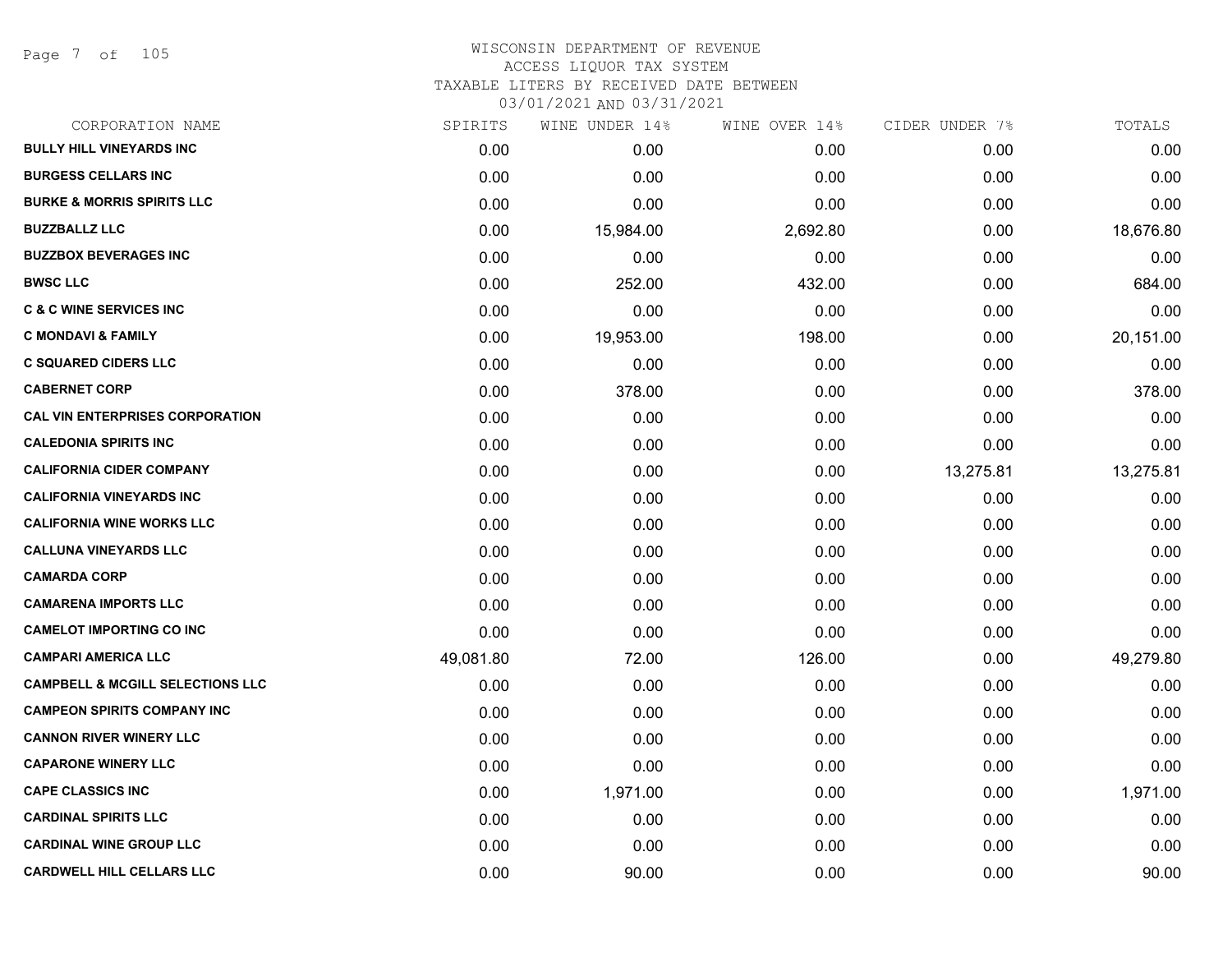# WISCONSIN DEPARTMENT OF REVENUE

# ACCESS LIQUOR TAX SYSTEM

TAXABLE LITERS BY RECEIVED DATE BETWEEN

| CORPORATION NAME                            | SPIRITS  | WINE UNDER 14% | WINE OVER 14% | CIDER UNDER 7% | TOTALS    |
|---------------------------------------------|----------|----------------|---------------|----------------|-----------|
| <b>CARIBBEAN DISTILLERS LLC</b>             | 1,044.00 | 4,787.98       | 0.00          | 0.00           | 5,831.98  |
| <b>CARIBBEAN SPIRITS INC</b>                | 0.00     | 0.00           | 0.00          | 0.00           | 0.00      |
| <b>CARL THOMA</b>                           | 0.00     | 855.00         | 0.00          | 0.00           | 855.00    |
| <b>CARLSON VINEYARDS INC</b>                | 0.00     | 0.00           | 0.00          | 0.00           | 0.00      |
| <b>CAROLINA DISTRIBUTION LLC</b>            | 0.00     | 0.00           | 0.00          | 0.00           | 0.00      |
| <b>CARRIAGE HOUSE IMPORTS, LTD.</b>         | 0.00     | 0.00           | 0.00          | 0.00           | 0.00      |
| <b>CASTIEL ESTATE LLC</b>                   | 0.00     | 0.00           | 0.00          | 0.00           | 0.00      |
| <b>CASTLE BRANDS USA CORP</b>               | 594.00   | 0.00           | 0.00          | 0.00           | 594.00    |
| <b>CASTORO CELLARS</b>                      | 0.00     | 0.00           | 0.00          | 0.00           | 0.00      |
| <b>CAYMUS VINEYARDS INC</b>                 | 0.00     | 0.00           | 0.00          | 0.00           | 0.00      |
| <b>CEDAR KNOLL VINEYARDS INC</b>            | 0.00     | 0.00           | 0.00          | 0.00           | 0.00      |
| <b>CELEBRATION DISTILLATION CORPORATION</b> | 0.00     | 0.00           | 0.00          | 0.00           | 0.00      |
| <b>CELLARS INTERNATIONAL INC</b>            | 0.00     | 0.00           | 0.00          | 0.00           | 0.00      |
| <b>CELLIER WINES DISTRIBUTING INC</b>       | 0.00     | 0.00           | 0.00          | 0.00           | 0.00      |
| <b>CHAISE VENTURES INC</b>                  | 0.00     | 0.00           | 0.00          | 0.00           | 0.00      |
| <b>CHANNING DAUGHTERS WINERY LLC</b>        | 0.00     | 0.00           | 0.00          | 0.00           | 0.00      |
| <b>CHAPPELLET WINERY INC</b>                | 0.00     | 0.00           | 0.00          | 0.00           | 0.00      |
| <b>CHARBAUT AMERICA INC</b>                 | 0.00     | 9.00           | 0.00          | 0.00           | 9.00      |
| <b>CHARLES &amp; MARTHA BARRA</b>           | 0.00     | 180.00         | 72.00         | 0.00           | 252.00    |
| <b>CHARLES JACQUIN ET CIE INC</b>           | 8,087.66 | 0.00           | 62.98         | 0.00           | 8,150.64  |
| <b>CHARLES NEAL SELECTIONS INC</b>          | 0.00     | 177.00         | 0.00          | 0.00           | 177.00    |
| <b>CHARLES REININGER LLC</b>                | 0.00     | 0.00           | 0.00          | 0.00           | 0.00      |
| <b>CHATEAU BARNABY LLC</b>                  | 0.00     | 27.00          | 0.00          | 0.00           | 27.00     |
| <b>CHATEAU DIANA LLC</b>                    | 0.00     | 39,818.55      | 405.00        | 0.00           | 40,223.55 |
| <b>CHATEAU OPERATIONS, LTD.</b>             | 0.00     | 0.00           | 0.00          | 0.00           | 0.00      |
| <b>CHATHAM IMPORTS INC</b>                  | 1,012.50 | 0.00           | 0.00          | 0.00           | 1,012.50  |
| <b>CHEHALEM INC</b>                         | 0.00     | 774.00         | 0.00          | 0.00           | 774.00    |
| CHICAGO DISTILLING COMPANY LLC              | 0.00     | 0.00           | 0.00          | 0.00           | 0.00      |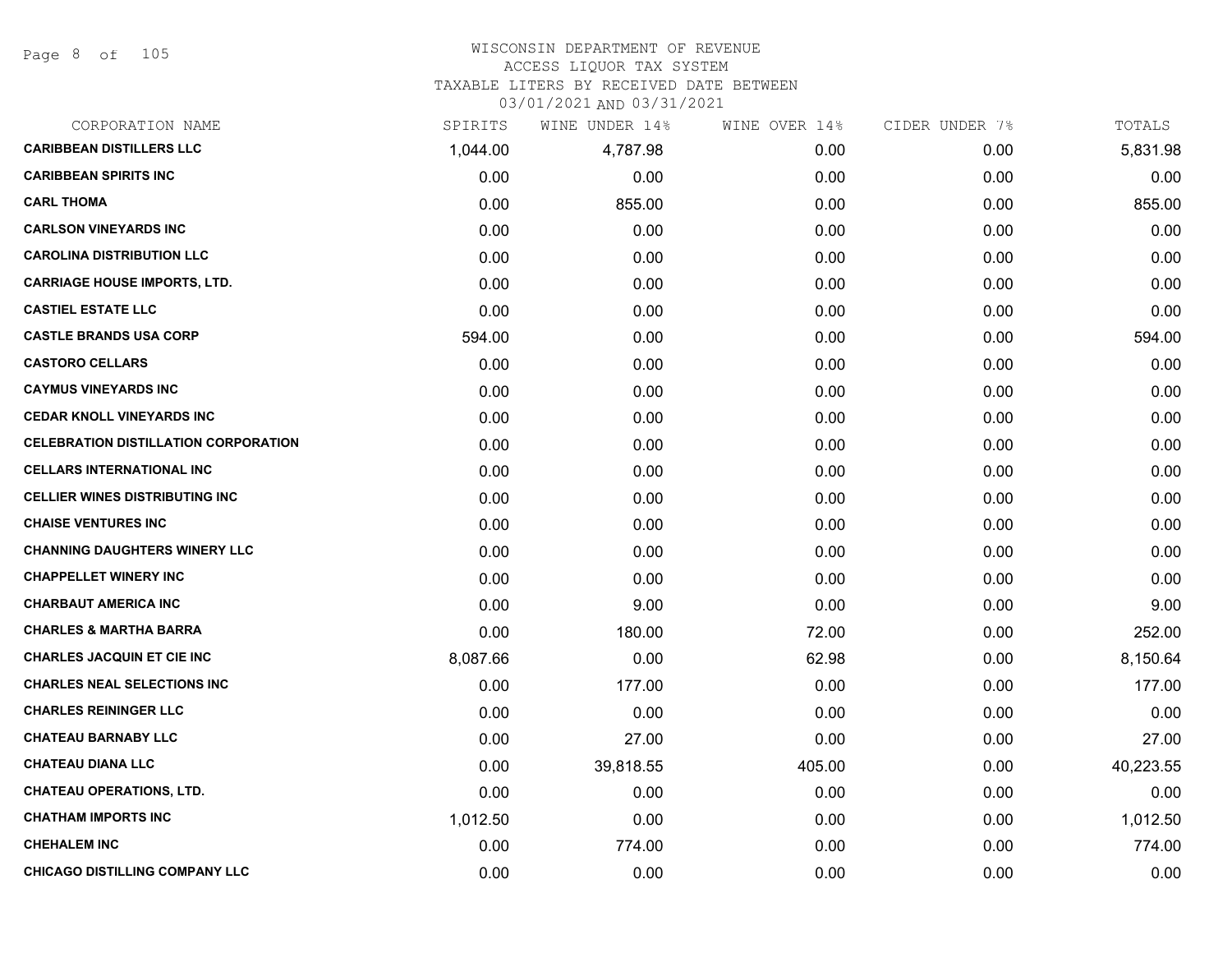Page 9 of 105

| CORPORATION NAME                         | SPIRITS   | WINE UNDER 14% | WINE OVER 14% | CIDER UNDER 7% | TOTALS     |
|------------------------------------------|-----------|----------------|---------------|----------------|------------|
| <b>CHOYA UMESHU USA INC</b>              | 0.00      | 0.00           | 126.00        | 0.00           | 126.00     |
| <b>CHRISTOPHER F PITTENGER</b>           | 0.00      | 30.00          | 0.00          | 0.00           | 30.00      |
| <b>CHRISTOPHER FIGGINS</b>               | 0.00      | 0.00           | 0.00          | 0.00           | 0.00       |
| <b>CHRISTOPHER J BROCKWAY</b>            | 0.00      | 0.00           | 0.00          | 0.00           | 0.00       |
| <b>CHRISTOPHER MICHAEL WINES LLC</b>     | 0.00      | 90.00          | 27.00         | 0.00           | 117.00     |
| CIV (USA) INC                            | 0.00      | 900.00         | 0.00          | 0.00           | 900.00     |
| <b>CLAAR CELLARS LLC</b>                 | 0.00      | 0.00           | 0.00          | 0.00           | 0.00       |
| <b>CLASSIC WINES INC</b>                 | 0.00      | 0.00           | 0.00          | 0.00           | 0.00       |
| <b>CLASSICAL WINES FROM SPAIN LTD</b>    | 0.00      | 0.00           | 0.00          | 0.00           | 0.00       |
| <b>CLENDENENLINDQUIST VINTNERS</b>       | 0.00      | 0.00           | 0.00          | 0.00           | 0.00       |
| <b>CLINE CELLARS INC</b>                 | 0.00      | 2,268.00       | 1,899.00      | 0.00           | 4,167.00   |
| <b>CLINE SISTERS IMPORTS LLC</b>         | 0.00      | 225.00         | 0.00          | 0.00           | 225.00     |
| <b>CLOS DU VAL WINE CO LTD</b>           | 0.00      | 63.00          | 171.00        | 0.00           | 234.00     |
| <b>CLOS LACHANCE WINES LLC</b>           | 0.00      | 126.00         | 0.00          | 0.00           | 126.00     |
| <b>CNS ENTERPRISES INC</b>               | 0.00      | 0.00           | 0.00          | 0.00           | 0.00       |
| <b>COCKERELL WINE CONSULTING LLC</b>     | 0.00      | 0.00           | 0.00          | 0.00           | 0.00       |
| <b>CODY T WRIGHT</b>                     | 0.00      | 0.00           | 0.00          | 0.00           | 0.00       |
| <b>COMPASSPOINT IMPORTS</b>              | 0.00      | 0.00           | 0.00          | 0.00           | 0.00       |
| <b>CONSTELLATION BRANDS, INC.</b>        | 60,953.64 | 102,218.08     | 6,051.00      | 0.00           | 169,222.72 |
| <b>COOL HAND VINEYARDS LLC</b>           | 0.00      | 49.93          | 49.93         | 0.00           | 99.86      |
| <b>COPA FINA WINE IMPORTS LLC</b>        | 0.00      | 0.00           | 0.00          | 0.00           | 0.00       |
| <b>COPPER CANE LLC</b>                   | 0.00      | 2,184.00       | 1,638.00      | 0.00           | 3,822.00   |
| <b>CORA IMPORTS LTD</b>                  | 0.00      | 0.00           | 0.00          | 0.00           | 0.00       |
| <b>CORDELINA WINE COMPANY LLC</b>        | 0.00      | 0.00           | 0.00          | 0.00           | 0.00       |
| <b>CORK ALLIANCE INC</b>                 | 0.00      | 1,755.00       | 0.00          | 0.00           | 1,755.00   |
| <b>CORNERSTONE CELLARS LLC</b>           | 0.00      | 0.00           | 0.00          | 0.00           | 0.00       |
| <b>CORNERSTONE U.S. WINE IMPORTS INC</b> | 0.00      | 0.00           | 0.00          | 0.00           | 0.00       |
| <b>CORY J MICHAL</b>                     | 0.00      | 24.75          | 0.00          | 0.00           | 24.75      |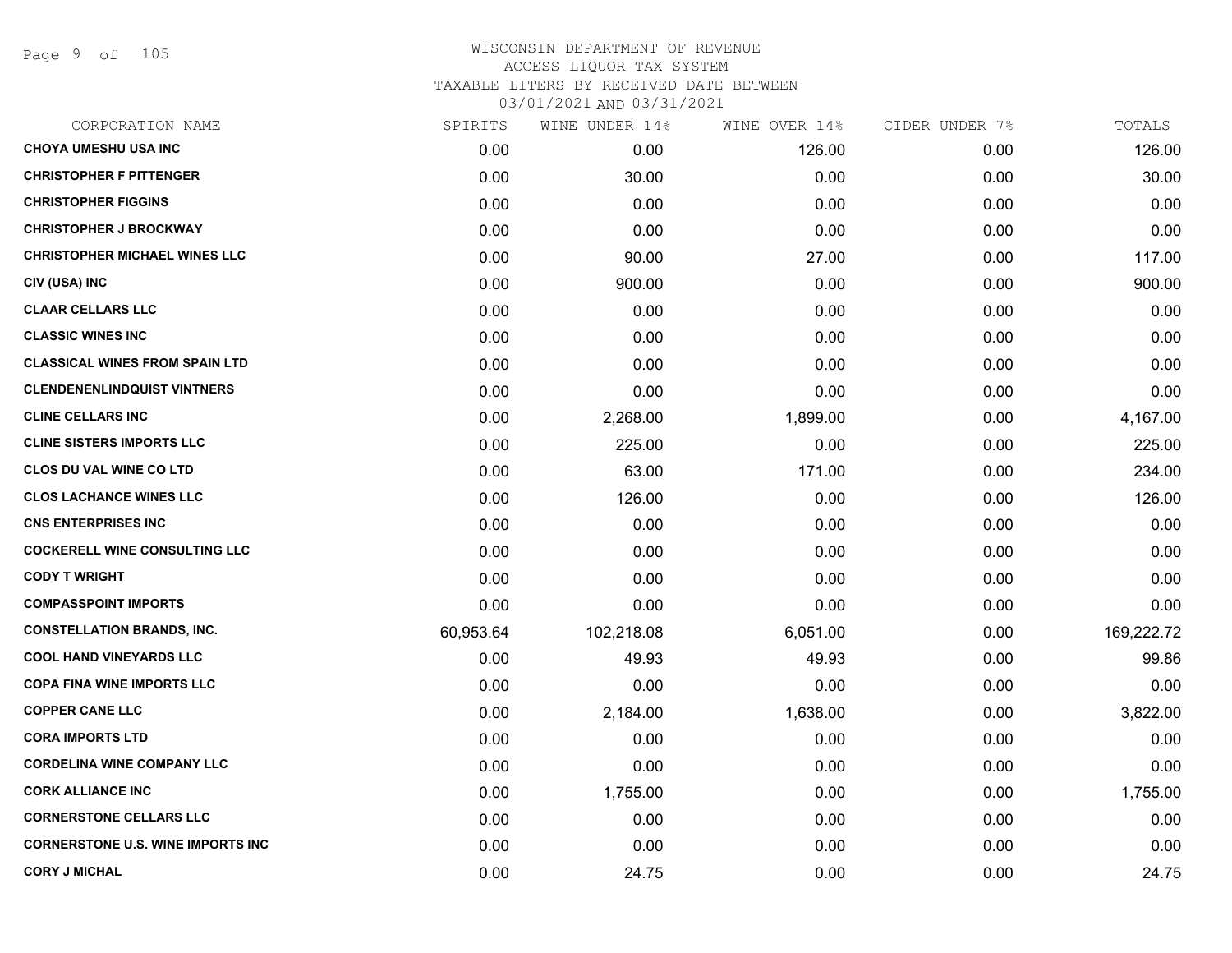Page 10 of 105

| CORPORATION NAME                                   | SPIRITS | WINE UNDER 14% | WINE OVER 14% | CIDER UNDER 7% | TOTALS   |
|----------------------------------------------------|---------|----------------|---------------|----------------|----------|
| <b>COUNTRY HERITAGE WINERY &amp; VINEYARD INC.</b> | 0.00    | 0.00           | 0.00          | 0.00           | 0.00     |
| <b>COUNTRY SMOOTH SPIRITS, LLC</b>                 | 0.00    | 0.00           | 0.00          | 0.00           | 0.00     |
| <b>COUP DE FOUDRE LLC</b>                          | 0.00    | 0.00           | 0.00          | 0.00           | 0.00     |
| <b>COURAGEOUS INC</b>                              | 0.00    | 0.00           | 0.00          | 0.00           | 0.00     |
| <b>CRACOVIA BRANDS INC</b>                         | 99.00   | 54.00          | 72.00         | 0.00           | 225.00   |
| <b>CRAFTED ARTISAN MEADERY LLC</b>                 | 0.00    | 904.00         | 0.00          | 0.00           | 904.00   |
| <b>CRAIG S HANDLY</b>                              | 0.00    | 0.00           | 0.00          | 0.00           | 0.00     |
| <b>CREATIVE WINE CONCEPTS INC</b>                  | 0.00    | 0.00           | 0.00          | 0.00           | 0.00     |
| <b>CREW WINE COMPANY LLC</b>                       | 0.00    | 2,697.00       | 504.00        | 0.00           | 3,201.00 |
| <b>CRIBARI VINEYARDS INC</b>                       | 0.00    | 0.00           | 0.00          | 0.00           | 0.00     |
| <b>CRIMSON WINE GROUP LTD</b>                      | 0.00    | 0.00           | 0.00          | 0.00           | 0.00     |
| <b>CRISTOM VINEYARDS INC</b>                       | 0.00    | 0.00           | 0.00          | 0.00           | 0.00     |
| <b>CROWN POINT WINERY LLC</b>                      | 0.00    | 0.00           | 0.00          | 0.00           | 0.00     |
| <b>CRYSTAL RAIN DISTILLERY INC</b>                 | 0.00    | 0.00           | 0.00          | 0.00           | 0.00     |
| <b>CULT OF 8</b>                                   | 0.00    | 1,638.00       | 126.00        | 0.00           | 1,764.00 |
| <b>CUNAT PREMIUM VINEYARDS LLC</b>                 | 0.00    | 0.00           | 0.00          | 0.00           | 0.00     |
| <b>CUSHMAN WINERY CORPORATION</b>                  | 0.00    | 0.00           | 0.00          | 0.00           | 0.00     |
| <b>D &amp; D VINEYARDS INC</b>                     | 0.00    | 0.00           | 0.00          | 0.00           | 0.00     |
| <b>D MYERS LLC</b>                                 | 0.00    | 0.00           | 0.00          | 0.00           | 0.00     |
| <b>D&amp;V INTERNATIONAL INC</b>                   | 0.00    | 0.00           | 0.00          | 0.00           | 0.00     |
| <b>D.G.L. DISTRIBUTORS, INC</b>                    | 0.00    | 0.00           | 0.00          | 0.00           | 0.00     |
| <b>DAEDALUS CELLARS CO</b>                         | 0.00    | 243.00         | 0.00          | 0.00           | 243.00   |
| <b>DAN CAREY</b>                                   | 0.00    | 0.00           | 0.00          | 0.00           | 0.00     |
| <b>DANA ESTATES INC</b>                            | 0.00    | 0.00           | 0.00          | 0.00           | 0.00     |
| <b>DANCING COYOTE WINES</b>                        | 0.00    | 0.00           | 0.00          | 0.00           | 0.00     |
| <b>DANICA PATRICK</b>                              | 0.00    | 0.00           | 0.00          | 0.00           | 0.00     |
| <b>DANIEL A LASNER</b>                             | 505.50  | 0.00           | 0.00          | 0.00           | 505.50   |
| <b>DANIEL KEEFE IV</b>                             | 0.00    | 0.00           | 0.00          | 0.00           | 0.00     |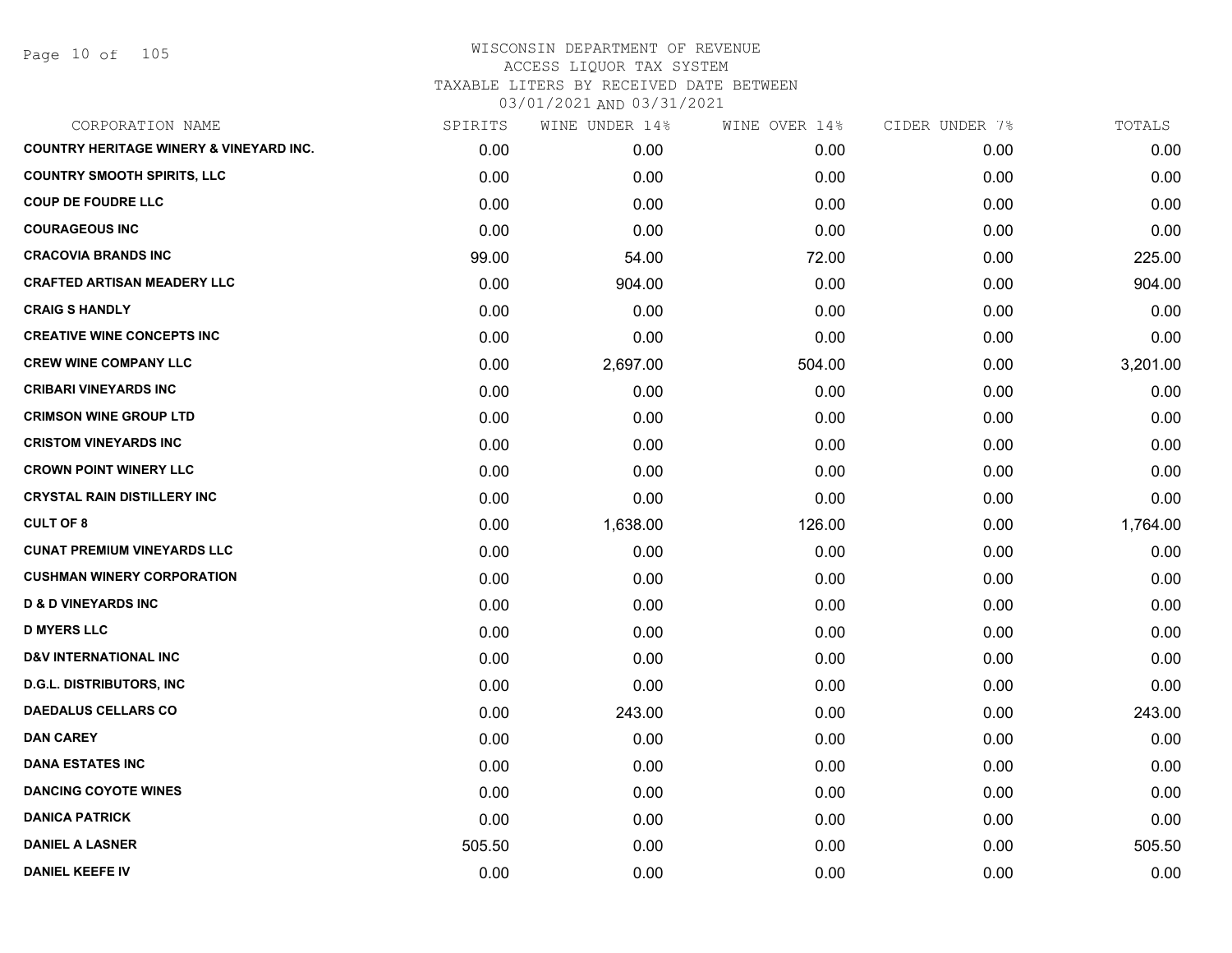Page 11 of 105

| 0.00<br>0.00<br>0.00<br>0.00<br>0.00<br>0.00<br>0.00<br>0.00 | 0.00<br>0.00<br>2,313.00<br>0.00<br>0.00<br>0.00 |
|--------------------------------------------------------------|--------------------------------------------------|
|                                                              |                                                  |
|                                                              |                                                  |
|                                                              |                                                  |
|                                                              |                                                  |
|                                                              |                                                  |
|                                                              |                                                  |
|                                                              | 0.00                                             |
|                                                              | 413.25                                           |
| 0.00                                                         | 0.00                                             |
| 0.00                                                         | 0.00                                             |
| 0.00                                                         | 0.00                                             |
| 0.00                                                         | 0.00                                             |
| 0.00                                                         | 32,311.77                                        |
| 0.00                                                         | 0.00                                             |
| 0.00                                                         | 1,932.84                                         |
| 0.00                                                         | 675.00                                           |
| 36.75                                                        | 1,280.00                                         |
| 0.00                                                         | 315.00                                           |
| 0.00                                                         | 0.00                                             |
| 0.00                                                         | 0.00                                             |
| 0.00                                                         | 108,339.69                                       |
| 0.00                                                         | 0.00                                             |
| 0.00                                                         | 0.00                                             |
| 0.00                                                         | 0.00                                             |
| 0.00                                                         | 21.75                                            |
| 0.00                                                         | 0.00                                             |
| 0.00                                                         | 0.00                                             |
|                                                              | 0.00                                             |
|                                                              | 0.00                                             |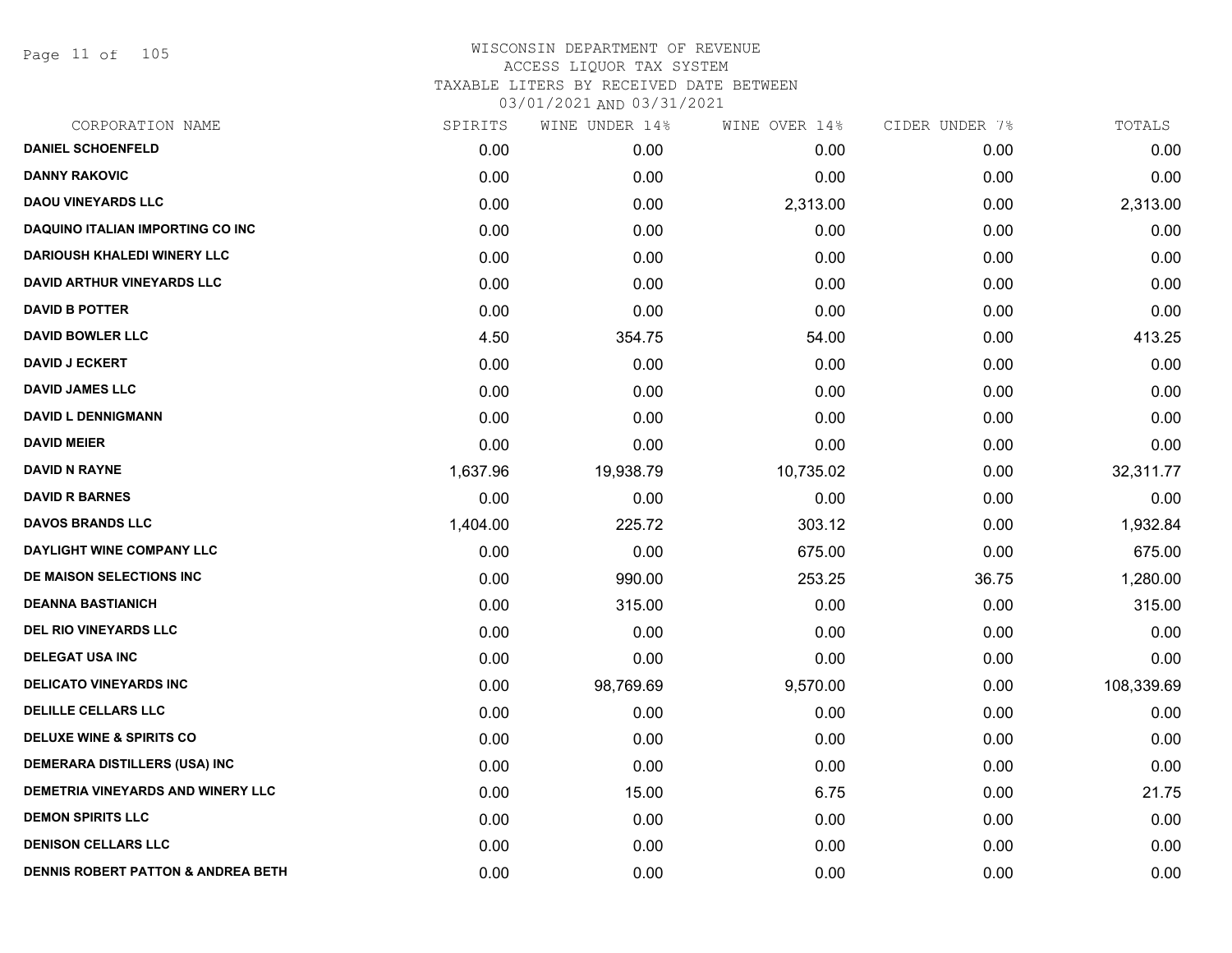Page 12 of 105

| SPIRITS                            | WINE UNDER 14% | WINE OVER 14% |           | TOTALS         |
|------------------------------------|----------------|---------------|-----------|----------------|
| $\alpha$ , $\alpha$ , and $\alpha$ | .              | .             | .         | <b>COLOR</b>   |
| 0.00                               | 0.00           | 0.00          | 0.00      | 0.00           |
| 0.00                               | 0.00           | 0.00          | 0.00      | 0.00           |
| 494,185.58                         | 0.00           | 0.00          | 0.00      | 494,185.58     |
| 0.00                               | 126.00         | 0.00          | 0.00      | 126.00         |
| 5,022.00                           | 504.00         | 693.00        | 0.00      | 6,219.00       |
| 3,544.32                           | 0.00           | 0.00          | 0.00      | 3,544.32       |
| 1,512.00                           | 0.00           | 0.00          | 0.00      | 1,512.00       |
| 0.00                               | 0.00           | 0.00          | 0.00      | 0.00           |
| 0.00                               | 0.00           | 0.00          | 0.00      | 0.00           |
| 0.00                               | 0.00           | 0.00          | 0.00      | 0.00           |
| 0.00                               | 0.00           | 0.00          | 0.00      | 0.00           |
| 0.00                               | 756.00         | 756.00        | 0.00      | 1,512.00       |
| 0.00                               | 63.00          | 189.00        | 0.00      | 252.00         |
| 0.00                               | 0.00           | 0.00          | 0.00      | 0.00           |
| 0.00                               | 126.00         | 288.00        | 0.00      | 414.00         |
| 0.00                               | 0.00           | 0.00          | 0.00      | 0.00           |
| 0.00                               | 1,770.00       | $-6,048.00$   | 0.00      | $-4,278.00$    |
| 0.00                               | 0.00           | 0.00          | 0.00      | 0.00           |
| 0.00                               | 1,008.00       | 189.00        | 0.00      | 1,197.00       |
| 0.00                               | 0.00           | 0.00          | 0.00      | 0.00           |
| 45.00                              | 0.00           | 0.00          | 0.00      | 45.00          |
| 0.00                               | 0.00           | 0.00          | 12,475.70 | 12,475.70      |
| 0.00                               | 0.00           | 0.00          | 0.00      | 0.00           |
| 0.00                               | 0.00           | 0.00          | 0.00      | 0.00           |
| 0.00                               | 0.00           | 0.00          | 0.00      | 0.00           |
| 51.00                              | 1,669.50       | 76.50         | 0.00      | 1,797.00       |
| 0.00                               | 0.00           | 0.00          | 0.00      | 0.00           |
|                                    |                |               |           | CIDER UNDER 7% |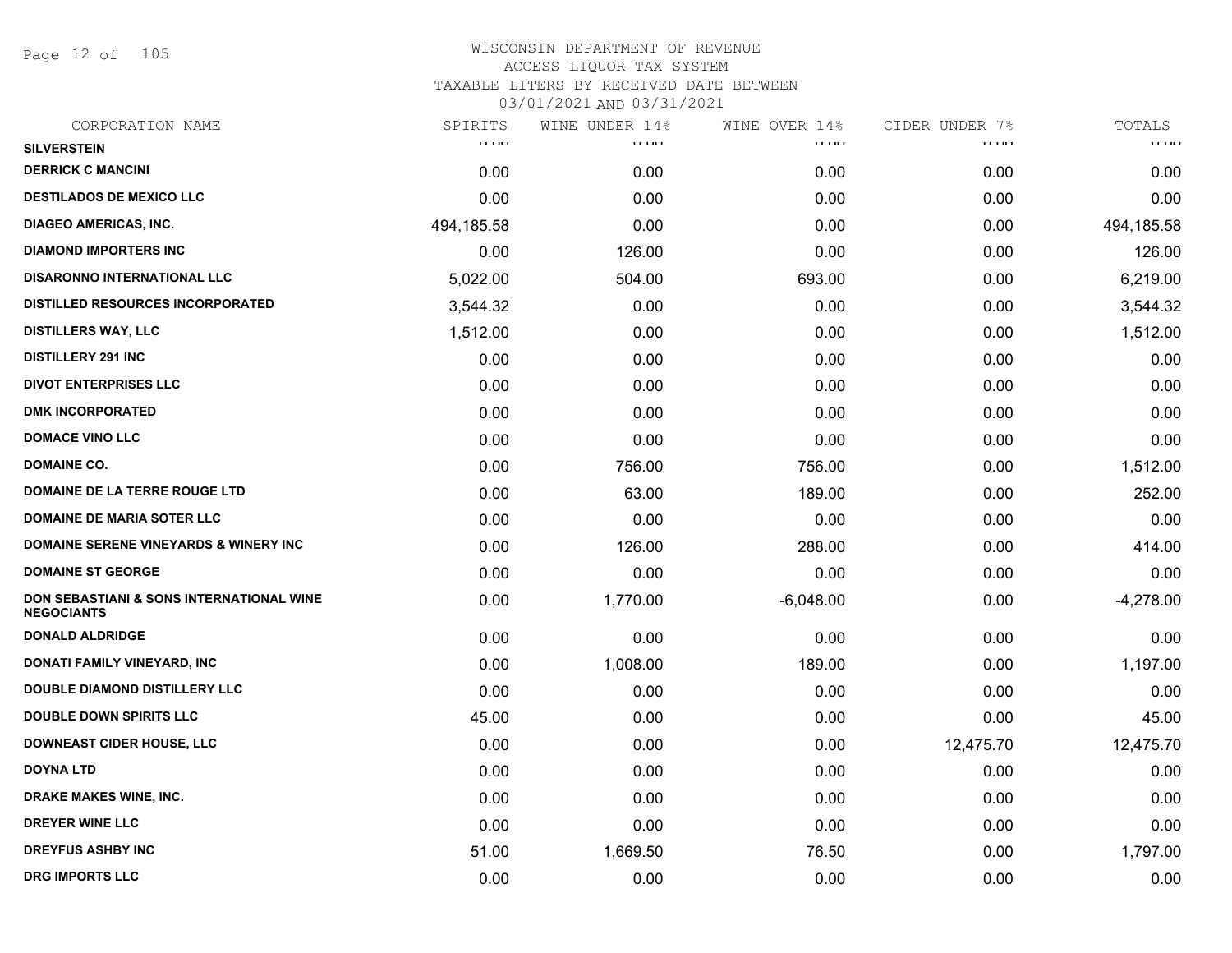Page 13 of 105

| CORPORATION NAME                        | SPIRITS    | WINE UNDER 14% | WINE OVER 14% | CIDER UNDER 7% | TOTALS       |
|-----------------------------------------|------------|----------------|---------------|----------------|--------------|
| DRUM CIRCLE DISTILLING LLC              | 0.00       | 0.00           | 0.00          | 0.00           | 0.00         |
| DRY CREEK VINEYARD INC                  | 0.00       | 0.00           | 477.00        | 0.00           | 477.00       |
| DRY FLY DISTILLING INC                  | 431.00     | 0.00           | 0.00          | 0.00           | 431.00       |
| <b>DUCKHORN WINE COMPANY</b>            | 0.00       | 3,580.00       | 94.50         | 0.00           | 3,674.50     |
| DUGGANS DISTILLERS PRODUCTS CORPORATION | 591.00     | 0.00           | 0.00          | 0.00           | 591.00       |
| <b>DULUTH CIDER LLC</b>                 | 0.00       | 0.00           | 0.00          | 646.68         | 646.68       |
| <b>DUMOL WINERY LLC</b>                 | 0.00       | 0.00           | 0.00          | 0.00           | 0.00         |
| <b>DUNHAM CELLARS LLC</b>               | 0.00       | 0.00           | 0.00          | 0.00           | 0.00         |
| <b>DUNN VINEYARDS LLC</b>               | 0.00       | 0.00           | 81.00         | 0.00           | 81.00        |
| <b>DUVEL MOORTGAT USA LTD</b>           | 0.00       | 0.00           | 0.00          | 85.17          | 85.17        |
| <b>DV SPIRITS LLC</b>                   | 4,806.00   | 0.00           | 0.00          | 0.00           | 4,806.00     |
| <b>E &amp; J GALLO WINERY</b>           | 253,612.71 | 942,419.82     | 22,223.81     | 0.00           | 1,218,256.34 |
| <b>EAGLE EYE IMPORTS LLC</b>            | 0.00       | 342.00         | 0.00          | 0.00           | 342.00       |
| <b>EAGLES LANDING WINERY LLC</b>        | 0.00       | 553.50         | 0.00          | 0.00           | 553.50       |
| <b>EASLEY ENTERPRISES INC.</b>          | 0.00       | 0.00           | 0.00          | 0.00           | 0.00         |
| <b>EASTERN LIQUORS USA INC</b>          | 0.00       | 0.00           | 0.00          | 0.00           | 0.00         |
| <b>EBERLE WINERY LP</b>                 | 0.00       | 0.00           | 0.00          | 0.00           | 0.00         |
| <b>ECLIPSE ASSETS LLC</b>               | 0.00       | 0.00           | 0.00          | 0.00           | 0.00         |
| <b>ECOSUR GROUP LLC</b>                 | 0.00       | 0.00           | 0.00          | 0.00           | 0.00         |
| <b>EGGHEAD TOO, LLC</b>                 | 0.00       | 0.00           | 0.00          | 0.00           | 0.00         |
| EHREN JORDAN WINE CELLARS LLC           | 0.00       | 135.00         | 72.00         | 0.00           | 207.00       |
| <b>EIGHT BOTTLES LLC</b>                | 0.00       | 0.00           | 0.00          | 0.00           | 0.00         |
| ELK COVE VINEYARDS INC                  | 0.00       | 0.00           | 0.00          | 0.00           | 0.00         |
| <b>ELLEN FORREST</b>                    | 0.00       | 0.00           | 0.00          | 0.00           | 0.00         |
| <b>ELV-OREGON LLC</b>                   | 0.00       | 0.00           | 0.00          | 0.00           | 0.00         |
| <b>EMCO CHEMICAL DISTRIBUTORS, INC.</b> | 0.00       | 0.00           | 0.00          | 0.00           | 0.00         |
| <b>EMILIO GUGLIELMO WINERY INC</b>      | 0.00       | 124.91         | 0.00          | 0.00           | 124.91       |
| <b>EMPSON USA INC</b>                   | 0.00       | 2,871.00       | 6.00          | 0.00           | 2,877.00     |
|                                         |            |                |               |                |              |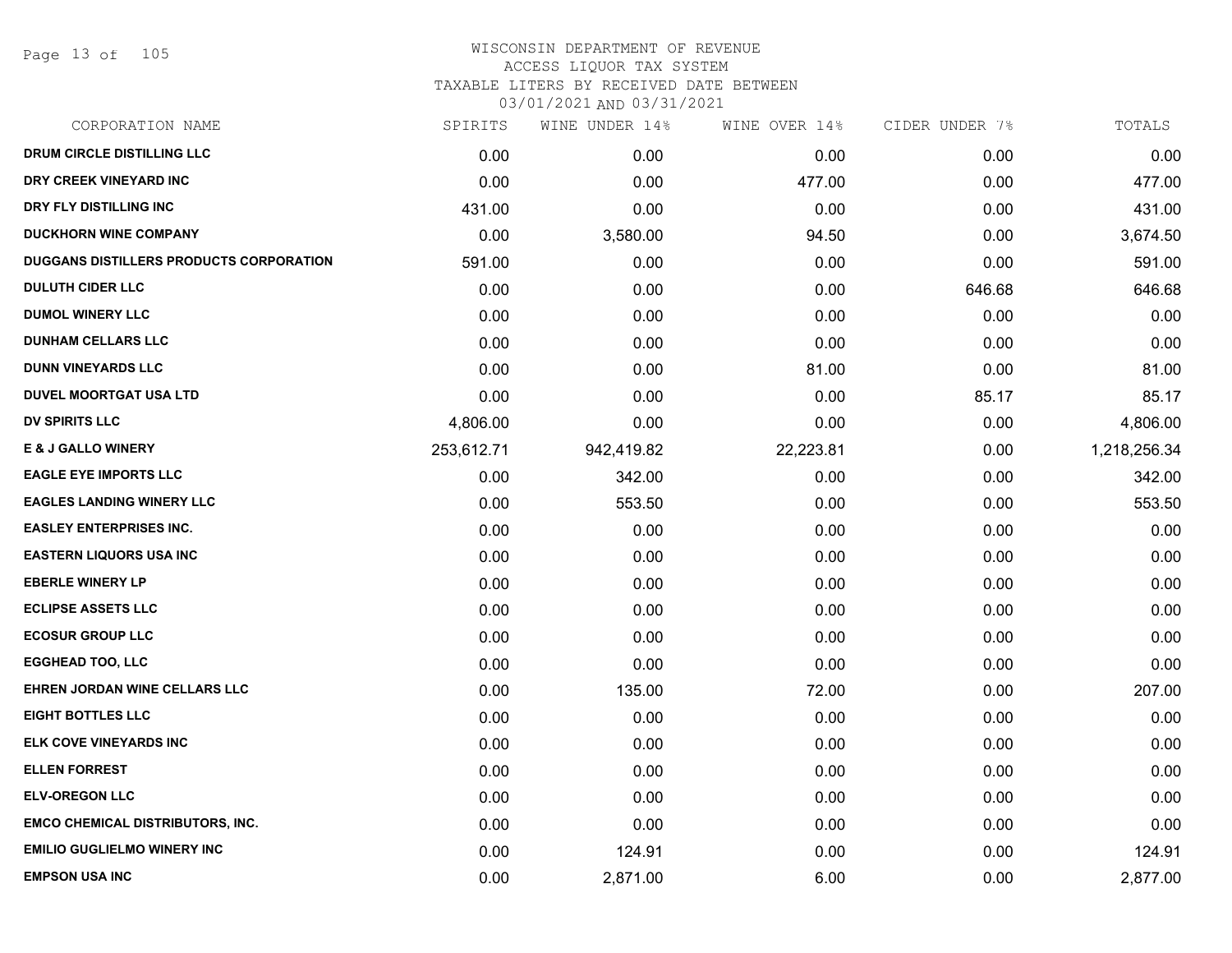Page 14 of 105

| CORPORATION NAME                            | SPIRITS    | WINE UNDER 14% | WINE OVER 14% | CIDER UNDER 7% | TOTALS     |
|---------------------------------------------|------------|----------------|---------------|----------------|------------|
| <b>ENOS VINEYARDS INC</b>                   | 0.00       | 0.00           | 0.00          | 0.00           | 0.00       |
| <b>ENOTEC IMPORTS INC</b>                   | 0.00       | 504.00         | 0.00          | 0.00           | 504.00     |
| <b>ENOVATION BRANDS INC</b>                 | 0.00       | 1,410.75       | 0.00          | 0.00           | 1,410.75   |
| <b>ENTENTE SPIRITS LLC</b>                  | 0.00       | 0.00           | 0.00          | 0.00           | 0.00       |
| <b>EOLA HILLS WINE CELLARS INC</b>          | 0.00       | 1,075.50       | 0.00          | 0.00           | 1,075.50   |
| <b>EPICUREAN WINES LLC</b>                  | 0.00       | 0.00           | 0.00          | 0.00           | 0.00       |
| <b>ERIC FLANAGAN</b>                        | 0.00       | 0.00           | 0.00          | 0.00           | 0.00       |
| <b>ERIC TRUMP WINE MANUFACTURING LLC</b>    | 0.00       | 0.00           | 0.00          | 0.00           | 0.00       |
| <b>EVAKI INC</b>                            | 0.00       | 0.00           | 0.00          | 0.00           | 0.00       |
| <b>EVATON INC</b>                           | 22.50      | 648.00         | 9.00          | 0.00           | 679.50     |
| EVESHAM WOOD VINEYARD AND WINERY LLC        | 0.00       | 639.00         | 0.00          | 0.00           | 639.00     |
| <b>EXPERIENCE WINES LLC</b>                 | 0.00       | 63.00          | 0.00          | 0.00           | 63.00      |
| <b>FL NAVARRO LIMITED</b>                   | 0.00       | 0.00           | 63.00         | 0.00           | 63.00      |
| <b>F&amp;F FINE WINES INTERNATIONAL INC</b> | 0.00       | 4,251.00       | 0.00          | 0.00           | 4,251.00   |
| F.X. MAGNER SELECTIONS, INC.                | 0.00       | 0.00           | 0.00          | 0.00           | 0.00       |
| <b>FAMILY &amp; FARMERS LLC</b>             | 0.00       | 0.00           | 0.00          | 0.00           | 0.00       |
| <b>FAMOUS BRANDS LLC</b>                    | 0.00       | 0.00           | 0.00          | 0.00           | 0.00       |
| <b>FANTIS IMPORTS INC</b>                   | 0.00       | 16.65          | 0.00          | 0.00           | 16.65      |
| <b>FAR NORTH SPIRITS INC</b>                | 180.00     | 0.00           | 0.00          | 0.00           | 180.00     |
| <b>FASEL SHENSTONE LLC</b>                  | 0.00       | 0.00           | 0.00          | 0.00           | 0.00       |
| FELIX SOLIS AVANTIS USA INC                 | 0.00       | 0.00           | 0.00          | 0.00           | 0.00       |
| <b>FERMENTED SCIENCES II INC</b>            | 0.00       | 4,127.99       | 0.00          | 0.00           | 4,127.99   |
| <b>FETZER VINEYARDS</b>                     | 0.00       | 23,201.04      | 3,024.00      | 0.00           | 26,225.04  |
| <b>FIFTH GENERATION INC</b>                 | 113,640.00 | 0.00           | 0.00          | 0.00           | 113,640.00 |
| FIFTY FOURTH STREET ENTERPRISES LLC         | 0.00       | 0.00           | 0.00          | 0.00           | 0.00       |
| <b>FINO TEQUILA LLC</b>                     | 0.00       | 0.00           | 0.00          | 0.00           | 0.00       |
| FIOR DI SOLE, LLC                           | 0.00       | 0.00           | 0.00          | 0.00           | 0.00       |
| <b>FIRESTEED CORPORATION</b>                | 0.00       | 0.00           | 0.00          | 0.00           | 0.00       |
|                                             |            |                |               |                |            |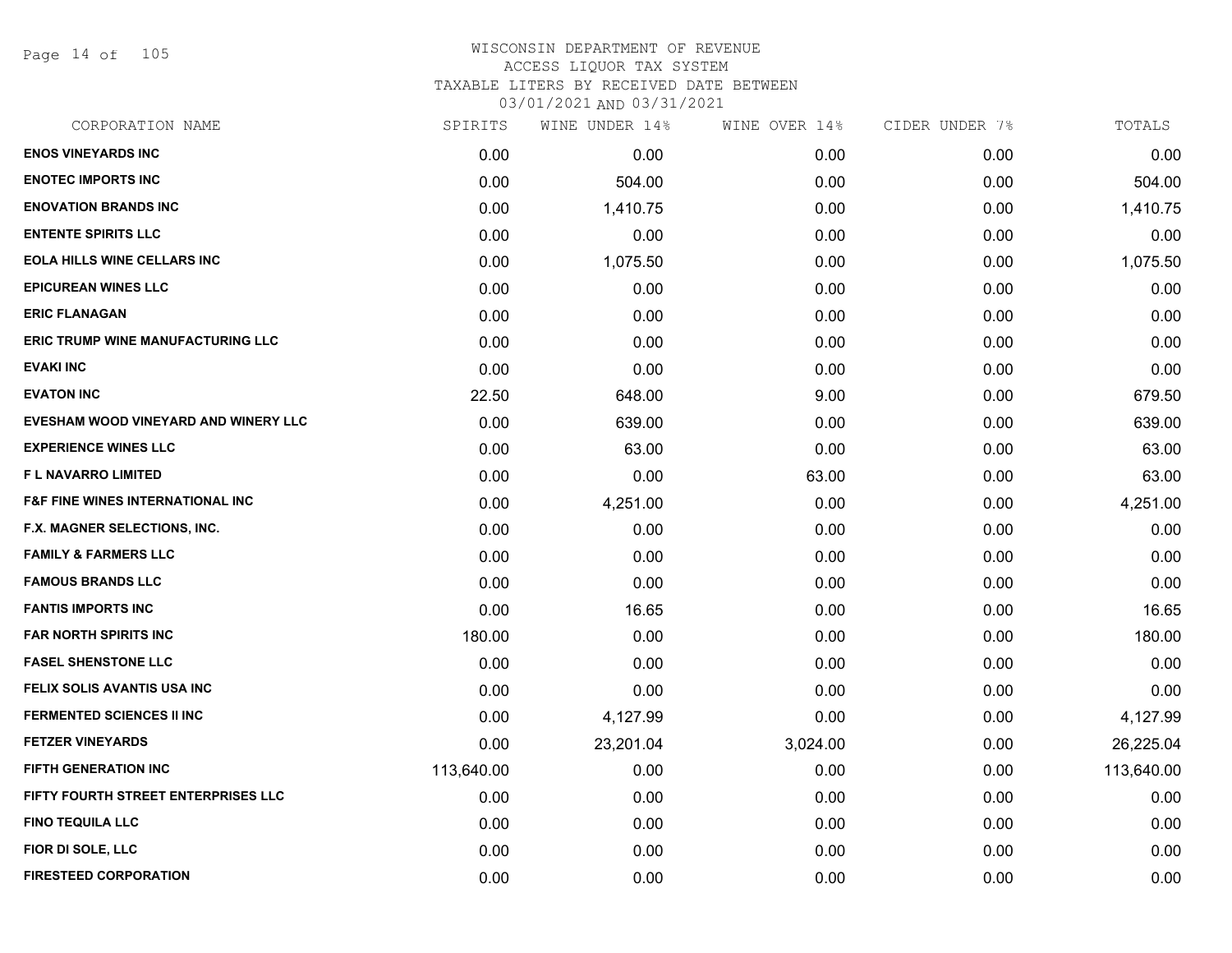Page 15 of 105

| CORPORATION NAME                              | SPIRITS  | WINE UNDER 14% | WINE OVER 14% | CIDER UNDER 7% | TOTALS    |
|-----------------------------------------------|----------|----------------|---------------|----------------|-----------|
| <b>FISHER VINEYARDS</b>                       | 0.00     | 0.00           | 0.00          | 0.00           | 0.00      |
| <b>FITVINE LLC</b>                            | 0.00     | 0.00           | 0.00          | 0.00           | 0.00      |
| <b>FIVE GRAPES LLC</b>                        | 0.00     | 0.00           | 0.00          | 0.00           | 0.00      |
| <b>FJN FINE WINES LLC</b>                     | 0.00     | 0.00           | 0.00          | 0.00           | 0.00      |
| <b>FLORA SPRINGS WINE COMPANY</b>             | 0.00     | 0.00           | 0.00          | 0.00           | 0.00      |
| <b>FLORIDA ORANGE GROVES INC</b>              | 0.00     | 315.00         | 0.00          | 0.00           | 315.00    |
| <b>FN CELLARS LLC</b>                         | 0.00     | 63.00          | 1,404.00      | 0.00           | 1,467.00  |
| <b>FOGGY MOUNTAIN SPIRIT COMPANY, LLC</b>     | 0.00     | 0.00           | 0.00          | 0.00           | 0.00      |
| <b>FOLEY FAMILY WINES INC</b>                 | 13.50    | 4,072.50       | 3,262.50      | 0.00           | 7,348.50  |
| FOLIO WINE COMPANY LLC                        | 0.00     | 1,884.00       | 121.50        | 0.00           | 2,005.50  |
| <b>FORIS VINEYARDS WINERY LLC</b>             | 0.00     | 0.00           | 0.00          | 0.00           | 0.00      |
| FORT ROSS VINEYARD & WINERY LLC               | 0.00     | 0.00           | 126.00        | 0.00           | 126.00    |
| <b>FOUR BEARS WINERY LLC</b>                  | 0.00     | 0.00           | 0.00          | 0.00           | 0.00      |
| <b>FOUR DAUGHTERS VINEYARD AND WINERY LLC</b> | 0.00     | 0.00           | 0.00          | 4,436.55       | 4,436.55  |
| FOUR ROSES DISTILLERY LLC                     | 7,141.50 | 0.00           | 0.00          | 0.00           | 7,141.50  |
| <b>FOWLES WINE USA INC</b>                    | 0.00     | 0.00           | 0.00          | 0.00           | 0.00      |
| <b>FOXEN VINEYARD INC</b>                     | 0.00     | 189.00         | 0.00          | 0.00           | 189.00    |
| <b>FRANCIS COPPOLA WINERY LLC</b>             | 0.00     | 8,930.88       | 3,046.50      | 0.00           | 11,977.38 |
| <b>FRANK FAMILY VINEYARDS LLC</b>             | 0.00     | 0.00           | 558.00        | 0.00           | 558.00    |
| <b>FRANK LIN DISTILLERS PRODUCTS LTD</b>      | 5,731.56 | 0.00           | 0.00          | 0.00           | 5,731.56  |
| <b>FRED C SCHERRER</b>                        | 0.00     | 0.00           | 0.00          | 0.00           | 0.00      |
| <b>FREDERICK WILDMAN &amp; SONS LTD</b>       | 474.00   | 18,423.32      | 1,066.50      | 0.00           | 19,963.82 |
| <b>FRESH GRAPES LLC</b>                       | 0.00     | 0.00           | 0.00          | 0.00           | 0.00      |
| <b>FREY VINEYARDS LTD</b>                     | 0.00     | 1,512.00       | 0.00          | 0.00           | 1,512.00  |
| <b>FRITZ CELLARS INC</b>                      | 0.00     | 0.00           | 0.00          | 0.00           | 0.00      |
| <b>FROGS LEAP WINERY</b>                      | 0.00     | 756.00         | 0.00          | 0.00           | 756.00    |
| <b>FRUIT OF THE VINES INC</b>                 | 0.00     | 2,180.74       | 69.87         | 0.00           | 2,250.61  |
| FULL THROTTLE SLOON SHINE LLC                 | 0.00     | 0.00           | 0.00          | 0.00           | 0.00      |
|                                               |          |                |               |                |           |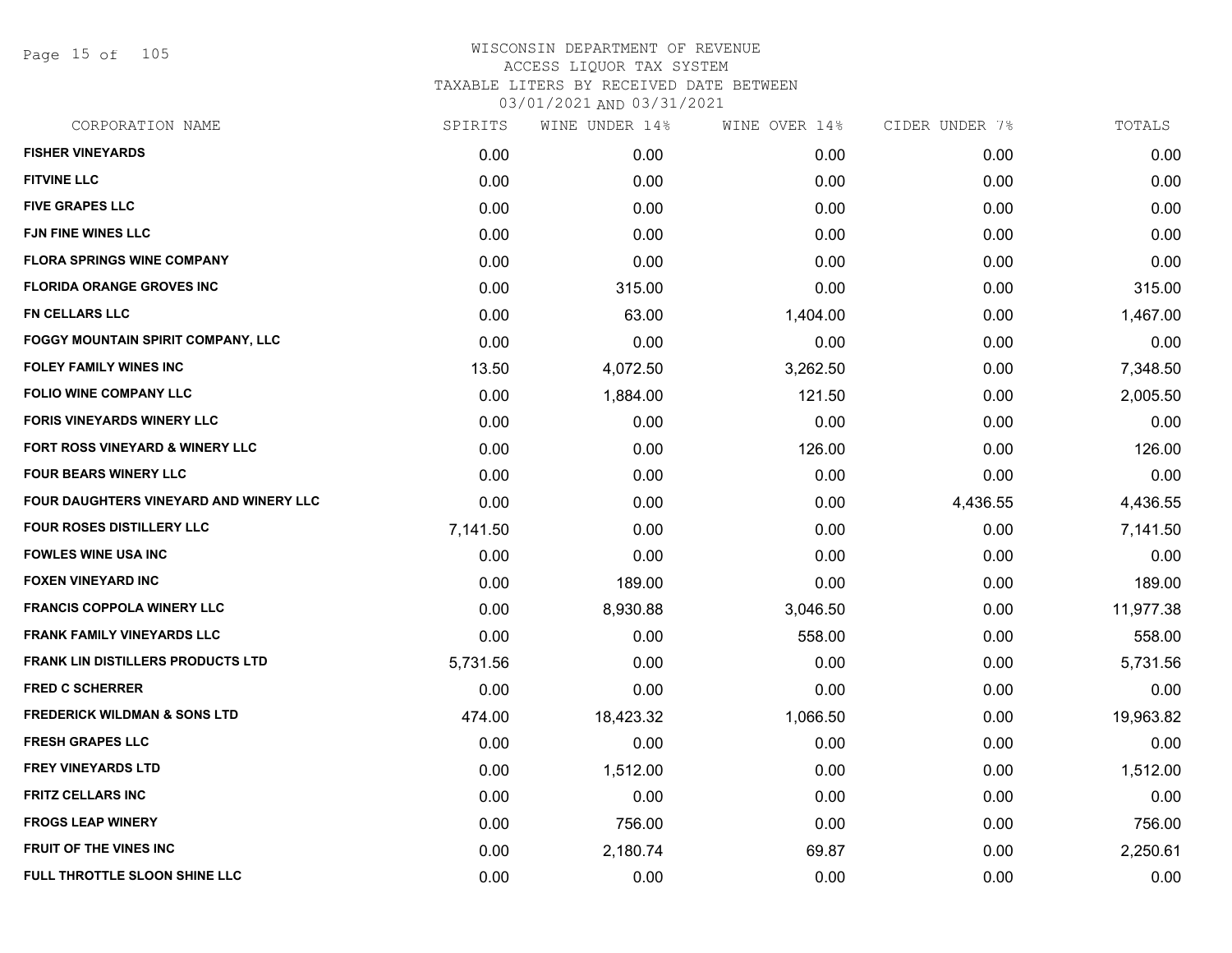Page 16 of 105

| CORPORATION NAME                                | SPIRITS  | WINE UNDER 14% | WINE OVER 14% | CIDER UNDER 7% | TOTALS   |
|-------------------------------------------------|----------|----------------|---------------|----------------|----------|
| <b>FULLERTON WINES, INC</b>                     | 0.00     | 0.00           | 0.00          | 0.00           | 0.00     |
| <b>FULTON STREET BREWERY LLC</b>                | 0.00     | 0.00           | 0.00          | 0.00           | 0.00     |
| <b>G K SKAGGS INC</b>                           | 585.00   | 1,890.00       | 0.00          | 0.00           | 2,475.00 |
| G.S.W.C. INC.                                   | 0.00     | 0.00           | 0.00          | 0.00           | 0.00     |
| <b>GALENA AVIATION, LLC</b>                     | 0.00     | 0.00           | 0.00          | 0.00           | 0.00     |
| <b>GAMBA VINEYARDS AND WINERY LLC</b>           | 0.00     | 0.00           | 0.00          | 0.00           | 0.00     |
| <b>GAMBLE FAMILY VINEYARDS LLC</b>              | 0.00     | 0.00           | 189.00        | 0.00           | 189.00   |
| <b>GARBER &amp; COMPANY INC</b>                 | 0.00     | 0.00           | 0.00          | 0.00           | 0.00     |
| <b>GEORGE BOZIC JR</b>                          | 1,251.00 | 243.00         | 0.00          | 0.00           | 1,494.00 |
| <b>GEORGIAN HOUSE OF GREATER WASHINGTON LLC</b> | 0.00     | 0.00           | 0.00          | 0.00           | 0.00     |
| <b>GF WINES LLC</b>                             | 0.00     | 0.00           | 0.00          | 0.00           | 0.00     |
| <b>GH HOLDINGS LP</b>                           | 0.00     | 0.00           | 0.00          | 0.00           | 0.00     |
| <b>GIBSON WINE COMPANY</b>                      | 0.00     | 0.00           | 0.00          | 0.00           | 0.00     |
| <b>GILBERT CELLARS LLC</b>                      | 0.00     | 0.00           | 0.00          | 0.00           | 0.00     |
| <b>GILDARDO PARTIDA LLC</b>                     | 0.00     | 0.00           | 0.00          | 0.00           | 0.00     |
| <b>GLOBAL BEVERAGE TEAM, LLC</b>                | 0.00     | 0.00           | 0.00          | 0.00           | 0.00     |
| <b>GLOBAL SPIRITS USA LLC</b>                   | 0.00     | 0.00           | 0.00          | 0.00           | 0.00     |
| <b>GLOBAL VINEYARD IMPORTERS INC</b>            | 0.00     | 307.50         | 0.00          | 0.00           | 307.50   |
| <b>GLUNZ FAMILY WINERY &amp; CELLARS INC</b>    | 0.00     | 0.00           | 0.00          | 0.00           | 0.00     |
| <b>GNEKOW FAMILY WINERY LLC</b>                 | 0.00     | 126.00         | 0.00          | 0.00           | 126.00   |
| <b>GOAMERICAGO BEVERAGES LLC</b>                | 4,608.00 | 0.00           | 0.00          | 0.00           | 4,608.00 |
| <b>GOLDSCHMIDT VINEYARDS LLC</b>                | 0.00     | 0.00           | 0.00          | 0.00           | 0.00     |
| <b>GOOSE RIDGE LLC</b>                          | 0.00     | 83.21          | 0.00          | 0.00           | 83.21    |
| <b>GORDON BROTHERS CELLARS INC</b>              | 0.00     | 0.00           | 0.00          | 0.00           | 0.00     |
| <b>GRAPE EXPECTATIONS, INC</b>                  | 0.00     | 1,791.00       | 243.00        | 0.00           | 2,034.00 |
| <b>GRAPE VISIONS LLC</b>                        | 0.00     | 0.00           | 0.00          | 0.00           | 0.00     |
| <b>GRAPES &amp; BARLEY LLC</b>                  | 0.00     | 0.00           | 0.00          | 0.00           | 0.00     |
| <b>GRAPES OF SPAIN INC</b>                      | 0.00     | 0.00           | 0.00          | 0.00           | 0.00     |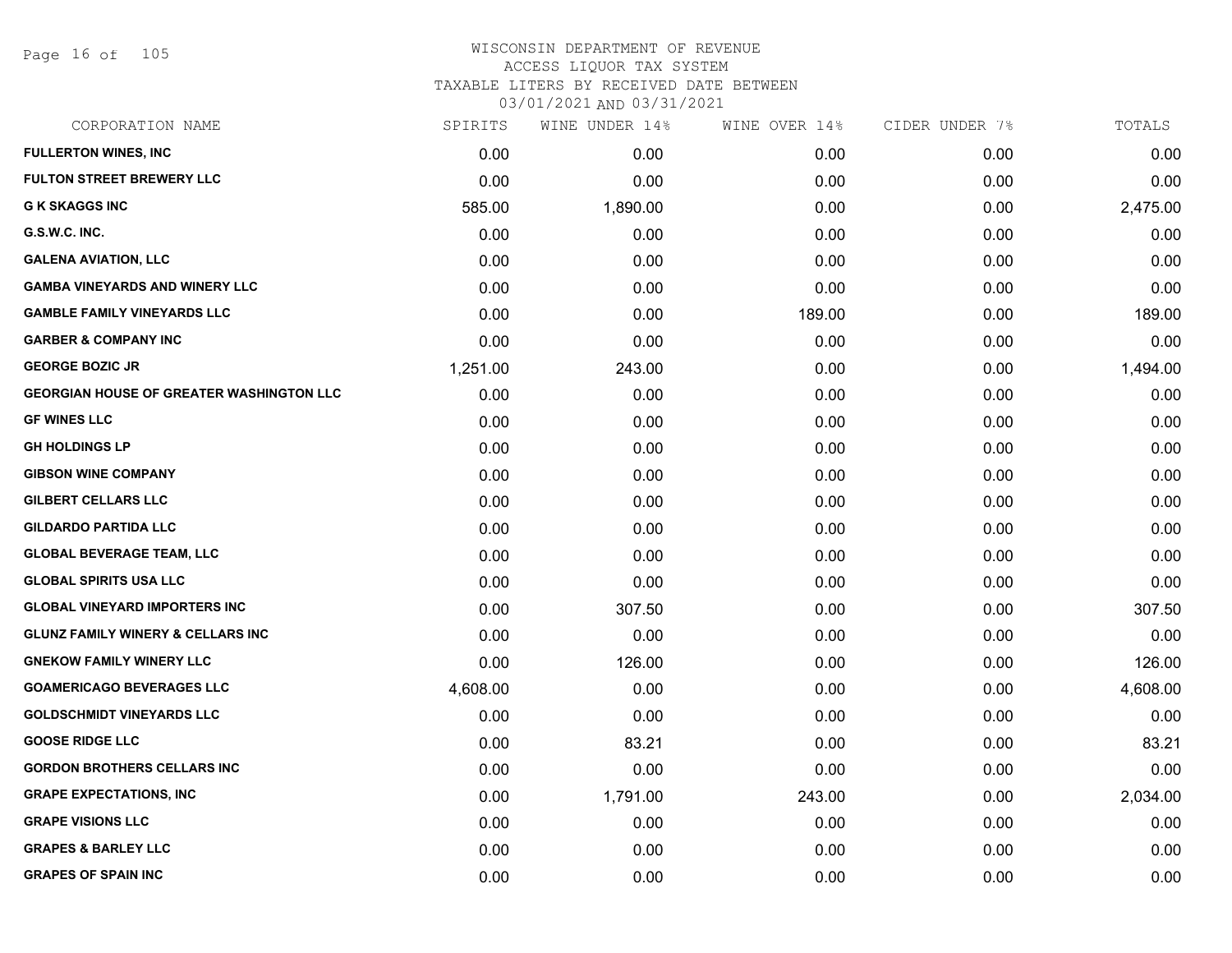Page 17 of 105

| CORPORATION NAME                           | SPIRITS   | WINE UNDER 14% | WINE OVER 14% | CIDER UNDER 7% | TOTALS    |
|--------------------------------------------|-----------|----------------|---------------|----------------|-----------|
| <b>GRAPESEED WINE FUND LLC</b>             | 0.00      | 0.00           | 0.00          | 0.00           | 0.00      |
| <b>GRATON SPIRITS COMPANY LLC</b>          | 0.00      | 0.00           | 0.00          | 0.00           | 0.00      |
| <b>GRAY DUCK SPIRITS LLC</b>               | 24,720.00 | 0.00           | 0.00          | 0.00           | 24,720.00 |
| <b>GREENFIELD GLOBAL USA INC</b>           | 0.00      | 0.00           | 0.00          | 0.00           | 0.00      |
| <b>GREG &amp; GREG INC</b>                 | 0.00      | 0.00           | 378.00        | 0.00           | 378.00    |
| <b>GREG &amp; PAM HARRINGTON WINES LLC</b> | 0.00      | 0.00           | 0.00          | 0.00           | 0.00      |
| <b>GREGORY EDWARD GRAZIANO</b>             | 0.00      | 0.00           | 0.00          | 0.00           | 0.00      |
| <b>GREGORY F BUONOCORE</b>                 | 504.00    | 0.00           | 0.00          | 0.00           | 504.00    |
| <b>GRGICH HILLS CELLAR</b>                 | 0.00      | 198.00         | 324.00        | 0.00           | 522.00    |
| <b>GRIEB OPTIMAL WINECRAFTING LLC</b>      | 0.00      | 0.00           | 0.00          | 0.00           | 0.00      |
| <b>GROTH VINEYARDS &amp; WINERY LLC</b>    | 0.00      | 504.00         | 504.00        | 0.00           | 1,008.00  |
| <b>GUARACHI WINE PARTNERS INC</b>          | 0.00      | 1,188.00       | 144.00        | 0.00           | 1,332.00  |
| <b>GUILLAUME LACHETEAU</b>                 | 0.00      | 0.00           | 0.00          | 0.00           | 0.00      |
| <b>H ERIK ZETTERSTROM</b>                  | 0.00      | 0.00           | 0.00          | 0.00           | 0.00      |
| <b>H2 VINO LLC</b>                         | 0.00      | 0.00           | 0.00          | 0.00           | 0.00      |
| <b>HAAS BROTHERS INC</b>                   | 0.00      | 0.00           | 0.00          | 0.00           | 0.00      |
| <b>HAHN ESTATE</b>                         | 0.00      | 0.00           | 0.00          | 0.00           | 0.00      |
| <b>HALBY MARKETING INC</b>                 | 0.00      | 162.00         | 0.00          | 0.00           | 162.00    |
| <b>HALCYON SYNDICATE LTD LLC</b>           | 0.00      | 0.00           | 0.00          | 0.00           | 0.00      |
| <b>HALL WINES LLC</b>                      | 0.00      | 0.00           | 909.00        | 0.00           | 909.00    |
| <b>HAMEL FAMILY WINES LLC</b>              | 0.00      | 0.00           | 117.00        | 0.00           | 117.00    |
| <b>HAND PICKED SELECTIONS INC</b>          | 0.00      | 0.00           | 0.00          | 0.00           | 0.00      |
| <b>HANSJOERG WYSS</b>                      | 0.00      | 0.00           | 0.00          | 0.00           | 0.00      |
| <b>HARLAN ESTATE WINERY INC</b>            | 0.00      | 0.00           | 0.00          | 0.00           | 0.00      |
| <b>HARRIS &amp; HARRIS</b>                 | 0.00      | 0.00           | 0.00          | 0.00           | 0.00      |
| <b>HARTFORD JACKSON LLC</b>                | 0.00      | 0.00           | 0.00          | 0.00           | 0.00      |
| <b>HAWAII SEA SPIRITS LLC</b>              | 588.00    | 0.00           | 0.00          | 0.00           | 588.00    |
| <b>HDD LLC</b>                             | 0.00      | 0.00           | 0.00          | 0.00           | 0.00      |
|                                            |           |                |               |                |           |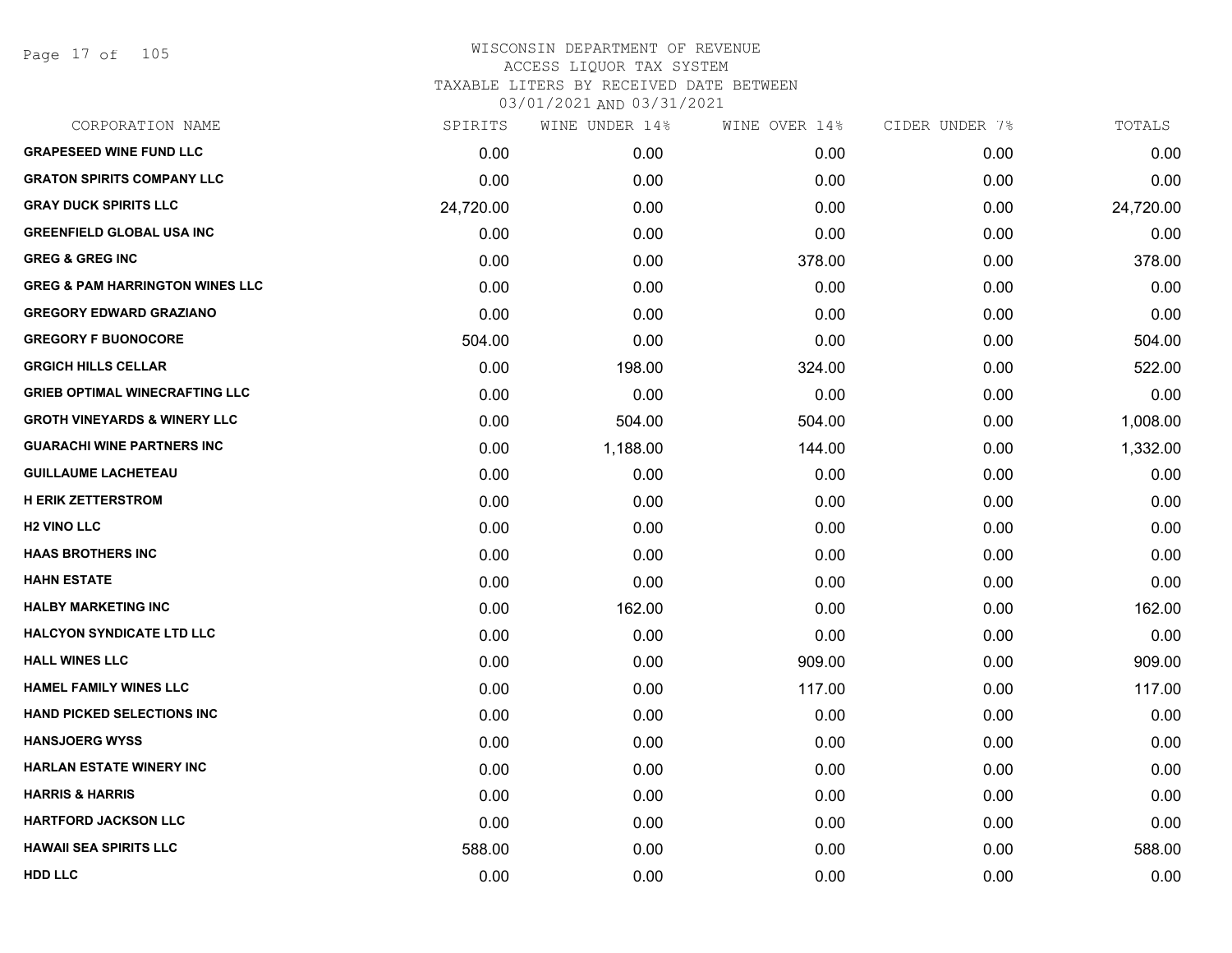Page 18 of 105

| CORPORATION NAME                       | SPIRITS    | WINE UNDER 14% | WINE OVER 14% | CIDER UNDER 7% | TOTALS     |
|----------------------------------------|------------|----------------|---------------|----------------|------------|
| <b>HEARTLAND DISTILLERS LLC</b>        | 0.00       | 0.00           | 0.00          | 0.00           | 0.00       |
| <b>HEAVEN HILL SALES CO.</b>           | 206,670.00 | 0.00           | 1,071.00      | 0.00           | 207,741.00 |
| <b>HEAVENLY SPIRITS LLC</b>            | 0.00       | 0.00           | 0.00          | 0.00           | 0.00       |
| <b>HEINEKEN USA INCORPORATED</b>       | 0.00       | 0.00           | 0.00          | 7,309.00       | 7,309.00   |
| <b>HEITZ WINE CELLARS</b>              | 0.00       | 0.00           | 148.50        | 0.00           | 148.50     |
| <b>HEMINGWAY RUM COMPANY LLC</b>       | 387.00     | 0.00           | 0.00          | 0.00           | 387.00     |
| <b>HEMISPHERE WINE COMPANY INC</b>     | 0.00       | 0.00           | 0.00          | 0.00           | 0.00       |
| <b>HEMISPHERES LLC</b>                 | 0.00       | 0.00           | 0.00          | 0.00           | 0.00       |
| <b>HENRIOT INC</b>                     | 0.00       | 693.00         | 13.50         | 0.00           | 706.50     |
| <b>HENRY BELMONTE</b>                  | 0.00       | 115.50         | 0.00          | 0.00           | 115.50     |
| <b>HENRY CORNELL</b>                   | 0.00       | 0.00           | 0.00          | 0.00           | 0.00       |
| HENRY STEELE IMPORTS LLC               | 0.00       | 0.00           | 0.00          | 0.00           | 0.00       |
| <b>HERITAGE DISTILLING COMPANY INC</b> | 0.00       | 0.00           | 0.00          | 0.00           | 0.00       |
| <b>HERITAGE WINE CELLARS LTD</b>       | 0.00       | 755.99         | 0.00          | 0.00           | 755.99     |
| <b>HERMAN STORY WINES INC</b>          | 0.00       | 0.00           | 0.00          | 0.00           | 0.00       |
| <b>HERON WINES INC</b>                 | 0.00       | 0.00           | 0.00          | 0.00           | 0.00       |
| <b>HIDALGO IMPORTS LLC</b>             | 0.00       | 0.00           | 0.00          | 0.00           | 0.00       |
| <b>HIDDEN RIDGE VINEYARD LLC</b>       | 0.00       | 0.00           | 0.00          | 0.00           | 0.00       |
| <b>HILL ESTATES INC</b>                | 0.00       | 0.00           | 0.00          | 0.00           | 0.00       |
| <b>HIRSCH WINERY LLC</b>               | 0.00       | 0.00           | 0.00          | 0.00           | 0.00       |
| <b>HONEYWOOD INC</b>                   | 0.00       | 0.00           | 0.00          | 0.00           | 0.00       |
| HONIG VINEYARD AND WINERY LLC          | 0.00       | 405.00         | 85.50         | 0.00           | 490.50     |
| <b>HOOD RIVER DISTILLERS INC</b>       | 1,431.00   | 0.00           | 0.00          | 0.00           | 1,431.00   |
| <b>HOPE WINE LLC</b>                   | 0.00       | 126.00         | 0.00          | 0.00           | 126.00     |
| <b>HOTALING &amp; CO., LLC</b>         | 0.00       | 0.00           | 0.00          | 0.00           | 0.00       |
| <b>HOTCOOP LLC</b>                     | 0.00       | 0.00           | 0.00          | 0.00           | 0.00       |
| <b>HOTEL TANGO DISTILLERY</b>          | 0.00       | 0.00           | 0.00          | 0.00           | 0.00       |
| HOURGLASS WINE COMPANY INC             | 0.00       | 0.00           | 0.00          | 0.00           | 0.00       |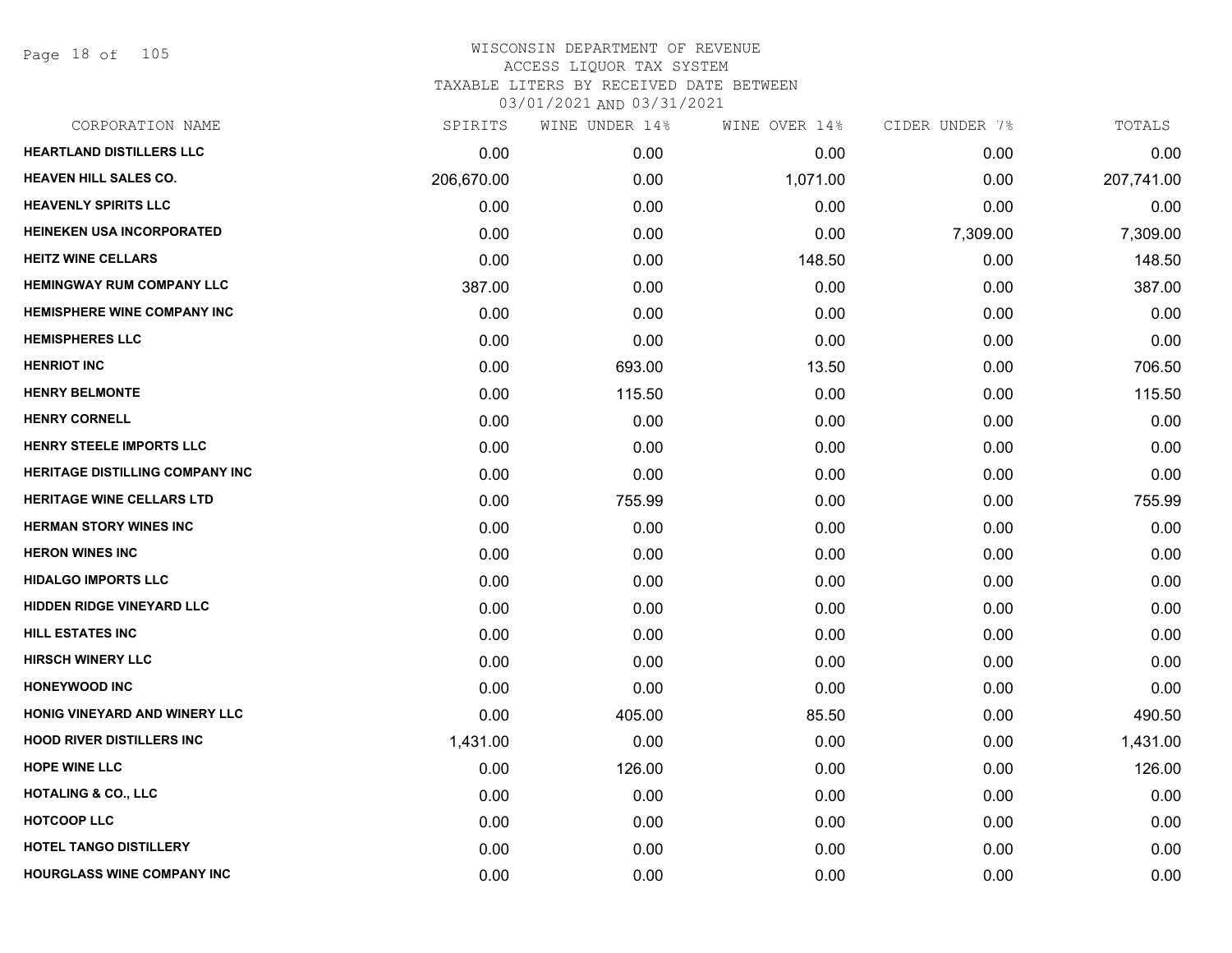Page 19 of 105

| CORPORATION NAME                                  | SPIRITS   | WINE UNDER 14% | WINE OVER 14% | CIDER UNDER 7% | TOTALS    |
|---------------------------------------------------|-----------|----------------|---------------|----------------|-----------|
| <b>HPS EPICUREAN</b>                              | 0.00      | 0.00           | 0.00          | 0.00           | 0.00      |
| <b>HUBER ORCHARDS INC</b>                         | 126.00    | 0.00           | 0.00          | 0.00           | 126.00    |
| HUDSON WINE BROKERS LLC                           | 0.00      | 0.00           | 0.00          | 0.00           | 0.00      |
| HUNEEUS VINTNERS LLC                              | 0.00      | 0.00           | 0.00          | 0.00           | 0.00      |
| HUNEEUS WINES HOLDCO LLC                          | 0.00      | 0.00           | 0.00          | 0.00           | 0.00      |
| <b>HUSCH VINEYARDS INC</b>                        | 0.00      | 0.00           | 0.00          | 0.00           | 0.00      |
| <b>HYATT FARM PARTNERSHIP</b>                     | 0.00      | 0.00           | 54.02         | 0.00           | 54.02     |
| <b>IAN BRAND</b>                                  | 0.00      | 0.00           | 0.00          | 0.00           | 0.00      |
| <b>IDEAL WINE &amp; SPIRITS CO INC</b>            | 0.00      | 0.00           | 0.00          | 0.00           | 0.00      |
| <b>IDLEWILD WINES, INC.</b>                       | 0.00      | 0.00           | 0.00          | 0.00           | 0.00      |
| <b>ILLAHE VINEYARDS AND WINERY INC</b>            | 0.00      | 0.00           | 0.00          | 0.00           | 0.00      |
| <b>ILLYRIAN IMPORT INC</b>                        | 0.00      | 0.00           | 0.00          | 0.00           | 0.00      |
| <b>IMPEX BEVERAGES INC</b>                        | 22.50     | 0.00           | 0.00          | 0.00           | 22.50     |
| IN AGAVE WE TRUST LLC                             | 85.50     | 0.00           | 0.00          | 0.00           | 85.50     |
| <b>INDIGENOUS SELECTIONS LLC</b>                  | 0.00      | 771.00         | 13.50         | 0.00           | 784.50    |
| <b>INDIGO WINE GROUP LLC</b>                      | 0.00      | 918.00         | 0.00          | 0.00           | 918.00    |
| <b>INFINIUM SPIRITS INC.</b>                      | 27,487.20 | 0.00           | 0.00          | 0.00           | 27,487.20 |
| INNO VINO INTERNATIONAL INC                       | 0.00      | 0.00           | 0.00          | 0.00           | 0.00      |
| <b>INTERNATIONAL DISTILLERS &amp; VINTERS LTD</b> | 0.00      | 0.00           | 0.00          | 0.00           | 0.00      |
| <b>INTERNATIONAL VINES INC</b>                    | 0.00      | 1,197.00       | 0.00          | 0.00           | 1,197.00  |
| <b>INTERTRADE USA COMPANY</b>                     | 0.00      | 0.00           | 0.00          | 0.00           | 0.00      |
| <b>INVESTOR'S OF AMERICA LP</b>                   | 0.00      | 0.00           | 0.00          | 0.00           | 0.00      |
| <b>INVOER EKKE LLC</b>                            | 0.00      | 18.00          | 0.00          | 0.00           | 18.00     |
| <b>IRON HORSE VINEYARDS LP</b>                    | 0.00      | 0.00           | 0.00          | 0.00           | 0.00      |
| <b>J LOHR WINERY CORP</b>                         | 0.00      | 1,458.00       | 0.00          | 0.00           | 1,458.00  |
| J PEDRONCELLI WINERY                              | 0.00      | 0.00           | 63.00         | 0.00           | 63.00     |
| <b>J WILLETT COMPANIES</b>                        | 0.00      | 0.00           | 0.00          | 0.00           | 0.00      |
| <b>JACK POUST &amp; COMPANY INC</b>               | 0.00      | 450.00         | 22.50         | 0.00           | 472.50    |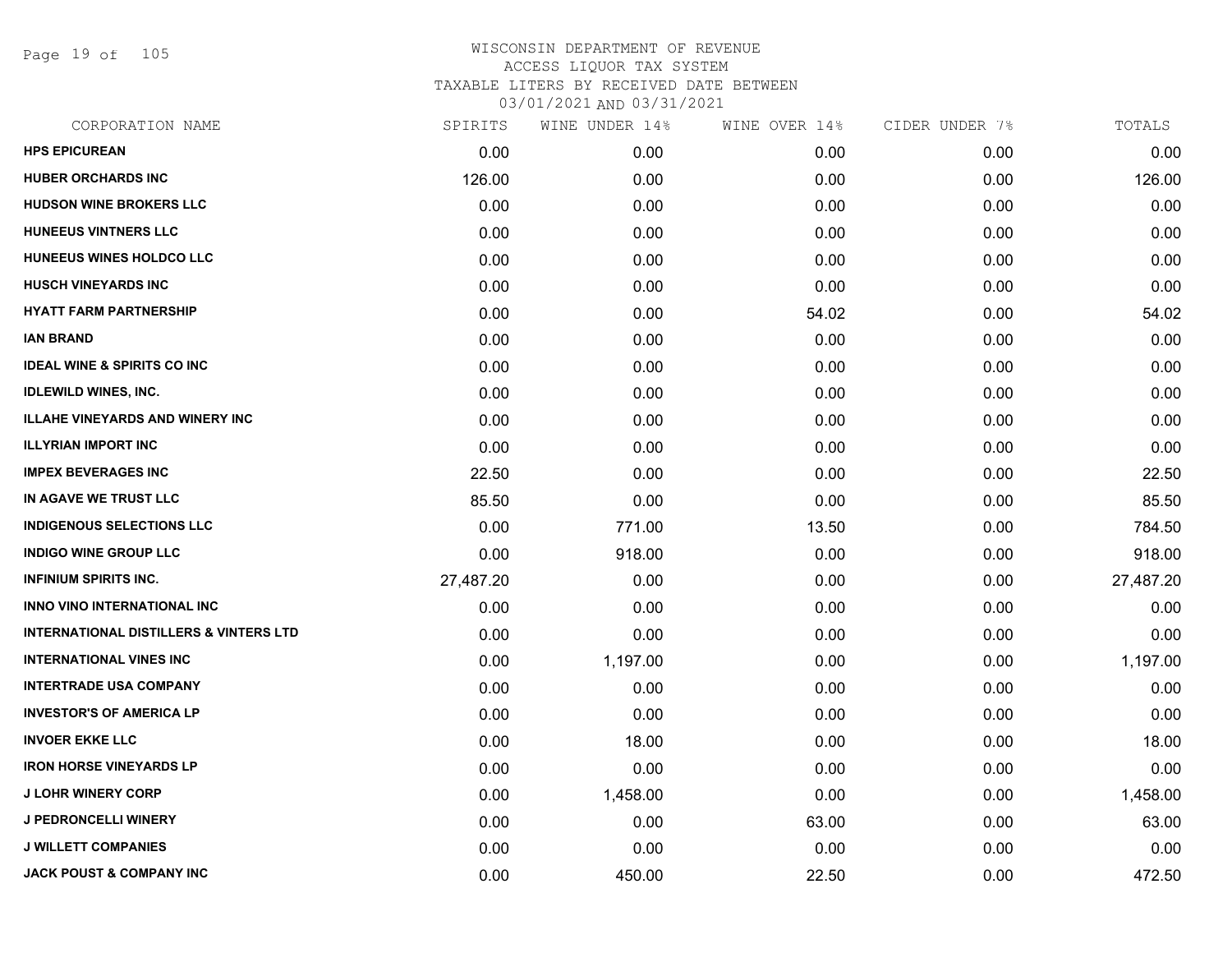Page 20 of 105

# WISCONSIN DEPARTMENT OF REVENUE

### ACCESS LIQUOR TAX SYSTEM

TAXABLE LITERS BY RECEIVED DATE BETWEEN

| CORPORATION NAME                      | SPIRITS    | WINE UNDER 14% | WINE OVER 14% | CIDER UNDER 7% | TOTALS     |
|---------------------------------------|------------|----------------|---------------|----------------|------------|
| <b>JACKSON FAMILY ENTERPRISES INC</b> | 0.00       | 16,901.27      | 4,841.33      | 0.00           | 21,742.60  |
| JACUZZI FAMILY VINEYARDS LLC          | 0.00       | 0.00           | 0.00          | 0.00           | 0.00       |
| <b>JAM CELLARS INC</b>                | 0.00       | 0.00           | 0.00          | 0.00           | 0.00       |
| <b>JAMES E COSMA</b>                  | 0.00       | 27.00          | 0.00          | 0.00           | 27.00      |
| <b>JAMES L LAMBERT</b>                | 0.00       | 0.00           | 0.00          | 0.00           | 0.00       |
| <b>JAMES MORONEY INC</b>              | 0.00       | 0.00           | 0.00          | 0.00           | 0.00       |
| JAPAN PRESTIGE SAKE INTERNATIONAL INC | 0.00       | 5.40           | 10.80         | 0.00           | 16.20      |
| <b>JARVIS</b>                         | 0.00       | 0.00           | 0.00          | 0.00           | 0.00       |
| <b>JASON DRISCOLL</b>                 | 0.00       | 0.00           | 9.51          | 0.00           | 9.51       |
| <b>JAX VINEYARDS LLC</b>              | 0.00       | 0.00           | 0.00          | 0.00           | 0.00       |
| <b>JAY MIDWEST INC</b>                | 1,750.50   | 75.00          | 0.00          | 0.00           | 1,825.50   |
| <b>JB GEORGE LLC</b>                  | 0.00       | 0.00           | 0.00          | 0.00           | 0.00       |
| <b>JC CELLARS INC</b>                 | 0.00       | 0.00           | 0.00          | 0.00           | 0.00       |
| JDSO, INC.                            | 17,194.00  | 0.00           | 0.00          | 0.00           | 17,194.00  |
| JEAN CLAUDE BOISSET WINES USA INC     | 0.00       | 0.00           | 0.00          | 0.00           | 0.00       |
| <b>JEFF QUINT</b>                     | 0.00       | 0.00           | 0.00          | 0.00           | 0.00       |
| <b>JEM BEVERAGE COMPANY</b>           | 1,180.50   | 0.00           | 0.00          | 0.00           | 1,180.50   |
| JERSEY ARTISAN DISTILLING INC         | 0.00       | 0.00           | 0.00          | 0.00           | 0.00       |
| JFC INTERNATIONAL INC                 | 0.00       | 2,329.91       | 2,744.04      | 0.00           | 5,073.95   |
| <b>JIM BEAM BRANDS CO</b>             | 432,677.40 | 135.00         | 0.00          | 0.00           | 432,812.40 |
| <b>J-NH WINE GROUP LLC</b>            | 0.00       | 0.00           | 0.00          | 0.00           | 0.00       |
| JNJ INTERNATIONAL INC                 | 0.00       | 0.00           | 0.00          | 0.00           | 0.00       |
| <b>JOHAN VINEYARDS LLC</b>            | 0.00       | 0.00           | 0.00          | 0.00           | 0.00       |
| JOHN ANTHONY VINEYARDS LLC            | 0.00       | 0.00           | 0.00          | 0.00           | 0.00       |
| <b>JOHN C BAKER</b>                   | 33.75      | 0.00           | 0.00          | 0.00           | 33.75      |
| <b>JOHN R LUCAS</b>                   | 0.00       | 81.00          | 15.00         | 0.00           | 96.00      |
| <b>JOSE PASTOR</b>                    | 0.00       | 0.00           | 0.00          | 0.00           | 0.00       |
| <b>JOSEPH DEHNER</b>                  | 0.00       | 0.00           | 0.00          | 0.00           | 0.00       |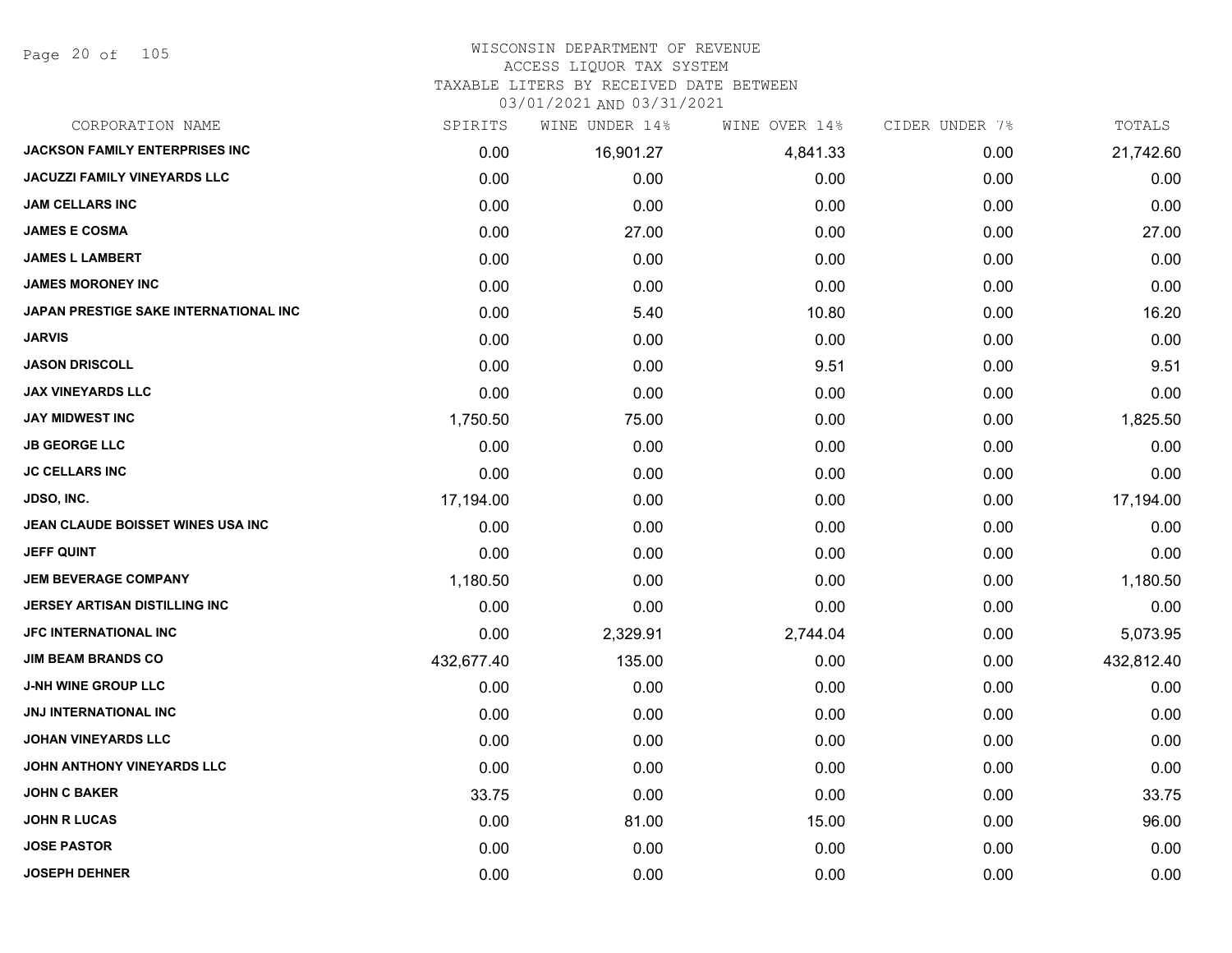Page 21 of 105

# WISCONSIN DEPARTMENT OF REVENUE ACCESS LIQUOR TAX SYSTEM TAXABLE LITERS BY RECEIVED DATE BETWEEN

| CORPORATION NAME                         | SPIRITS  | WINE UNDER 14% | WINE OVER 14% | CIDER UNDER 7% | TOTALS   |
|------------------------------------------|----------|----------------|---------------|----------------|----------|
| <b>JOSEPH PHELPS VINEYARDS LLC</b>       | 0.00     | 9.00           | 0.00          | 0.00           | 9.00     |
| JOSEPH VICTORI WINES, INC.               | 0.00     | 0.00           | 0.00          | 0.00           | 0.00     |
| <b>JOSU GALDOS</b>                       | 0.00     | 189.00         | 324.00        | 0.00           | 513.00   |
| <b>JULIO GOMEZ REJON</b>                 | 0.00     | 0.00           | 0.00          | 0.00           | 0.00     |
| <b>JUSTIN VINEYARDS &amp; WINERY LLC</b> | 0.00     | 13.50          | 49.50         | 0.00           | 63.00    |
| <b>JVS WINES IMPORTS IL CORP</b>         | 0.00     | 0.00           | 0.00          | 0.00           | 0.00     |
| <b>JVW CORPORATION</b>                   | 0.00     | 0.00           | 0.00          | 0.00           | 0.00     |
| <b>JZ WINE COMPANY</b>                   | 0.00     | 315.00         | 0.00          | 0.00           | 315.00   |
| <b>K VINTNERS LLC</b>                    | 0.00     | 252.00         | 162.00        | 0.00           | 414.00   |
| <b>KAITRIN N COOPER</b>                  | 1,226.10 | 0.00           | 0.00          | 0.00           | 1,226.10 |
| <b>KALIN CELLARS INC</b>                 | 0.00     | 0.00           | 0.00          | 0.00           | 0.00     |
| <b>KAMEN WINES LLC</b>                   | 0.00     | 0.00           | 0.00          | 0.00           | 0.00     |
| <b>KEEPER'S QUEST INC</b>                | 0.00     | 0.00           | 0.00          | 0.00           | 0.00     |
| <b>KEN WRIGHT CELLARS CO</b>             | 0.00     | 195.00         | 0.00          | 0.00           | 195.00   |
| <b>KENNETH S LIKITPRAKONG</b>            | 0.00     | 180.00         | 0.00          | 0.00           | 180.00   |
| <b>KENT HUMPHREY</b>                     | 0.00     | 0.00           | 0.00          | 0.00           | 0.00     |
| <b>KENT RASMUSSEN WINERY</b>             | 0.00     | 252.00         | 0.00          | 0.00           | 252.00   |
| <b>KENTUCKY BOURBON DISTILLERS LTD</b>   | 957.00   | 0.00           | 0.00          | 0.00           | 957.00   |
| <b>KERMIT LYNCH WINE MERCHANTS</b>       | 0.00     | 0.00           | 0.00          | 0.00           | 0.00     |
| <b>KERWIN ESTATE LLC</b>                 | 0.00     | 0.00           | 0.00          | 0.00           | 0.00     |
| <b>KIMBERTON WINES LLC</b>               | 0.00     | 0.00           | 0.00          | 0.00           | 0.00     |
| KINDRED SPIRITS NORTH AMERICA INC        | 0.00     | 0.00           | 0.00          | 0.00           | 0.00     |
| KINDRED VINES IMPORT CO LLC              | 0.00     | 0.00           | 0.00          | 0.00           | 0.00     |
| <b>KING ESTATE WINERY LP</b>             | 0.00     | 0.00           | 0.00          | 0.00           | 0.00     |
| KINGS COUNTY DISTILLERY LLC              | 0.00     | 0.00           | 0.00          | 0.00           | 0.00     |
| <b>KIONA VINEYARDS LLC</b>               | 0.00     | 0.00           | 9.00          | 0.00           | 9.00     |
| <b>KISMET WINE, INC.</b>                 | 0.00     | 0.00           | 0.00          | 0.00           | 0.00     |
| KISTLER VINEYARDS, LLC                   | 0.00     | 0.00           | 0.00          | 0.00           | 0.00     |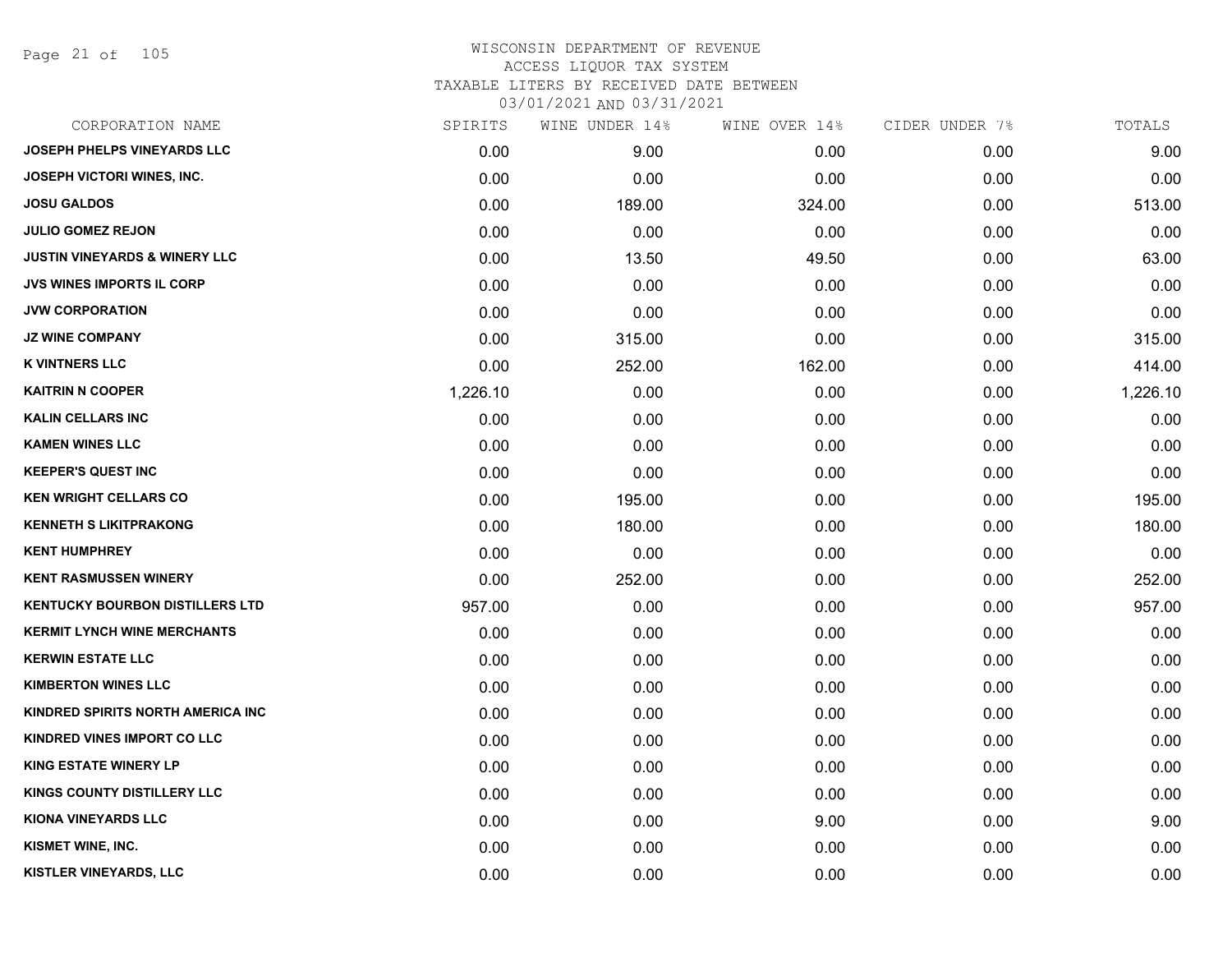Page 22 of 105

### WISCONSIN DEPARTMENT OF REVENUE ACCESS LIQUOR TAX SYSTEM TAXABLE LITERS BY RECEIVED DATE BETWEEN

| CORPORATION NAME                           | SPIRITS  | WINE UNDER 14% | WINE OVER 14% | CIDER UNDER 7% | TOTALS   |
|--------------------------------------------|----------|----------------|---------------|----------------|----------|
| <b>KITFOX VINEYARDS LLC</b>                | 0.00     | 0.00           | 0.00          | 0.00           | 0.00     |
| <b>KLEIN FOODS INC</b>                     | 0.00     | 1,152.00       | 2,313.00      | 0.00           | 3,465.00 |
| <b>KLIN SPIRITS LLC</b>                    | 1,203.00 | 0.00           | 0.00          | 0.00           | 1,203.00 |
| <b>KLINKER BRICK WINERY INC</b>            | 0.00     | 0.00           | 234.00        | 0.00           | 234.00   |
| <b>KNIGHTS BRIDGE WINERY LLC</b>           | 0.00     | 0.00           | 0.00          | 0.00           | 0.00     |
| <b>KOBRAND CORPORATION</b>                 | 652.50   | 1,951.92       | 1,155.12      | 0.00           | 3,759.54 |
| KOJIMA & INTERNATIONAL ASSOCIATES INC      | 0.00     | 0.00           | 0.00          | 0.00           | 0.00     |
| <b>KOLOA RUM CORP</b>                      | 0.00     | 0.00           | 0.00          | 0.00           | 0.00     |
| <b>KONGSGAARD WINE LLC</b>                 | 0.00     | 0.00           | 0.00          | 0.00           | 0.00     |
| <b>KONSTANTIN D FRANK &amp; SONS</b>       | 0.00     | 0.00           | 0.00          | 0.00           | 0.00     |
| <b>KOPRI INC</b>                           | 0.00     | 0.00           | 63.00         | 0.00           | 63.00    |
| KORE WINE COMPANY, LLC                     | 0.00     | 0.00           | 0.00          | 0.00           | 0.00     |
| <b>KOVAL INC</b>                           | 596.25   | 0.00           | 0.00          | 0.00           | 596.25   |
| <b>KRUPP BROTHERS LLC</b>                  | 0.00     | 0.00           | 0.00          | 0.00           | 0.00     |
| <b>KYSELA PERE ET FILS LTD</b>             | 0.00     | 0.00           | 0.00          | 0.00           | 0.00     |
| <b>L &amp; F BRANDS INC</b>                | 0.00     | 0.00           | 0.00          | 0.00           | 0.00     |
| <b>L C WINE</b>                            | 0.00     | 0.00           | 0.00          | 0.00           | 0.00     |
| <b>L&amp;C WINE COUNTRY OPERATIONS LLC</b> | 0.00     | 0.00           | 0.00          | 0.00           | 0.00     |
| L. MAWBY, LLC                              | 0.00     | 0.00           | 0.00          | 0.00           | 0.00     |
| <b>L18 HOLDINGS, INC.</b>                  | 0.00     | 0.00           | 0.00          | 0.00           | 0.00     |
| <b>LADERA WINERY LLC</b>                   | 0.00     | 0.00           | 0.00          | 0.00           | 0.00     |
| <b>LAIL VINEYARDS LLC</b>                  | 0.00     | 0.00           | 0.00          | 0.00           | 0.00     |
| <b>LAIRD &amp; COMPANY</b>                 | 315.01   | 0.00           | 0.00          | 0.00           | 315.01   |
| <b>LAIRD FAMILY ESTATE LLC</b>             | 0.00     | 0.00           | 0.00          | 0.00           | 0.00     |
| <b>LAKE COUNTRY LIBARE DISTILLING LLC</b>  | 0.00     | 0.00           | 0.00          | 0.00           | 0.00     |
| <b>LANGDON SHIVERICK INC</b>               | 0.00     | 126.00         | 0.00          | 0.00           | 126.00   |
| <b>LANGE WINERY LLC</b>                    | 0.00     | 162.00         | 0.00          | 0.00           | 162.00   |
| <b>LATITUDE BEVERAGE COMPANY</b>           | 0.00     | 0.00           | 27.00         | 0.00           | 27.00    |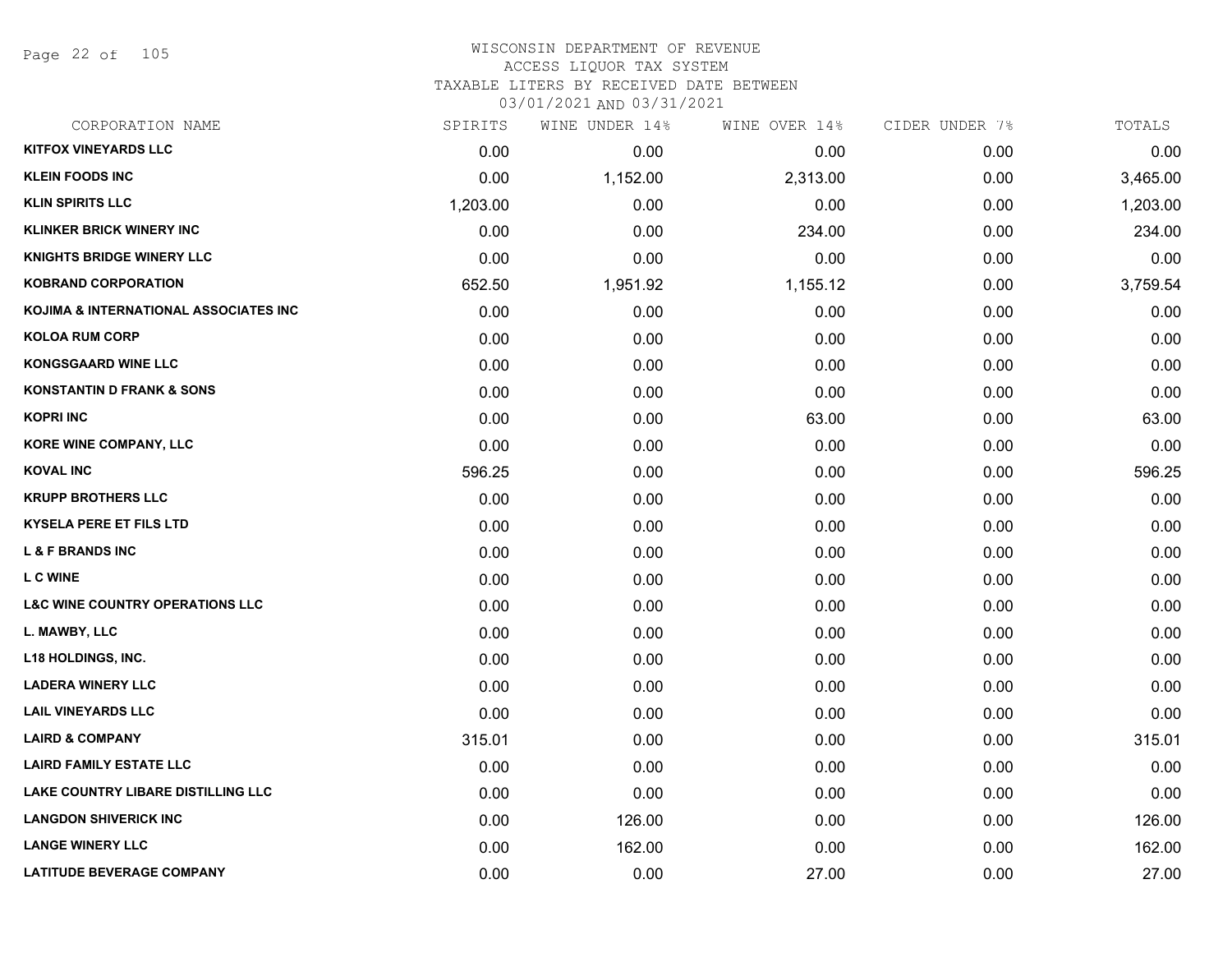Page 23 of 105

## WISCONSIN DEPARTMENT OF REVENUE ACCESS LIQUOR TAX SYSTEM TAXABLE LITERS BY RECEIVED DATE BETWEEN

| CORPORATION NAME                          | SPIRITS   | WINE UNDER 14% | WINE OVER 14% | CIDER UNDER 7% | TOTALS    |
|-------------------------------------------|-----------|----------------|---------------|----------------|-----------|
| LAUREATE IMPORTS & MARKETING COMPANY, INC | 0.00      | 0.00           | 0.00          | 0.00           | 0.00      |
| <b>LAVA SPRINGS INC</b>                   | 0.00      | 0.00           | 0.00          | 0.00           | 0.00      |
| <b>LAWER FAMILY WINERY INC</b>            | 0.00      | 0.00           | 0.00          | 0.00           | 0.00      |
| <b>LAWLESS DISTILLING COMPANY LLC</b>     | 0.00      | 0.00           | 0.00          | 0.00           | 0.00      |
| LCF WINE COMPANY LLC                      | 0.00      | 882.00         | 126.00        | 0.00           | 1,008.00  |
| LE CEP II INC                             | 0.00      | 0.00           | 0.00          | 0.00           | 0.00      |
| LE GRAND COURTAGE LLC                     | 0.00      | 0.00           | 0.00          | 0.00           | 0.00      |
| LEELANAU WINE CELLARS, LTD.               | 0.00      | 0.00           | 0.00          | 0.00           | 0.00      |
| <b>LEFGROUP</b>                           | 0.00      | 0.00           | 0.00          | 0.00           | 0.00      |
| LEFT COAST CELLARS LLC                    | 0.00      | 0.00           | 0.00          | 0.00           | 0.00      |
| <b>LEMELSON WINERY LLC</b>                | 0.00      | 0.00           | 0.00          | 0.00           | 0.00      |
| <b>LEONARD KREUSCH INC</b>                | 0.00      | 540.56         | 0.00          | 0.00           | 540.56    |
| <b>LEONARDINI FAMILY WINERY LLC</b>       | 0.00      | 0.00           | 0.00          | 0.00           | 0.00      |
| <b>LEONETTI CELLAR LLC</b>                | 0.00      | 0.00           | 0.00          | 0.00           | 0.00      |
| LES CHENEAUX DISTILLERS, INC.             | 0.00      | 0.00           | 0.00          | 0.00           | 0.00      |
| <b>LES LUNES WINE LLC</b>                 | 0.00      | 378.00         | 0.00          | 0.00           | 378.00    |
| <b>LEVECKE CORPORATION</b>                | 64,190.50 | 0.00           | 0.00          | 0.00           | 64,190.50 |
| <b>LIDESTRI BEVERAGES LLC</b>             | 0.00      | 0.00           | 0.00          | 0.00           | 0.00      |
| <b>LIMERICK LANE CELLARS INC</b>          | 0.00      | 0.00           | 0.00          | 0.00           | 0.00      |
| LINCOLN SQUARE WINE COMPANY LLC           | 0.00      | 0.00           | 0.00          | 0.00           | 0.00      |
| LINGUA FRANCA-LS VINEYARDS HOLDINGS, LLC  | 0.00      | 1.78           | 0.00          | 0.00           | 1.78      |
| <b>LINKS DRINKS LLC</b>                   | 0.00      | 0.00           | 0.00          | 0.00           | 0.00      |
| <b>LIOCO WINE COMPANY LLC</b>             | 0.00      | 0.00           | 0.00          | 0.00           | 0.00      |
| <b>LION NATHAN USA INC</b>                | 0.00      | 666.00         | 1,416.00      | 0.00           | 2,082.00  |
| <b>LISA CHASE</b>                         | 0.00      | 0.00           | 0.00          | 0.00           | 0.00      |
| <b>LISA LISA INCORPORATED</b>             | 0.00      | 0.00           | 0.00          | 0.00           | 0.00      |
| <b>LISA MARLOW</b>                        | 0.00      | 0.00           | 0.00          | 0.00           | 0.00      |
| <b>LIVING FOODS. LLC</b>                  | 0.00      | 0.00           | 0.00          | 0.00           | 0.00      |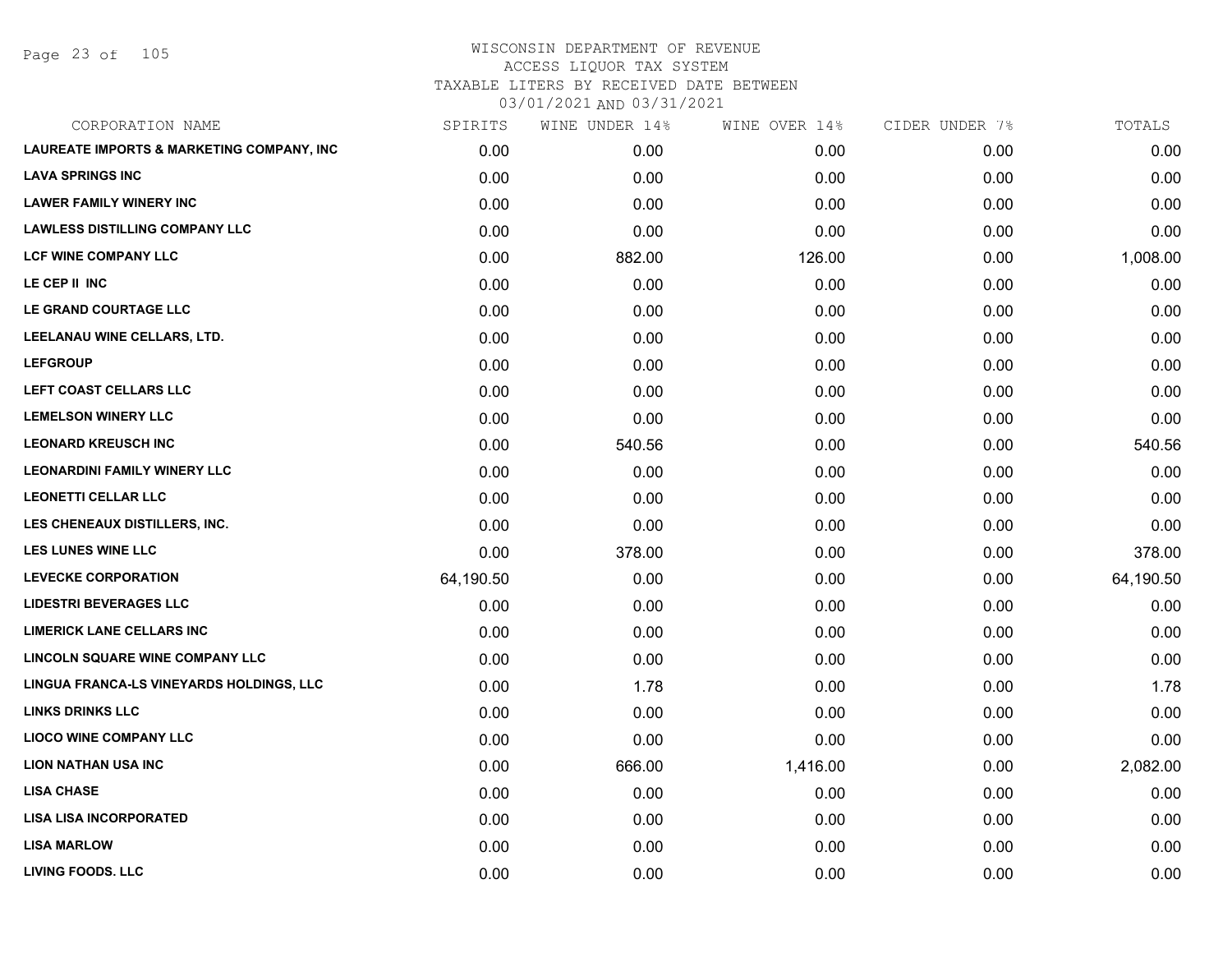Page 24 of 105

| CORPORATION NAME                               | SPIRITS   | WINE UNDER 14% | WINE OVER 14% | CIDER UNDER 7% | TOTALS     |
|------------------------------------------------|-----------|----------------|---------------|----------------|------------|
| <b>LLOYD CARUSO LLC</b>                        | 0.00      | 0.00           | 0.00          | 0.00           | 0.00       |
| <b>LLOYD CELLARS INC</b>                       | 0.00      | 0.00           | 0.00          | 0.00           | 0.00       |
| <b>LMR WINE ESTATES LLC</b>                    | 0.00      | 0.00           | 0.00          | 0.00           | 0.00       |
| <b>LOCAL DISTILLING INC</b>                    | 660.00    | 0.00           | 0.00          | 0.00           | 660.00     |
| <b>LOEST &amp; MCNAMEE INC</b>                 | 0.00      | 0.00           | 0.00          | 0.00           | 0.00       |
| LONE STAR DISTILLERY LLC                       | 0.00      | 0.00           | 0.00          | 0.00           | 0.00       |
| <b>LONG MEADOW RANCH WINERY INC</b>            | 0.00      | 0.00           | 0.00          | 0.00           | 0.00       |
| <b>LONG SHADOWS VINTNERS LLC</b>               | 0.00      | 0.00           | 1,008.00      | 0.00           | 1,008.00   |
| <b>LONZ WINERY INC</b>                         | 0.00      | 0.00           | 0.00          | 0.00           | 0.00       |
| <b>LOOSEN BROS USA LTD</b>                     | 0.00      | 436.50         | 0.00          | 0.00           | 436.50     |
| <b>LORING WINE COMPANY LLC</b>                 | 0.00      | 0.00           | 0.00          | 0.00           | 0.00       |
| <b>LOUIS GLUNZ BEER INC</b>                    | 0.00      | 0.00           | 0.00          | 0.00           | 0.00       |
| <b>LOUIS LATOUR INC</b>                        | 0.00      | 153.00         | 0.00          | 0.00           | 153.00     |
| <b>LOWDEN SCHOOLHOUSE CORPORATION</b>          | 0.00      | 0.00           | 0.00          | 0.00           | 0.00       |
| <b>LUNA VINEYARDS INC</b>                      | 0.00      | 126.00         | 0.00          | 0.00           | 126.00     |
| <b>LUNEAU USA INC</b>                          | 0.00      | 3,834.00       | 0.00          | 0.00           | 3,834.00   |
| <b>LUXCO INC</b>                               | 50,834.80 | 144.00         | 0.00          | 0.00           | 50,978.80  |
| <b>LYNFRED WINERY INC</b>                      | 0.00      | 0.00           | 0.00          | 0.00           | 0.00       |
| <b>LYNMAR WINERY LLC</b>                       | 0.00      | 0.00           | 0.00          | 0.00           | 0.00       |
| <b>M.A.C. WINES, LLC</b>                       | 0.00      | 0.00           | 342.00        | 0.00           | 342.00     |
| <b>MACH FLYNT INC</b>                          | 7,056.00  | 84,744.00      | 11,664.00     | 0.00           | 103,464.00 |
| <b>MACK &amp; SCHUHLE INC</b>                  | 180.00    | 21,798.00      | 0.00          | 0.00           | 21,978.00  |
| <b>MADSON WINES LLC</b>                        | 0.00      | 0.00           | 0.00          | 0.00           | 0.00       |
| <b>MAISONS MARQUES &amp; DOMAINES USA INC.</b> | 0.00      | 40.50          | 805.50        | 0.00           | 846.00     |
| <b>MAMMOTH DISTILLING LLC</b>                  | 0.00      | 0.00           | 0.00          | 0.00           | 0.00       |
| <b>MANCAN WINE LLC</b>                         | 0.00      | 0.00           | 0.00          | 0.00           | 0.00       |
| <b>MANO'S INC</b>                              | 0.00      | 0.00           | 0.00          | 0.00           | 0.00       |
| <b>MARCI PALATELLA</b>                         | 135.00    | 0.00           | 0.00          | 0.00           | 135.00     |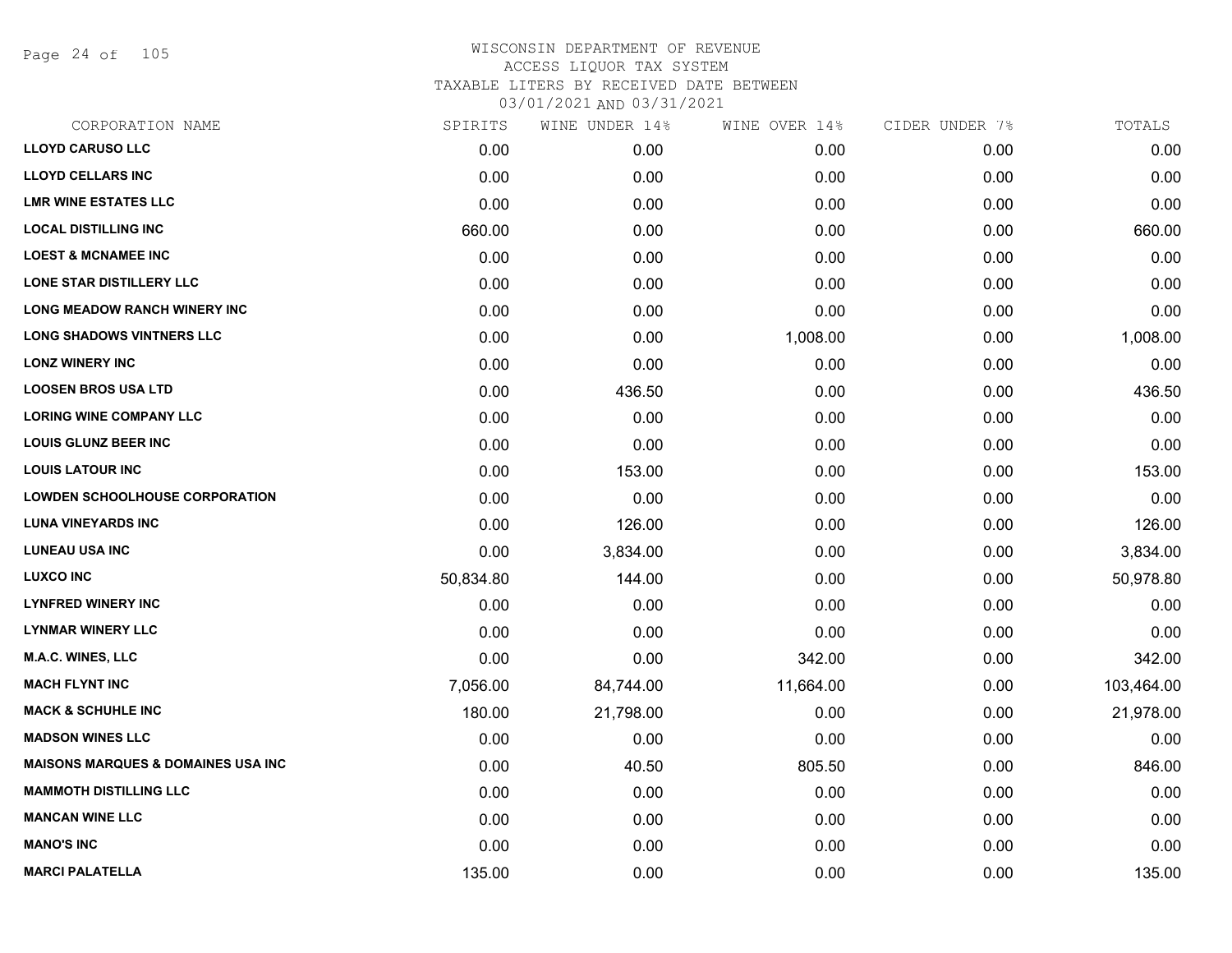Page 25 of 105

| CORPORATION NAME                        | SPIRITS   | WINE UNDER 14% | WINE OVER 14% | CIDER UNDER 7% | TOTALS    |
|-----------------------------------------|-----------|----------------|---------------|----------------|-----------|
| <b>MARGERUM WINE COMPANY INC</b>        | 0.00      | 0.00           | 0.00          | 0.00           | 0.00      |
| <b>MARIETTA CELLARS INC</b>             | 0.00      | 0.00           | 0.00          | 0.00           | 0.00      |
| <b>MARIPOSA WINE COMPANY LLC</b>        | 0.00      | 0.00           | 0.00          | 0.00           | 0.00      |
| <b>MARK ANTHONY BRANDS INC.</b>         | 0.00      | 0.00           | 0.00          | 0.00           | 0.00      |
| <b>MARK MCNEILLY</b>                    | 0.00      | 0.00           | 0.00          | 0.00           | 0.00      |
| <b>MARK SZUMOWSKI</b>                   | 0.00      | 0.00           | 0.00          | 0.00           | 0.00      |
| <b>MARKETING GLOBAL BRANDS CORP</b>     | 0.00      | 0.00           | 0.00          | 0.00           | 0.00      |
| <b>MARKO J KARAKASEVIC</b>              | 0.00      | 0.00           | 0.00          | 0.00           | 0.00      |
| <b>MARTELLOTTO INC.</b>                 | 0.00      | 180.00         | 0.00          | 0.00           | 180.00    |
| <b>MARTIN &amp; COMPANY WINES, INC</b>  | 0.00      | 0.00           | 0.00          | 0.00           | 0.00      |
| <b>MARTIN RAY WINERY INC</b>            | 0.00      | 0.00           | 0.00          | 0.00           | 0.00      |
| <b>MARTINELLI WINERY INC</b>            | 0.00      | 0.00           | 27.00         | 0.00           | 27.00     |
| <b>MARTINEZ DISTRIBUTING CO INC</b>     | 0.00      | 0.00           | 0.00          | 0.00           | 0.00      |
| <b>MARY TAYLOR</b>                      | 0.00      | 504.00         | 0.00          | 0.00           | 504.00    |
| <b>MASSANOIS LLC</b>                    | 0.00      | 916.50         | 117.00        | 0.00           | 1,033.50  |
| <b>MAST-JAEGERMEISTER US INC</b>        | 6,461.40  | 0.00           | 0.00          | 0.00           | 6,461.40  |
| <b>MATCHVINO LLC</b>                    | 0.00      | 0.00           | 0.00          | 0.00           | 0.00      |
| <b>MATHY WINERY LLC</b>                 | 0.00      | 0.00           | 0.00          | 0.00           | 0.00      |
| <b>MATRICK HOLDINGS CORPORATION</b>     | 0.00      | 0.00           | 0.00          | 0.00           | 0.00      |
| <b>MATT PREIS</b>                       | 0.00      | 0.00           | 0.00          | 0.00           | 0.00      |
| <b>MATTHEW C VILLARD</b>                | 0.00      | 0.00           | 0.00          | 0.00           | 0.00      |
| <b>MATTHEW RORICK WINES INC</b>         | 0.00      | 504.00         | 0.00          | 0.00           | 504.00    |
| <b>MATTHIASSON FAMILY VINEYARDS LLC</b> | 0.00      | 68.25          | 0.00          | 0.00           | 68.25     |
| <b>MAURITSON FAMILY WINERY</b>          | 0.00      | 0.00           | 0.00          | 0.00           | 0.00      |
| <b>MAYACAMAS VINEYARDS INC</b>          | 0.00      | 0.00           | 0.00          | 0.00           | 0.00      |
| <b>MAYNARD JAMES KEENAN</b>             | 0.00      | 0.00           | 0.00          | 0.00           | 0.00      |
| <b>MC CORMICK DISTILLING CO INC</b>     | 23,480.50 | 0.00           | 0.00          | 0.00           | 23,480.50 |
| <b>MCBRIDE SISTERS COLLECTIONS INC</b>  | 0.00      | 936.00         | 0.00          | 0.00           | 936.00    |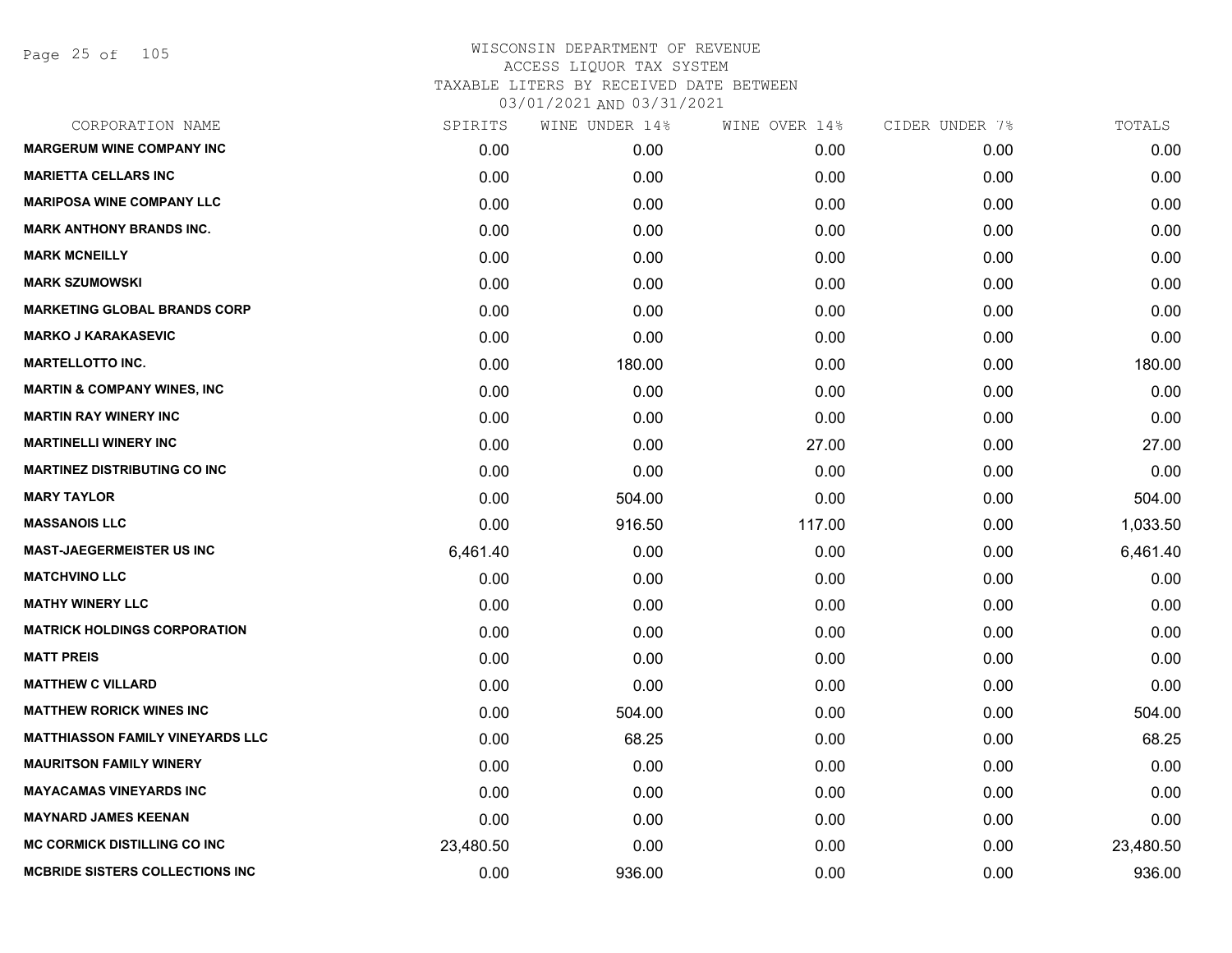Page 26 of 105

| CORPORATION NAME                   | SPIRITS   | WINE UNDER 14% | WINE OVER 14% | CIDER UNDER 7% | TOTALS    |
|------------------------------------|-----------|----------------|---------------|----------------|-----------|
| <b>MCKAHN FAMILY CELLARS, LLC</b>  | 0.00      | 0.00           | 0.00          | 0.00           | 0.00      |
| <b>MCKENZIE'S BEVERAGES INC</b>    | 0.00      | 0.00           | 0.00          | 0.00           | 0.00      |
| <b>MCNAB RIDGE WINERY LLC</b>      | 0.00      | 0.00           | 0.00          | 0.00           | 0.00      |
| <b>MEDCO ATLANTIC INC</b>          | 0.00      | 0.00           | 0.00          | 0.00           | 0.00      |
| <b>MEIERS WINE CELLARS INC</b>     | 0.00      | 270.00         | 0.00          | 0.00           | 270.00    |
| <b>MENDOCINO WINE GROUP LLC</b>    | 0.00      | 1,008.00       | 783.00        | 0.00           | 1,791.00  |
| <b>MERCER WINE ESTATES LLC</b>     | 0.00      | 0.00           | 0.00          | 0.00           | 0.00      |
| <b>MERCHANT DU VIN CORPORATION</b> | 0.00      | 0.00           | 0.00          | 268.39         | 268.39    |
| <b>METAMORPHOSIS WINES LLC</b>     | 0.00      | 0.00           | 76.50         | 0.00           | 76.50     |
| <b>METEOR VINEYARD LLC</b>         | 0.00      | 0.00           | 0.00          | 0.00           | 0.00      |
| <b>METIER LLC</b>                  | 0.00      | 0.00           | 0.00          | 0.00           | 0.00      |
| <b>METTLER WINES LLC</b>           | 0.00      | 0.00           | 315.00        | 0.00           | 315.00    |
| <b>MEV CORPORATION</b>             | 0.00      | 0.00           | 0.00          | 0.00           | 0.00      |
| <b>MEXCOR INC</b>                  | 0.00      | 0.00           | 0.00          | 0.00           | 0.00      |
| <b>MEYER CELLARS LLC</b>           | 0.00      | 0.00           | 0.00          | 0.00           | 0.00      |
| <b>MHW LTD</b>                     | 14,715.31 | 4,071.70       | 3,161.25      | 0.00           | 21,948.26 |
| <b>MICHAEL BELLO</b>               | 0.00      | 0.00           | 0.00          | 0.00           | 0.00      |
| <b>MICHAEL HOUGH</b>               | 0.00      | 1,266.75       | 195.00        | 0.00           | 1,461.75  |
| <b>MICHAEL KUSH</b>                | 0.00      | 0.00           | 0.00          | 0.00           | 0.00      |
| <b>MICHAEL P CAMERON</b>           | 0.00      | 0.00           | 0.00          | 0.00           | 0.00      |
| <b>MICHAEL SKURNIK WINES INC</b>   | 0.00      | 1,503.00       | 0.00          | 0.00           | 1,503.00  |
| <b>MICHEAL DASHE</b>               | 0.00      | 0.00           | 0.00          | 0.00           | 0.00      |
| <b>MIDDLE WEST SPIRITS</b>         | 0.00      | 0.00           | 0.00          | 0.00           | 0.00      |
| <b>MIDNIGHT CELLARS INC</b>        | 0.00      | 0.00           | 0.00          | 0.00           | 0.00      |
| <b>MID-OAK DISTILLERY INC</b>      | 0.00      | 0.00           | 0.00          | 0.00           | 0.00      |
| MIGHTY SWELL COCKTAIL COMPANY LLC  | 0.00      | 0.00           | 0.00          | 0.00           | 0.00      |
| <b>MIGNANELLI WINERY LLC</b>       | 0.00      | 0.00           | 0.00          | 0.00           | 0.00      |
| <b>MILBRANDT FAMILY WINES LLC</b>  | 0.00      | 504.00         | 0.00          | 0.00           | 504.00    |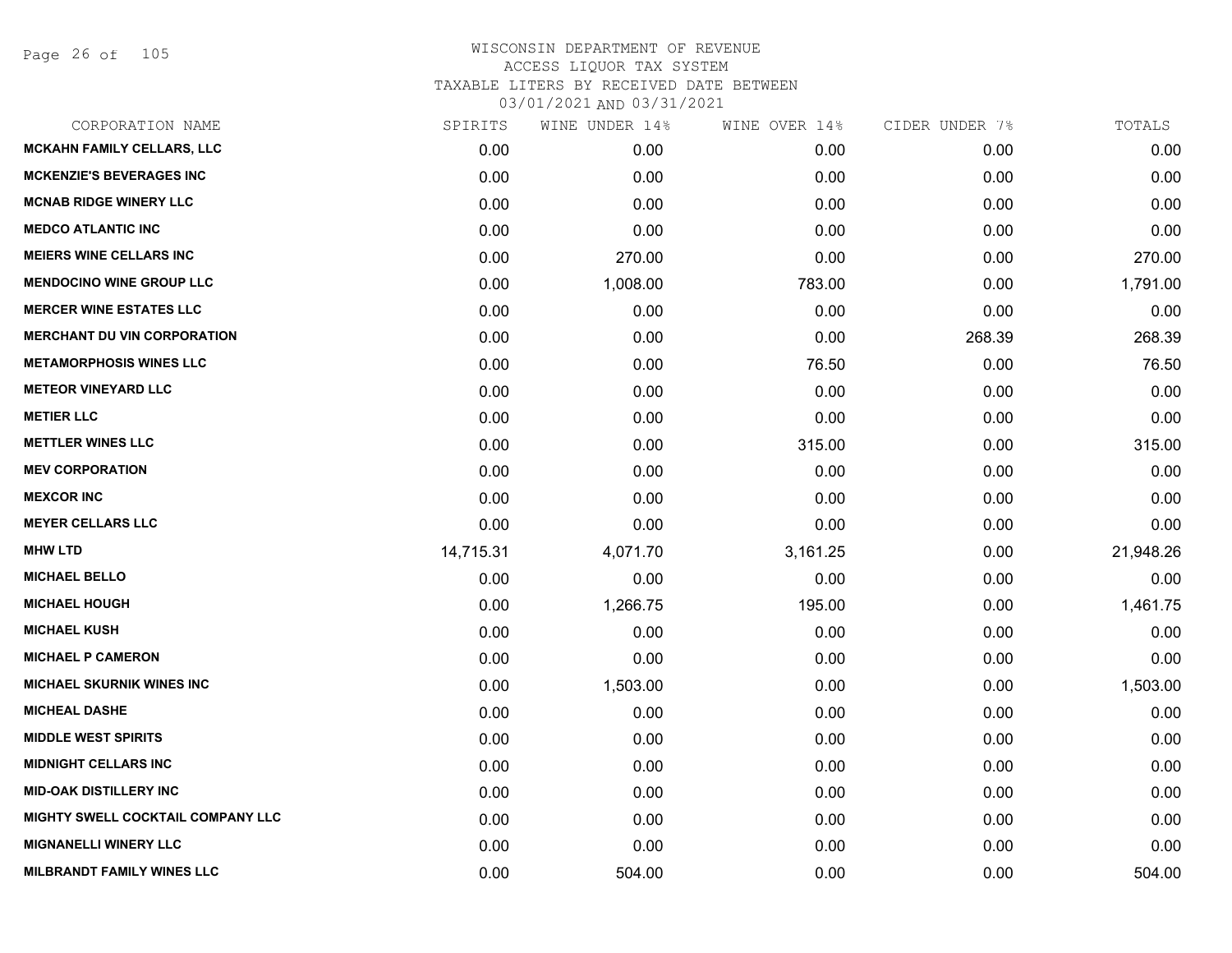#### WISCONSIN DEPARTMENT OF REVENUE ACCESS LIQUOR TAX SYSTEM

### TAXABLE LITERS BY RECEIVED DATE BETWEEN

| CORPORATION NAME                                          | SPIRITS   | WINE UNDER 14% | WINE OVER 14% | CIDER UNDER 7% | TOTALS    |
|-----------------------------------------------------------|-----------|----------------|---------------|----------------|-----------|
| <b>MILLER FAMILY WINE COMPANY LLC</b>                     | 0.00      | 1,953.00       | 288.00        | 0.00           | 2,241.00  |
| <b>MILLER SQUARED INC</b>                                 | 0.00      | 0.00           | 0.00          | 0.00           | 0.00      |
| <b>MILTONS DISTRIBUTING CO INC</b>                        | 0.00      | 6,554.98       | 1,998.00      | 0.00           | 8,552.98  |
| <b>MINER FAMILY WINERY LLC</b>                            | 0.00      | 0.00           | 58.50         | 0.00           | 58.50     |
| <b>MINNESOTAS FINEST FERMENTED PRODUCTS</b>               | 0.00      | 0.00           | 0.00          | 0.00           | 0.00      |
| <b>MIONETTO USA INC</b>                                   | 0.00      | 3,320.38       | 0.00          | 0.00           | 3,320.38  |
| <b>MIRACLE IMPORTING AND DISTRIBUTION LLC</b>             | 0.00      | 0.00           | 0.00          | 0.00           | 0.00      |
| <b>MIRAMONT ESTATE VINEYARDS &amp; WINERY INC.</b>        | 0.00      | 0.00           | 0.00          | 0.00           | 0.00      |
| <b>MIRASOL WINE LLC</b>                                   | 0.00      | 0.00           | 0.00          | 0.00           | 0.00      |
| <b>MIRER MANAGEMENT COMPANY LLC</b>                       | 0.00      | 0.00           | 0.00          | 0.00           | 0.00      |
| <b>MIROSLAV IVANOV TCHOLAKOV</b>                          | 0.00      | 0.00           | 126.00        | 0.00           | 126.00    |
| <b>MISA IMPORTS INC</b>                                   | 5,862.00  | 15,187.50      | 2,043.00      | 0.00           | 23,092.50 |
| MISSISSIPPI RIVER DISTILLING COMPANY                      | 0.00      | 0.00           | 0.00          | 0.00           | 0.00      |
| <b>MISTARR WINE IMPORTERS</b>                             | 0.00      | 0.00           | 0.00          | 0.00           | 0.00      |
| <b>MODERN DEVELOPMENT COMPANY</b>                         | 0.00      | 0.00           | 0.00          | 0.00           | 0.00      |
| <b>MODERN SPIRITS LLC</b>                                 | 22.50     | 0.00           | 31.50         | 0.00           | 54.00     |
| <b>MOET HENNESSY USA, INC.</b>                            | 31,424.45 | 9,031.50       | 427.50        | 6,354.00       | 47,237.45 |
| <b>MOLLYDOOKER INTERNATIONAL LLC</b>                      | 0.00      | 0.00           | 0.00          | 0.00           | 0.00      |
| <b>MOLLY'S WINERY INC</b>                                 | 0.00      | 0.00           | 0.00          | 0.00           | 0.00      |
| <b>MOLSON COORS BEVERAGE COMPANY USA LLC</b>              | 0.00      | 286.09         | 0.00          | 0.00           | 286.09    |
| <b>MONICA NOGUES</b>                                      | 0.00      | 0.00           | 0.00          | 0.00           | 0.00      |
| <b>MONSIEUR TOUTON SELECTION LTD / ORIGIN USA</b>         | 0.00      | 0.00           | 0.00          | 0.00           | 0.00      |
| <b>MONTCALM WINE IMPORTERS LTD</b>                        | 0.00      | 78.46          | 0.00          | 0.00           | 78.46     |
| <b>MONTE CRISTO BLOCK IV LLC</b>                          | 0.00      | 0.00           | 0.00          | 0.00           | 0.00      |
| <b>MONTEREY WINE COMPANY LLC</b>                          | 0.00      | 693.00         | 0.00          | 0.00           | 693.00    |
| <b>MONTICELLO CELLARS INC</b>                             | 0.00      | 0.00           | 0.00          | 0.00           | 0.00      |
| MOONLIGHT MEADERY LLC D/B/A HIDDEN MOON<br><b>BREWING</b> | 0.00      | 0.00           | 0.00          | 0.00           | 0.00      |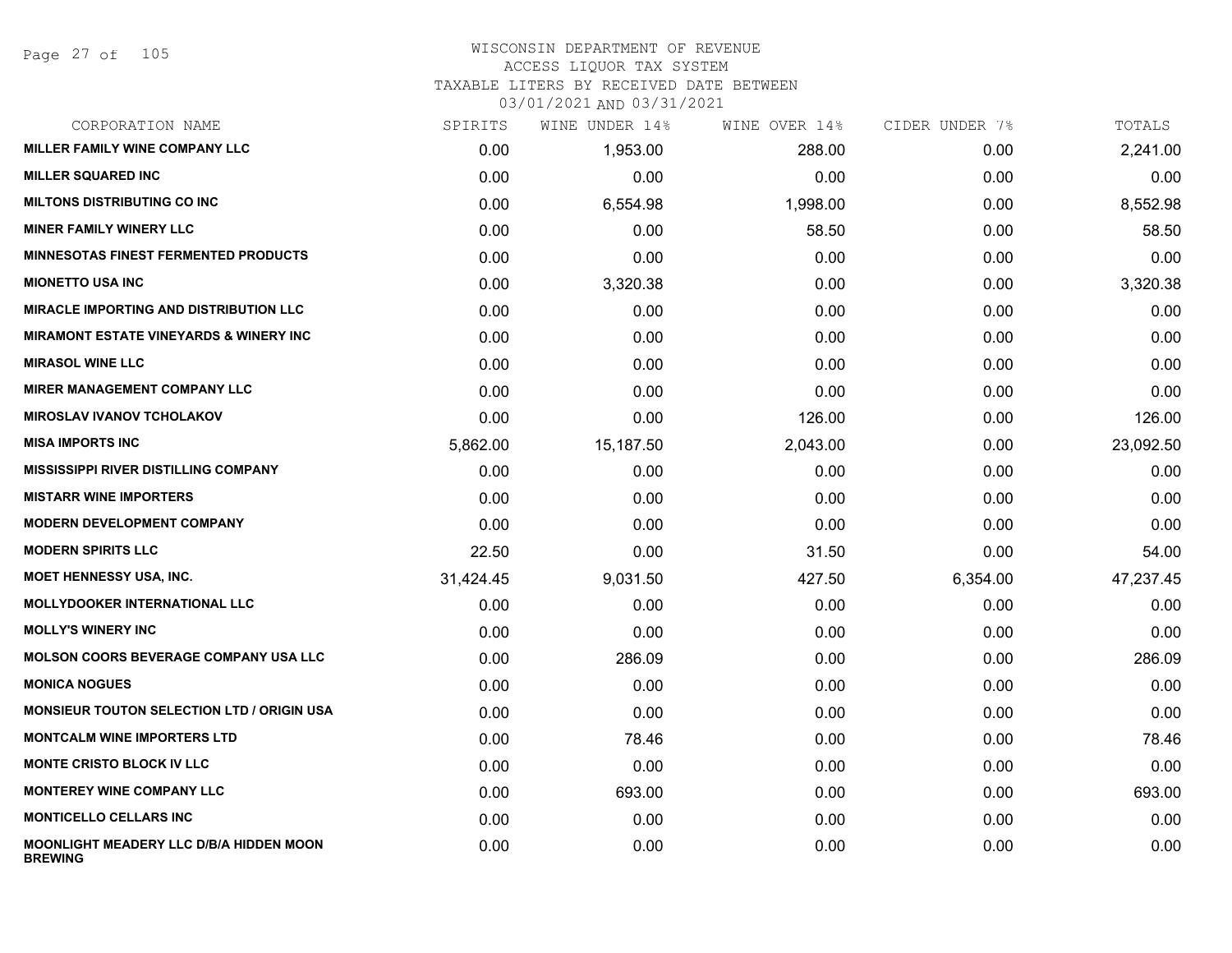Page 28 of 105

# WISCONSIN DEPARTMENT OF REVENUE ACCESS LIQUOR TAX SYSTEM TAXABLE LITERS BY RECEIVED DATE BETWEEN

| CORPORATION NAME                                                                   | SPIRITS  | WINE UNDER 14% | WINE OVER 14% | CIDER UNDER 7% | TOTALS     |
|------------------------------------------------------------------------------------|----------|----------------|---------------|----------------|------------|
| <b>MORE THAN GRAPES, LLC</b>                                                       | 0.00     | 0.00           | 0.00          | 0.00           | 0.00       |
| <b>MORGAN WINERY INC</b>                                                           | 0.00     | 0.00           | 657.00        | 0.00           | 657.00     |
| <b>MOUNT VEEDER FARMS LLC</b>                                                      | 0.00     | 0.00           | 63.00         | 0.00           | 63.00      |
| <b>MOUNTAIN VIEW VINTNERS LLC</b>                                                  | 0.00     | 0.00           | 0.00          | 0.00           | 0.00       |
| <b>MPL BRANDS NV INC</b>                                                           | 0.00     | 107,043.40     | 0.00          | 0.00           | 107,043.40 |
| <b>MR WINE</b>                                                                     | 0.00     | 0.00           | 0.00          | 0.00           | 0.00       |
| <b>MS WALKER INC</b>                                                               | 3,649.50 | 0.00           | 0.00          | 0.00           | 3,649.50   |
| <b>MUTUAL WHOLESALE LIQUOR INC</b>                                                 | 0.00     | 0.00           | 0.00          | 0.00           | 0.00       |
| NAPA VALLEY SPECIALTY WINES INC                                                    | 0.00     | 1,467.00       | 756.00        | 0.00           | 2,223.00   |
| <b>NATIONAL CONSUMER CREDIT GUARANTEE</b><br><b>ASSOCIATION OF CONNECTICUT INC</b> | 0.00     | 0.00           | 0.00          | 0.00           | 0.00       |
| <b>NATURAL MERCHANTS INC</b>                                                       | 0.00     | 567.00         | 0.00          | 0.00           | 567.00     |
| <b>NATURAL SELECTIONS 357 LLC</b>                                                  | 0.00     | 0.00           | 0.00          | 0.00           | 0.00       |
| <b>NATUREL WEST CORP</b>                                                           | 0.00     | 0.00           | 0.00          | 0.00           | 0.00       |
| <b>NBI ACQUISITION LLC</b>                                                         | 0.00     | 0.00           | 0.00          | 0.00           | 0.00       |
| <b>NDC SYSTEMS LP</b>                                                              | 2,679.00 | 39,387.00      | 4,621.50      | 0.00           | 46,687.50  |
| <b>NESTOR IMPORTS INC</b>                                                          | 0.00     | 27.00          | 18.00         | 0.00           | 45.00      |
| <b>NEW HOLLAND BREWING CO LLC</b>                                                  | 0.00     | 0.00           | 0.00          | 0.00           | 0.00       |
| <b>NEW MEXICO WINERIES INC</b>                                                     | 0.00     | 3,780.00       | 0.00          | 0.00           | 3,780.00   |
| <b>NEW PARROTT &amp; CO</b>                                                        | 0.00     | 2,007.00       | 1,678.50      | 0.00           | 3,685.50   |
| <b>NEW VAVIN INC</b>                                                               | 0.00     | 0.00           | 0.00          | 0.00           | 0.00       |
| <b>NEW VINELAND LLC</b>                                                            | 0.00     | 0.00           | 0.00          | 0.00           | 0.00       |
| <b>NEW YORK MUTUAL TRADING CO INC</b>                                              | 0.00     | 0.00           | 17.28         | 0.00           | 17.28      |
| <b>NEXUS BRANDS LLC</b>                                                            | 0.00     | 126.00         | 918.00        | 0.00           | 1,044.00   |
| <b>NICHE IMPORT CO</b>                                                             | 247.50   | 0.00           | 0.00          | 0.00           | 247.50     |
| NIEBAUM-COPPOLA ESTATE WINERY LP                                                   | 0.00     | 0.00           | 0.00          | 0.00           | 0.00       |
| <b>NINER WINE ESTATES LLC</b>                                                      | 0.00     | 157.50         | 63.00         | 0.00           | 220.50     |
| <b>NLV TEQUILA BOTTLING LLC</b>                                                    | 495.00   | 0.00           | 0.00          | 0.00           | 495.00     |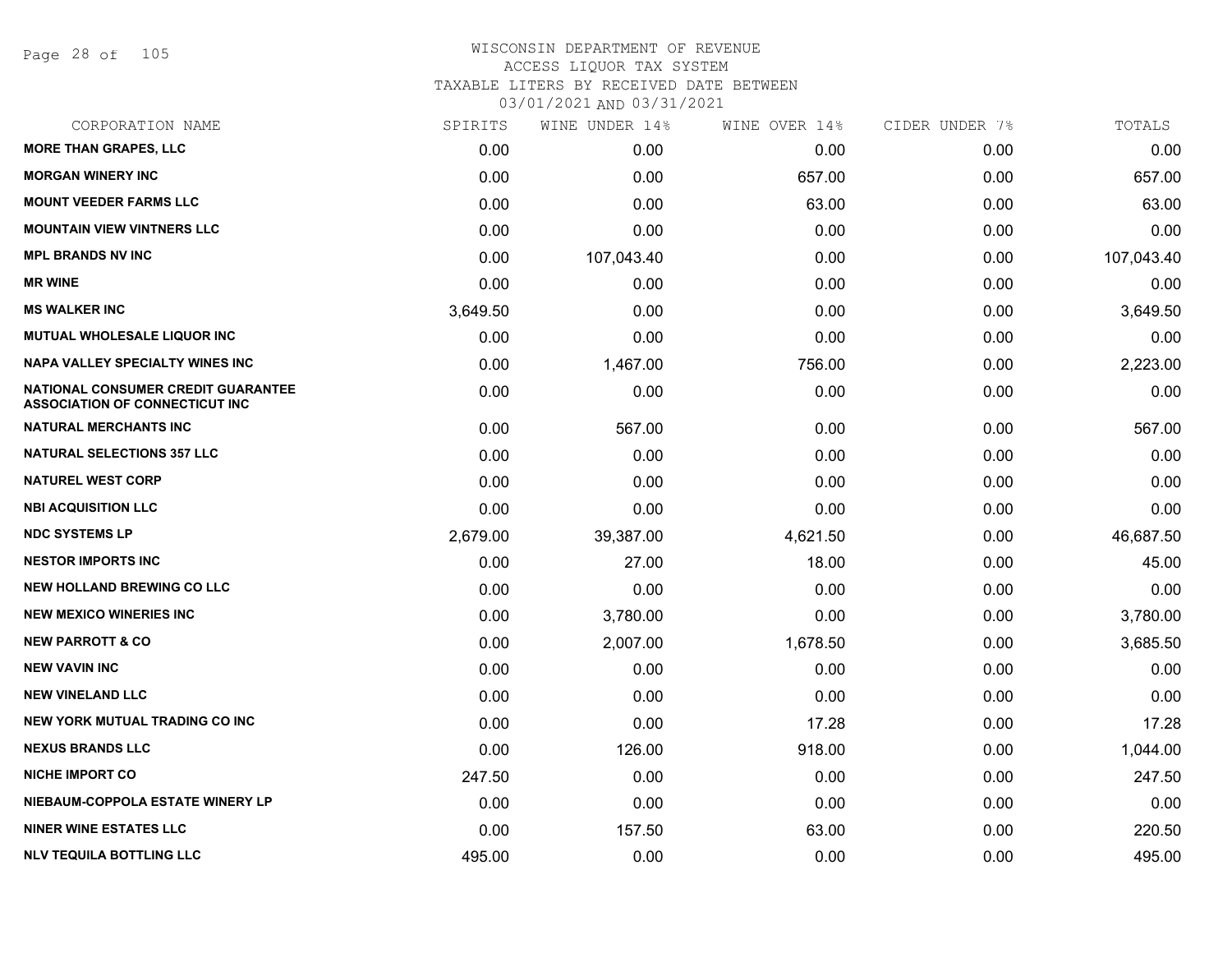Page 29 of 105

| CORPORATION NAME                        | SPIRITS   | WINE UNDER 14% | WINE OVER 14% | CIDER UNDER 7% | TOTALS    |
|-----------------------------------------|-----------|----------------|---------------|----------------|-----------|
| <b>NOLET SPIRITS USA INC</b>            | 0.00      | 0.00           | 0.00          | 0.00           | 0.00      |
| <b>NORTH SHORE DISTILLERY LLC</b>       | 0.00      | 0.00           | 0.00          | 0.00           | 0.00      |
| <b>NORTHERN EMPIRE LLC</b>              | 0.00      | 0.00           | 0.00          | 0.00           | 0.00      |
| <b>NOVA WINES, INC.</b>                 | 0.00      | 0.00           | 0.00          | 0.00           | 0.00      |
| <b>NV AWG LTD</b>                       | 0.00      | 0.00           | 0.00          | 0.00           | 0.00      |
| <b>NW WINE COMPANY LLC</b>              | 0.00      | 0.00           | 0.00          | 0.00           | 0.00      |
| <b>OAK RIDGE WINERY LLC</b>             | 0.00      | 1,008.00       | 189.00        | 0.00           | 1,197.00  |
| <b>OLD BRIDGE CELLARS</b>               | 0.00      | 1,779.90       | 3,456.00      | 0.00           | 5,235.90  |
| OLD DOMINICK DISTILLERY LLC             | 0.00      | 0.00           | 0.00          | 0.00           | 0.00      |
| <b>OLD ELK HOLDINGS LLC</b>             | 0.00      | 0.00           | 0.00          | 0.00           | 0.00      |
| <b>OLD SALEM SPIRITS INC</b>            | 0.00      | 0.00           | 0.00          | 0.00           | 0.00      |
| OLE SMOKY DISTILLERY LLC                | 29,807.10 | 0.00           | 0.00          | 0.00           | 29,807.10 |
| <b>OLIVER WINE COMPANY INC</b>          | 0.00      | 17,352.00      | 0.00          | 0.00           | 17,352.00 |
| ONE TRUE VINE LLC                       | 0.00      | 0.00           | 0.00          | 0.00           | 0.00      |
| <b>ONE87 WINE AND COCKTAILS, LLC</b>    | 0.00      | 0.00           | 0.00          | 0.00           | 0.00      |
| O'NEILL BEVERAGES CO LLC                | 0.00      | 8,955.00       | 3,042.00      | 0.00           | 11,997.00 |
| <b>OPICI IMPORT COMPANY</b>             | 238.50    | 720.00         | 171.00        | 0.00           | 1,129.50  |
| <b>OPOLO WINES LP</b>                   | 0.00      | 0.00           | 0.00          | 0.00           | 0.00      |
| OPUS ONE WINERY LLC                     | 0.00      | 0.00           | 0.00          | 0.00           | 0.00      |
| ORCA PROPERTIES LLC                     | 0.00      | 0.00           | 0.00          | 0.00           | 0.00      |
| OREGON BREWING COMPANY INC              | 0.00      | 0.00           | 0.00          | 0.00           | 0.00      |
| ORVINO IMPORTS & DISTRIBUTING INC       | 0.00      | 0.00           | 0.00          | 0.00           | 0.00      |
| <b>O'SHAUGHNESSY DEL OSO LLC</b>        | 0.00      | 0.00           | 0.00          | 0.00           | 0.00      |
| <b>OVUM WINES LLC</b>                   | 0.00      | 0.00           | 0.00          | 0.00           | 0.00      |
| <b>PABST HOLDINGS LLC</b>               | 0.00      | 0.00           | 0.00          | 0.00           | 0.00      |
| PACIFIC EDGE MARKETING GROUP INC        | 397.50    | 0.00           | 0.00          | 0.00           | 397.50    |
| <b>PACIFIC INTERNATIONAL LIQUOR INC</b> | 0.00      | 59.40          | 103.68        | 0.00           | 163.08    |
| PACIFIC WINE & SPIRITS, LLC             | 70.00     | 16.00          | 2.00          | 0.00           | 88.00     |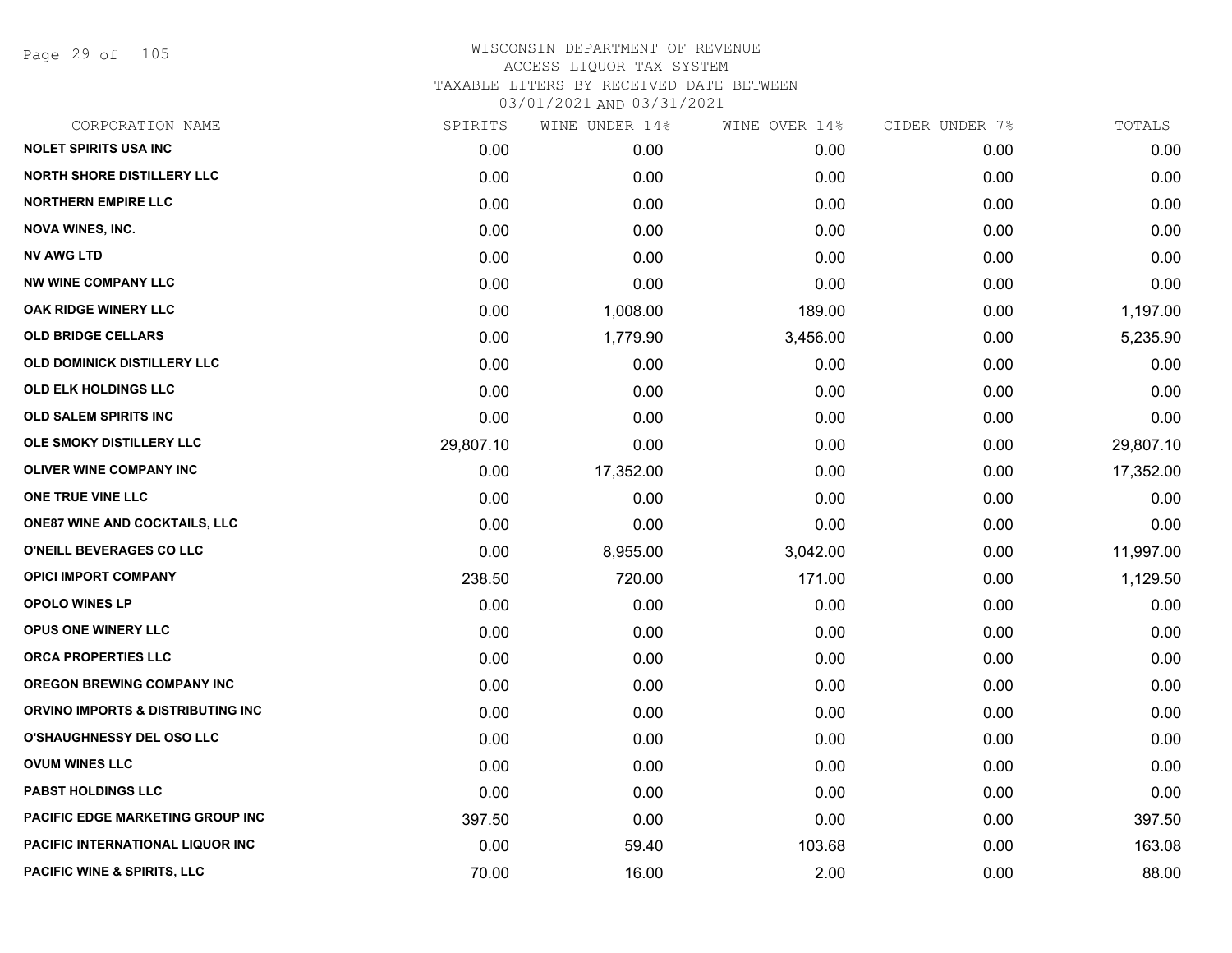Page 30 of 105

### WISCONSIN DEPARTMENT OF REVENUE ACCESS LIQUOR TAX SYSTEM TAXABLE LITERS BY RECEIVED DATE BETWEEN

| CORPORATION NAME                     | SPIRITS    | WINE UNDER 14% | WINE OVER 14% | CIDER UNDER 7% | TOTALS     |
|--------------------------------------|------------|----------------|---------------|----------------|------------|
| PALI WINE COMPANY LP                 | 0.00       | 0.00           | 126.00        | 0.00           | 126.00     |
| PALM BAY INTERNATIONAL INC           | 166.50     | 9,051.24       | 165.00        | 0.00           | 9,382.74   |
| <b>PALMATEER CONSULTING LLC</b>      | 0.00       | 0.00           | 0.00          | 0.00           | 0.00       |
| <b>PAMELA FRYE</b>                   | 0.00       | 252.00         | 0.00          | 0.00           | 252.00     |
| <b>PAMPA BEVERAGES LLC</b>           | 0.00       | 636.94         | 0.00          | 0.00           | 636.94     |
| PANTHER CREEK CELLARS LLC            | 0.00       | 0.00           | 0.00          | 0.00           | 0.00       |
| <b>PAPINEAU LLC</b>                  | 0.00       | 0.00           | 0.00          | 0.00           | 0.00       |
| PARK STREET IMPORTS LLC              | 7,806.15   | 28,232.14      | 1,197.00      | 0.00           | 37,235.29  |
| PARK WINE COMPANY INC                | 0.00       | 0.00           | 252.00        | 0.00           | 252.00     |
| <b>PARKER STATION INC</b>            | 0.00       | 90.00          | 450.00        | 0.00           | 540.00     |
| <b>PASEK CELLARS WINERY INC</b>      | 0.00       | 0.00           | 0.00          | 0.00           | 0.00       |
| <b>PAT WINES LLC</b>                 | 0.00       | 0.00           | 34.50         | 0.00           | 34.50      |
| <b>PATERNO IMPORTS LTD</b>           | 0.00       | 4,756.50       | 1,299.00      | 0.00           | 6,055.50   |
| <b>PATRICIO C MATA</b>               | 0.00       | 398.00         | 306.00        | 0.00           | 704.00     |
| <b>PATRICK D HOFFMAN</b>             | 0.00       | 0.00           | 0.00          | 0.00           | 0.00       |
| <b>PATRICK J BURNS SR</b>            | 0.00       | 0.00           | 0.00          | 0.00           | 0.00       |
| <b>PAUL HOBBS IMPORTS INC</b>        | 0.00       | 0.00           | 0.00          | 0.00           | 0.00       |
| <b>PAUL HOBBS WINERY LP</b>          | 0.00       | 0.00           | 0.00          | 0.00           | 0.00       |
| PEACHY CANYON WINERY                 | 0.00       | 0.00           | 0.00          | 0.00           | 0.00       |
| PEIRANO ESTATE WINERY INC.           | 0.00       | 27.00          | 126.00        | 0.00           | 153.00     |
| PEJU FAMILY OPERATING PARTNERSHIP LP | 0.00       | 0.00           | 0.00          | 0.00           | 0.00       |
| PELTER BEVERAGE GROUP, LLC           | 0.00       | 0.00           | 0.00          | 0.00           | 0.00       |
| PENELOPE BOURBON LLC                 | 0.00       | 0.00           | 0.00          | 0.00           | 0.00       |
| <b>PENROSE HILL, LIMITED</b>         | 0.00       | 0.00           | 0.00          | 0.00           | 0.00       |
| PEPPER BRIDGE WINERY LLC             | 0.00       | 0.00           | 0.00          | 0.00           | 0.00       |
| PERCY SELECTIONS LLC                 | 0.00       | 0.00           | 0.00          | 0.00           | 0.00       |
| PERNOD RICARD USA LLC                | 199,845.15 | 23,404.25      | 135.00        | 0.00           | 223,384.40 |
| <b>PETER ROSBACK</b>                 | 0.00       | 60.00          | 0.00          | 0.00           | 60.00      |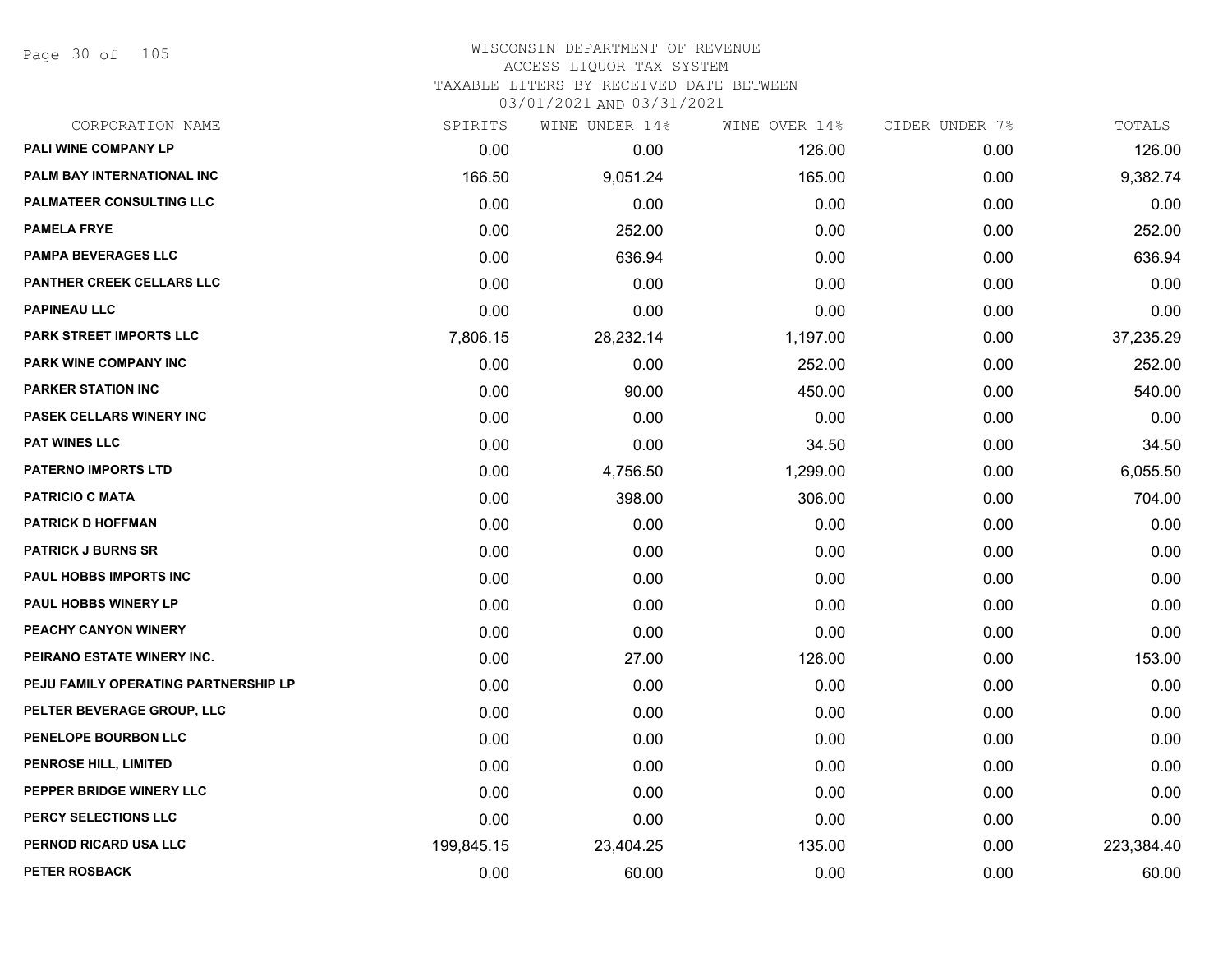Page 31 of 105

### WISCONSIN DEPARTMENT OF REVENUE ACCESS LIQUOR TAX SYSTEM TAXABLE LITERS BY RECEIVED DATE BETWEEN

| CORPORATION NAME                                         | SPIRITS  | WINE UNDER 14% | WINE OVER 14% | CIDER UNDER 7% | TOTALS    |
|----------------------------------------------------------|----------|----------------|---------------|----------------|-----------|
| PETERSON WINERY LLC                                      | 0.00     | 126.00         | 1,236.00      | 0.00           | 1,362.00  |
| PETIT HAMEAU LLC                                         | 0.00     | 0.00           | 0.00          | 0.00           | 0.00      |
| <b>PHILIP LAROCCA</b>                                    | 0.00     | 0.00           | 0.00          | 0.00           | 0.00      |
| PHILIP TOGNI VINEYARD LP                                 | 0.00     | 0.00           | 0.00          | 0.00           | 0.00      |
| <b>PHILLIP MANSOUR</b>                                   | 0.00     | 300.00         | 0.00          | 0.00           | 300.00    |
| PHILLIP STEINSCHREIBER                                   | 0.00     | 0.00           | 0.00          | 0.00           | 0.00      |
| PHILLIPS FARMS LLC                                       | 0.00     | 0.00           | 0.00          | 0.00           | 0.00      |
| <b>PHUSION PROJECTS LLC</b>                              | 1,771.58 | 0.00           | 0.00          | 0.00           | 1,771.58  |
| PIEDMONT DISTILLERS INC                                  | 562.50   | 0.00           | 0.00          | 0.00           | 562.50    |
| <b>PINA CELLARS LP</b>                                   | 0.00     | 0.00           | 0.00          | 0.00           | 0.00      |
| PINE RIDGE WINERY LLC                                    | 0.00     | 882.00         | 1,071.00      | 0.00           | 1,953.00  |
| <b>PLANET WINE, INC</b>                                  | 0.00     | 0.00           | 0.00          | 0.00           | 0.00      |
| PLATA WINE PARTNERS LLC                                  | 0.00     | 0.00           | 0.00          | 0.00           | 0.00      |
| PLUME RIDGE IRREVOCABLE TRUST                            | 0.00     | 0.00           | 0.00          | 0.00           | 0.00      |
| <b>POPCORN DESIGN LLC</b>                                | 0.00     | 0.00           | 0.00          | 0.00           | 0.00      |
| PORT WASHINGTON IMPORTS LLC                              | 0.00     | 63.00          | 0.00          | 0.00           | 63.00     |
| PORTOVINO LLC                                            | 0.00     | 1,125.00       | 270.00        | 0.00           | 1,395.00  |
| POUR MANAGEMENT LLC                                      | 0.00     | 0.00           | 0.00          | 0.00           | 0.00      |
| <b>PRAGER WINERY &amp; PORT WORKS, INC.</b>              | 0.00     | 0.00           | 0.00          | 0.00           | 0.00      |
| <b>PRECEPT BRANDS LLC</b>                                | 0.00     | 28,413.00      | 21,730.50     | 0.00           | 50,143.50 |
| <b>PRECISION BRAND COLLECTION WINE &amp; SPIRITS LLC</b> | 0.00     | 0.00           | 0.00          | 0.00           | 0.00      |
| PREMIER WINE GROUP, LLC                                  | 0.00     | 0.00           | 0.00          | 0.00           | 0.00      |
| PREMIERE DISTILLERY LLC                                  | 0.00     | 0.00           | 0.00          | 0.00           | 0.00      |
| PREMIUM PORT WINES INC                                   | 0.00     | 0.00           | 819.00        | 0.00           | 819.00    |
| <b>PRESQU'ILE WINERY</b>                                 | 0.00     | 0.00           | 0.00          | 0.00           | 0.00      |
| <b>PRESTIGE IMPORTS LLC</b>                              | 0.00     | 0.00           | 0.00          | 0.00           | 0.00      |
| PRESTIGE WINE IMPORTS CORP                               | 0.00     | 301.46         | 18.00         | 0.00           | 319.46    |
| PRICHARDS DISTILLERY INC                                 | 0.00     | 0.00           | 0.00          | 0.00           | 0.00      |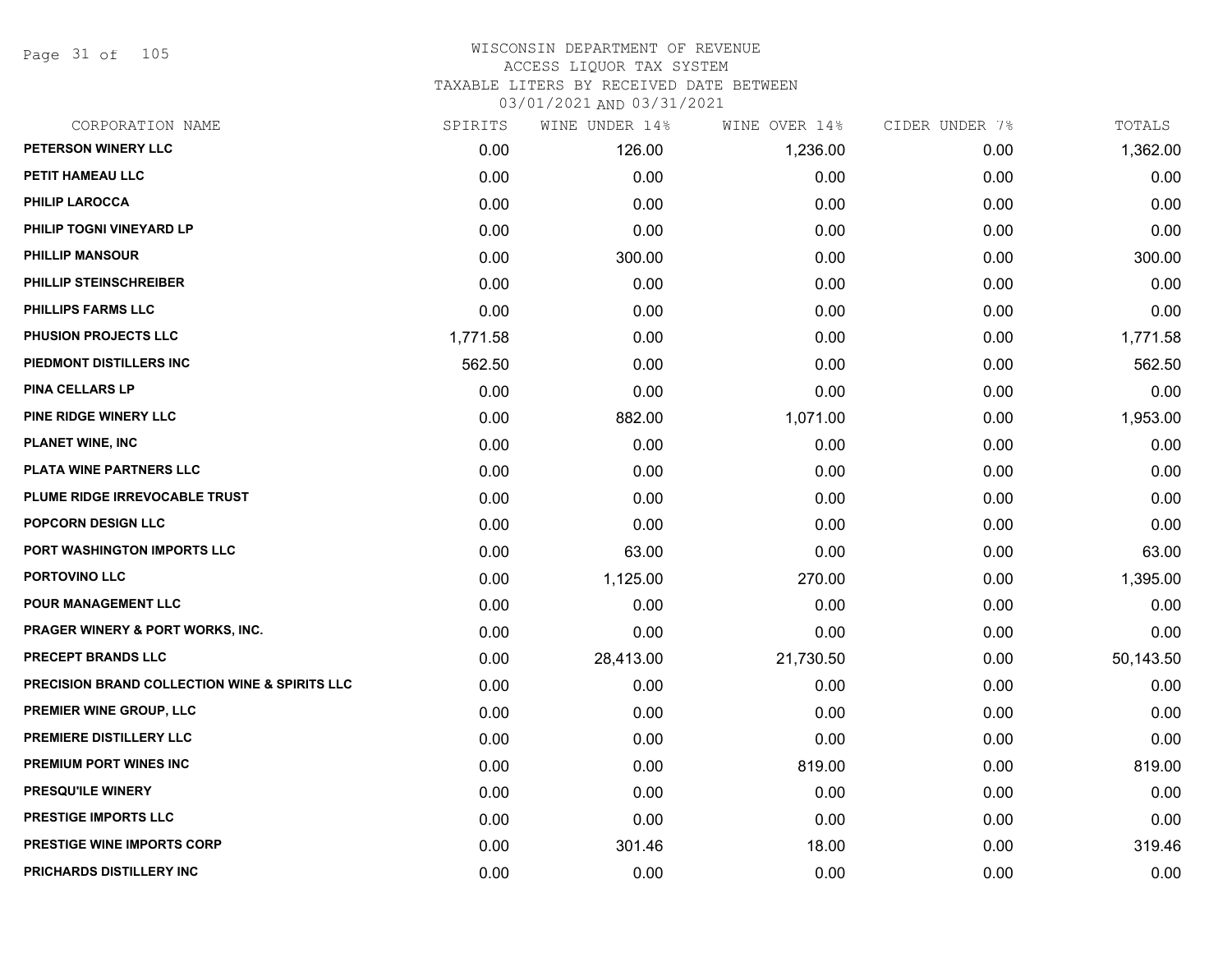Page 32 of 105

| CORPORATION NAME                     | SPIRITS   | WINE UNDER 14% | WINE OVER 14% | CIDER UNDER 7% | TOTALS    |
|--------------------------------------|-----------|----------------|---------------|----------------|-----------|
| PRIDE MOUNTAIN VINEYARDS LLC         | 0.00      | 0.00           | 0.00          | 0.00           | 0.00      |
| PROLETARIAT WINE COMPANY, LLC        | 0.00      | 0.00           | 195.33        | 0.00           | 195.33    |
| <b>PRO-LIQUITECH LLC</b>             | 0.00      | 0.00           | 0.00          | 0.00           | 0.00      |
| PROST BEVERAGE COMPANY LLC           | 247.50    | 0.00           | 0.00          | 0.00           | 247.50    |
| <b>PROXIMO SPIRITS INC</b>           | 70,286.73 | 0.00           | 0.00          | 0.00           | 70,286.73 |
| PUENTE-INTERNACIONAL INC             | 0.00      | 0.00           | 0.00          | 0.00           | 0.00      |
| <b>PURE HOLDINGS, LLC</b>            | 0.00      | 0.00           | 0.00          | 0.00           | 0.00      |
| PURPLE WINE COMPANY LLC              | 0.00      | 2,664.00       | 0.00          | 0.00           | 2,664.00  |
| <b>QUADY SOUTH WINERY LLC</b>        | 0.00      | 0.00           | 0.00          | 0.00           | 0.00      |
| QUE ONDA BEVERAGE, INC.              | 0.00      | 0.00           | 0.00          | 0.00           | 0.00      |
| <b>QUILCEDA CREEK VINTNERS INC</b>   | 0.00      | 0.00           | 0.00          | 0.00           | 0.00      |
| <b>QUINTESSENTIAL LLC</b>            | 0.00      | 2,502.00       | 927.00        | 0.00           | 3,429.00  |
| <b>R &amp; G SCHATZ FARMS INC</b>    | 0.00      | 0.00           | 326.00        | 0.00           | 326.00    |
| <b>R &amp; M BRANDS INC</b>          | 144.00    | 36.00          | 0.00          | 0.00           | 180.00    |
| <b>RH KEENAN CO</b>                  | 0.00      | 0.00           | 45.00         | 0.00           | 45.00     |
| R.F. BEVERAGE, LLC                   | 0.00      | 0.00           | 0.00          | 0.00           | 0.00      |
| <b>RACINE WINE CO LLC</b>            | 0.00      | 0.00           | 0.00          | 0.00           | 0.00      |
| <b>RADIO-COTEAU WINE CELLARS LLC</b> | 0.00      | 0.00           | 0.00          | 0.00           | 0.00      |
| <b>RAMEY WINE CELLARS INC</b>        | 0.00      | 49.93          | 63.00         | 0.00           | 112.93    |
| <b>RANSOM SPIRITS LLC</b>            | 0.00      | 0.00           | 0.00          | 0.00           | 0.00      |
| <b>RAYMOND SIGNORELLO</b>            | 0.00      | 0.00           | 0.00          | 0.00           | 0.00      |
| <b>RB WINE ASSOCIATES LLC</b>        | 0.00      | 0.00           | 0.00          | 0.00           | 0.00      |
| <b>RBZ VINEYARDS LLC</b>             | 0.00      | 0.00           | 0.00          | 0.00           | 0.00      |
| <b>RED CAR WINE COMPANY LLC</b>      | 0.00      | 0.00           | 0.00          | 0.00           | 0.00      |
| <b>RED NEWT CELLARS INC</b>          | 0.00      | 0.00           | 0.00          | 0.00           | 0.00      |
| <b>RED TAIL RIDGE INC</b>            | 0.00      | 477.00         | 0.00          | 0.00           | 477.00    |
| <b>REDEMPTION SPIRITS LLC</b>        | 1,935.00  | 1,404.00       | 42.12         | 0.00           | 3,381.12  |
| <b>REDWOOD SPIRITS INC</b>           | 0.00      | 0.00           | 0.00          | 0.00           | 0.00      |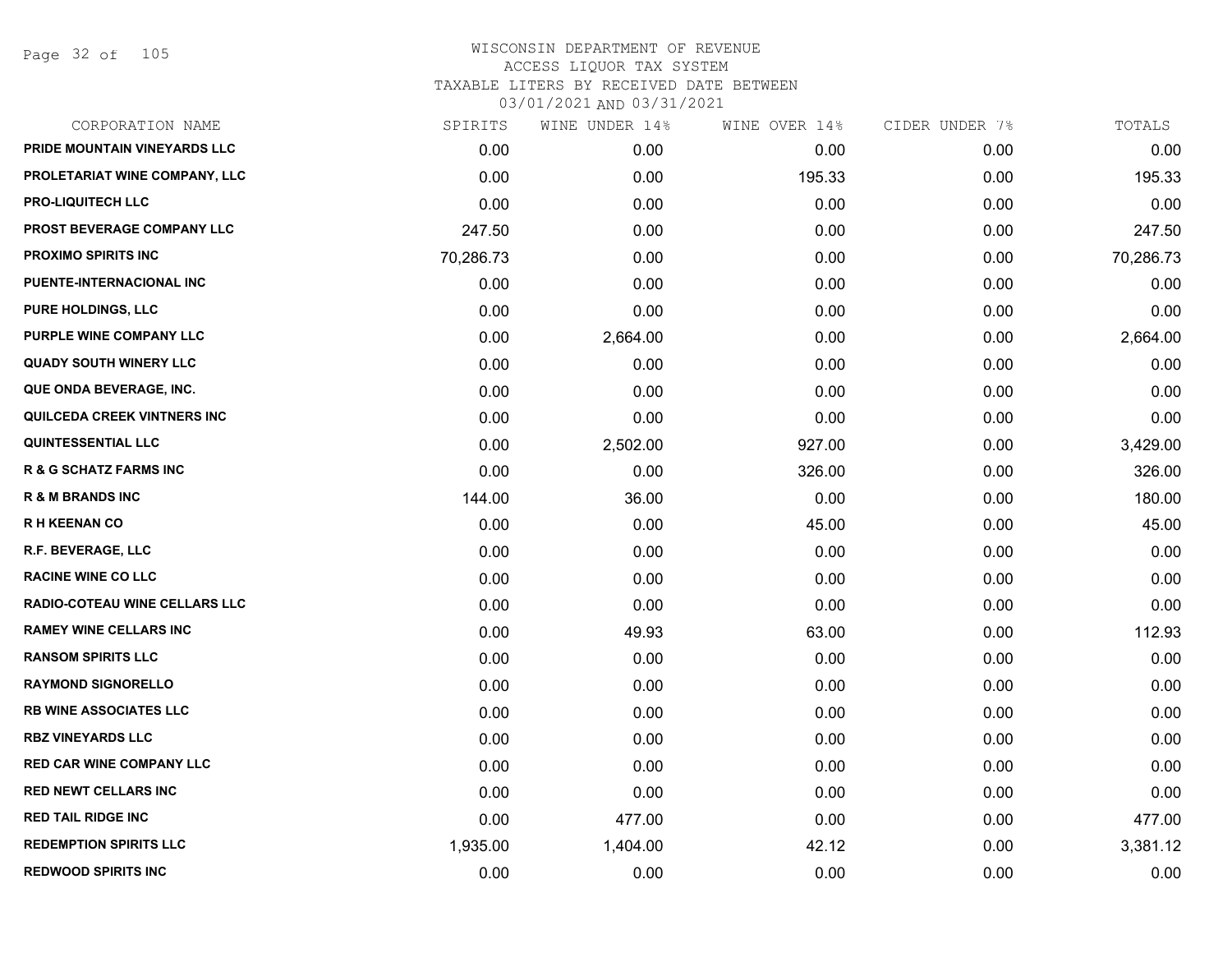### WISCONSIN DEPARTMENT OF REVENUE ACCESS LIQUOR TAX SYSTEM TAXABLE LITERS BY RECEIVED DATE BETWEEN

| CORPORATION NAME                                | SPIRITS   | WINE UNDER 14% | WINE OVER 14% | CIDER UNDER 7% | TOTALS    |
|-------------------------------------------------|-----------|----------------|---------------|----------------|-----------|
| <b>REGAL WINE IMPORTS INC</b>                   | 0.00      | 837.00         | 0.00          | 0.00           | 837.00    |
| <b>REMY COINTREAU AMERIQUE USA</b>              | 13,384.75 | 0.00           | 0.00          | 0.00           | 13,384.75 |
| <b>REN ACQUISITION INC</b>                      | 0.00      | 0.00           | 0.00          | 0.00           | 0.00      |
| <b>RENT A BBQ</b>                               | 0.00      | 0.00           | 0.00          | 0.00           | 0.00      |
| <b>RESERVA WINES LLC</b>                        | 0.00      | 0.00           | 0.00          | 0.00           | 0.00      |
| RESTLESS SPIRITS DISTILLING COMPANY LLC         | 0.00      | 0.00           | 0.00          | 0.00           | 0.00      |
| <b>REVANA FAMILY PARTNERS LP</b>                | 0.00      | 0.00           | 0.00          | 0.00           | 0.00      |
| <b>REVELRY VINTNERS LLC</b>                     | 0.00      | 0.00           | 0.00          | 0.00           | 0.00      |
| <b>REYNOLDS CREATIVE PRODUCTS INC</b>           | 0.00      | 0.00           | 0.00          | 0.00           | 0.00      |
| <b>RGI BRANDS LLC</b>                           | 396.00    | 0.00           | 0.00          | 0.00           | 396.00    |
| <b>RHINEGEIST, LLC</b>                          | 0.00      | 0.00           | 0.00          | 1,460.54       | 1,460.54  |
| <b>RHYS VINEYARDS LLC</b>                       | 0.00      | 0.00           | 0.00          | 0.00           | 0.00      |
| <b>RICOU SPIRITS LP</b>                         | 0.00      | 0.00           | 0.00          | 0.00           | 0.00      |
| <b>RIDGE VINEYARDS INC</b>                      | 0.00      | 0.00           | 63.00         | 0.00           | 63.00     |
| <b>RO SALES &amp; DISTRIBUTION SERVICES INC</b> | 0.00      | 0.00           | 0.00          | 0.00           | 0.00      |
| <b>RO SALES &amp; DISTRIBUTION SERVICES INC</b> | 0.00      | 2,025.00       | 63.00         | 0.00           | 2,088.00  |
| <b>ROBERT A CUTTER</b>                          | 0.00      | 279.00         | 0.00          | 0.00           | 279.00    |
| <b>ROBERT FOLEY LLC</b>                         | 0.00      | 0.00           | 0.00          | 0.00           | 0.00      |
| <b>ROBERT J GROSS</b>                           | 0.00      | 0.00           | 0.00          | 0.00           | 0.00      |
| <b>ROBERT L HUDSON</b>                          | 0.00      | 0.00           | 0.00          | 0.00           | 0.00      |
| ROBERT YOUNG ESTATE WINERY LLC                  | 0.00      | 0.00           | 0.00          | 0.00           | 0.00      |
| <b>ROBERTS &amp; ROGERS LLC</b>                 | 0.00      | 0.00           | 0.00          | 0.00           | 0.00      |
| <b>ROCK SAKE LLC</b>                            | 0.00      | 0.00           | 0.00          | 0.00           | 0.00      |
| ROCKFILTER DISTILLERY LLC                       | 0.00      | 0.00           | 0.00          | 0.00           | 0.00      |
| <b>ROGER PENG</b>                               | 0.00      | 0.00           | 0.00          | 0.00           | 0.00      |
| <b>ROMBAUER VINEYARDS INC</b>                   | 0.00      | 0.00           | 0.00          | 0.00           | 0.00      |
| <b>RONALD J WICKER</b>                          | 0.00      | 0.00           | 0.00          | 0.00           | 0.00      |
| <b>RONALD T RUBIN</b>                           | 0.00      | 0.00           | 0.00          | 0.00           | 0.00      |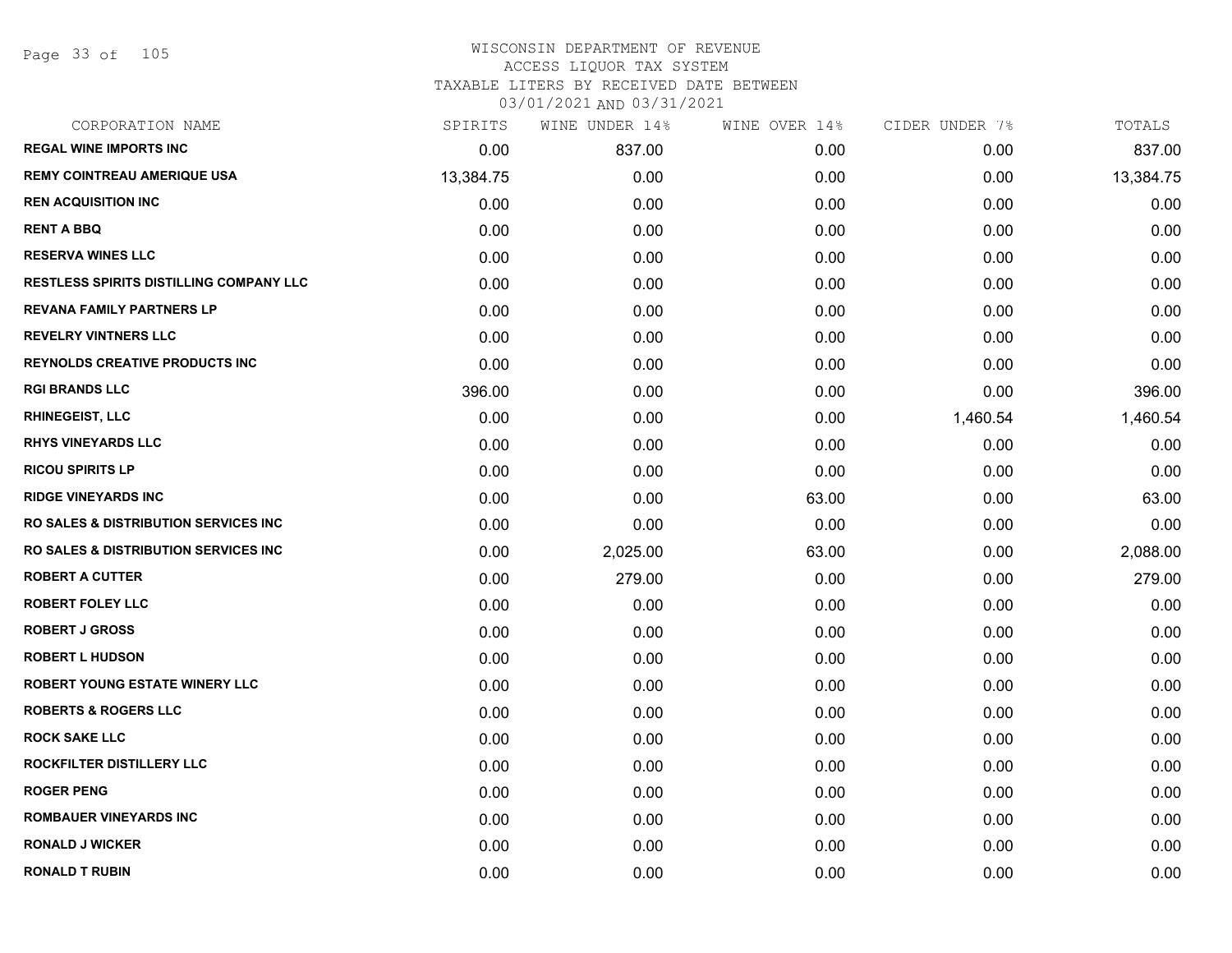Page 34 of 105

| CORPORATION NAME                             | SPIRITS | WINE UNDER 14% | WINE OVER 14% | CIDER UNDER 7% | TOTALS    |
|----------------------------------------------|---------|----------------|---------------|----------------|-----------|
| <b>ROOTS RUN DEEP LLC</b>                    | 0.00    | 0.00           | 0.00          | 0.00           | 0.00      |
| <b>ROSE COCKTAILS LLC</b>                    | 0.00    | 0.00           | 0.00          | 0.00           | 0.00      |
| <b>ROSE IMPORTING &amp; DISTRIBUTING LLC</b> | 0.00    | 225.00         | 0.00          | 0.00           | 225.00    |
| <b>ROSENTHAL WINE MERCHANT NY LTD</b>        | 0.00    | 0.00           | 0.00          | 0.00           | 0.00      |
| <b>ROSS PANGERE</b>                          | 0.00    | 0.00           | 0.00          | 0.00           | 0.00      |
| <b>ROTTA WINERY LLC</b>                      | 0.00    | 0.00           | 0.00          | 0.00           | 0.00      |
| <b>ROUND HILL CELLARS</b>                    | 0.00    | 252.00         | 1,260.00      | 0.00           | 1,512.00  |
| <b>ROUND POND ESTATE LLC</b>                 | 0.00    | 0.00           | 157.50        | 0.00           | 157.50    |
| <b>ROY ESTATE WINES LLC</b>                  | 0.00    | 0.00           | 0.00          | 0.00           | 0.00      |
| <b>ROYAL WINE CORPORATION</b>                | 0.00    | 0.00           | 0.00          | 0.00           | 0.00      |
| ROZA HILLS VINEYARDS LLC                     | 0.00    | 0.00           | 0.00          | 0.00           | 0.00      |
| <b>RTM IMPORTS, LLC</b>                      | 0.00    | 0.00           | 0.00          | 0.00           | 0.00      |
| <b>RTV WINERY LLC</b>                        | 0.00    | 0.00           | 0.00          | 0.00           | 0.00      |
| <b>RUSH CREEK DISTILLING, LLC</b>            | 157.50  | 0.00           | 0.00          | 0.00           | 157.50    |
| RUSSIAN RIVER VINEYARDS, LLC                 | 0.00    | 0.00           | 0.00          | 0.00           | 0.00      |
| RUSSIAN STANDARD VODKA (USA) INC             | 553.50  | 0.00           | 62.83         | 0.00           | 616.33    |
| <b>RWG USA LLC</b>                           | 0.00    | 90.00          | 0.00          | 0.00           | 90.00     |
| <b>S &amp; R WINES LLC</b>                   | 0.00    | 576.00         | 0.00          | 0.00           | 576.00    |
| <b>SLJ GROUP INC</b>                         | 0.00    | 10,927.00      | 5,027.00      | 0.00           | 15,954.00 |
| <b>SAGAMORE WHISKEY LLC</b>                  | 308.40  | 0.00           | 0.00          | 0.00           | 308.40    |
| <b>SAKEONE CORPORATION</b>                   | 18.00   | 274.80         | 1,086.48      | 0.00           | 1,379.28  |
| <b>SALOON SPIRITS LLC</b>                    | 0.00    | 0.00           | 0.00          | 0.00           | 0.00      |
| <b>SALT LAKE CITY DISTILLERY LLC</b>         | 0.00    | 0.00           | 0.00          | 0.00           | 0.00      |
| <b>SALVESTRIN WINE CO LLC</b>                | 0.00    | 0.00           | 0.00          | 0.00           | 0.00      |
| <b>SAMANTHA A LOWERY</b>                     | 0.00    | 0.00           | 0.00          | 0.00           | 0.00      |
| <b>SAMANTHA SHEEHAN IMPORTS</b>              | 0.00    | 252.00         | 0.00          | 0.00           | 252.00    |
| <b>SAMUEL P BAXTER</b>                       | 0.00    | 0.00           | 0.00          | 0.00           | 0.00      |
| <b>SAN ANTONIO WINERY INC</b>                | 0.00    | 82,421.90      | 3,546.00      | 0.00           | 85,967.90 |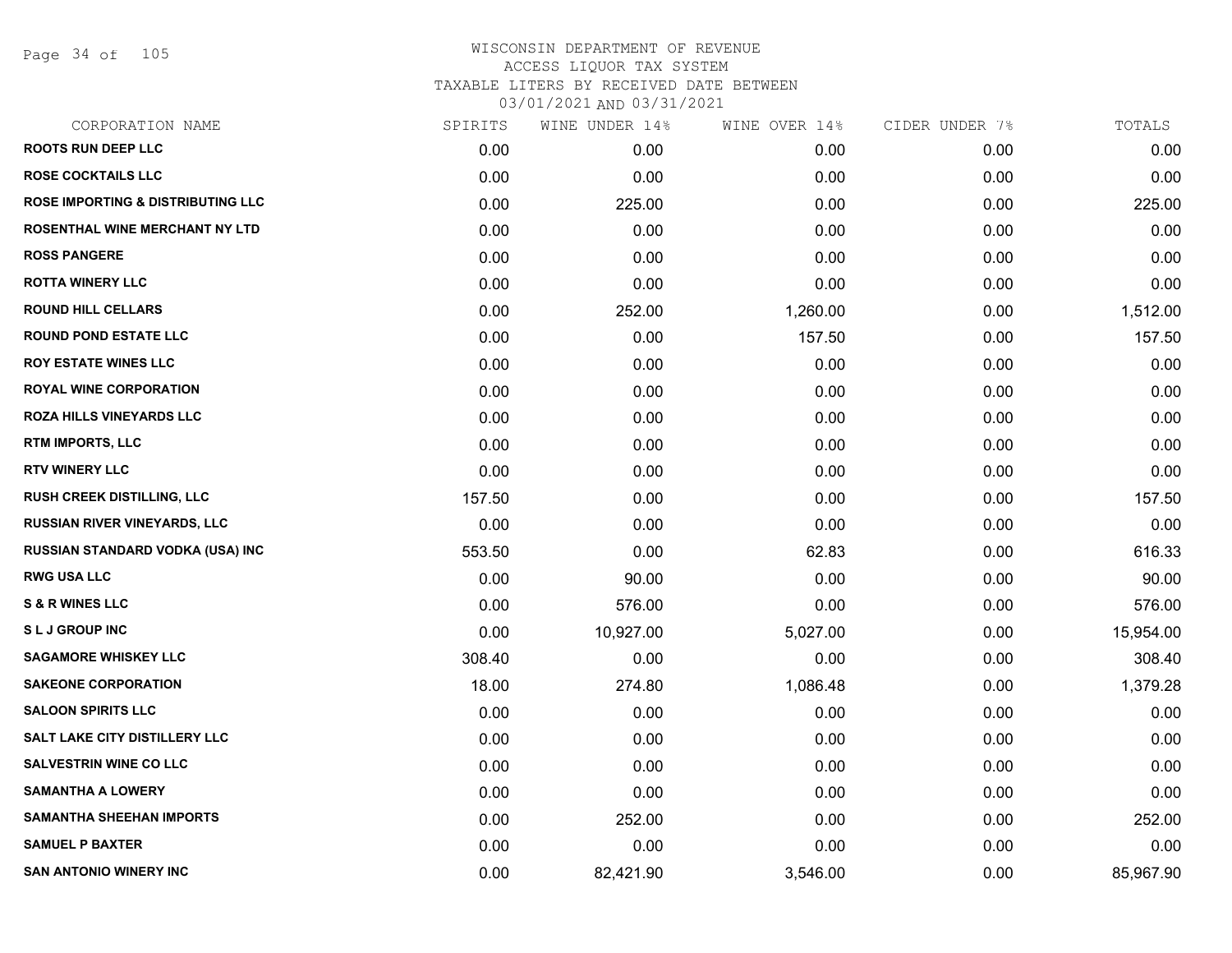| CORPORATION NAME                            | SPIRITS    | WINE UNDER 14% | WINE OVER 14% | CIDER UNDER 7% | TOTALS     |
|---------------------------------------------|------------|----------------|---------------|----------------|------------|
| <b>SAN FRANCISCO WINE EXCHANGE INC</b>      | 0.00       | 0.00           | 0.00          | 0.00           | 0.00       |
| SAN GABRIEL VALLEY WAREHOUSE & STORAGE INC  | 0.00       | 0.00           | 0.00          | 0.00           | 0.00       |
| <b>SAN JOAQUIN WINE COMPANY INC</b>         | 0.00       | 0.00           | 0.00          | 0.00           | 0.00       |
| <b>SAN LUIS SPIRITS DISTILLING CO LLC</b>   | 901.50     | 0.00           | 0.00          | 0.00           | 901.50     |
| <b>SANGLIER SELECTIONS LLC</b>              | 72.00      | 378.00         | 0.00          | 0.00           | 450.00     |
| <b>SANS LIEGE INC</b>                       | 0.00       | 108.00         | 45.00         | 0.00           | 153.00     |
| <b>SANS WINE &amp; SPIRITS CO</b>           | 0.00       | 0.00           | 0.00          | 0.00           | 0.00       |
| <b>SANS WINE CO. LLC</b>                    | 0.00       | 252.00         | 0.00          | 0.00           | 252.00     |
| <b>SANTA CROCE LLC</b>                      | 288.00     | 0.00           | 0.00          | 0.00           | 288.00     |
| SANTA MARGHERITA USA INC                    | 0.00       | 252.00         | 0.00          | 0.00           | 252.00     |
| <b>SANTA RITA USA CORPORATION</b>           | 0.00       | 189.00         | 0.00          | 0.00           | 189.00     |
| <b>SAPSUCKER FARMS LLC</b>                  | 0.00       | 0.00           | 0.00          | 0.00           | 0.00       |
| <b>SARMENTO'S IMPORTS &amp; EXPORTS INC</b> | 0.00       | 0.00           | 0.00          | 0.00           | 0.00       |
| <b>SAVIAH ROSE WINERY LLC</b>               | 0.00       | 0.00           | 0.00          | 0.00           | 0.00       |
| <b>SAZERAC COMPANY INC</b>                  | 626,552.75 | 233.98         | 23.99         | 0.00           | 626,810.72 |
| <b>SAZERAC NORTH AMERICA INC</b>            | 551,535.45 | 3,796.77       | 0.00          | 0.00           | 555,332.22 |
| <b>SBRAGIA FAMILY VINEYARDS LLC</b>         | 0.00       | 0.00           | 0.00          | 0.00           | 0.00       |
| <b>SCENIC ROOT WINEGROWERS LLC</b>          | 0.00       | 0.00           | 0.00          | 0.00           | 0.00       |
| SCHAFER-REICHART SELECTIONS, INC.           | 0.00       | 4,320.00       | 0.00          | 0.00           | 4,320.00   |
| <b>SCHEID VINEYARDS CALIFORNIA INC</b>      | 0.00       | 2,718.00       | 252.00        | 0.00           | 2,970.00   |
| <b>SCHILLING CIDER LLC</b>                  | 0.00       | 0.00           | 0.00          | 0.00           | 0.00       |
| <b>SCHUG WINERY LLC</b>                     | 0.00       | 0.00           | 0.00          | 0.00           | 0.00       |
| <b>SCHWEIGER VINEYARDS INC</b>              | 0.00       | 0.00           | 0.00          | 0.00           | 0.00       |
| <b>SCOPERTA IMPORTING CO INC</b>            | 0.00       | 1,795.50       | 0.00          | 0.00           | 1,795.50   |
| <b>SEA SMOKE INC</b>                        | 0.00       | 0.00           | 0.00          | 0.00           | 0.00       |
| <b>SEATTLE CIDER COMPANY LLC</b>            | 0.00       | 4,519.77       | 0.00          | 12,718.94      | 17,238.71  |
| <b>SEAVEY VINEYARD LP</b>                   | 0.00       | 0.00           | 0.00          | 0.00           | 0.00       |
| <b>SELECTIONATUREL, LLC</b>                 | 0.00       | 0.00           | 0.00          | 0.00           | 0.00       |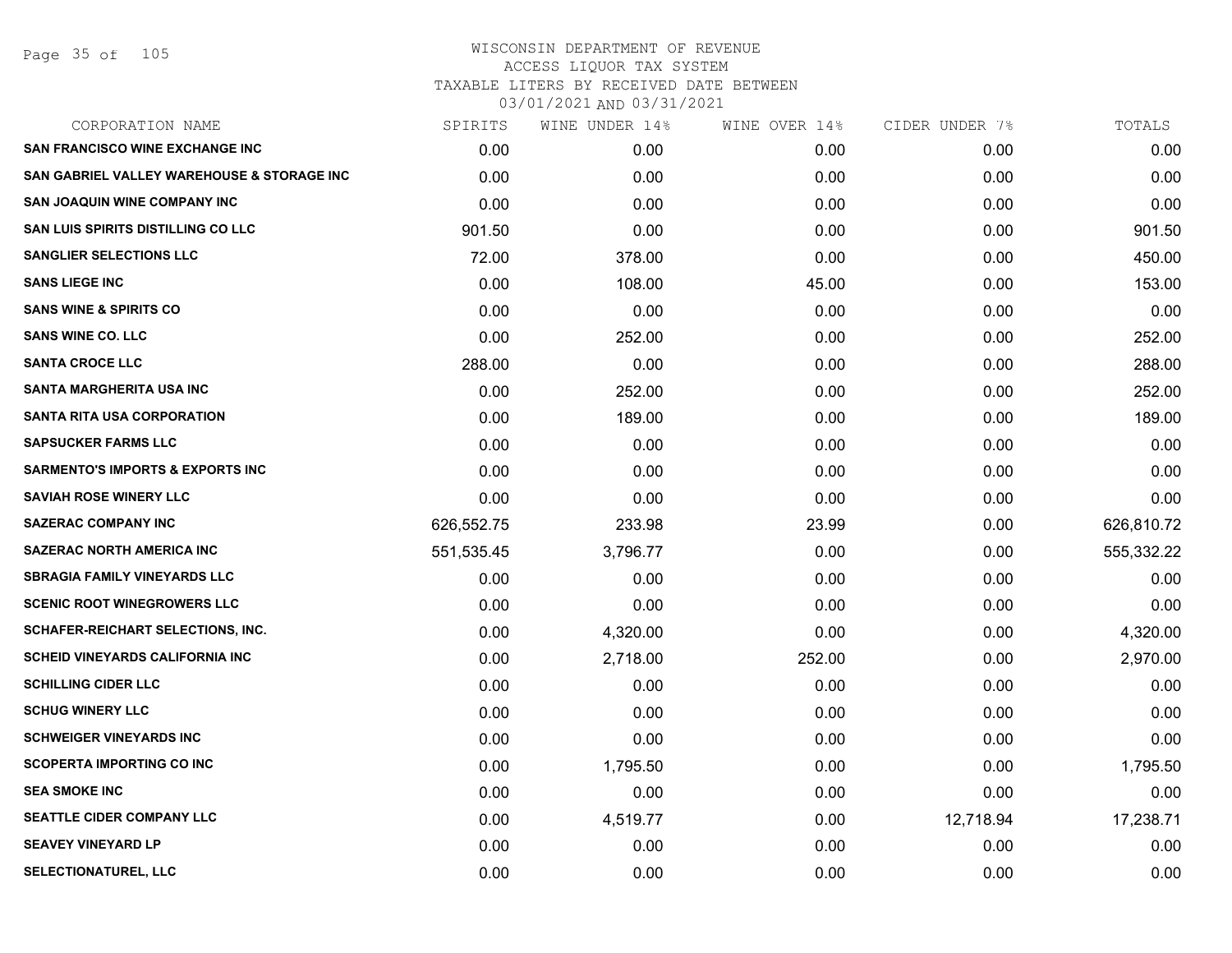| CORPORATION NAME                     | SPIRITS | WINE UNDER 14% | WINE OVER 14% | CIDER UNDER 7% | TOTALS   |
|--------------------------------------|---------|----------------|---------------|----------------|----------|
| SELECTIVE WINE ESTATES INC           | 0.00    | 0.00           | 0.00          | 0.00           | 0.00     |
| <b>SERENDIPITY WINES LLC</b>         | 0.00    | 0.00           | 0.00          | 0.00           | 0.00     |
| <b>SERGEY CHISTOV</b>                | 0.00    | 0.00           | 0.00          | 0.00           | 0.00     |
| <b>SERRALLES USA LLC</b>             | 0.00    | 0.00           | 0.00          | 0.00           | 0.00     |
| <b>SHAFER VINEYARDS INC</b>          | 0.00    | 0.00           | 0.00          | 0.00           | 0.00     |
| <b>SHANNON RIDGE INC</b>             | 0.00    | 2,079.00       | 459.00        | 0.00           | 2,538.00 |
| <b>SHAW-ROSS HOLDING CO LLC</b>      | 0.00    | 2,236.50       | 531.00        | 0.00           | 2,767.50 |
| <b>SHEA WINE CELLARS LLC</b>         | 0.00    | 0.00           | 0.00          | 0.00           | 0.00     |
| SHELTON-MACKENZIE WINE COMPANY       | 0.00    | 0.00           | 0.00          | 0.00           | 0.00     |
| <b>SHORTS BREWING COMPANY</b>        | 0.00    | 0.00           | 0.00          | 1,575.72       | 1,575.72 |
| <b>SIERRA NEVADA BREWING COMPANY</b> | 0.00    | 0.00           | 0.00          | 0.00           | 0.00     |
| SILVER OAK WINE CELLARS LLC          | 0.00    | 9.00           | 213.00        | 0.00           | 222.00   |
| SILVER TRIDENT WINERY LLC            | 0.00    | 0.00           | 0.00          | 0.00           | 0.00     |
| SINGLE BARREL SPIRITS U.S. LLC       | 0.00    | 0.00           | 0.00          | 0.00           | 0.00     |
| <b>SINSKEY VINEYARDS INC</b>         | 0.00    | 63.00          | 0.00          | 0.00           | 63.00    |
| <b>SKINNER-DAVENA LLC</b>            | 0.00    | 0.00           | 0.00          | 0.00           | 0.00     |
| <b>SKYLARK WINE COMPANY</b>          | 0.00    | 0.00           | 0.00          | 0.00           | 0.00     |
| <b>SLIM CHILLERS INC</b>             | 0.00    | 0.00           | 0.00          | 0.00           | 0.00     |
| <b>SLO DOWN WINES LLC</b>            | 0.00    | 135.00         | 0.00          | 0.00           | 135.00   |
| <b>SLURP LLC</b>                     | 0.00    | 0.00           | 0.00          | 0.00           | 0.00     |
| <b>SMALL VINES WINES INC</b>         | 0.00    | 0.00           | 0.00          | 0.00           | 0.00     |
| <b>SMART VENDING LLC</b>             | 0.00    | 0.00           | 0.00          | 0.00           | 0.00     |
| <b>SMT ACQUISITIONS LLC</b>          | 0.00    | 985.50         | 83.50         | 0.00           | 1,069.00 |
| <b>SOCIAL ENJOYMENTS LLC</b>         | 0.00    | 2,973.92       | 0.00          | 0.00           | 2,973.92 |
| SOGEVINUS FINE WINES USA INC         | 0.00    | 0.00           | 0.00          | 0.00           | 0.00     |
| <b>SOKOL BLOSSER LTD</b>             | 0.00    | 0.00           | 0.00          | 0.00           | 0.00     |
| <b>SOLBERG DISTILLING LLC</b>        | 0.00    | 0.00           | 0.00          | 0.00           | 0.00     |
| <b>SOLENA CELLARS LLC</b>            | 0.00    | 0.00           | 0.00          | 0.00           | 0.00     |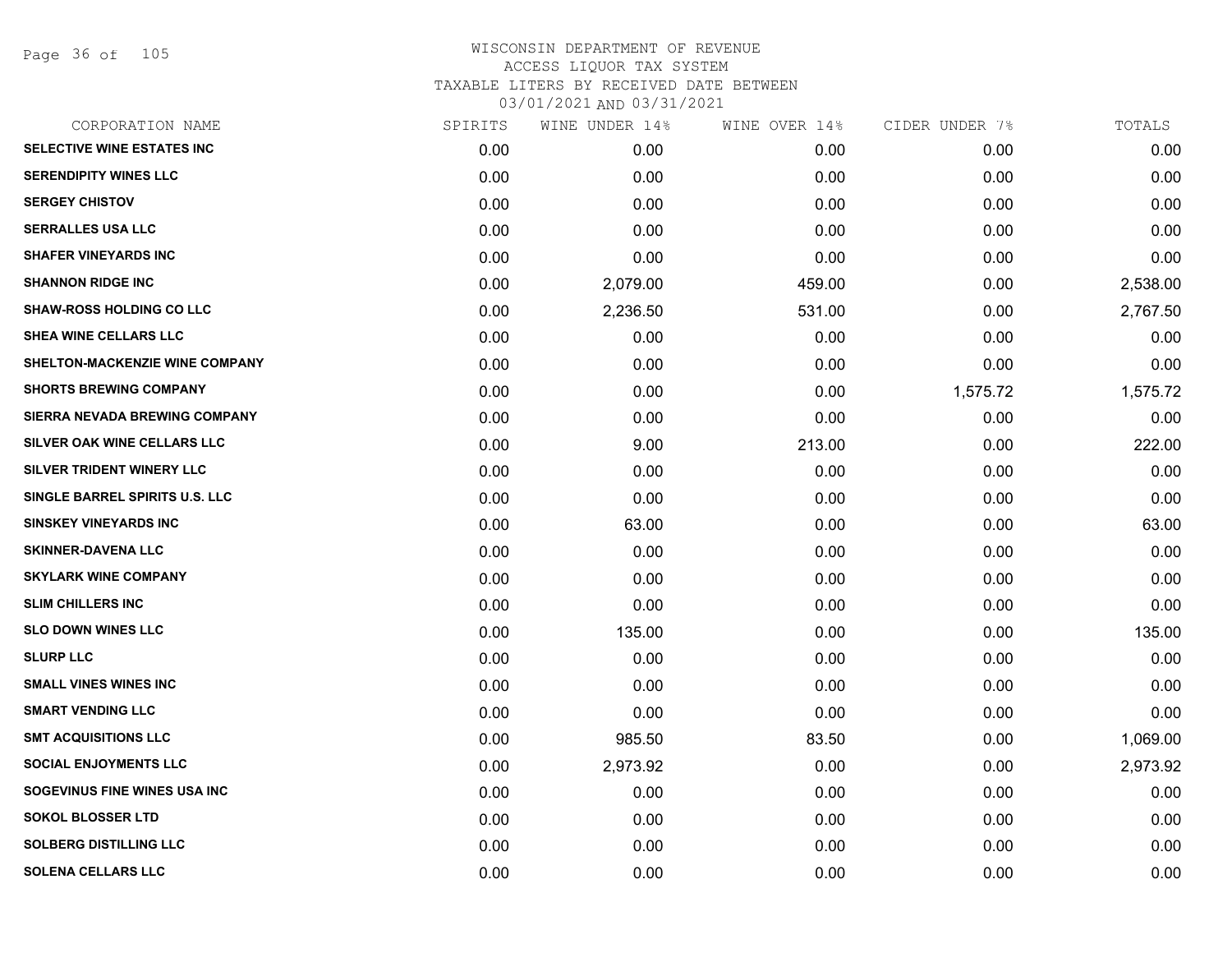Page 37 of 105

| CORPORATION NAME                        | SPIRITS  | WINE UNDER 14% | WINE OVER 14% | CIDER UNDER 7% | TOTALS    |
|-----------------------------------------|----------|----------------|---------------|----------------|-----------|
| <b>SOMERSTON WINE COMPANY, LLC</b>      | 0.00     | 0.00           | 0.00          | 0.00           | 0.00      |
| <b>SOUTH BAY WINE GROUP LLC</b>         | 0.00     | 0.00           | 0.00          | 0.00           | 0.00      |
| <b>SOUTHERN STARZ INC</b>               | 0.00     | 837.00         | 981.00        | 0.00           | 1,818.00  |
| SOUTHERN WINE GROUP LLC                 | 0.00     | 4.50           | 31.50         | 0.00           | 36.00     |
| <b>SOUTHWEST SPIRITS &amp; WINE LLC</b> | 540.00   | 0.00           | 0.00          | 0.00           | 540.00    |
| <b>SOVEREIGN BRANDS LLC</b>             | 5,382.00 | 697.35         | 0.00          | $-2,322.00$    | 3,757.35  |
| <b>SPANN VINEYARDS INC</b>              | 0.00     | 4.50           | 4.50          | 0.00           | 9.00      |
| <b>SPARKLING OREGON LLC</b>             | 0.00     | 0.00           | 0.00          | 0.00           | 0.00      |
| <b>SPEAKEASY SPIRITS LLC</b>            | 0.00     | 0.00           | 0.00          | 0.00           | 0.00      |
| <b>SPENCER HOOPES</b>                   | 0.00     | 0.00           | 0.00          | 0.00           | 0.00      |
| <b>SPIRITS OF TENNESSEE, LLC</b>        | 2,137.50 | 0.00           | 0.00          | 0.00           | 2,137.50  |
| <b>SPLINTER GROUP NAPA LLC</b>          | 0.00     | 0.00           | 0.00          | 0.00           | 0.00      |
| <b>SPOTTSWOODE WINERY INC</b>           | 0.00     | 0.00           | 0.00          | 0.00           | 0.00      |
| <b>SPRING MOUNTAIN VINEYARD INC</b>     | 0.00     | 0.00           | 0.00          | 0.00           | 0.00      |
| <b>SQZ BEVS LLC</b>                     | 0.00     | 418.00         | 0.00          | 0.00           | 418.00    |
| <b>ST GEORGE SPIRITS INC</b>            | 556.50   | 0.00           | 0.00          | 0.00           | 556.50    |
| <b>ST HELENA ESTATE LLC</b>             | 0.00     | 0.00           | 0.00          | 0.00           | 0.00      |
| <b>ST INNOCENT LTD</b>                  | 0.00     | 0.00           | 0.00          | 0.00           | 0.00      |
| <b>ST JAMES WINERY INC</b>              | 0.00     | 3,654.00       | 0.00          | 0.00           | 3,654.00  |
| ST JULIAN WINE COMPANY INC              | 0.00     | 2,835.00       | 0.00          | 0.00           | 2,835.00  |
| ST KILLIAN IMPORTING CO INC             | 54.00    | 0.00           | 0.00          | 0.00           | 54.00     |
| <b>ST SUPERY INC</b>                    | 0.00     | 0.00           | 0.00          | 0.00           | 0.00      |
| <b>STAGLIN FAMILY VINEYARD LLC</b>      | 0.00     | 0.00           | 0.00          | 0.00           | 0.00      |
| <b>STANLEY STAWSKI DIST CO INC</b>      | 0.00     | 0.00           | 0.00          | 0.00           | 0.00      |
| STE. MICHELLE WINE ESTATES LTD.         | 0.00     | 42,570.00      | 12,600.00     | 0.00           | 55,170.00 |
| <b>STEFFENS FAMILY WINES LLC</b>        | 0.00     | 0.00           | 0.00          | 0.00           | 0.00      |
| <b>STELLAR IMPORTING COMPANY LLC</b>    | 0.00     | 0.00           | 0.00          | 0.00           | 0.00      |
| <b>STEM CIDERS LLC</b>                  | 0.00     | 0.00           | 0.00          | 0.00           | 0.00      |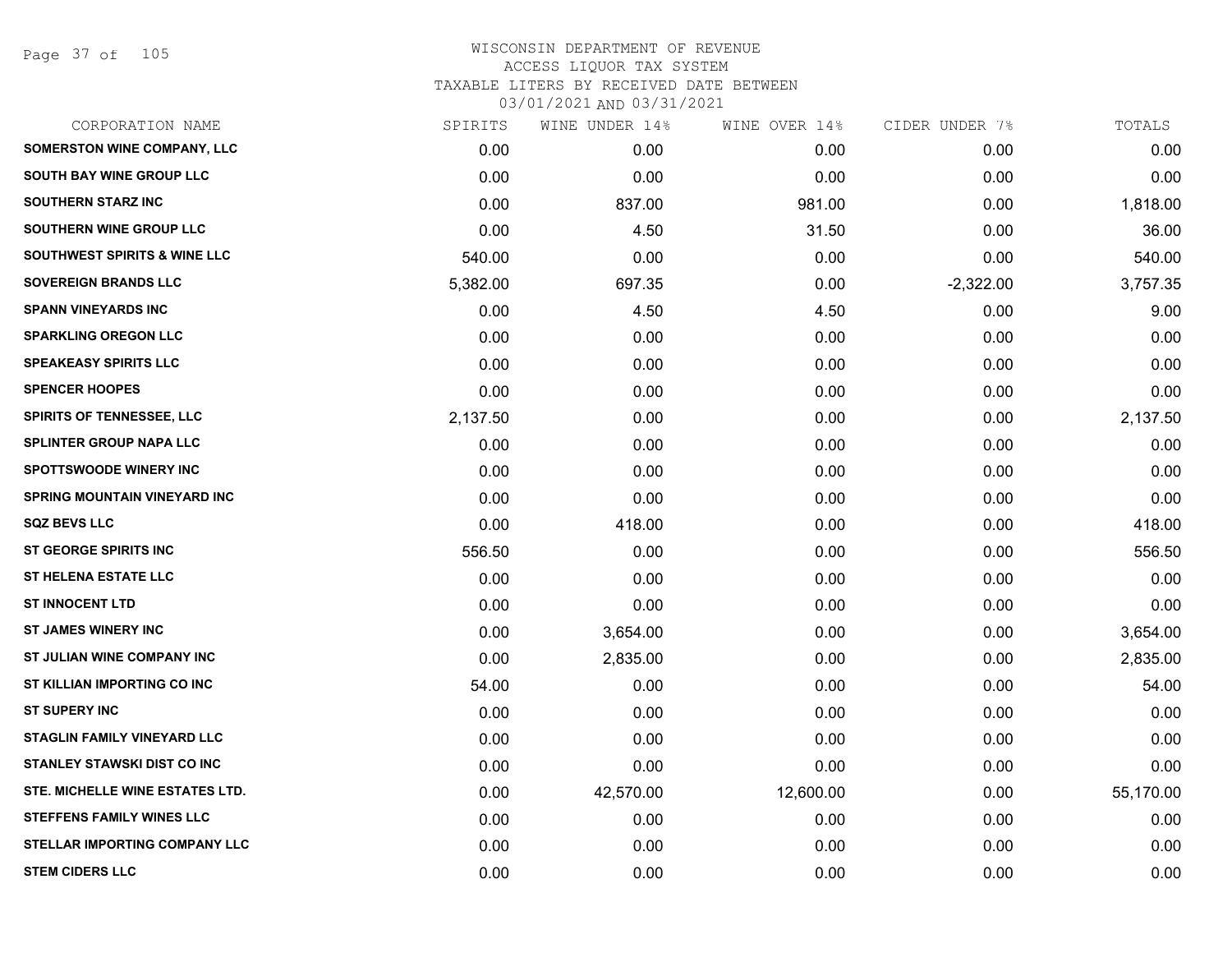Page 38 of 105

| CORPORATION NAME                             | SPIRITS   | WINE UNDER 14% | WINE OVER 14% | CIDER UNDER 7% | TOTALS     |
|----------------------------------------------|-----------|----------------|---------------|----------------|------------|
| <b>STEPHAN VINEYARD INC</b>                  | 0.00      | 0.00           | 0.00          | 0.00           | 0.00       |
| <b>STEVEN EDMUNDS &amp; CORNELIA ST JOHN</b> | 0.00      | 0.00           | 0.00          | 0.00           | 0.00       |
| <b>STEWART CELLARS, LLC</b>                  | 0.00      | 0.00           | 0.00          | 0.00           | 0.00       |
| <b>STEZ &amp; BOWER</b>                      | 0.00      | 0.00           | 0.00          | 0.00           | 0.00       |
| <b>STOLI GROUP (USA) LLC</b>                 | 19,726.50 | 0.00           | 0.00          | 0.00           | 19,726.50  |
| <b>STOLLER IMPORTS INC</b>                   | 0.00      | 0.00           | 0.00          | 0.00           | 0.00       |
| <b>STOLLER VINEYARDS INC</b>                 | 0.00      | 0.00           | 0.00          | 0.00           | 0.00       |
| <b>STOLPMAN VINEYARDS LLC</b>                | 0.00      | 279.00         | 0.00          | 0.00           | 279.00     |
| <b>STONEBRAKER-SOLES INC</b>                 | 0.00      | 0.00           | 0.00          | 0.00           | 0.00       |
| <b>STONECUSHION INC</b>                      | 0.00      | 0.00           | 0.00          | 0.00           | 0.00       |
| <b>STRALA VINEYARDS, LLC</b>                 | 0.00      | 0.00           | 0.00          | 0.00           | 0.00       |
| <b>STRATUS WINE AND SPIRITS LLC</b>          | 0.00      | 378.00         | 45.00         | 0.00           | 423.00     |
| <b>STUART BOSSOM</b>                         | 0.00      | 99.86          | 0.00          | 0.00           | 99.86      |
| <b>STUBING &amp; GANNON, LLC</b>             | 0.00      | 0.00           | 0.00          | 0.00           | 0.00       |
| <b>SUGARLANDS DISTILLING COMPANY LLC</b>     | 5,160.00  | 0.00           | 0.00          | 0.00           | 5,160.00   |
| <b>SUNDANCE SPIRITS COMPANY</b>              | 0.00      | 0.00           | 0.00          | 0.00           | 0.00       |
| <b>SUPERSTITION MEADERY</b>                  | 0.00      | 760.07         | 0.00          | 179.88         | 939.95     |
| <b>SURVILLE ENTERPRISES CORP</b>             | 0.00      | 1,201.50       | 180.00        | 0.00           | 1,381.50   |
| <b>SUTTER HOME WINERY INC</b>                | 648.00    | 185,917.98     | 5,341.50      | 0.00           | 191,907.48 |
| <b>SVP WINERY LLC</b>                        | 0.00      | 0.00           | 0.00          | 0.00           | 0.00       |
| <b>T ELENTENY HOLDINGS LLC</b>               | 0.00      | 744.00         | 112.50        | 0.00           | 856.50     |
| T. EDWARD WINES, LTD                         | 306.00    | 642.50         | 0.75          | 0.00           | 949.25     |
| <b>TAFT STREET INC</b>                       | 0.00      | 0.00           | 0.00          | 0.00           | 0.00       |
| <b>TAKARA SAKE USA INC</b>                   | 0.00      | 697.50         | 1,132.20      | 153.36         | 1,983.06   |
| <b>TALLEY VINEYARDS INC</b>                  | 0.00      | 0.00           | 0.00          | 0.00           | 0.00       |
| <b>TAMARELO INC</b>                          | 0.00      | 0.00           | 0.00          | 0.00           | 0.00       |
| <b>TAMBER BEY VINEYARDS LLC</b>              | 0.00      | 0.00           | 0.00          | 0.00           | 0.00       |
| <b>TATTERSALL COMPANIES LLC</b>              | 0.00      | 0.00           | 0.00          | 0.00           | 0.00       |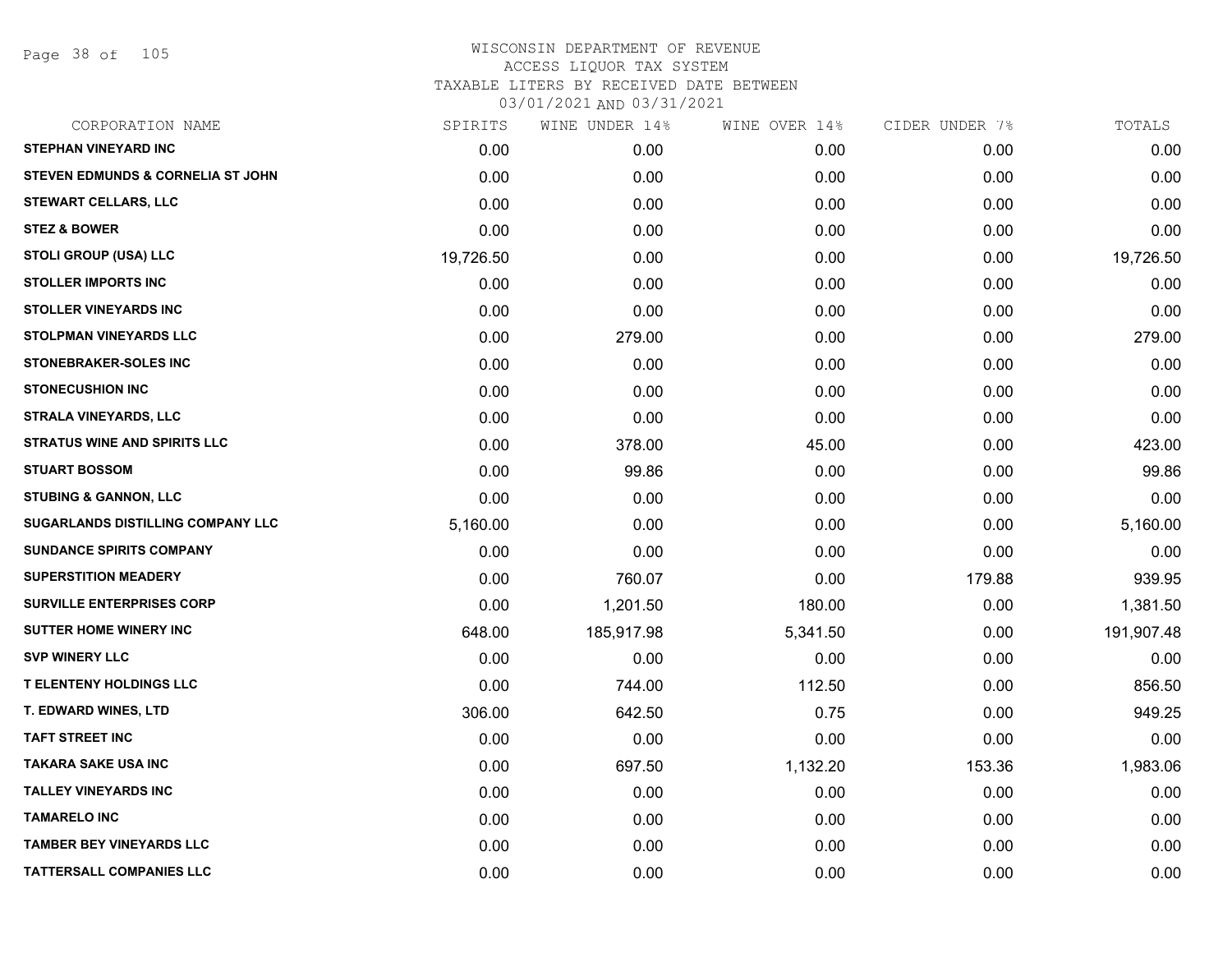| CORPORATION NAME                        | SPIRITS  | WINE UNDER 14% | WINE OVER 14% | CIDER UNDER 7% | TOTALS    |
|-----------------------------------------|----------|----------------|---------------|----------------|-----------|
| <b>TEMPERANCE DISTILLING COMPANY</b>    | 0.00     | 0.00           | 0.00          | 0.00           | 0.00      |
| <b>TENN SOUTH DISTILLERY</b>            | 0.00     | 0.00           | 0.00          | 0.00           | 0.00      |
| <b>TEQUILAS PREMIUM, INC</b>            | 267.75   | 0.00           | 0.00          | 0.00           | 267.75    |
| <b>TERRA SANCTA TRADING COMPANY LLC</b> | 0.00     | 0.00           | 0.00          | 0.00           | 0.00      |
| <b>TERRANEO MERCHANTS INC</b>           | 0.00     | 333.00         | 0.00          | 0.00           | 333.00    |
| TERRAVANT WINE COMPANY LLC              | 0.00     | 0.00           | 0.00          | 0.00           | 0.00      |
| <b>TERRESSENTIA CORPORATION</b>         | 0.00     | 0.00           | 0.00          | 0.00           | 0.00      |
| <b>TERRIZZI VINO INC</b>                | 0.00     | 0.00           | 0.00          | 0.00           | 0.00      |
| <b>TERROIR CSS, LLC</b>                 | 0.00     | 0.00           | 0.00          | 0.00           | 0.00      |
| <b>TEXACELLO, LLC</b>                   | 0.00     | 0.00           | 0.00          | 0.00           | 0.00      |
| <b>TEXAS BEVERAGE INTERNATIONAL</b>     | 0.00     | 0.00           | 0.00          | 0.00           | 0.00      |
| <b>TGE LLC</b>                          | 0.00     | 1,009.80       | 0.00          | 0.00           | 1,009.80  |
| THE 11 WELLS SPIRITS COMPANY LLC        | 0.00     | 0.00           | 0.00          | 0.00           | 0.00      |
| THE AUSTRALIAN WINE CONNECTION INC      | 0.00     | 0.00           | 0.00          | 0.00           | 0.00      |
| THE BARDSTOWN BOURBON COMPANY LLC       | 4,725.00 | 0.00           | 0.00          | 0.00           | 4,725.00  |
| THE BIALE ESTATE                        | 0.00     | 0.00           | 0.00          | 0.00           | 0.00      |
| THE BLUE DAISY USA, INC                 | 0.00     | 0.00           | 0.00          | 0.00           | 0.00      |
| THE EDRINGTON GROUP USA LLC             | 1,690.38 | 0.00           | 0.00          | 0.00           | 1,690.38  |
| THE G V LIQUID GROUP INC                | 0.00     | 0.00           | 0.00          | 0.00           | 0.00      |
| THE HESS COLLECTION WINERY              | 0.00     | 1,638.00       | 5,985.00      | 0.00           | 7,623.00  |
| THE MEEKER VINEYARD                     | 0.00     | 0.00           | 0.00          | 0.00           | 0.00      |
| THE MORLET SELECTION INC                | 0.00     | 0.00           | 0.00          | 0.00           | 0.00      |
| THE MORNE WINE COMPANY                  | 0.00     | 0.00           | 0.00          | 0.00           | 0.00      |
| THE OJAI VINEYARD INC                   | 0.00     | 9.00           | 0.00          | 0.00           | 9.00      |
| THE R.S. LIPMAN COMPANY                 | 0.00     | 0.00           | 0.00          | 0.00           | 0.00      |
| THE RIVER WINE INC                      | 0.00     | 0.00           | 0.00          | 0.00           | 0.00      |
| THE SECOND GENERATION TRUST             | 0.00     | 11,909.00      | 90.00         | 0.00           | 11,999.00 |
| THE SILVERADO VINEYARDS                 | 0.00     | 0.00           | 0.00          | 0.00           | 0.00      |
|                                         |          |                |               |                |           |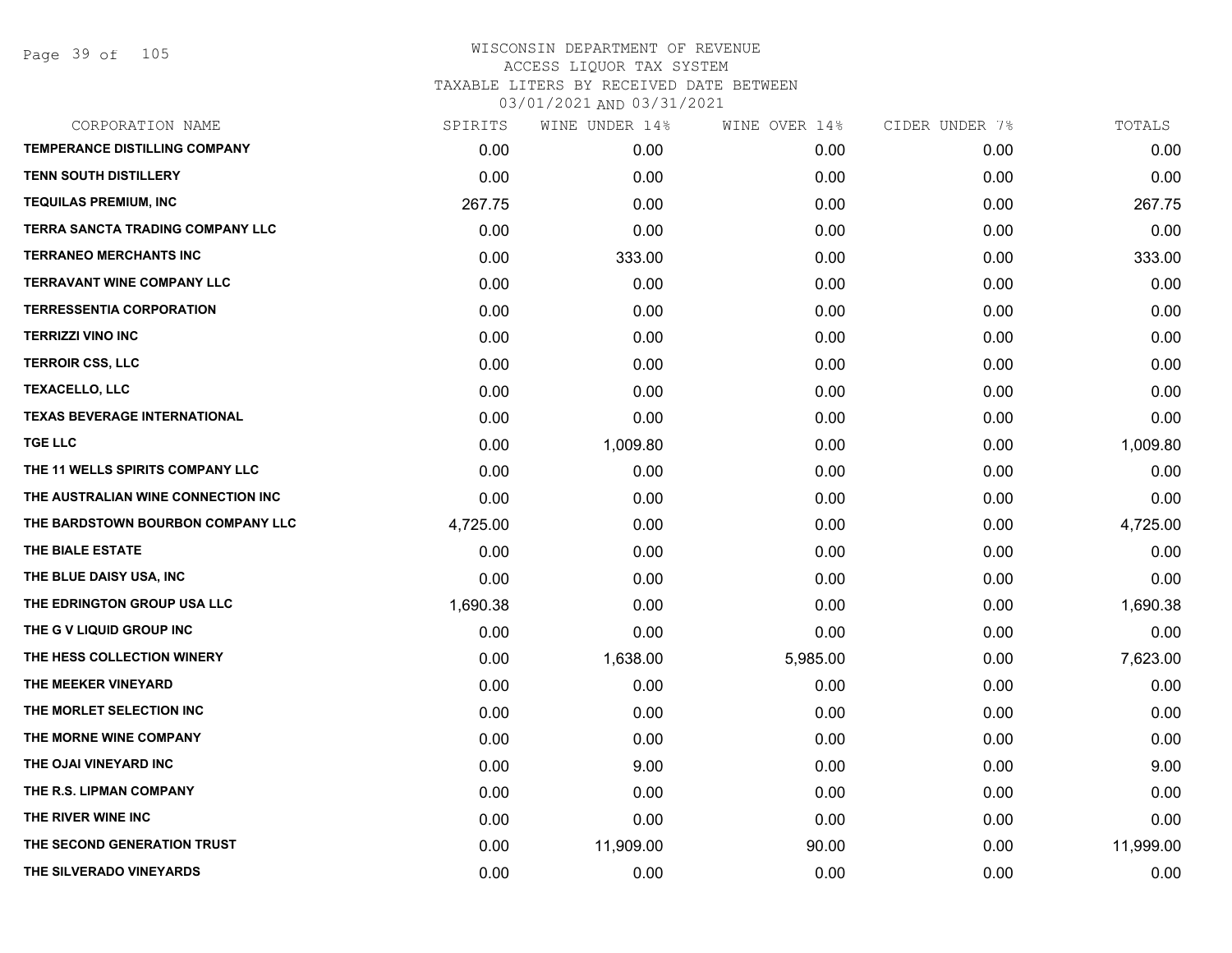Page 40 of 105

#### WISCONSIN DEPARTMENT OF REVENUE ACCESS LIQUOR TAX SYSTEM

TAXABLE LITERS BY RECEIVED DATE BETWEEN

| CORPORATION NAME                       | SPIRITS  | WINE UNDER 14% | WINE OVER 14% | CIDER UNDER 7% | TOTALS     |
|----------------------------------------|----------|----------------|---------------|----------------|------------|
| THE SORTING TABLE LLC                  | 0.00     | 279.00         | 279.00        | 0.00           | 558.00     |
| THE TRITON COLLECTION INC              | 0.00     | 405.00         | 0.00          | 0.00           | 405.00     |
| THE WINE GROUP INC                     | 0.00     | 659,989.66     | 18,318.00     | 0.00           | 678,307.66 |
| THE WINE SOURCE INC                    | 0.00     | 0.00           | 0.00          | 0.00           | 0.00       |
| THE WOODMAR GROUP LLC                  | 0.00     | 1,449.00       | 63.00         | 0.00           | 1,512.00   |
| THIENOT USA INC                        | 0.00     | 0.00           | 0.00          | 0.00           | 0.00       |
| THIRD LEAF WINES LLC                   | 0.00     | 0.00           | 0.00          | 0.00           | 0.00       |
| THOMAS ALLEN VINEYARDS & WINERY, LLC   | 0.00     | 0.00           | 0.00          | 0.00           | 0.00       |
| <b>THOMAS D BRACAMONTES</b>            | 0.00     | 0.00           | 0.00          | 0.00           | 0.00       |
| THREE RING PRODUCTIONS LLC             | 0.00     | 0.00           | 0.00          | 0.00           | 0.00       |
| <b>THURMAN J RODGERS</b>               | 0.00     | 0.00           | 0.00          | 0.00           | 0.00       |
| TIGERS USA GLOBAL LOGISTICS INC        | 0.00     | 0.00           | 0.00          | 0.00           | 0.00       |
| <b>TITUS &amp; TITUS</b>               | 0.00     | 0.00           | 0.00          | 0.00           | 0.00       |
| TMR WINE COMPANY LLC                   | 0.00     | 0.00           | 0.00          | 0.00           | 0.00       |
| <b>TOAD HOLLOW VINEYARDS INC</b>       | 0.00     | 756.00         | 45.00         | 0.00           | 801.00     |
| <b>TOBIN J HEMINWAY</b>                | 0.00     | 0.00           | 0.00          | 0.00           | 0.00       |
| <b>TOBIN JAMES CELLARS</b>             | 0.00     | 0.00           | 0.00          | 0.00           | 0.00       |
| <b>TOLLIVER RANCH BRANDS LLC</b>       | 0.00     | 0.00           | 0.00          | 0.00           | 0.00       |
| <b>TOM MEADOWCROFT</b>                 | 0.00     | 0.00           | 0.00          | 0.00           | 0.00       |
| TR WINES INC.                          | 0.00     | 0.00           | 0.00          | 0.00           | 0.00       |
| <b>TRAVIS R VERNON</b>                 | 0.00     | 0.00           | 0.00          | 0.00           | 0.00       |
| <b>TREANA WINERY LLC</b>               | 0.00     | 0.00           | 0.00          | 0.00           | 0.00       |
| TREASURY WINE ESTATES AMERICAS COMPANY | 0.00     | 228,246.33     | 78,133.50     | 0.00           | 306,379.83 |
| TREFETHEN VINEYARDS WINERY INC         | 0.00     | 436.50         | 0.00          | 0.00           | 436.50     |
| <b>TREMAINE ATKINSON</b>               | 1,336.50 | 0.00           | 0.00          | 0.00           | 1,336.50   |
| <b>TRENTADUE WINERY LLC</b>            | 0.00     | 0.00           | 153.00        | 0.00           | 153.00     |
| TRI VIN IMPORTS INC                    | 0.00     | 30,681.00      | 517.50        | 0.00           | 31,198.50  |
| <b>TRIM WINES LLC</b>                  | 0.00     | 0.00           | 0.00          | 0.00           | 0.00       |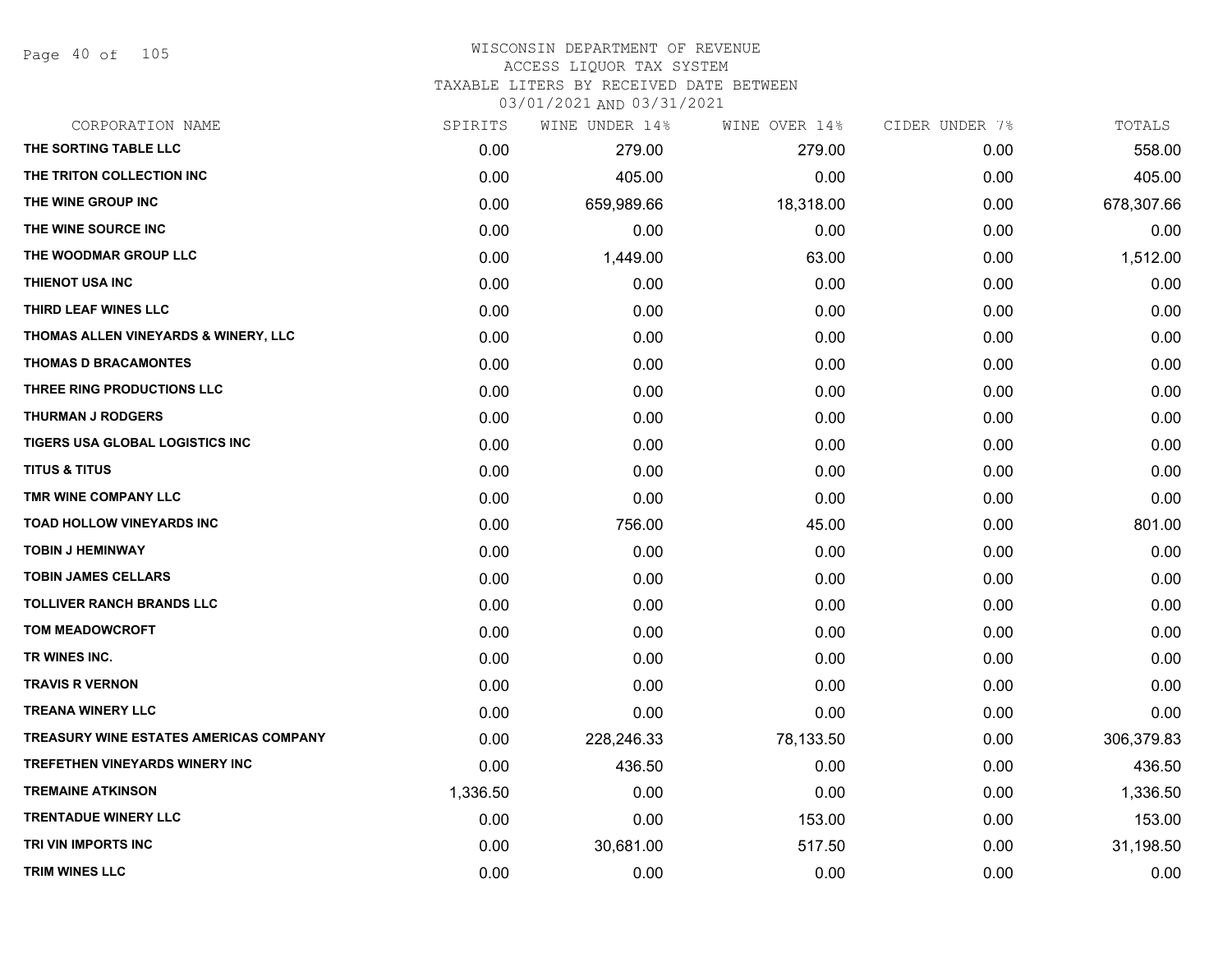Page 41 of 105

### WISCONSIN DEPARTMENT OF REVENUE ACCESS LIQUOR TAX SYSTEM TAXABLE LITERS BY RECEIVED DATE BETWEEN

| CORPORATION NAME                     | SPIRITS    | WINE UNDER 14% | WINE OVER 14% | CIDER UNDER 7% | TOTALS     |
|--------------------------------------|------------|----------------|---------------|----------------|------------|
| TRINITAS CELLARS LLC                 | 0.00       | 0.00           | 0.00          | 0.00           | 0.00       |
| <b>TRIONE VINEYARDS LLC</b>          | 0.00       | 108.00         | 0.00          | 0.00           | 108.00     |
| <b>TRI-STAR MARKETING INC</b>        | 0.00       | 7,317.00       | 0.00          | 0.00           | 7,317.00   |
| <b>TRUJILLO WINES, LLC</b>           | 0.00       | 0.00           | 0.00          | 0.00           | 0.00       |
| <b>TRUVINO INC</b>                   | 0.00       | 729.00         | 0.00          | 0.00           | 729.00     |
| <b>TURLEY WINE CELLARS INC</b>       | 0.00       | 0.00           | 0.00          | 0.00           | 0.00       |
| <b>TURNBULL WINE CELLARS</b>         | 0.00       | 0.00           | 0.00          | 0.00           | 0.00       |
| <b>TWIN PEAKS WINERY INC</b>         | 0.00       | 0.00           | 0.00          | 0.00           | 0.00       |
| TWO BROTHERS ARTISAN SPIRITS COMPANY | 0.00       | 0.00           | 0.00          | 0.00           | 0.00       |
| <b>TWO SONS IMPORTS LLC</b>          | 0.00       | 0.00           | 0.00          | 0.00           | 0.00       |
| TWO WORLDS WINE COMPANY, LLC         | 0.00       | 0.00           | 0.00          | 0.00           | 0.00       |
| UGLY DOG DISTILLERY, LLC             | 2,610.00   | 0.00           | 0.00          | 0.00           | 2,610.00   |
| <b>UMBERTO ERPILLO</b>               | 0.00       | 0.00           | 0.00          | 0.00           | 0.00       |
| <b>UMPQUA WINE WORKS LLC</b>         | 0.00       | 0.00           | 0.00          | 0.00           | 0.00       |
| UNCLE JOHN'S FRUIT HOUSE WINERY LLC  | 0.00       | 0.00           | 0.00          | 0.00           | 0.00       |
| UNDERGROUND WINE PROJECT LLC         | 0.00       | 504.00         | 0.00          | 0.00           | 504.00     |
| <b>UNION WINE COMPANY</b>            | 0.00       | 2,287.17       | 27.00         | 0.00           | 2,314.17   |
| UNITED SPIRITS INC                   | 0.00       | 0.00           | 0.00          | 0.00           | 0.00       |
| UNITED STATES DISTILLED PRODUCTS CO. | 172,700.52 | 34,008.75      | 1,425.00      | 0.00           | 208,134.27 |
| UNTI WINE CO LLC                     | 0.00       | 0.00           | 0.00          | 0.00           | 0.00       |
| <b>UPCHURCH VINEYARD LLC</b>         | 0.00       | 0.00           | 0.00          | 0.00           | 0.00       |
| <b>USA WINE IMPORTS INC</b>          | 0.00       | 1,408.50       | 0.00          | 0.00           | 1,408.50   |
| <b>USA WINE WEST LLC</b>             | 58.50      | 7,830.00       | 864.00        | 0.00           | 8,752.50   |
| <b>UVE ENTERPRISES INC</b>           | 0.00       | 427.50         | 0.00          | 0.00           | 427.50     |
| <b>V&amp;CLLC</b>                    | 0.00       | 0.00           | 0.00          | 0.00           | 0.00       |
| <b>VALCKENBERG INTERNATIONAL INC</b> | 0.00       | 189.00         | 0.00          | 0.00           | 189.00     |
| <b>VALKYRIE SELECTIONS LLC</b>       | 0.00       | 1,152.00       | 192.00        | 0.00           | 1,344.00   |
| <b>VALOR WINE CO LLC</b>             | 0.00       | 0.00           | 0.00          | 0.00           | 0.00       |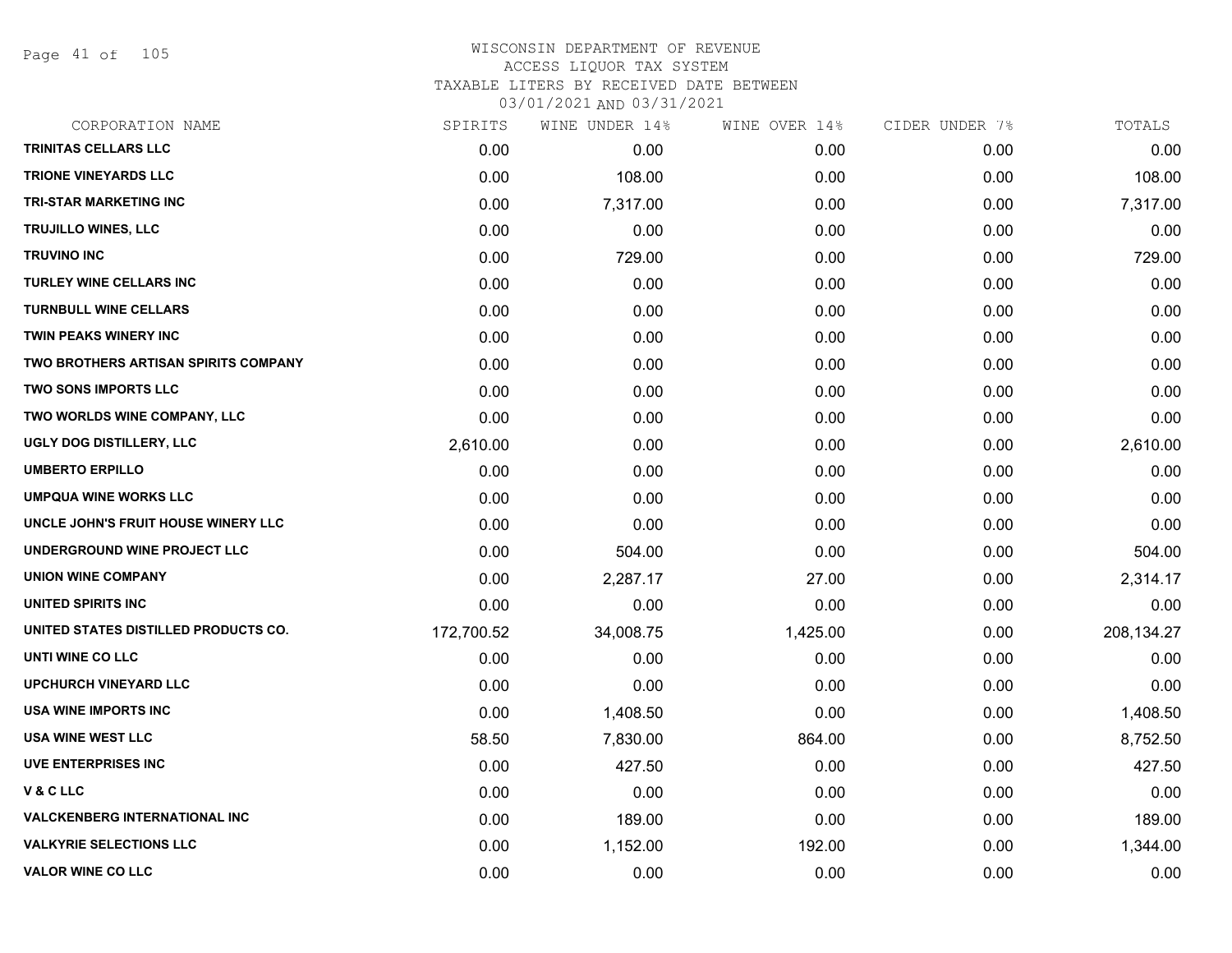| CORPORATION NAME                          | SPIRITS | WINE UNDER 14% | WINE OVER 14% | CIDER UNDER 7% | TOTALS    |
|-------------------------------------------|---------|----------------|---------------|----------------|-----------|
| VAN RUITEN FAMILY WINERY LLC              | 0.00    | 0.00           | 0.00          | 0.00           | 0.00      |
| <b>VANDER MILL LLC</b>                    | 0.00    | 0.00           | 0.00          | 738.15         | 738.15    |
| <b>VELOCITY DISTRIBUTION COMPANY, LLC</b> | 0.00    | 0.00           | 0.00          | 0.00           | 0.00      |
| <b>VEN CAL RANCHES LLC</b>                | 0.00    | 0.00           | 0.00          | 0.00           | 0.00      |
| <b>VENGE VINEYARDS INC</b>                | 0.00    | 0.00           | 0.00          | 0.00           | 0.00      |
| <b>VERITY WINES LLC</b>                   | 0.00    | 0.00           | 0.00          | 0.00           | 0.00      |
| <b>VERMEIL WINE GROUP LLC</b>             | 0.00    | 0.00           | 0.00          | 0.00           | 0.00      |
| <b>VERMONT HARD CIDER COMPANY LLC</b>     | 0.00    | 0.00           | 0.00          | 12,858.00      | 12,858.00 |
| VI. SCO. INC                              | 0.00    | 157.14         | 0.00          | 0.00           | 157.14    |
| <b>VIAS IMPORTS LTD</b>                   | 0.00    | 1,156.50       | 0.00          | 0.00           | 1,156.50  |
| <b>VICENTE GANDIA USA INC</b>             | 0.00    | 0.00           | 0.00          | 0.00           | 0.00      |
| <b>VICTOR G HARVEY SR</b>                 | 504.00  | 0.00           | 0.00          | 0.00           | 504.00    |
| <b>VIEUX VINS INC</b>                     | 0.00    | 6.00           | 10.50         | 0.00           | 16.50     |
| <b>VIGNETTE WINERY LLC</b>                | 0.00    | 0.00           | 0.00          | 0.00           | 0.00      |
| <b>VIKRE DISTILLERY LLC</b>               | 320.63  | 0.00           | 0.00          | 0.00           | 320.63    |
| <b>VILLA CREEK INC</b>                    | 0.00    | 0.00           | 0.00          | 0.00           | 0.00      |
| <b>VILLA ENCINAL PARTNERS LP</b>          | 0.00    | 0.00           | 63.00         | 0.00           | 63.00     |
| <b>VILLA SAN JULIETTE INC</b>             | 0.00    | 0.00           | 0.00          | 0.00           | 0.00      |
| VIN DE ZO LLC                             | 0.00    | 0.00           | 0.00          | 0.00           | 0.00      |
| <b>VIN DIVINO LTD</b>                     | 162.00  | 0.00           | 63.00         | 0.00           | 225.00    |
| <b>VINA ROBLES INC</b>                    | 0.00    | 0.00           | 126.00        | 0.00           | 126.00    |
| <b>VINAMERICAS INC</b>                    | 0.00    | 1,296.00       | 0.00          | 0.00           | 1,296.00  |
| <b>VINCENZO PADULA</b>                    | 0.00    | 0.00           | 0.00          | 0.00           | 0.00      |
| <b>VINE CLIFF WINERY INC</b>              | 0.00    | 0.00           | 0.00          | 0.00           | 0.00      |
| <b>VINE CONNECTIONS LLC</b>               | 0.00    | 0.00           | 0.00          | 0.00           | 0.00      |
| <b>VINEBURG LLC</b>                       | 0.00    | 0.00           | 207.00        | 0.00           | 207.00    |
| <b>VINEDOS DISTRIBUTION LLC</b>           | 0.00    | 0.00           | 0.00          | 0.00           | 0.00      |
| <b>VINEYARD 29 LLC</b>                    | 0.00    | 0.00           | 0.00          | 0.00           | 0.00      |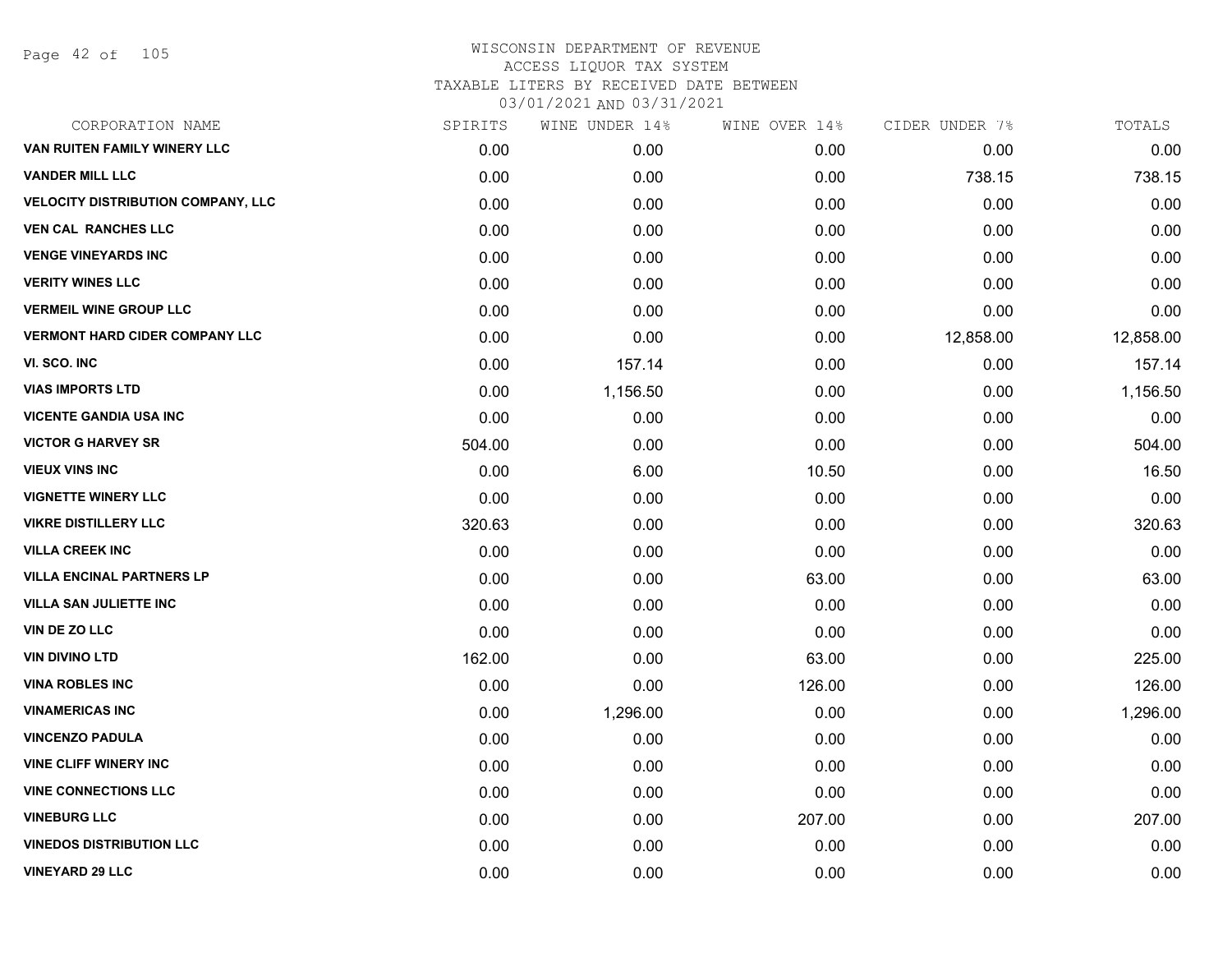Page 43 of 105

#### WISCONSIN DEPARTMENT OF REVENUE ACCESS LIQUOR TAX SYSTEM

TAXABLE LITERS BY RECEIVED DATE BETWEEN

| CORPORATION NAME                       | SPIRITS   | WINE UNDER 14% | WINE OVER 14% | CIDER UNDER 7% | TOTALS     |
|----------------------------------------|-----------|----------------|---------------|----------------|------------|
| <b>VINEYARD BRANDS LLC</b>             | 0.00      | 4,770.00       | 1,389.00      | 0.00           | 6,159.00   |
| VINO DEL SOL INC                       | 0.00      | 315.00         | 63.00         | 0.00           | 378.00     |
| <b>VINO LOGICS CORPORATION</b>         | 0.00      | 0.00           | 0.00          | 0.00           | 0.00       |
| <b>VINO.COM LLC</b>                    | 220.50    | 3,429.00       | 3,714.00      | 2,098.00       | 9,461.50   |
| <b>VINOANDES LLC</b>                   | 0.00      | 0.00           | 0.00          | 0.00           | 0.00       |
| <b>VINOCOPIA INC</b>                   | 0.00      | 0.00           | 180.00        | 0.00           | 180.00     |
| <b>VINOVIA WINE GROUP INC</b>          | 0.00      | 630.00         | 0.00          | 0.00           | 630.00     |
| <b>VINTAGE '59 IMPORTS LLC</b>         | 0.00      | 0.00           | 0.00          | 0.00           | 0.00       |
| <b>VINTAGE POINT LLC</b>               | 0.00      | 0.00           | 63.00         | 0.00           | 63.00      |
| <b>VINTAGE WINE ESTATES, INC.</b>      | 0.00      | 2,610.00       | 2,819.25      | 0.00           | 5,429.25   |
| <b>VINTURE WINE COMPANY LLC</b>        | 0.00      | 0.00           | 0.00          | 0.00           | 0.00       |
| <b>VINTUS LLC</b>                      | 0.00      | 0.00           | 0.00          | 0.00           | 0.00       |
| <b>VOLIO VINO IMPORTS, INC.</b>        | 0.00      | 0.00           | 0.00          | 0.00           | 0.00       |
| <b>VOTTO VINES IMPORTING INC</b>       | 0.00      | 0.00           | 0.00          | 0.00           | 0.00       |
| <b>VTPR INC</b>                        | 0.00      | 0.00           | 0.00          | 0.00           | 0.00       |
| <b>W J DEUTSCH &amp; SONS LTD</b>      | 15,914.78 | 95,036.14      | 19,443.95     | 0.00           | 130,394.87 |
| <b>WAGNER WINE COMPANY LLC</b>         | 0.00      | 1,512.00       | 2,538.00      | 0.00           | 4,050.00   |
| <b>WAGNER WINERY LLC</b>               | 0.00      | 0.00           | 0.00          | 0.00           | 0.00       |
| <b>WAYFARER LLC</b>                    | 0.00      | 0.00           | 0.00          | 0.00           | 0.00       |
| <b>WEBSTER BARNES LLC</b>              | 0.00      | 0.00           | 0.00          | 0.00           | 0.00       |
| <b>WEIBEL INCORPORATED</b>             | 0.00      | 220.25         | 0.00          | 0.00           | 220.25     |
| <b>WEIN BAUER INC</b>                  | 135.07    | 3,816.93       | 0.00          | 0.00           | 3,952.00   |
| <b>WELL OILED WINE COMPANY LLC</b>     | 0.00      | 0.00           | 0.00          | 0.00           | 0.00       |
| <b>WEST COAST WINE PARTNERS LLC</b>    | 0.00      | 0.00           | 0.00          | 0.00           | 0.00       |
| WEST MICHIGAN RUM COMPANY, LLC         | 0.00      | 0.00           | 0.00          | 0.00           | 0.00       |
| <b>WESTERN SPIRITS BEVERAGE CO LLC</b> | 5,470.50  | 0.00           | 0.00          | 0.00           | 5,470.50   |
| <b>WEYGANDT-METZLER IMPORTING LTD</b>  | 0.00      | 531.00         | 0.00          | 0.00           | 531.00     |
| <b>WHISKEY ACRES DISTILLING CO</b>     | 0.00      | 0.00           | 0.00          | 0.00           | 0.00       |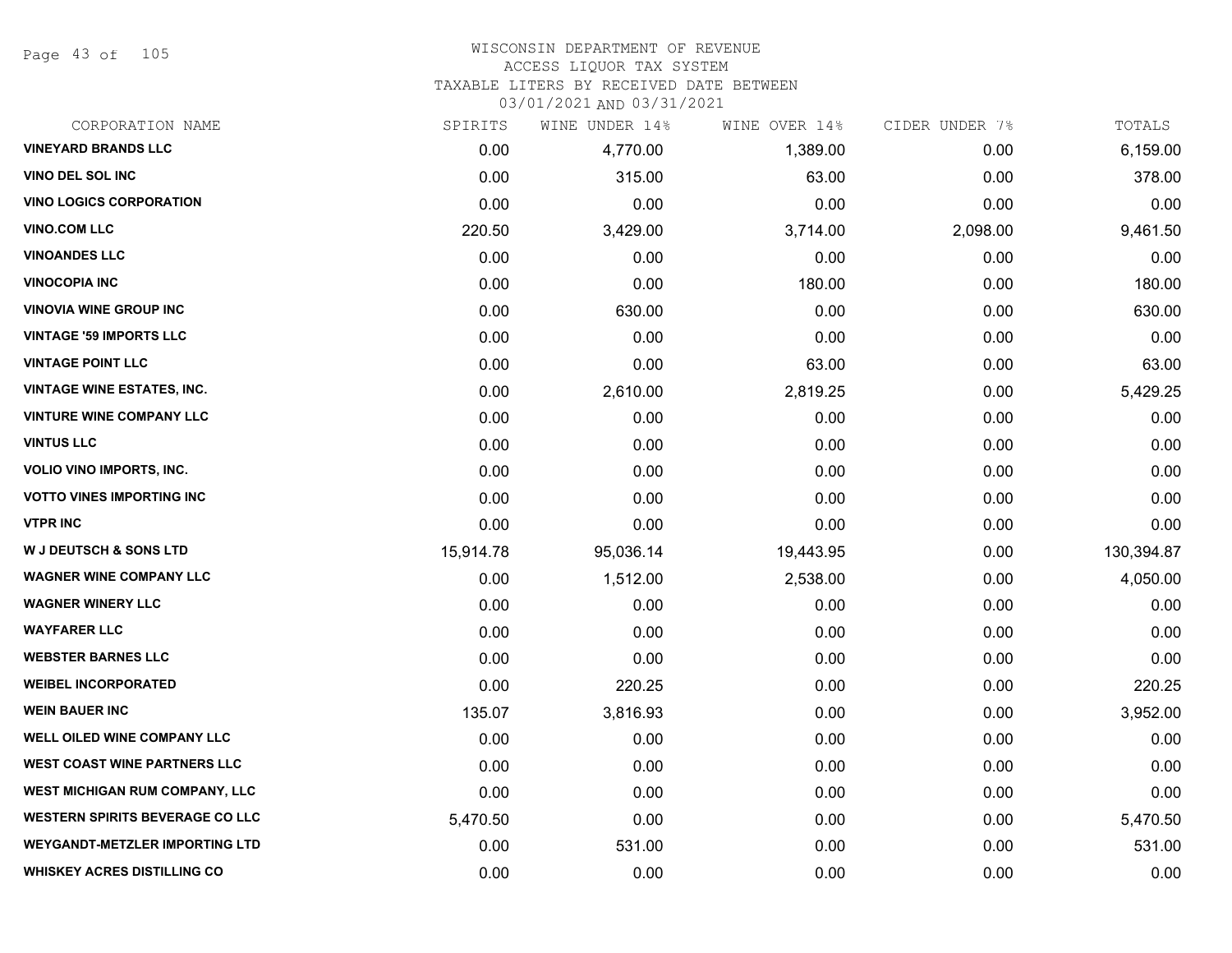# WISCONSIN DEPARTMENT OF REVENUE ACCESS LIQUOR TAX SYSTEM TAXABLE LITERS BY RECEIVED DATE BETWEEN

| CORPORATION NAME                               | SPIRITS   | WINE UNDER 14% | WINE OVER 14% | CIDER UNDER 7% | TOTALS    |
|------------------------------------------------|-----------|----------------|---------------|----------------|-----------|
| WHYTE AND MACKAY (AMERICAS) LIMITED LLC        | 0.00      | 0.00           | 0.00          | 0.00           | 0.00      |
| <b>WI INC</b>                                  | 229.50    | 0.00           | 0.00          | 0.00           | 229.50    |
| <b>WILD AGAVE IMPORTS LLC</b>                  | 0.00      | 0.00           | 0.00          | 0.00           | 0.00      |
| <b>WILLAMETTE VALLEY VINEYARDS INC</b>         | 0.00      | 630.00         | 0.00          | 0.00           | 630.00    |
| <b>WILLIAM COLE VINEYARDS LLC</b>              | 0.00      | 0.00           | 0.00          | 0.00           | 0.00      |
| <b>WILLIAM GRANT &amp; SONS INC</b>            | 39,177.30 | 0.00           | 0.00          | 0.00           | 39,177.30 |
| <b>WILLIAM P KNUTTEL</b>                       | 0.00      | 0.00           | 0.00          | 0.00           | 0.00      |
| <b>WILLIAM PRICE III</b>                       | 0.00      | 0.00           | 0.00          | 0.00           | 0.00      |
| <b>WILLIAM T HOLLORAN</b>                      | 0.00      | 504.10         | 0.00          | 0.00           | 504.10    |
| <b>WILLIAM WOLF BRAND LLC</b>                  | 0.00      | 0.00           | 0.00          | 0.00           | 0.00      |
| <b>WILLIAM WOODRUFF</b>                        | 0.00      | 0.00           | 0.00          | 0.00           | 0.00      |
| <b>WILLIAMS &amp; SELYEM LLC</b>               | 0.00      | 0.00           | 0.00          | 0.00           | 0.00      |
| <b>WILSON CREEK WINERY &amp; VINEYARDS INC</b> | 0.00      | 0.00           | 0.00          | 0.00           | 0.00      |
| <b>WILSON DANIELS LLC</b>                      | 0.00      | 3,056.98       | 36.00         | 0.00           | 3,092.98  |
| <b>WINE ATTITUDE INC</b>                       | 0.00      | 0.00           | 0.00          | 0.00           | 0.00      |
| <b>WINE BRIDGE IMPORTS INC</b>                 | 0.00      | 1,539.00       | 18.00         | 0.00           | 1,557.00  |
| <b>WINE COUNTRY INTERNATIONAL INC</b>          | 0.00      | 0.00           | 0.00          | 0.00           | 0.00      |
| <b>WINE CREEK LLC</b>                          | 0.00      | 0.00           | 0.00          | 0.00           | 0.00      |
| <b>WINE HOOLIGANS LLC</b>                      | 0.00      | 1,179.00       | 5,733.00      | 0.00           | 6,912.00  |
| <b>WINE SPOTS CELLARS, INC</b>                 | 0.00      | 0.00           | 0.00          | 0.00           | 0.00      |
| <b>WINE WINE SITUATION LLC</b>                 | 0.00      | 0.00           | 2,016.00      | 0.00           | 2,016.00  |
| <b>WINEHAVEN INC</b>                           | 0.00      | 2,745.00       | 270.00        | 0.00           | 3,015.00  |
| <b>WINEPLAYGROUND.COM INC</b>                  | 0.00      | 0.00           | 0.00          | 0.00           | 0.00      |
| <b>WINERIES &amp; SELECT PRODUCTS LLC</b>      | 0.00      | 315.00         | 0.00          | 0.00           | 315.00    |
| <b>WINERY EXCHANGE, INC.</b>                   | 0.00      | 30,537.00      | 792.00        | 0.00           | 31,329.00 |
| <b>WINES OF FRANCE INC</b>                     | 0.00      | 0.00           | 0.00          | 0.00           | 0.00      |
| <b>WINES UNLIMITED INC</b>                     | 0.00      | 1,026.00       | 0.00          | 0.00           | 1,026.00  |
| <b>WINESELLERS LTD</b>                         | 0.00      | 3,028.50       | 126.00        | 0.00           | 3,154.50  |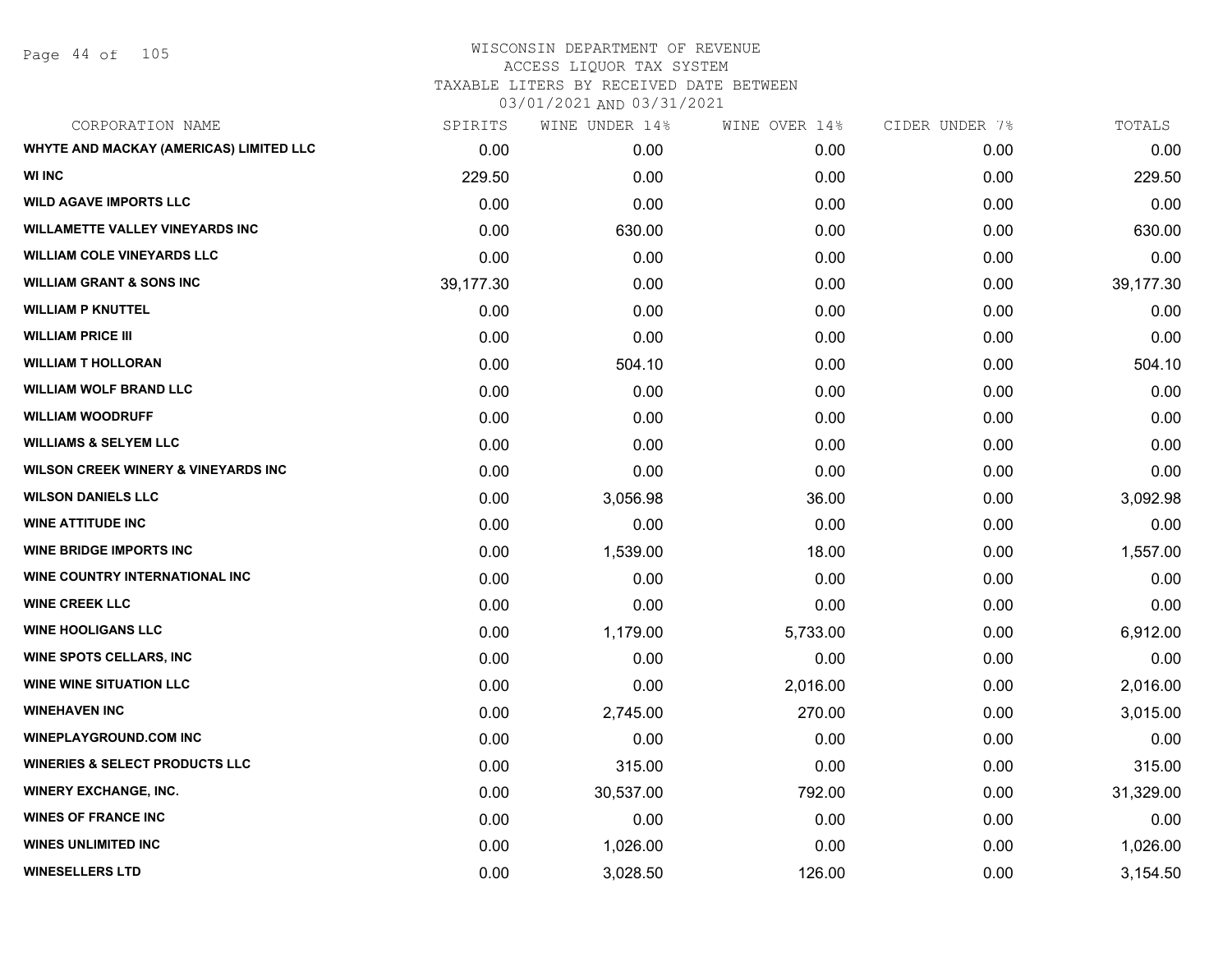Page 45 of 105

### WISCONSIN DEPARTMENT OF REVENUE ACCESS LIQUOR TAX SYSTEM TAXABLE LITERS BY RECEIVED DATE BETWEEN

| CORPORATION NAME                   | SPIRITS      | WINE UNDER 14% | WINE OVER 14% | CIDER UNDER 7% | TOTALS       |
|------------------------------------|--------------|----------------|---------------|----------------|--------------|
| <b>WISD LLC</b>                    | 0.00         | 45.00          | 3,267.00      | 0.00           | 3,312.00     |
| <b>WOODSON WINES LLC</b>           | 0.00         | 0.00           | 0.00          | 0.00           | 0.00         |
| <b>WOOLER BRANDS INC</b>           | 153.00       | 0.00           | 0.00          | 0.00           | 153.00       |
| <b>WORLD TRAVELER IMPORTS LLC</b>  | 0.00         | 504.00         | 0.00          | 0.00           | 504.00       |
| <b>WORLDWIDE CELLARS INC</b>       | 0.00         | 684.00         | 36.00         | 0.00           | 720.00       |
| <b>WRS CO. LLC</b>                 | 0.00         | 0.00           | 0.00          | 0.00           | 0.00         |
| <b>WTC IMPORT &amp; EXPORT LLC</b> | 0.00         | 0.00           | 0.00          | 0.00           | 0.00         |
| XXX DISTILLERY, LLC                | 0.00         | 0.00           | 0.00          | 0.00           | 0.00         |
| YAEGAKI CORPORATION OF USA         | 0.00         | 0.00           | 0.00          | 0.00           | 0.00         |
| YOUNTVILLE WINE IMPORTS LLC        | 0.00         | 0.00           | 0.00          | 0.00           | 0.00         |
| <b>ZACH HOLLINGSWORTH</b>          | 0.00         | 0.00           | 0.00          | 0.00           | 0.00         |
| <b>ZD WINES LLC</b>                | 0.00         | 0.00           | 0.00          | 0.00           | 0.00         |
| <b>ZEILER SPIRITS LLC</b>          | 0.00         | 0.00           | 0.00          | 0.00           | 0.00         |
| <b>ZING ZANG, LLC</b>              | 0.00         | 0.00           | 0.00          | 0.00           | 0.00         |
| <b>ZONIN USA INC</b>               | 4,430.40     | 10,420.91      | 180.00        | 0.00           | 15,031.31    |
| <b>ZRS WINES LLC</b>               | 0.00         | 0.00           | 0.00          | 0.00           | 0.00         |
| TOTAL LITERS FOR 3/31/2021         | 4,263,620.75 | 3,462,646.20   | 381,171.74    | 209,329.33     | 8,316,768.02 |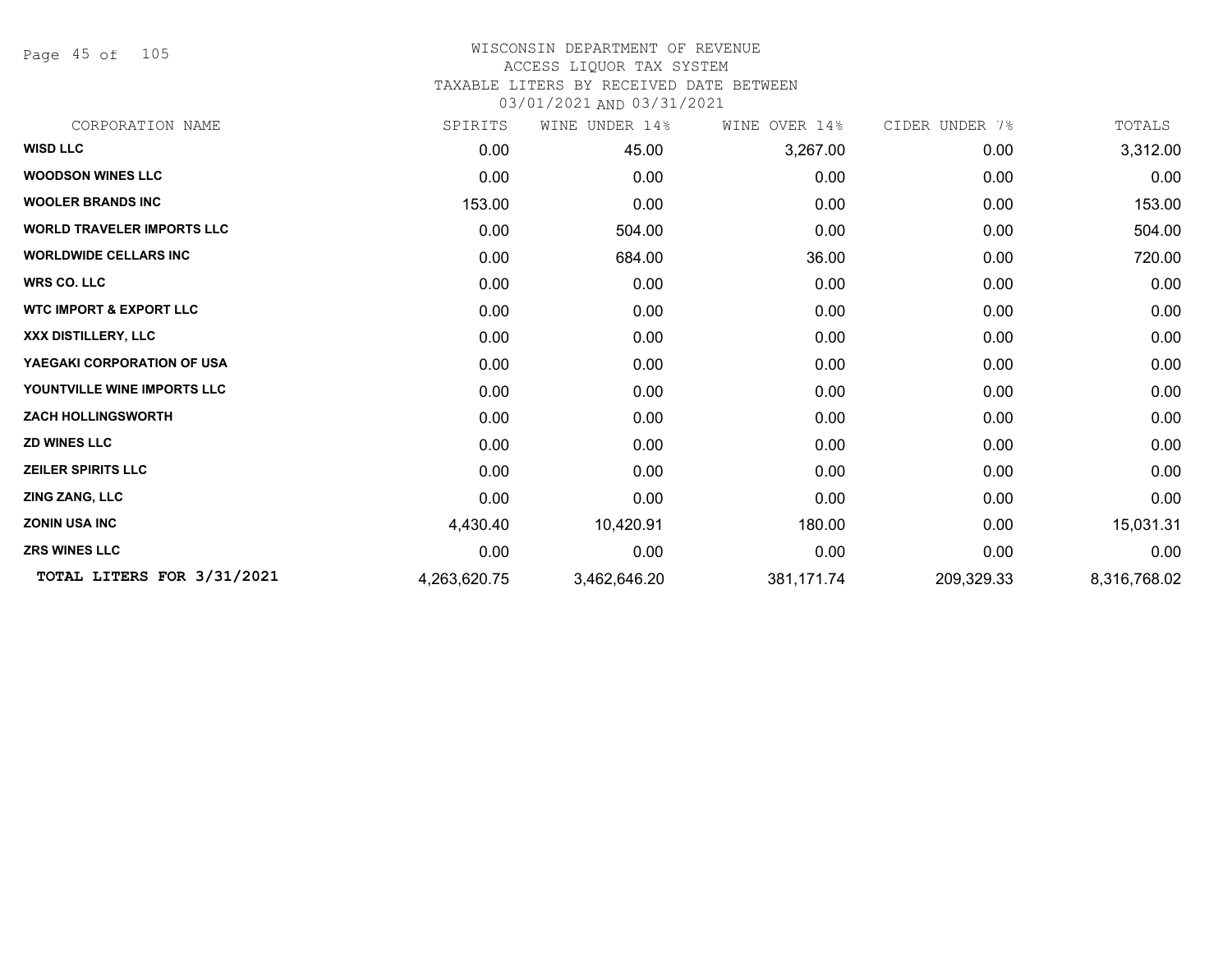Page 46 of 105

## WISCONSIN DEPARTMENT OF REVENUE ACCESS LIQUOR TAX SYSTEM TAXABLE LITERS BY RECEIVED DATE BETWEEN 03/01/2021 AND 03/31/2021

**IN STATE WHOLESALER (W) 1848 DISTRIBUTING COMPANY, LLC** 0.00 0.00 0.00 0.00 0.00 **ALLSTATE LIQUOR & WINE COMPANY, INC.** 0.00 0.00 0.00 0.00 0.00 **AMANDA MORDEN** 0.00 117.00 8.25 0.00 125.25 **ARIS GLOBAL IMPORTS LLC** 0.00 0.00 0.00 0.00 0.00 **AVA WINE & SPIRITS LLC** 0.00 0.00 0.00 0.00 0.00 **BADGER DISTRIBUTING OF MILWAUKEE LLC** 0.00 0.00 0.00 0.00 0.00 **BADGER LIQUOR CO. INC.** 37,533.00 20,838.00 1,647.00 0.00 60,018.00 **BADGER STATE WINERY COOPERATIVE** 0.00 0.00 0.00 0.00 0.00 **BADGER WINE & SPIRITS LLC** 0.00 0.00 0.00 0.00 0.00 **BEECHWOOD DISTRIBUTORS, INC.** 0.00 0.00 0.00 0.00 0.00 CORPORATION NAME SPIRITS WINE UNDER 14% WINE OVER 14% CIDER UNDER 7% TOTALS

**BEER CAPITOL DISTRIBUTING LLC** 0.00 0.00 0.00 0.00 0.00 **BILJANA KLATT** 0.00 0.00 0.00 0.00 0.00 **BILL'S DISTRIBUTING, LTD.** 0.00 0.00 0.00 0.00 0.00 **BRANT T NEHMER** 0.00 0.00 0.00 0.00 0.00 **BREAKTHRU BEVERAGE GROUP LLC**  $0.00$   $0.00$   $0.00$   $0.00$   $0.00$   $0.00$   $0.00$   $0.00$   $0.00$   $0.00$   $0.00$   $0.00$   $0.00$   $0.00$   $0.00$   $0.00$   $0.00$   $0.00$   $0.00$   $0.00$   $0.00$   $0.00$   $0.00$   $0.00$   $0.00$   $0.00$   $0.00$   $0$ **BREAKTHRU BEVERAGE GROUP LLC** 0.00 0.00 0.00 0.00 0.00 **C.J.W., INC.** 6.00 **0.00 0.00 0.00 0.00 0.00 0.00 0.00 0.00 0.00 0.00 0.00 0.00 0.00 0.00 CAPITOL-HUSTING COMPANY, INC.** 2,745.00 32,868.00 0.00 0.00 35,613.00 **CHAS A BERNICK INC** 0.00 0.00 0.00 0.00 0.00 **CHRISTY SMITH** 0.00 0.00 0.00 0.00 0.00 **CHROMATIC WINE COMPANY LLC** 0.00 0.00 0.00 0.00 0.00

**DE PERE LIQUOR CO LLC** 0.00 0.00 0.00 0.00 0.00 **DEAN DISTRIBUTING, INC.** 0.00 0.00 0.00 0.00 0.00 **DEAN DISTRIBUTING, INC.** 0.00 0.00 0.00 0.00 0.00 **DEWITT CHURCH GOODS, INC.** 0.00 0.00 0.00 0.00 0.00 **EPIC MOMENTS LLC** 0.00 0.00 0.00 0.00 0.00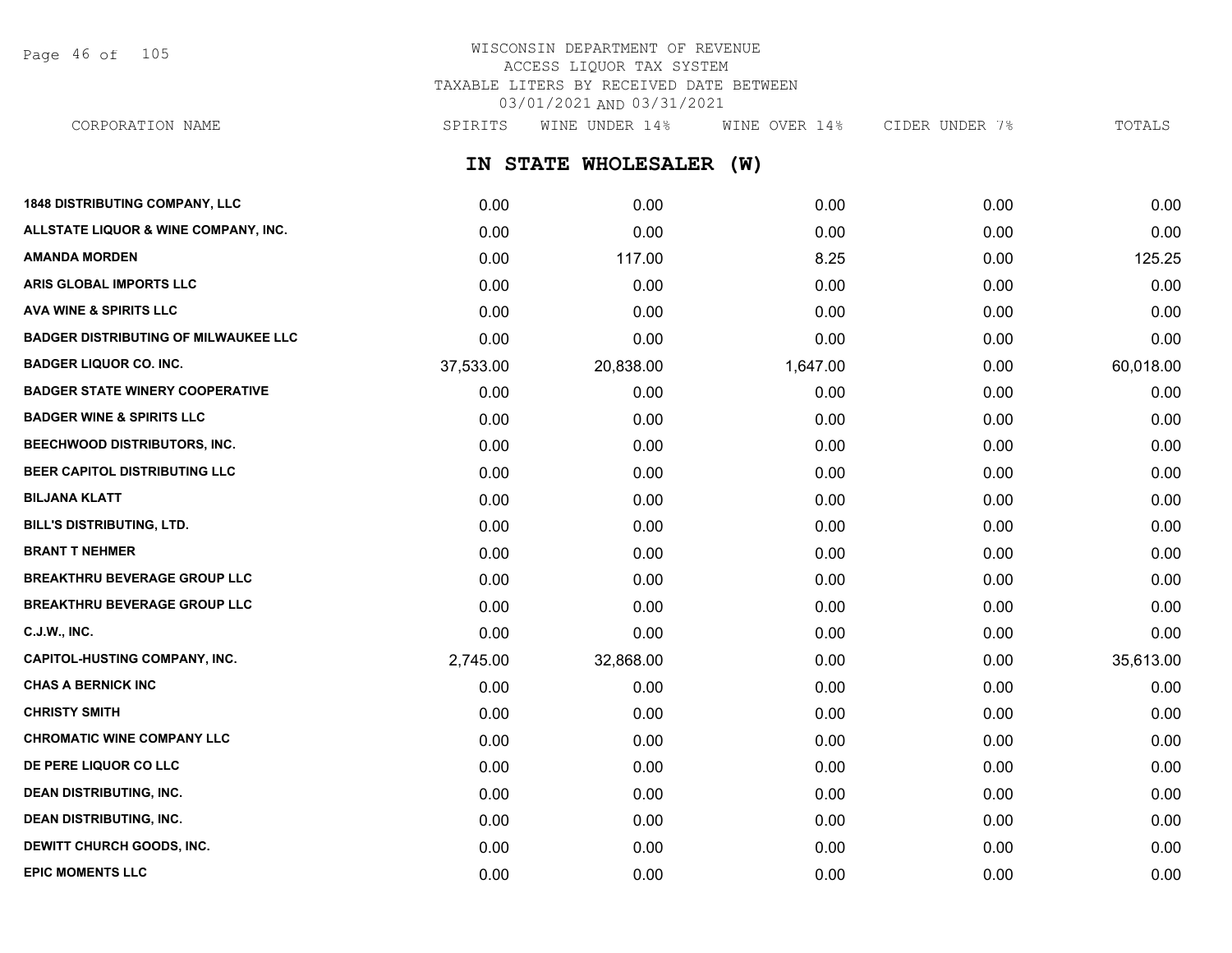| CORPORATION NAME                                 | SPIRITS   | WINE UNDER 14% | WINE OVER 14% | CIDER UNDER 7% | TOTALS    |
|--------------------------------------------------|-----------|----------------|---------------|----------------|-----------|
| <b>FABIANO BROTHERS - WISCONSIN LLC</b>          | 0.00      | 0.00           | 0.00          | 0.00           | 0.00      |
| <b>FAUSTO FIORAVANTI</b>                         | 0.00      | 0.00           | 0.00          | 0.00           | 0.00      |
| FLANIGAN DISTRIBUTING OF DOOR COUNTY, INC.       | 0.00      | 0.00           | 0.00          | 0.00           | 0.00      |
| <b>FOUR SEASONS BEER DISTRIBUTORS INC.</b>       | 0.00      | 0.00           | 0.00          | 0.00           | 0.00      |
| FRANK BEER DISTRIBUTORS, INC.                    | 0.00      | 0.00           | 0.00          | 0.00           | 0.00      |
| FRANK BEER DISTRIBUTORS, INC.                    | 0.00      | 0.00           | 0.00          | 0.00           | 0.00      |
| <b>FRANK J MIRENDA SR</b>                        | 0.00      | 0.00           | 0.00          | 0.00           | 0.00      |
| <b>FRANK LIQUOR COMPANY, INC.</b>                | 27,859.38 | 11,021.15      | 0.00          | 0.00           | 38,880.53 |
| FRANK LIQUORS OF LA CROSSE, INC.                 | 0.00      | 0.00           | 0.00          | 0.00           | 0.00      |
| <b>G &amp; F DISTRIBUTING INC</b>                | 0.00      | 0.00           | 0.00          | 0.00           | 0.00      |
| <b>GENERAL BEER DISTRIBUTORS CO.</b>             | 0.00      | 0.00           | 0.00          | 0.00           | 0.00      |
| <b>GENERAL BEER DISTRIBUTORS CO. - MILWAUKEE</b> | 0.00      | 0.00           | 0.00          | 0.00           | 0.00      |
| <b>GENERAL BEER-NORTHEAST INC</b>                | 0.00      | 0.00           | 0.00          | 0.00           | 0.00      |
| <b>GENERAL BEER-NORTHEAST INC</b>                | 0.00      | 0.00           | 0.00          | 0.00           | 0.00      |
| <b>GENERAL BEER-NORTHWEST, INC.</b>              | 0.00      | 0.00           | 0.00          | 0.00           | 0.00      |
| <b>GENERAL BEER-NORTHWEST, INC.</b>              | 0.00      | 0.00           | 0.00          | 0.00           | 0.00      |
| <b>GENERAL BEVERAGE SALES CO.</b>                | 0.00      | 40,338.00      | 10,251.00     | 0.00           | 50,589.00 |
| <b>GENERAL BEVERAGE SALES CO. - OSHKOSH</b>      | 0.00      | 19,899.00      | 0.00          | 0.00           | 19,899.00 |
| <b>GENERAL BEVERAGE SALES CO.-MILWAUKEE</b>      | 0.00      | 30,159.00      | 0.00          | 0.00           | 30,159.00 |
| <b>GIUSEPPE GAGLIANELLO</b>                      | 0.00      | 0.00           | 0.00          | 0.00           | 0.00      |
| <b>HENDRICKS BEVERAGE, INC.</b>                  | 0.00      | 0.00           | 0.00          | 0.00           | 0.00      |
| <b>J &amp; P INTERNATIONAL LLC</b>               | 0.00      | 0.00           | 0.00          | 0.00           | 0.00      |
| <b>JACQUES VIEAU, INC.</b>                       | 0.00      | 0.00           | 0.00          | 0.00           | 0.00      |
| <b>JANDRAIN RELIGIOUS SUPPLY, INC.</b>           | 0.00      | 0.00           | 0.00          | 0.00           | 0.00      |
| <b>JANSEN INTERNATIONAL LLC</b>                  | 0.00      | 0.00           | 0.00          | 0.00           | 0.00      |
| <b>JAW PROPERTIES LLC</b>                        | 0.00      | 0.00           | 0.00          | 0.00           | 0.00      |
| <b>JOHN J COLLETTI</b>                           | 0.00      | 0.00           | 0.00          | 0.00           | 0.00      |
| JOHNSON BROTHERS OF WISCONSIN, INC.              | $-234.00$ | 8,263.91       | $-1,347.42$   | 0.00           | 6,682.49  |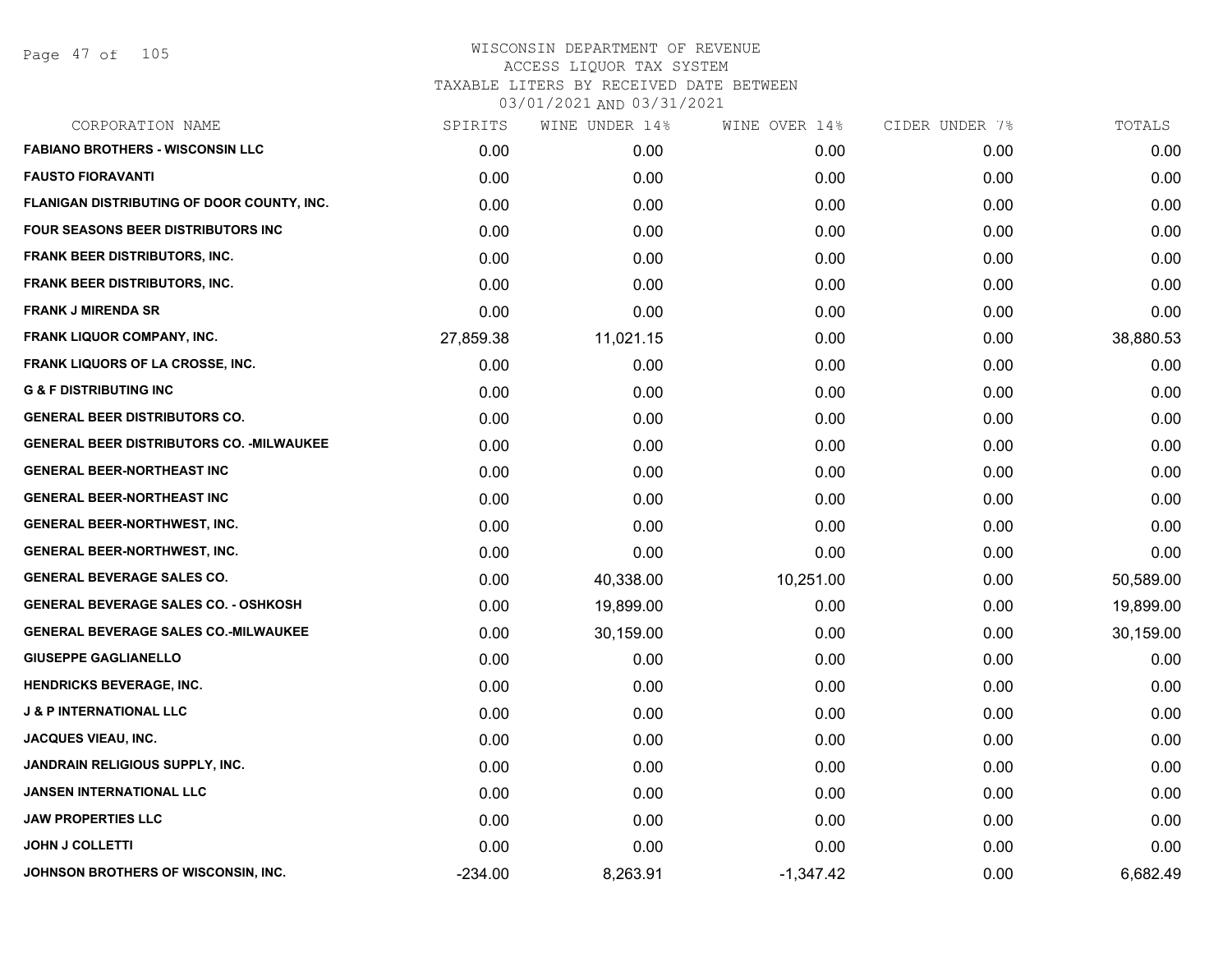Page 48 of 105

| CORPORATION NAME                        | SPIRITS  | WINE UNDER 14% | WINE OVER 14% | CIDER UNDER 7% | TOTALS    |
|-----------------------------------------|----------|----------------|---------------|----------------|-----------|
| <b>JONATHON LODUCA</b>                  | 0.00     | 0.00           | 0.00          | 0.00           | 0.00      |
| <b>JOSEPH A TRYGAR</b>                  | 0.00     | 0.00           | 0.00          | 0.00           | 0.00      |
| <b>JOYVINE LLC</b>                      | 0.00     | 0.00           | 0.00          | 0.00           | 0.00      |
| <b>KAY BEER DISTRIBUTING, INC.</b>      | 0.00     | 0.00           | 0.00          | 0.00           | 0.00      |
| <b>KRH ENTERPRISES, LLC</b>             | 0.00     | 0.00           | 0.00          | 0.00           | 0.00      |
| LA CROSSE BEVERAGE LLC                  | 0.00     | 0.00           | 0.00          | 0.00           | 0.00      |
| <b>LARRY'S DISTRIBUTING CO., INC.</b>   | 0.00     | 0.00           | 0.00          | 0.00           | 0.00      |
| LEE BEVERAGE OF WISCONSIN LLC           | 0.00     | 0.00           | 0.00          | 0.00           | 0.00      |
| LEE BEVERAGE OF WISCONSIN LLC           | 0.00     | 0.00           | 0.00          | 0.00           | 0.00      |
| LEE BEVERAGE-CIDERS WINES & SPIRITS LLC | 0.00     | 0.00           | 0.00          | 0.00           | 0.00      |
| <b>L'EFT BANK WINE COMPANY LIMITED</b>  | 9.00     | 19,947.37      | 1,453.50      | 0.00           | 21,409.87 |
| LIB DIB, LLC                            | 0.00     | 0.00           | 0.00          | 0.00           | 0.00      |
| LO DUCA BROS., INC.                     | 0.00     | $-738.00$      | 0.00          | 0.00           | $-738.00$ |
| <b>LORI SCOTT</b>                       | 0.00     | 0.00           | 0.00          | 0.00           | 0.00      |
| <b>LOS ALTOS AGAVE DISTRIBUTOR INC</b>  | 2,232.00 | 630.00         | 0.00          | 0.00           | 2,862.00  |
| <b>LOVINO LLC</b>                       | 0.00     | 0.00           | 0.00          | 0.00           | 0.00      |
| <b>LYNDA MALMBERG</b>                   | 0.00     | 0.00           | 0.00          | 0.00           | 0.00      |
| <b>M SHIRAZ LLC</b>                     | 0.00     | 0.00           | 0.00          | 0.00           | 0.00      |
| <b>MICCA HUTCHINS</b>                   | 0.00     | 5,718.00       | 0.00          | 0.00           | 5,718.00  |
| <b>MICHAEL G ANSAY</b>                  | 0.00     | 0.00           | 0.00          | 0.00           | 0.00      |
| <b>MICHAEL LENTINO</b>                  | 0.00     | $-927.75$      | 0.00          | 0.00           | $-927.75$ |
| MIDWEST SALES & SERVICE, INC.           | 0.00     | 0.00           | 0.00          | 0.00           | 0.00      |
| <b>NOELKE DISTRIBUTORS, INC.</b>        | 0.00     | 0.00           | 0.00          | 0.00           | 0.00      |
| <b>NOUVEAU VENTURES LLC</b>             | $-13.05$ | $-73.50$       | 0.00          | 0.00           | $-86.55$  |
| PARK RIDGE DISTRIBUTING, INC.           | 0.00     | 0.00           | 0.00          | 0.00           | 0.00      |
| PEHLER DISTRIBUTING, INC.               | 0.00     | 0.00           | 0.00          | 0.00           | 0.00      |
| PHILLIPS DISTRIBUTING CORPORATION       | 0.00     | 0.00           | 0.00          | 0.00           | 0.00      |
| PHILLIPS WINE COMPANY                   | 0.00     | 0.00           | 0.00          | 0.00           | 0.00      |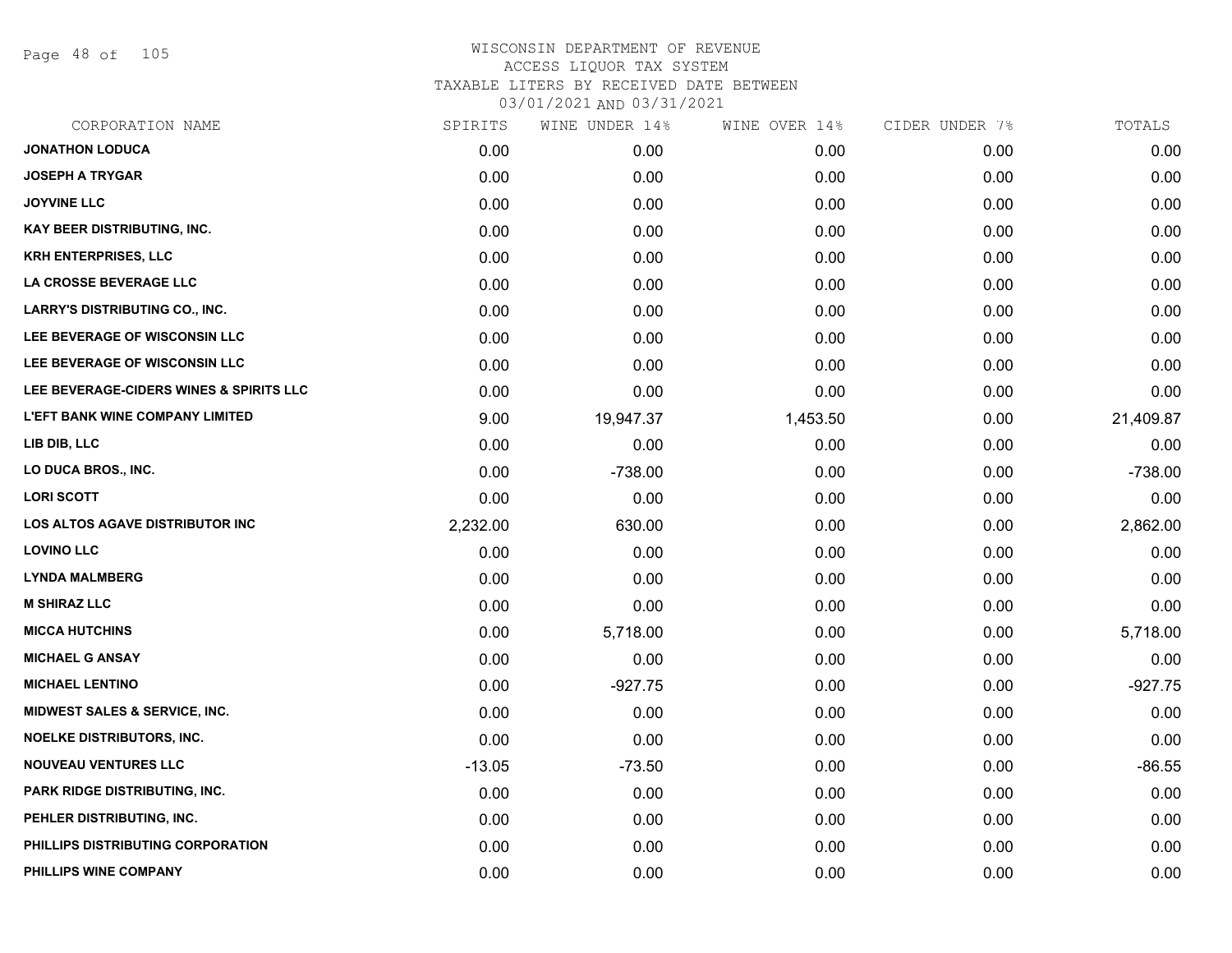Page 49 of 105

| CORPORATION NAME                        | SPIRITS | WINE UNDER 14% | WINE OVER 14% | CIDER UNDER 7% | TOTALS    |
|-----------------------------------------|---------|----------------|---------------|----------------|-----------|
| PURE WINE WISCONSIN INC                 | 0.00    | 0.00           | 0.00          | 0.00           | 0.00      |
| <b>PURPLE FEET WINES, LLC</b>           | 0.00    | 0.00           | 0.00          | 0.00           | 0.00      |
| <b>PVD ENTERPRISES LLC</b>              | 0.00    | 0.00           | 0.00          | 0.00           | 0.00      |
| <b>RATAS WHOLESALE LIQUOR COMPANY</b>   | 0.00    | 0.00           | 0.00          | 0.00           | 0.00      |
| S. & S. DISTRIBUTING, INC.              | 0.00    | 0.00           | 0.00          | 0.00           | 0.00      |
| S. & S. DISTRIBUTING, INC.              | 0.00    | 0.00           | 0.00          | 0.00           | 0.00      |
| SARATOGA LIQUOR CO., INC.               | 0.00    | 0.00           | 0.00          | 0.00           | 0.00      |
| <b>SP3 LLC</b>                          | 0.00    | 0.00           | 0.00          | 0.00           | 0.00      |
| <b>SUPERIOR BEVERAGES LLC</b>           | 0.00    | 0.00           | 0.00          | $-193.93$      | $-193.93$ |
| <b>SYRIANA INC</b>                      | 0.00    | 0.00           | 0.00          | 0.00           | 0.00      |
| T.H. STEMPER COMPANY, INC.              | 0.00    | 0.00           | 0.00          | 0.00           | 0.00      |
| <b>THOMAS A DORAIRAJ</b>                | 0.00    | 0.00           | 0.00          | 0.00           | 0.00      |
| TJ INTERNATIONAL LTD                    | 0.00    | 0.00           | 0.00          | 0.00           | 0.00      |
| <b>TORI-VERDI GROUP LLC</b>             | 0.00    | 0.00           | 0.00          | 0.00           | 0.00      |
| TRANSNATIONAL ENTERPRISES, INCORPORATED | 0.00    | 0.00           | 0.00          | 0.00           | 0.00      |
| TRIANGLE DISTRIBUTING COMPANY, INC.     | 0.00    | 0.00           | 0.00          | 0.00           | 0.00      |
| <b>TRI-MART COMPANY LLC</b>             | 0.00    | 0.00           | 0.00          | 0.00           | 0.00      |
| <b>VINO VERITAS, LTD.</b>               | 0.00    | 3,086.28       | 1,143.00      | 0.00           | 4,229.28  |
| <b>WDI LLC</b>                          | 0.00    | 0.00           | 0.00          | 0.00           | 0.00      |
| <b>WDI LLC</b>                          | 0.00    | 0.00           | 0.00          | 0.00           | 0.00      |
| <b>WEBB &amp; GERRITSEN, INC.</b>       | 0.00    | 0.00           | 0.00          | 0.00           | 0.00      |
| <b>WEBB &amp; GERRITSEN, INC.</b>       | 0.00    | 0.00           | 0.00          | 0.00           | 0.00      |
| <b>WILLIAM D HANSEN</b>                 | 0.00    | 0.00           | 0.00          | 0.00           | 0.00      |
| <b>WISCONSIN BEVERAGE TEAM, LLC</b>     | 0.00    | 0.00           | 0.00          | 0.00           | 0.00      |
| <b>WISCONSIN DISTRIBUTORS EAST LLC</b>  | 0.00    | 0.00           | 0.00          | 0.00           | 0.00      |
| <b>WISCONSIN DISTRIBUTORS NORTH LLC</b> | 0.00    | 0.00           | 0.00          | 0.00           | 0.00      |
| <b>WISCONSIN DISTRIBUTORS SOUTH LLC</b> | 0.00    | 0.00           | 0.00          | 0.00           | 0.00      |
| <b>WISCONSIN WINE AND SPIRITS INC</b>   | 0.00    | 0.00           | 0.00          | 0.00           | 0.00      |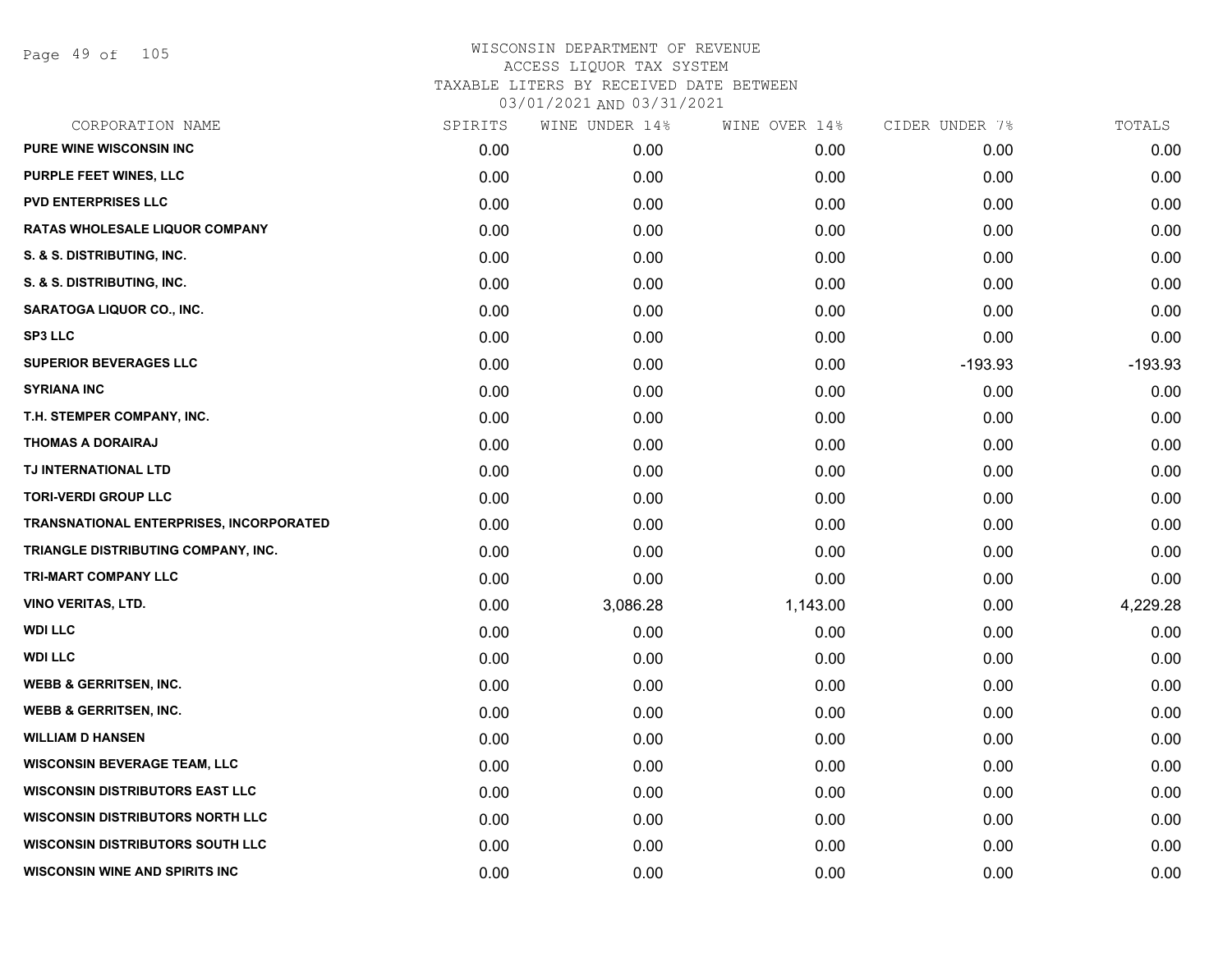Page 50 of 105

| CORPORATION NAME                  | SPIRITS   | WINE UNDER 14% | WINE OVER 14% | CIDER UNDER 7% | TOTALS     |
|-----------------------------------|-----------|----------------|---------------|----------------|------------|
| <b>WISCONSIN WINERY CO-OP</b>     | 0.00      | 0.00           | 0.00          | 0.00           | 0.00       |
| <b>WOODFIELD DISTRIBUTION LLC</b> | 0.00      | 0.00           | 0.00          | 0.00           | 0.00       |
| ZASTROW THE BEER MAN, INC.        | 0.00      | 0.00           | 0.00          | 0.00           | 0.00       |
| TOTAL LITERS FOR 3/31/2021        | 70,131.33 | 191.146.46     | 13,155.33     | $-193.93$      | 274,239.19 |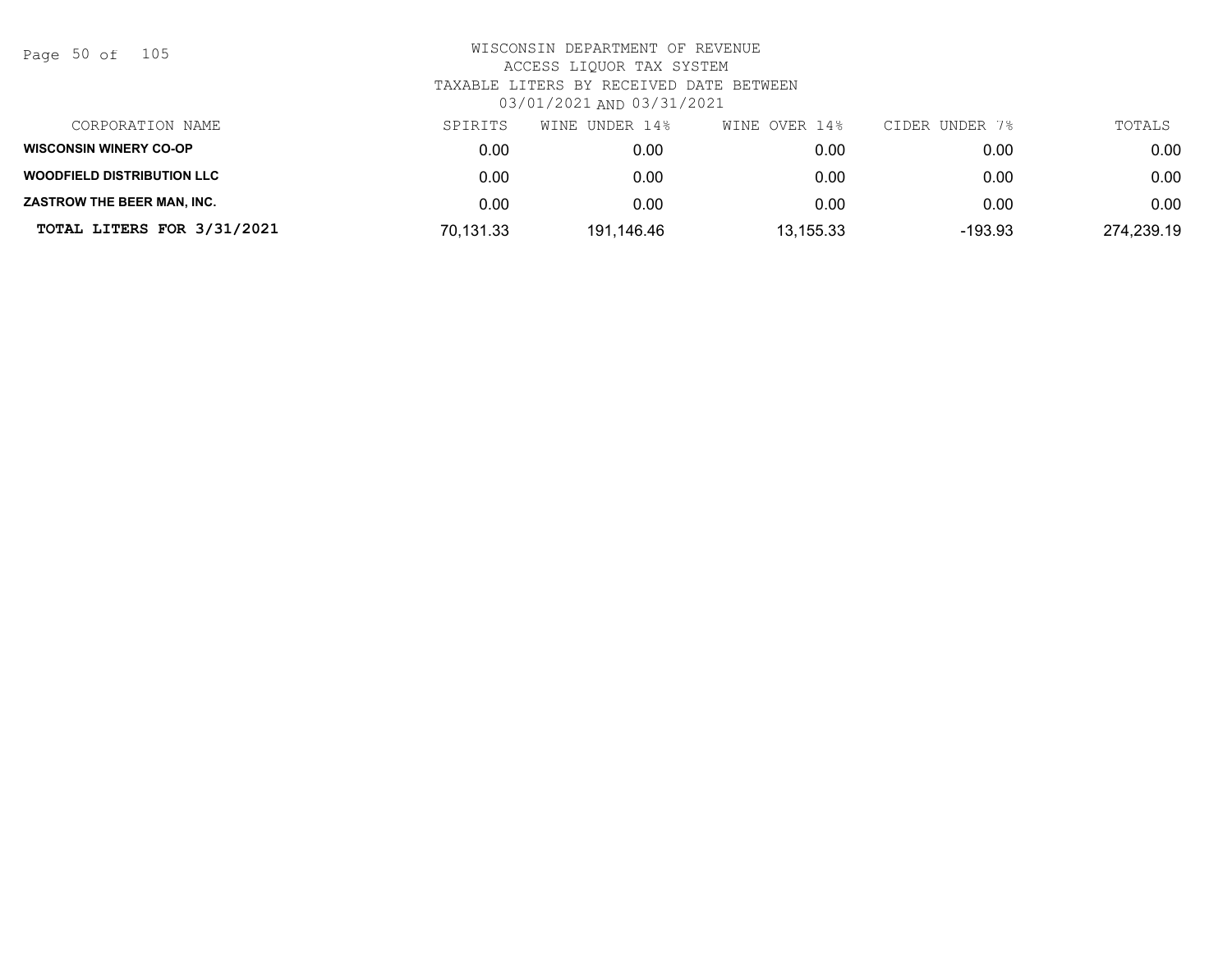Page 51 of 105

## WISCONSIN DEPARTMENT OF REVENUE ACCESS LIQUOR TAX SYSTEM TAXABLE LITERS BY RECEIVED DATE BETWEEN 03/01/2021 AND 03/31/2021

**IN STATE MANUFACTURER (WM) 45TH PARALLEL SPIRITS, LLC** 0.00 0.00 0.00 0.00 0.00 **ACE ETHANOL, LLC** 0.00 0.00 0.00 0.00 0.00 **AEPPELTREOW INC** 36.00 0.00 0.00 418.48 454.48 **ANCHOR STILLHOUSE HOLDINGS LLC** 0.00 0.00 0.00 0.00 0.00 **ANGRY SPIRITS DISTILLING LLC** 0.00 0.00 0.00 0.00 0.00 **B & E DISTILLERY INC.** 0.00 0.00 0.00 0.00 0.00 **BRIAN SAMMONS** 2000 176.51 2000 176.51 2000 176.51 2010 176.51 2010 176.51 2010 176.51 2010 176.51 2010 176.51 **C & N CORPORATION** 1,077.02 0.00 0.00 0.00 1,077.02 CORPORATION NAME SPIRITS WINE UNDER 14% WINE OVER 14% CIDER UNDER 7% TOTALS

| <b>CENTRAL STANDARD LLC</b>               | 63.22    | 0.00 | 0.00 | 0.00 | 63.22    |
|-------------------------------------------|----------|------|------|------|----------|
| <b>CENTRAL STANDARD LLC</b>               | 0.00     | 0.00 | 0.00 | 0.00 | 0.00     |
| CENTRAL TIME DISTILLERY AND WINERY, INC.  | 574.39   | 0.00 | 0.00 | 0.00 | 574.39   |
| CHIPPEWA RIVER DISTILLERY AND BREWERY LLC | 4,131.84 | 0.00 | 0.00 | 0.00 | 4,131.84 |
| <b>CLOVER MEADOW LLC</b>                  | 0.00     | 0.00 | 0.00 | 0.00 | 0.00     |
| <b>COPPER CROW DISTILLERY LLC</b>         | 148.54   | 0.00 | 0.00 | 0.00 | 148.54   |
| <b>CULLEN AND HARRISON LLC</b>            | 0.00     | 0.00 | 0.00 | 0.00 | 0.00     |
| <b>CULLEN AND HARRISON LLC</b>            | 502.21   | 0.00 | 0.00 | 0.00 | 502.21   |
| <b>DANCING GOAT DISTILLERY, LLC</b>       | 0.00     | 0.00 | 0.00 | 0.00 | 0.00     |
| <b>DENNIS E ERB</b>                       | 0.00     | 0.00 | 0.00 | 0.00 | 0.00     |
| <b>DISTILLERY PARTNERS, LLC</b>           | 0.00     | 0.00 | 0.00 | 0.00 | 0.00     |
| <b>DOG AND SHRUB DISTILLERY LLC</b>       | 76.50    | 0.00 | 0.00 | 0.00 | 76.50    |
| <b>DOUNDRINS DISTILLING</b>               | 711.47   | 0.00 | 0.00 | 0.00 | 711.47   |
| <b>DRIFTLESS GLEN DISTILLERY LLC</b>      | 2,857.87 | 0.00 | 0.00 | 0.00 | 2,857.87 |
| <b>DRIFTLESS PURE LLC</b>                 | 3,614.99 | 0.00 | 0.00 | 0.00 | 3,614.99 |
| <b>EAGLE TRACE BREWING COMPANY LLC</b>    | 0.00     | 0.00 | 0.00 | 0.00 | 0.00     |
|                                           |          |      |      |      |          |

**EMCO CHEMICAL DISTRIBUTORS, INC.** 0.00 0.00 0.00 0.00 0.00 **FREDERICK QUANDT** 0.00 799.67 0.00 0.00 799.67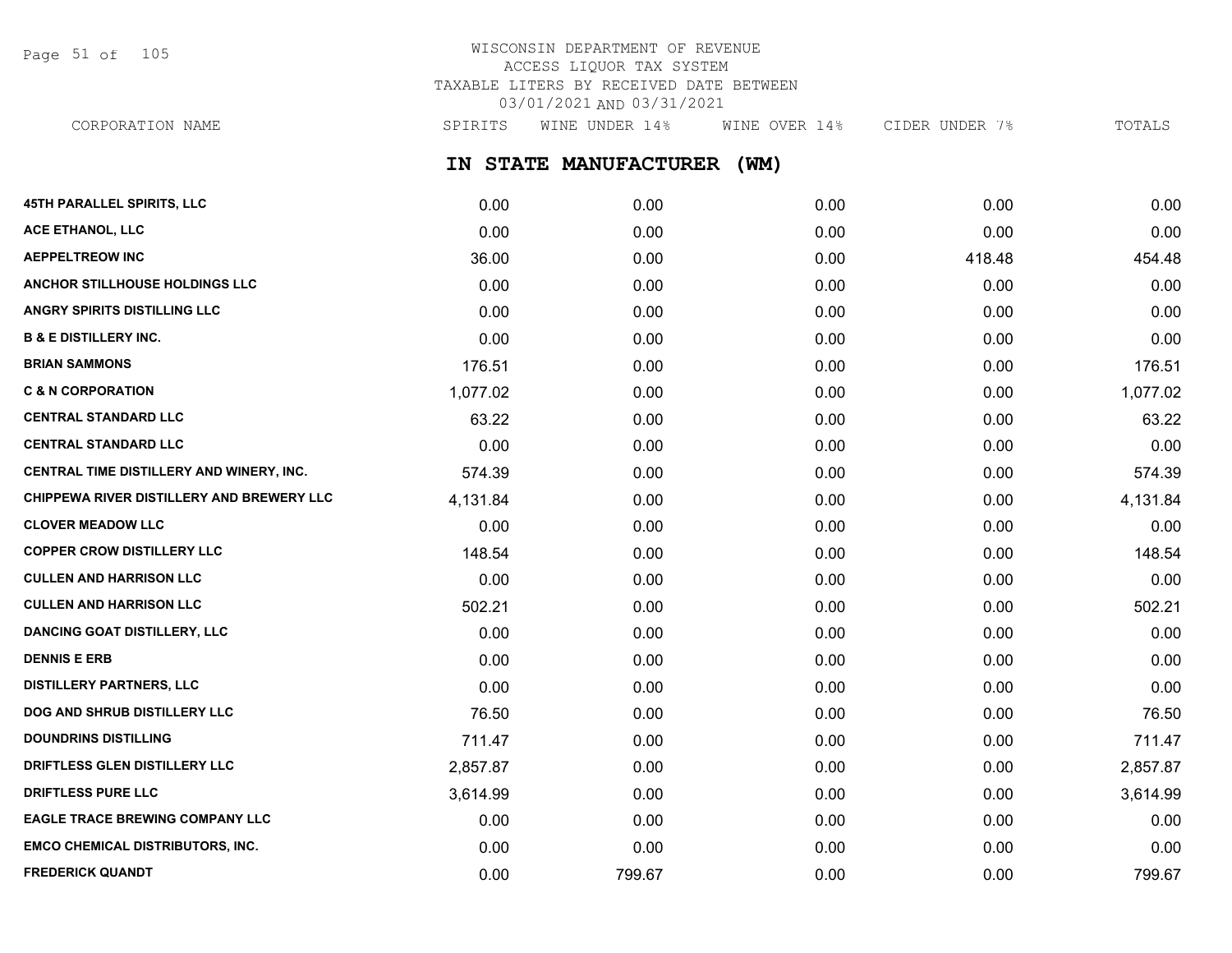Page 52 of 105

#### WISCONSIN DEPARTMENT OF REVENUE ACCESS LIQUOR TAX SYSTEM

TAXABLE LITERS BY RECEIVED DATE BETWEEN

| CORPORATION NAME                             | SPIRITS   | WINE UNDER 14% | WINE OVER 14% | CIDER UNDER 7% | TOTALS    |
|----------------------------------------------|-----------|----------------|---------------|----------------|-----------|
| <b>GLOBAL UNIVERSAL SRL</b>                  | 69,100.41 | 2,344.52       | 0.00          | 0.00           | 71,444.93 |
| <b>GRANT J VAN DRIEST</b>                    | 0.00      | 0.00           | 0.00          | 0.00           | 0.00      |
| <b>GREAT LAKES DISTILLERY LLC</b>            | 880.48    | 0.00           | 0.00          | 0.00           | 880.48    |
| <b>HENDRICKS FAMILY DISTILLERY LLC</b>       | 392.51    | 0.00           | 0.00          | 0.00           | 392.51    |
| <b>HICKORY VIEW DISTILLERY LLC</b>           | 756.75    | 0.00           | 0.00          | 0.00           | 756.75    |
| <b>IMAGINARY FACTORY LLC</b>                 | 0.00      | 0.00           | 0.00          | 0.00           | 0.00      |
| INCIDER, INC.                                | 0.00      | 0.00           | 0.00          | 0.00           | 0.00      |
| <b>ISAAC SHOWAKI</b>                         | 1,771.57  | 0.00           | 0.00          | 0.00           | 1,771.57  |
| <b>JACKSON WINE LLC</b>                      | 72.00     | 908.99         | 121.51        | 0.00           | 1,102.50  |
| <b>JAMES PLOETZ</b>                          | 29.26     | 0.00           | 0.00          | 0.00           | 29.26     |
| JARIN K GELHAR                               | 127.61    | 0.00           | 0.00          | 0.00           | 127.61    |
| <b>JEREMY A KAUFMANN</b>                     | 0.00      | 0.00           | 0.00          | 0.00           | 0.00      |
| <b>JKLM DISTILLING PARTNERS LLC</b>          | 0.00      | 0.00           | 0.00          | 0.00           | 0.00      |
| <b>JOSEPH RETZER III</b>                     | 264.71    | 0.00           | 0.00          | 0.00           | 264.71    |
| <b>KATCHEVER &amp; CO LLC</b>                | 0.00      | 0.00           | 0.00          | 0.00           | 0.00      |
| <b>MATTHEW RICK</b>                          | 328.95    | 1,798.18       | 394.17        | 0.00           | 2,521.30  |
| <b>MEISENBURG BREWING AND DISTILLING LLC</b> | 0.00      | 0.00           | 0.00          | 0.00           | 0.00      |
| <b>MOLSON COORS BEVERAGE COMPANY USA LLC</b> | 0.00      | 0.00           | 0.00          | 0.00           | 0.00      |
| <b>NATHAN G GREENAWALT</b>                   | 107.98    | 0.00           | $-27.00$      | 300.33         | 381.31    |
| <b>NORTHERN WATERS DISTILLERY LLC</b>        | 1,056.35  | 0.00           | 0.00          | 0.00           | 1,056.35  |
| <b>PABST HOLDINGS LLC</b>                    | 0.00      | 0.00           | 0.00          | 0.00           | 0.00      |
| <b>PARADISE NORTH DISTILLERY CO.</b>         | 0.00      | 0.00           | 0.00          | 0.00           | 0.00      |
| PERLICK DISTILLERY, LLC                      | 1,080.13  | 0.00           | 0.00          | 0.00           | 1,080.13  |
| <b>RIVER BEND VINEYARD &amp; WINERY LLC</b>  | 0.00      | 0.00           | 0.00          | 0.00           | 0.00      |
| <b>SENSIENT FLAVORS LLC</b>                  | 0.00      | 0.00           | 0.00          | 0.00           | 0.00      |
| <b>ST CROIX SPIRITS LLC</b>                  | 0.00      | 0.00           | 0.00          | 0.00           | 0.00      |
| ST MARY'S DISTILLARY LLC                     | 0.00      | 0.00           | 0.00          | 0.00           | 0.00      |
| <b>STABLE ROCK WINERY LLC</b>                | 0.00      | 0.00           | 0.00          | 0.00           | 0.00      |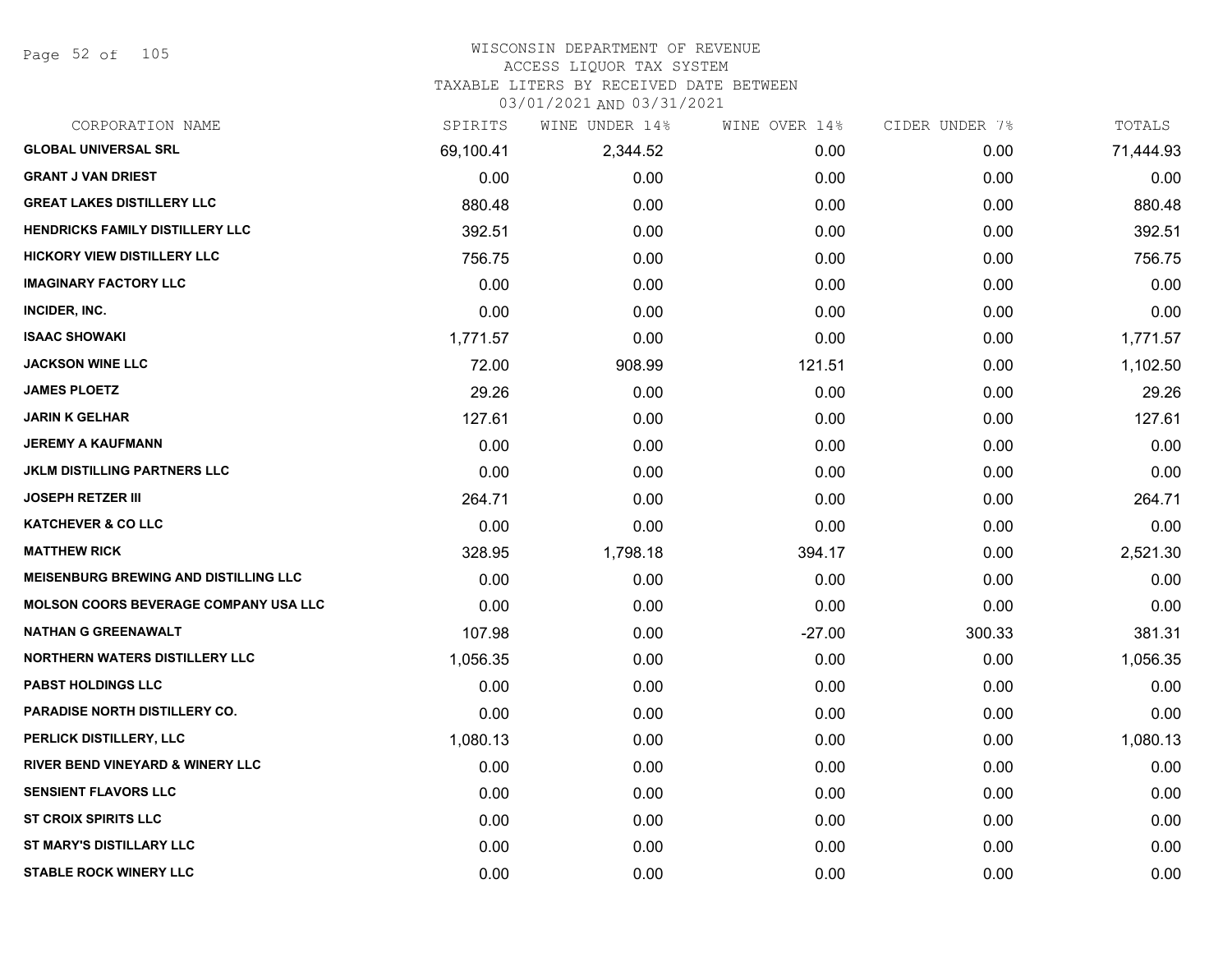Page 53 of 105

| SPIRITS   | UNDER 14%<br>WINE | WINE OVER 14% | CIDER UNDER 7% | TOTALS    |
|-----------|-------------------|---------------|----------------|-----------|
| 328.61    | 0.00              | 0.00          | 0.00           | 328.61    |
| 0.00      | 0.00              | 0.00          | 0.00           | 0.00      |
| 373.51    | 0.00              | 0.00          | 0.00           | 373.51    |
| 0.00      | 0.00              | 0.00          | 0.00           | 0.00      |
| 0.00      | 0.00              | 0.00          | 0.00           | 0.00      |
| 738.00    | 0.00              | 0.00          | 0.00           | 738.00    |
| 1,301.30  | 0.00              | 0.00          | 0.00           | 1,301.30  |
| 92,680.69 | 5,851.36          | 488.68        | 718.81         | 99,739.54 |
|           |                   |               |                |           |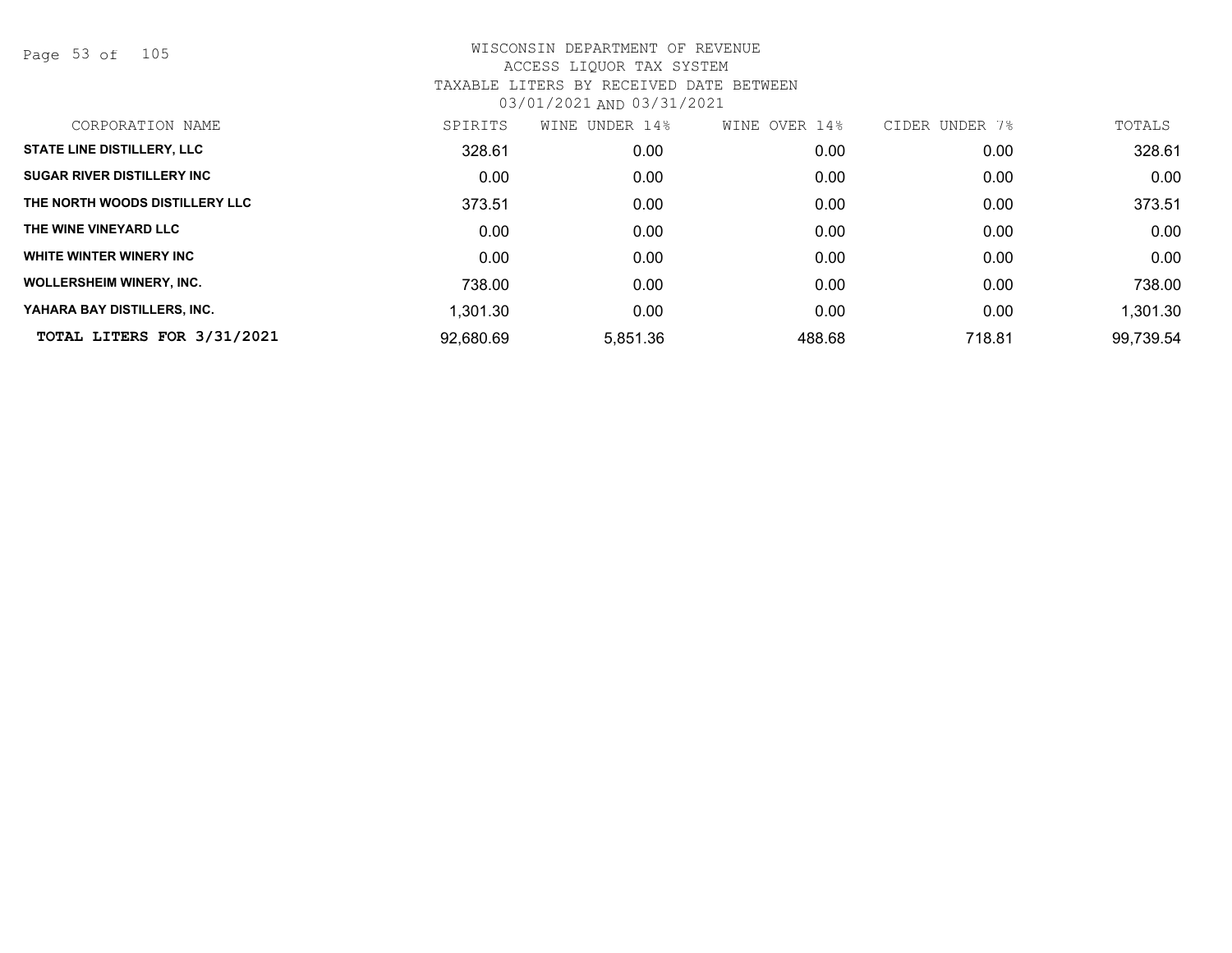Page 54 of 105

# WISCONSIN DEPARTMENT OF REVENUE ACCESS LIQUOR TAX SYSTEM TAXABLE LITERS BY RECEIVED DATE BETWEEN 03/01/2021 AND 03/31/2021

CORPORATION NAME SPIRITS WINE UNDER 14% WINE OVER 14% CIDER UNDER 7% TOTALS

## **IN STATE RECTIFIER (WR)**

| <b>45TH PARALLEL SPIRITS, LLC</b>    | 2,259.75  | 0.00    | 0.00 | 0.00 | 2,259.75  |
|--------------------------------------|-----------|---------|------|------|-----------|
| <b>ARTY'S PREMIUM BEVERAGES, INC</b> | 2,188.87  | 0.00    | 0.00 | 0.00 | 2,188.87  |
| <b>CENTRAL STANDARD LLC</b>          | 7,351.68  | 0.00    | 0.00 | 0.00 | 7,351.68  |
| CITY BREWING COMPANY, LLC            | 0.00      | 0.00    | 0.00 | 0.00 | 0.00      |
| <b>DANCING GOAT DISTILLERY, LLC</b>  | 0.00      | 0.00    | 0.00 | 0.00 | 0.00      |
| <b>DISTILLERY PARTNERS, LLC</b>      | 0.00      | 0.00    | 0.00 | 0.00 | 0.00      |
| <b>DOUNDRINS DISTILLING</b>          | 0.00      | 0.00    | 0.00 | 0.00 | 0.00      |
| <b>FORTRESS NUTRITION, LLC</b>       | 0.00      | 0.00    | 0.00 | 0.00 | 0.00      |
| <b>FREDERICK QUANDT</b>              | 0.00      | 615.13  | 0.00 | 0.00 | 615.13    |
| <b>GALLOWAY COMPANY</b>              | 0.00      | 0.00    | 0.00 | 0.00 | 0.00      |
| <b>GLOBAL UNIVERSAL SRL</b>          | 0.00      | 0.00    | 0.00 | 0.00 | 0.00      |
| <b>GREAT LAKES DISTILLERY LLC</b>    | 880.86    | 0.00    | 0.00 | 0.00 | 880.86    |
| HENRY FARMS PRAIRIE SPIRITS LLC      | 0.00      | 0.00    | 0.00 | 0.00 | 0.00      |
| <b>JACKSON WINE LLC</b>              | 0.00      | 0.00    | 0.00 | 0.00 | 0.00      |
| <b>JOHN BIONDI</b>                   | 0.00      | 0.00    | 0.00 | 0.00 | 0.00      |
| <b>KELLY M YOCOM</b>                 | 55.68     | 72.00   | 0.00 | 0.00 | 127.68    |
| <b>MIDWEST CUSTOM BOTTLING LLC</b>   | 30,344.66 | $-1.21$ | 0.00 | 0.00 | 30,343.45 |
| <b>NATHAN G GREENAWALT</b>           | 0.00      | 0.00    | 0.00 | 0.00 | 0.00      |
| ST MARY'S DISTILLARY LLC             | 0.00      | 0.00    | 0.00 | 0.00 | 0.00      |
| YAHARA BAY DISTILLERS, INC.          | 0.00      | 0.00    | 0.00 | 0.00 | 0.00      |
| YAHARA BAY DISTILLERS, INC.          | 0.00      | 0.00    | 0.00 | 0.00 | 0.00      |
| TOTAL LITERS FOR 3/31/2021           | 43,081.50 | 685.92  | 0.00 | 0.00 | 43,767.42 |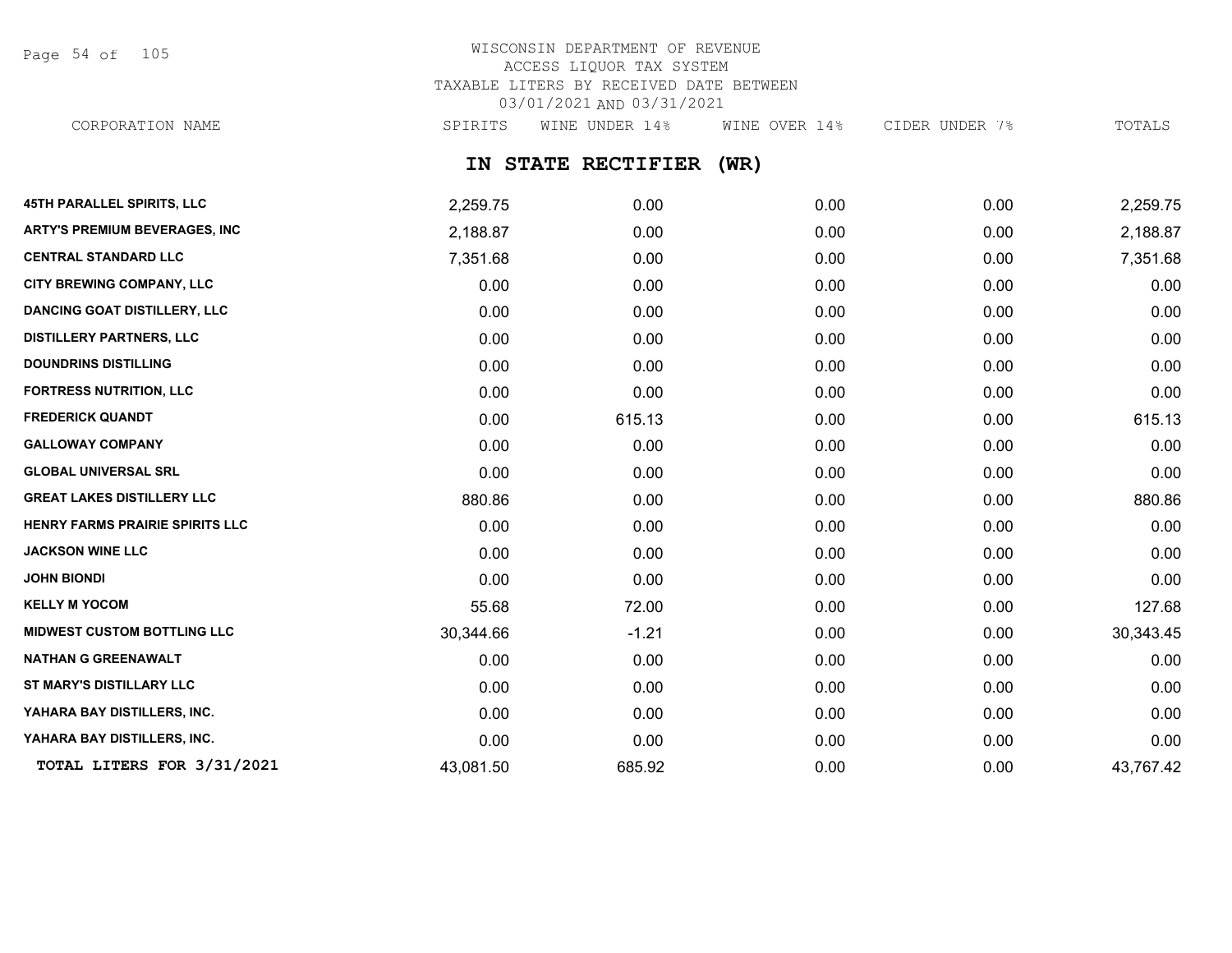Page 55 of 105

## WISCONSIN DEPARTMENT OF REVENUE ACCESS LIQUOR TAX SYSTEM TAXABLE LITERS BY RECEIVED DATE BETWEEN 03/01/2021 AND 03/31/2021

CORPORATION NAME SPIRITS WINE UNDER 14% WINE OVER 14% CIDER UNDER 7% TOTALS

**IN STATE WINERY (WWI)**

| <b>4 CHRISTI'S VINEYARD LLC</b>                   | 0.00 | 0.00      | 0.00   | 0.00   | 0.00      |
|---------------------------------------------------|------|-----------|--------|--------|-----------|
| <b>ALLEN L NAPARALLA</b>                          | 0.00 | 0.00      | 0.00   | 0.00   | 0.00      |
| <b>AMANDA STEFL</b>                               | 0.00 | 0.00      | 0.00   | 0.00   | 0.00      |
| <b>BADGER STATE BREWING COMPANY LLC</b>           | 0.00 | 0.00      | 0.00   | 217.66 | 217.66    |
| <b>BAYFIELD WINERY, LTD.</b>                      | 0.00 | 0.00      | 0.00   | 0.00   | 0.00      |
| <b>BELLEVINEZ LLC</b>                             | 0.00 | 350.98    | 0.00   | 0.00   | 350.98    |
| <b>BEVERLY GAGE</b>                               | 0.00 | 0.00      | 0.00   | 0.00   | 0.00      |
| <b>BLIND HORSE WINERY LLC</b>                     | 0.00 | 0.00      | 0.00   | 0.00   | 0.00      |
| <b>BOTHAM BRANDS LLC</b>                          | 0.00 | 0.00      | 0.00   | 0.00   | 0.00      |
| <b>BRADLEY L ALLEN</b>                            | 0.00 | 89.98     | 0.00   | 0.00   | 89.98     |
| <b>BRANCHES WINERY LLC</b>                        | 0.00 | 0.00      | 0.00   | 0.00   | 0.00      |
| <b>BRIAN C LOKRANTZ</b>                           | 0.00 | 0.00      | 0.00   | 0.00   | 0.00      |
| <b>BRIGADOON FARM &amp; WINERY LLC</b>            | 0.00 | 0.00      | 0.00   | 0.00   | 0.00      |
| <b>BRIX CIDER LLC</b>                             | 0.00 | 83.01     | 0.00   | 799.22 | 882.23    |
| <b>C &amp; N CORPORATION</b>                      | 0.00 | 41,338.84 | 103.49 | 0.00   | 41,442.33 |
| <b>CAPITAL BREWERY COMPANY, INC.</b>              | 0.00 | 0.00      | 0.00   | 0.00   | 0.00      |
| <b>CHATEAU ST CROIX WINERY &amp; VINEYARD LLC</b> | 0.00 | 534.75    | 83.63  | 0.00   | 618.38    |
| <b>CHERYL JOHNSON</b>                             | 0.00 | 0.00      | 0.00   | 0.00   | 0.00      |
| <b>CLOVER MEADOW LLC</b>                          | 0.00 | 0.00      | 0.00   | 0.00   | 0.00      |
| <b>COLLEEN M BOS</b>                              | 0.00 | 0.00      | 0.00   | 0.00   | 0.00      |
| <b>CRAIG FLETCHER</b>                             | 0.00 | 293.30    | 0.00   | 0.00   | 293.30    |
| <b>DANIEL J KOEPKE</b>                            | 0.00 | 1,627.72  | 0.00   | 0.00   | 1,627.72  |
| <b>DANZINGER VINEYARDS LLC</b>                    | 0.00 | 0.00      | 0.00   | 0.00   | 0.00      |
| <b>DAVID F MAHER</b>                              | 0.00 | 0.00      | 0.00   | 0.00   | 0.00      |
| <b>DAVID R RASMUSSEN</b>                          | 0.00 | $-18.43$  | 0.00   | 0.00   | $-18.43$  |
| <b>DEAD BIRD BREWING COMPANY</b>                  | 0.00 | 0.00      | 0.00   | 0.00   | 0.00      |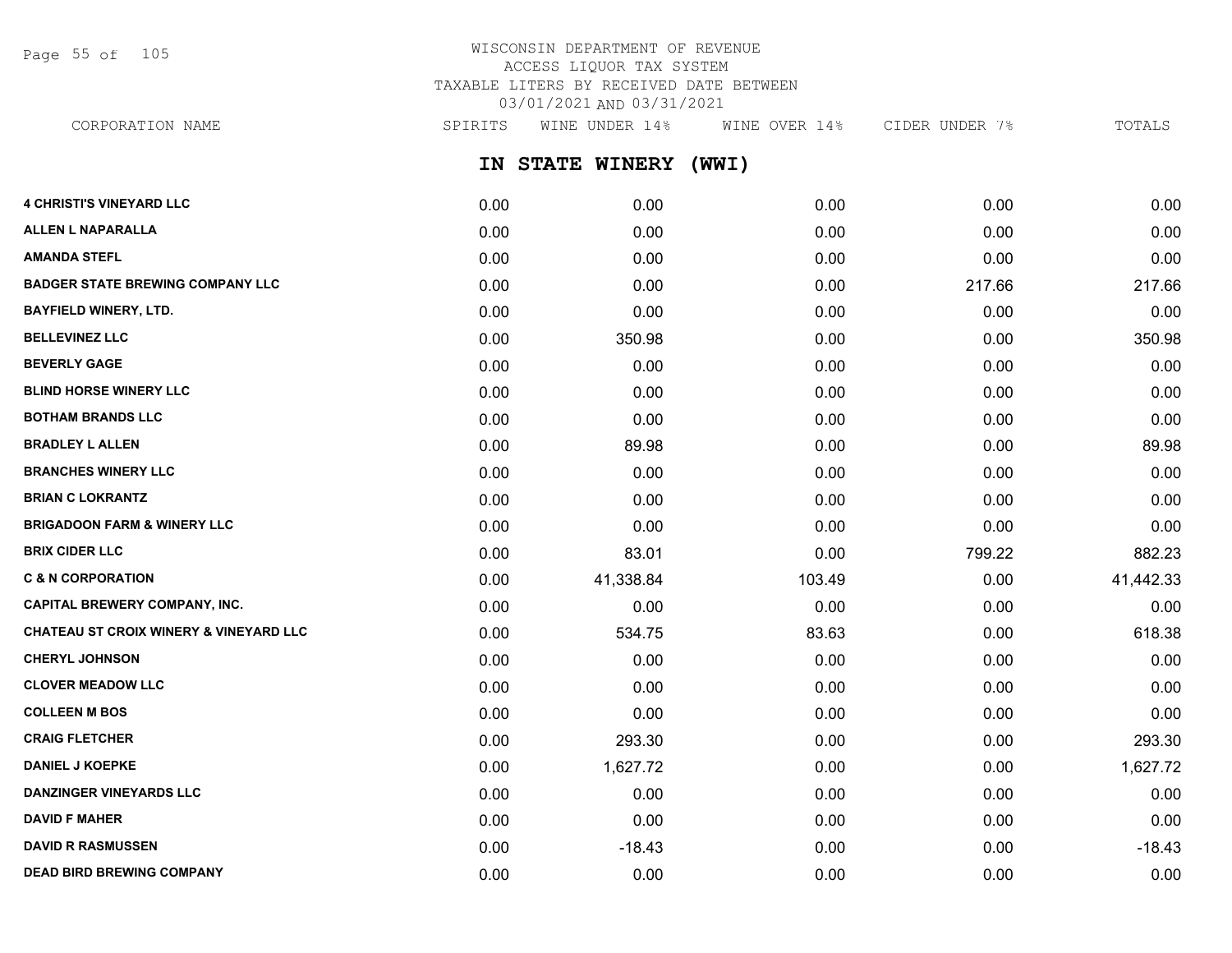Page 56 of 105

## WISCONSIN DEPARTMENT OF REVENUE ACCESS LIQUOR TAX SYSTEM TAXABLE LITERS BY RECEIVED DATE BETWEEN

| CORPORATION NAME                     | SPIRITS | WINE UNDER 14% | WINE OVER 14% | CIDER UNDER 7% | TOTALS   |
|--------------------------------------|---------|----------------|---------------|----------------|----------|
| <b>DEAN L BAUMGARTEN</b>             | 0.00    | 0.00           | 0.00          | 0.00           | 0.00     |
| <b>DIANA HOBSON</b>                  | 0.00    | 0.00           | 0.00          | 0.00           | 0.00     |
| DIXONS AUTUMN HARVEST WINERY, LLC    | 0.00    | 5,958.22       | 0.00          | 0.00           | 5,958.22 |
| <b>DON GRASSE</b>                    | 0.00    | 0.00           | 0.00          | 0.00           | 0.00     |
| DRUMLIN RIDGE WINERY LLC             | 0.00    | 3,475.00       | 0.00          | 0.00           | 3,475.00 |
| <b>EASTERN RIDGES VINEYARD, LLC</b>  | 0.00    | 0.00           | 0.00          | 0.00           | 0.00     |
| <b>EDWARD J RINK</b>                 | 0.00    | 54.02          | 9.01          | 0.00           | 63.03    |
| <b>ELISABETH W KLEIN</b>             | 0.00    | 3,766.47       | 0.00          | 0.00           | 3,766.47 |
| <b>ETHAN KELLER</b>                  | 0.00    | 0.00           | 0.00          | 71.28          | 71.28    |
| <b>FAWN CREEK WINERY LLC</b>         | 0.00    | 4,885.48       | 0.00          | 0.00           | 4,885.48 |
| <b>FERMENTING CELLARS LLC</b>        | 0.00    | 61.88          | 0.00          | 0.00           | 61.88    |
| FISHER KING WINERY, LLC              | 0.00    | 0.00           | 0.00          | 0.00           | 0.00     |
| <b>FRESAR INC</b>                    | 0.00    | 88.96          | 0.00          | 0.00           | 88.96    |
| FRUIT OF THE WOODS WINE CELLAR, INC. | 0.00    | 8,505.76       | 0.00          | 0.00           | 8,505.76 |
| <b>HALF KRAKT LLC</b>                | 0.00    | 0.00           | 0.00          | 0.00           | 0.00     |
| <b>HALF MOON HILL LLC</b>            | 0.00    | 0.00           | 0.00          | 0.00           | 0.00     |
| <b>HARBOR RIDGE WINERY INC.</b>      | 0.00    | 2,600.76       | 0.00          | 0.00           | 2,600.76 |
| HAYWARD LAKES WINERY, LLC            | 0.00    | 0.00           | 0.00          | 0.00           | 0.00     |
| <b>HERDIE BAISDEN</b>                | 0.00    | 0.00           | 0.00          | 0.00           | 0.00     |
| <b>ISLAND ORCHARD CIDER LLC</b>      | 0.00    | 0.00           | 0.00          | 0.00           | 0.00     |
| <b>JAMES F HAUSER JR</b>             | 0.00    | 0.00           | 0.00          | 0.00           | 0.00     |
| <b>JAMES PLOETZ</b>                  | 0.00    | 454.59         | 0.00          | 0.00           | 454.59   |
| <b>JEFFERY BEMIS</b>                 | 0.00    | 155.20         | 0.00          | 0.00           | 155.20   |
| <b>JEFFREY L STOEGER</b>             | 0.00    | 0.00           | 0.00          | 0.00           | 0.00     |
| <b>JESSICA L ECKER</b>               | 0.00    | 0.00           | 0.00          | 0.00           | 0.00     |
| <b>JOHN BIONDI</b>                   | 0.00    | 2,093.33       | 0.00          | 1,529.30       | 3,622.63 |
| <b>JONATHAN DALE</b>                 | 0.00    | 0.00           | 0.00          | 0.00           | 0.00     |
| <b>JORNY'S END LLC</b>               | 0.00    | 0.00           | 0.00          | 0.00           | 0.00     |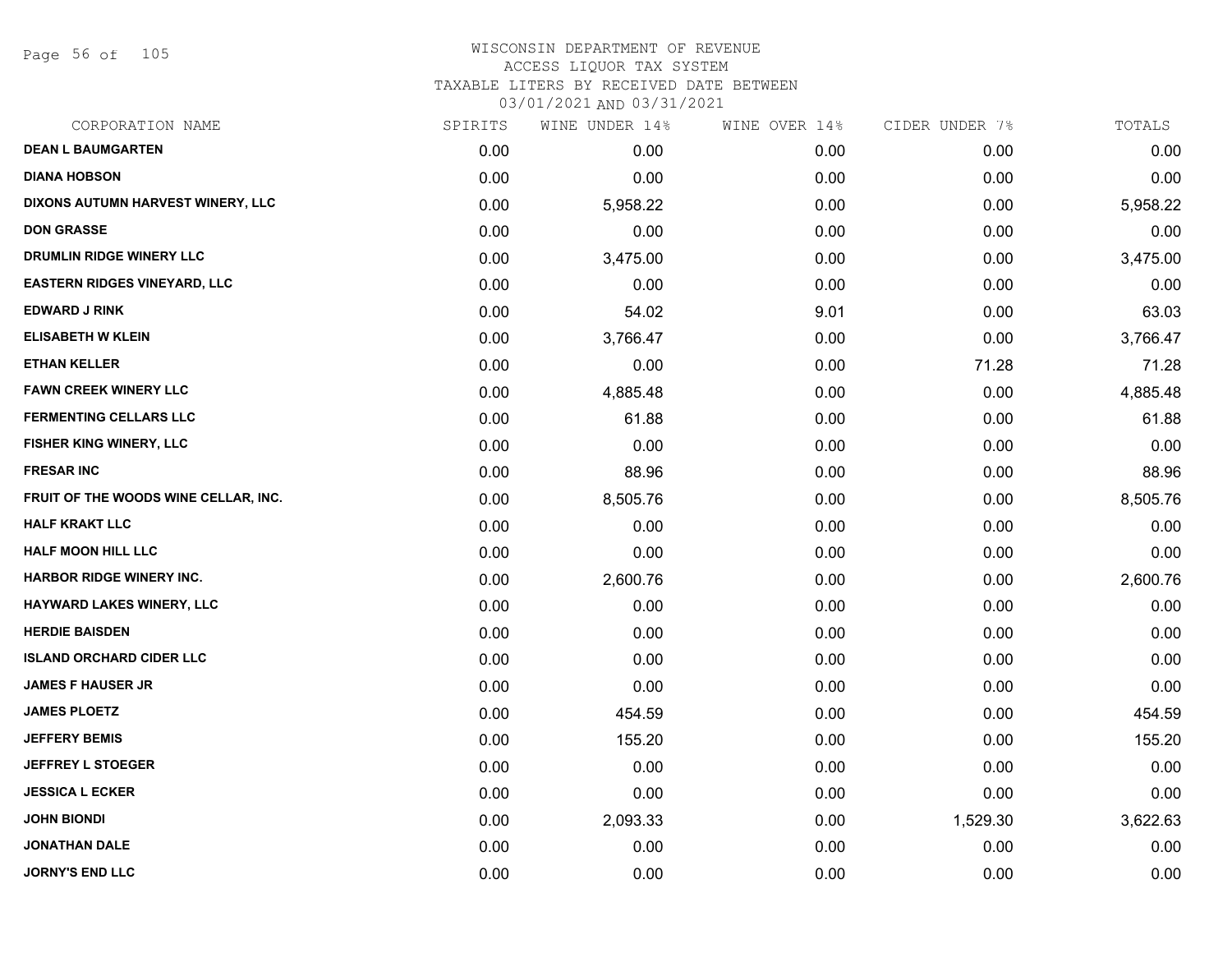Page 57 of 105

# WISCONSIN DEPARTMENT OF REVENUE

# ACCESS LIQUOR TAX SYSTEM

TAXABLE LITERS BY RECEIVED DATE BETWEEN

| CORPORATION NAME                             | SPIRITS | WINE UNDER 14% | WINE OVER 14% | CIDER UNDER 7% | TOTALS    |
|----------------------------------------------|---------|----------------|---------------|----------------|-----------|
| <b>JORNY'S END LLC</b>                       | 0.00    | 2,402.42       | 0.00          | 0.00           | 2,402.42  |
| <b>JOSEPH CALLOW</b>                         | 0.00    | 10,432.49      | 0.00          | 132.49         | 10,564.98 |
| <b>JOSEPH STALLER</b>                        | 0.00    | 0.00           | 0.00          | 0.00           | 0.00      |
| <b>JOSEPH WYNIMKO</b>                        | 0.00    | 101.71         | 0.00          | 0.00           | 101.71    |
| <b>KATCHEVER &amp; CO LLC</b>                | 0.00    | 0.00           | 0.00          | 1,514.16       | 1,514.16  |
| <b>KEVIN BEHNKE</b>                          | 0.00    | 0.00           | 0.00          | 0.00           | 0.00      |
| <b>KRISTIN HARRINGTON-BOEGNER</b>            | 0.00    | 7,656.80       | 0.00          | 0.00           | 7,656.80  |
| <b>KRISTINA M HOGE</b>                       | 0.00    | 0.00           | 0.00          | 0.00           | 0.00      |
| <b>LAKE NOKOMIS CRANBERRIES INC</b>          | 0.00    | 9.08           | 0.00          | 0.00           | 9.08      |
| <b>LANDTA WINES LLC</b>                      | 0.00    | 1,385.46       | 0.00          | 0.00           | 1,385.46  |
| LAUTENBACH'S ORCHARD COUNTRY INC             | 0.00    | 4,292.95       | 0.00          | 6,839.95       | 11,132.90 |
| <b>LEDGESTONE ESTATE LLC</b>                 | 0.00    | 228.79         | 70.48         | 0.00           | 299.27    |
| LIL' OLE WINEMAKER SHOPPE LLC                | 0.00    | 890.78         | 0.00          | 0.00           | 890.78    |
| <b>LOST ISLAND WINE LLC</b>                  | 0.00    | 1,323.00       | 0.00          | 0.00           | 1,323.00  |
| <b>LUCKY DOG WINERY</b>                      | 0.00    | 0.00           | 0.00          | 0.00           | 0.00      |
| <b>LUNCH CREEK VINEYARDS LLC</b>             | 0.00    | 1,003.13       | 427.50        | 0.00           | 1,430.63  |
| <b>MARTIN E SELL</b>                         | 0.00    | 251.73         | 54.13         | 0.00           | 305.86    |
| <b>MARY BELLAZZINI</b>                       | 0.00    | 0.00           | 0.00          | 0.00           | 0.00      |
| <b>MATENAER CORPORATION</b>                  | 0.00    | 0.00           | 0.00          | 0.00           | 0.00      |
| <b>MATTHEW RICK</b>                          | 0.00    | 0.00           | 0.00          | 0.00           | 0.00      |
| <b>MCFLESHMAN'S BREWING CO., LLC.</b>        | 0.00    | 0.00           | 0.00          | 0.00           | 0.00      |
| <b>MERSHONIAN CIDERY LLC</b>                 | 0.00    | 0.00           | 117.35        | 1,040.99       | 1,158.34  |
| <b>MOBCRAFT BEER INC</b>                     | 0.00    | 0.00           | 0.00          | 0.00           | 0.00      |
| <b>MOLSON COORS BEVERAGE COMPANY USA LLC</b> | 0.00    | 0.00           | 0.00          | 0.00           | 0.00      |
| <b>MOLSON COORS USA LLC</b>                  | 0.00    | 0.00           | 0.00          | 0.00           | 0.00      |
| <b>MOONDANCER LLC</b>                        | 0.00    | 320.24         | 0.00          | 0.00           | 320.24    |
| <b>MUNSON BRIDGE WINERY INC</b>              | 0.00    | 2,256.10       | 0.00          | 0.00           | 2,256.10  |
| <b>MUSETTA WINERY, LLC</b>                   | 0.00    | 0.00           | 0.00          | 0.00           | 0.00      |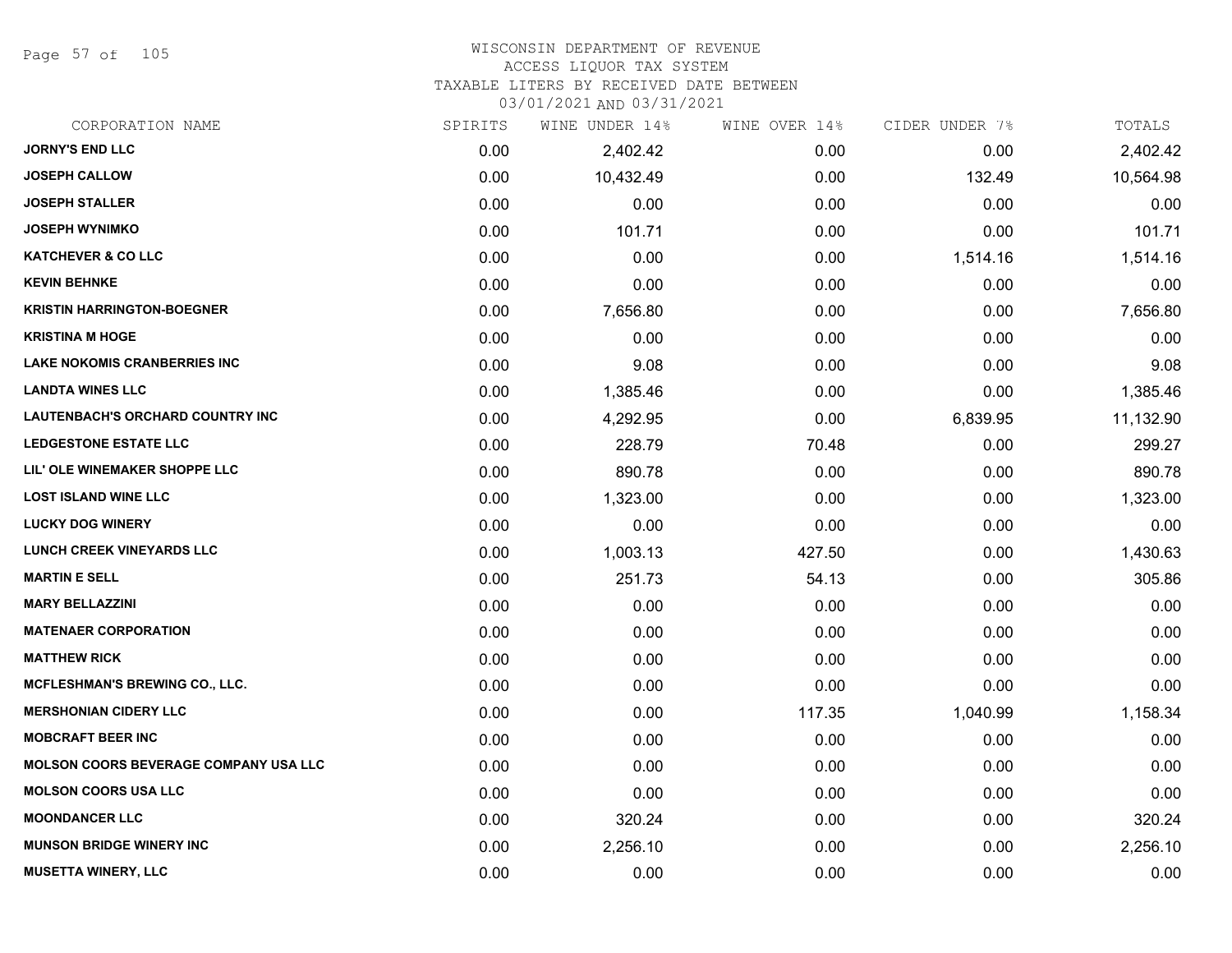Page 58 of 105

| CORPORATION NAME                            | SPIRITS | WINE UNDER 14% | WINE OVER 14% | CIDER UNDER 7% | TOTALS    |
|---------------------------------------------|---------|----------------|---------------|----------------|-----------|
| <b>NOBLE ROOTS BREWING COMPANY, LLC</b>     | 0.00    | 0.00           | 0.00          | 0.00           | 0.00      |
| <b>NORTHLEAF WINERY, LLC</b>                | 0.00    | 1,118.25       | 13.51         | 0.00           | 1,131.76  |
| <b>ODILON FORD WINERY INC</b>               | 0.00    | 0.00           | 0.00          | 0.00           | 0.00      |
| PARALLEL 44 VINEYARD & WINERY, INC.         | 0.00    | 2,171.31       | 0.00          | 0.00           | 2,171.31  |
| PARALLEL 44 VINEYARD & WINERY, INC.         | 0.00    | 4,652.86       | 0.00          | 0.00           | 4,652.86  |
| <b>PATRICK ARNDT</b>                        | 0.00    | 75.71          | 0.00          | 0.00           | 75.71     |
| <b>PAUL D ASPER</b>                         | 0.00    | 179.88         | 0.00          | 4,073.28       | 4,253.16  |
| <b>PAUL G BLOMMEL</b>                       | 0.00    | 0.00           | 0.00          | 0.00           | 0.00      |
| <b>PAUL HAMMEN</b>                          | 0.00    | 0.00           | 0.00          | 0.00           | 0.00      |
| <b>PAUL J FRANZEN</b>                       | 0.00    | 0.00           | 168.00        | 0.00           | 168.00    |
| PETER H GENTRY                              | 0.00    | 0.00           | 0.00          | 0.00           | 0.00      |
| <b>PHILIP J BRATSCH</b>                     | 0.00    | 0.00           | 0.00          | 0.00           | 0.00      |
| PIEPERTK LLC                                | 0.00    | 323.27         | 0.76          | 0.00           | 324.03    |
| <b>PRAIRIE HAWK WINERY INC</b>              | 0.00    | 0.00           | 0.00          | 0.00           | 0.00      |
| <b>RED OAK VINEYARD INC</b>                 | 0.00    | 0.00           | 0.00          | 0.00           | 0.00      |
| <b>RIO LOBO LLC</b>                         | 0.00    | 0.00           | 0.00          | 0.00           | 0.00      |
| <b>RIVER BEND VINEYARD &amp; WINERY LLC</b> | 0.00    | 0.00           | 0.00          | 0.00           | 0.00      |
| <b>ROBERT J FOWLER</b>                      | 0.00    | 0.00           | 0.00          | 0.00           | 0.00      |
| <b>ROCK N WOOL WINERY LLC</b>               | 0.00    | 5,450.98       | 0.00          | 0.00           | 5,450.98  |
| RUSHFORD MEADERY AND WINERY LLC             | 0.00    | 0.00           | 0.00          | 0.00           | 0.00      |
| <b>RYAN PRELLWITZ</b>                       | 0.00    | 10,133.52      | 0.00          | 1,211.33       | 11,344.85 |
| <b>SEVEN HAWKS VINEYARDS LLC</b>            | 0.00    | 0.00           | 0.00          | 0.00           | 0.00      |
| SEVEN HAWKS VINEYARDS LLC                   | 0.00    | 0.00           | 0.00          | 0.00           | 0.00      |
| <b>SHARON L PINGEL</b>                      | 0.00    | 50.99          | 0.00          | 0.00           | 50.99     |
| <b>SHERRY HARDIE</b>                        | 0.00    | 271.50         | 0.00          | 0.00           | 271.50    |
| SIMON CREEK VINEYARD LLC                    | 0.00    | 467.99         | 126.02        | 0.00           | 594.01    |
| SINNIPEE VALLEY VINEYARD LLC                | 0.00    | 0.00           | 0.00          | 0.00           | 0.00      |
| <b>SPB LLC</b>                              | 0.00    | 0.00           | 0.00          | 0.00           | 0.00      |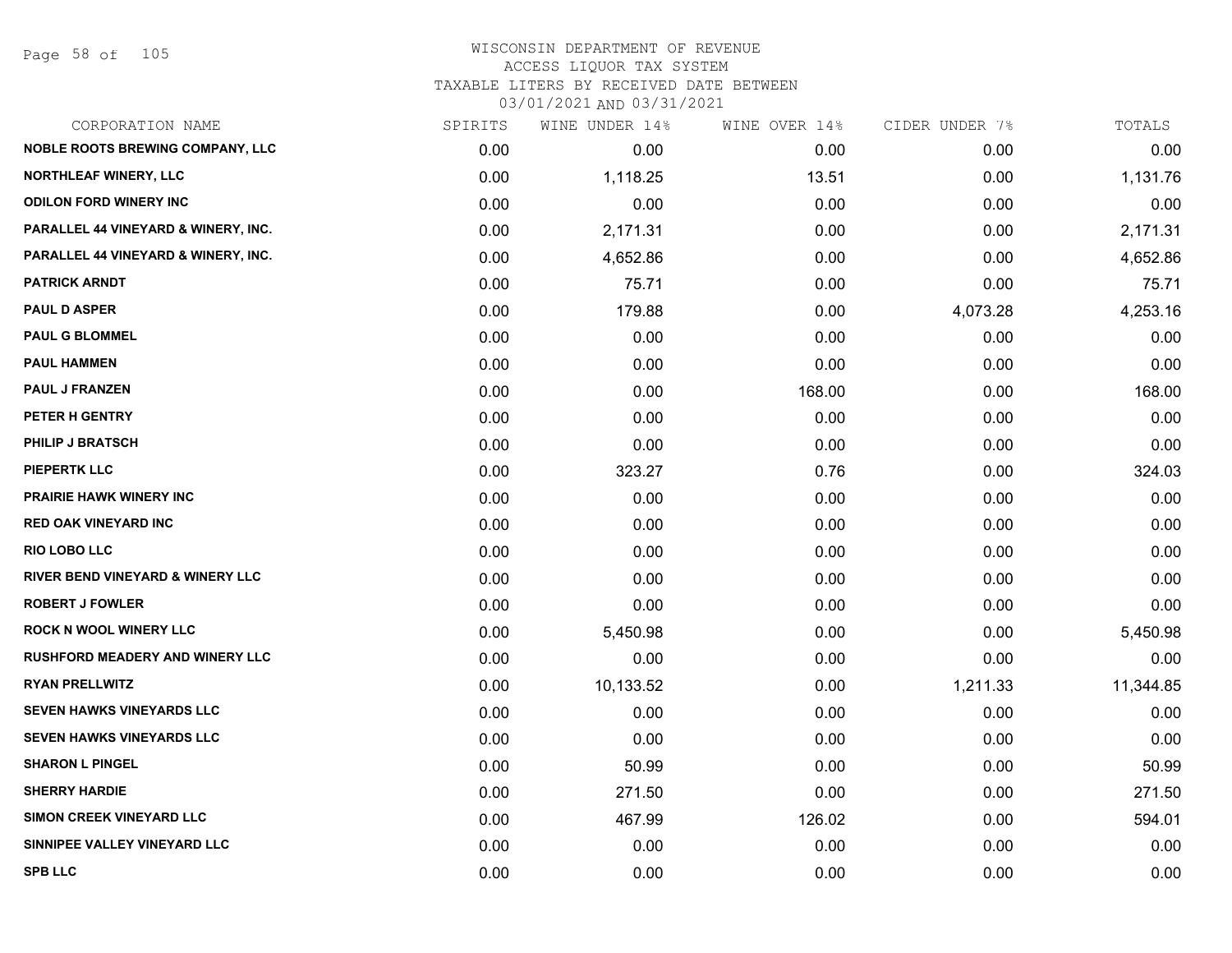Page 59 of 105

#### WISCONSIN DEPARTMENT OF REVENUE ACCESS LIQUOR TAX SYSTEM

TAXABLE LITERS BY RECEIVED DATE BETWEEN

| CORPORATION NAME                           | SPIRITS | WINE UNDER 14% | WINE OVER 14% | CIDER UNDER 7% | TOTALS   |
|--------------------------------------------|---------|----------------|---------------|----------------|----------|
| SPIRITS OF NORWAY VINEYARD LLC             | 0.00    | 2,771.70       | 0.00          | 0.00           | 2,771.70 |
| <b>SPRECHER BREWING COMPANY, LLC</b>       | 0.00    | 0.00           | 0.00          | 0.00           | 0.00     |
| <b>SPURGEON VINEYARDS &amp; WINERY LLC</b> | 0.00    | 1,210.62       | 26.88         | 0.00           | 1,237.50 |
| <b>STEPHEN M KENNEDY</b>                   | 0.00    | 18.17          | 0.00          | 0.00           | 18.17    |
| <b>STEVEN DEBAKER</b>                      | 0.00    | 0.00           | 0.00          | 0.00           | 0.00     |
| STEVEN M & JUDITH A JACOBSON LLC           | 0.00    | 0.00           | 0.00          | 0.00           | 0.00     |
| <b>STILLMANK BREWING COMPANY</b>           | 0.00    | 0.00           | 0.00          | 0.00           | 0.00     |
| <b>STONES THROW WINERY INC</b>             | 0.00    | 2,093.33       | 6,597.95      | 0.00           | 8,691.28 |
| <b>STRING THEORY CIDER INC</b>             | 0.00    | 0.00           | 0.00          | 0.00           | 0.00     |
| <b>SUNSET HOLLOW RANCH</b>                 | 0.00    | 142.75         | 49.50         | 0.00           | 192.25   |
| <b>SUNSET POINT WINERY LLC</b>             | 0.00    | 238.53         | 36.00         | 0.00           | 274.53   |
| <b>TENBA RIDGE WINERY LLC</b>              | 0.00    | 976.48         | 0.00          | 0.00           | 976.48   |
| THE RUM TREE, INC.                         | 0.00    | 0.00           | 0.00          | 0.00           | 0.00     |
| THE WINE VINEYARD LLC                      | 0.00    | 0.00           | 0.00          | 0.00           | 0.00     |
| THE WOODLAND TRAIL BEVERAGE COMPANY, INC.  | 0.00    | 649.20         | 0.00          | 0.00           | 649.20   |
| <b>TIMOTHY D GUILD</b>                     | 0.00    | 1,720.92       | 0.00          | 0.00           | 1,720.92 |
| <b>TIMOTHY P MCDONALD</b>                  | 0.00    | 45.01          | 0.00          | 0.00           | 45.01    |
| <b>TODD KUEHL</b>                          | 0.00    | 0.00           | 0.00          | 0.00           | 0.00     |
| <b>TOMMYS TOO HIGH WINES LLC</b>           | 0.00    | 0.00           | 0.00          | 0.00           | 0.00     |
| <b>TRACY A SOMERVILLE</b>                  | 0.00    | 0.00           | 0.00          | 0.00           | 0.00     |
| <b>TROY LANDWEHR</b>                       | 0.00    | 441.75         | 128.25        | 0.00           | 570.00   |
| <b>TWO BROTHERS WINES LLC</b>              | 0.00    | 0.00           | 0.00          | 0.00           | 0.00     |
| <b>UPSTREAM CIDER LLC</b>                  | 0.00    | 0.00           | 0.00          | 0.00           | 0.00     |
| <b>VAN WYCHEN WINES INC.</b>               | 0.00    | 0.00           | 0.00          | 0.00           | 0.00     |
| <b>VERNON VINEYARDS LTD</b>                | 0.00    | 212.74         | 0.00          | 0.00           | 212.74   |
| VINES TO CELLAR, INC.                      | 0.00    | 657.83         | 0.00          | 0.00           | 657.83   |
| <b>VON KLAUS WINERY LLC</b>                | 0.00    | 930.15         | 0.00          | 0.00           | 930.15   |
| <b>VON STIEHL WINERY LTD.</b>              | 0.00    | 0.00           | 0.00          | 0.00           | 0.00     |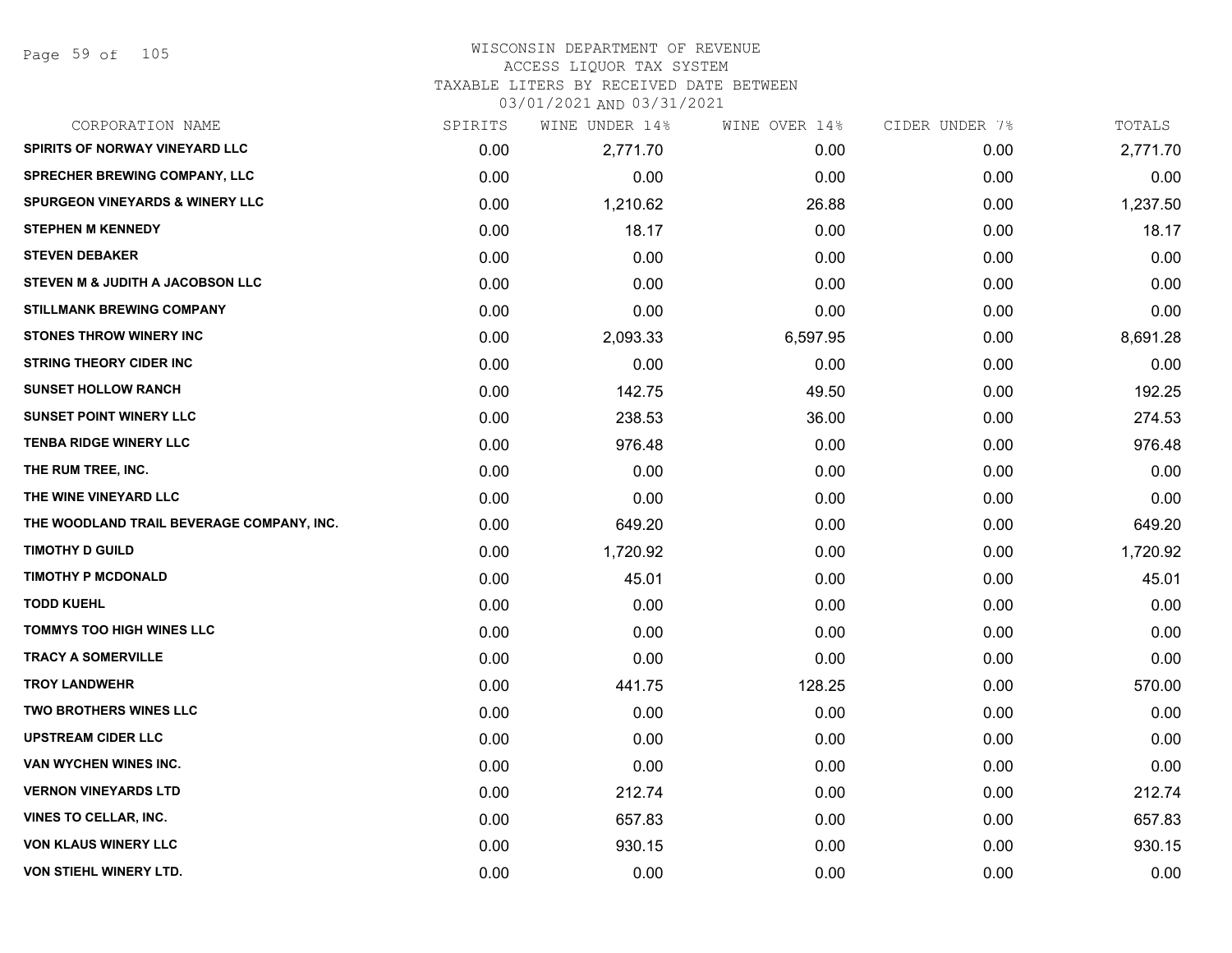Page 60 of 105

## WISCONSIN DEPARTMENT OF REVENUE

#### ACCESS LIQUOR TAX SYSTEM

TAXABLE LITERS BY RECEIVED DATE BETWEEN

| CORPORATION NAME                                   | SPIRITS | UNDER 14%<br>WINE | WINE OVER 14% | CIDER UNDER 7% | TOTALS     |
|----------------------------------------------------|---------|-------------------|---------------|----------------|------------|
| VON STIEHL WINERY LTD.                             | 0.00    | 11,161.86         | 986.81        | 45.53          | 12,194.20  |
| VON STIEHL WINERY LTD.                             | 0.00    | 0.00              | 0.00          | 0.00           | 0.00       |
| <b>WALKER K FANNING</b>                            | 0.00    | 0.00              | 0.00          | 0.00           | 0.00       |
| <b>WEST PRAIRIE WINERY LLC</b>                     | 0.00    | 2,910.75          | 446.11        | 0.00           | 3,356.86   |
| <b>WHISPERING BLUFFS VINEYARD &amp; WINERY LTD</b> | 0.00    | 153.00            | 6.94          | 0.00           | 159.94     |
| <b>WHITE BEAR SPIRITS LLC</b>                      | 0.00    | 0.00              | 0.00          | 0.00           | 0.00       |
| WHITE WINTER WINERY INC                            | 0.00    | 950.89            | 0.00          | $-308.00$      | 642.89     |
| <b>WILD EPITOME LLC</b>                            | 0.00    | 66.74             | 0.00          | 0.00           | 66.74      |
| <b>WILD HARE LLC</b>                               | 0.00    | 171.02            | 0.00          | 0.00           | 171.02     |
| <b>WILD HILLS WINERY LLC</b>                       | 0.00    | 2,136.10          | 0.00          | 0.00           | 2,136.10   |
| <b>WILLIAM F BLUHM</b>                             | 0.00    | 0.00              | 0.00          | 0.00           | 0.00       |
| <b>WILLIAM L SCHNEIDER</b>                         | 0.00    | 0.00              | 0.00          | 0.00           | 0.00       |
| <b>WINEMAKER'S DAUGHTER LLC</b>                    | 0.00    | 185.48            | 0.00          | 0.00           | 185.48     |
| <b>WINESITTER BREWHOUSE LLC</b>                    | 0.00    | 0.00              | 0.00          | 0.00           | 0.00       |
| <b>WISCONSIN VETERAN FARM LLC</b>                  | 0.00    | 0.00              | 0.00          | 0.00           | 0.00       |
| WOLLERSHEIM WINERY, INC.                           | 0.00    | 43,255.05         | 669.73        | 0.00           | 43,924.78  |
| <b>WOLLERSHEIM WINERY, INC.</b>                    | 0.00    | 0.00              | 0.00          | 0.00           | 0.00       |
| TOTAL LITERS FOR 3/31/2021                         | 0.00    | 206,950.83        | 10,122.05     | 17,167.19      | 234,240.07 |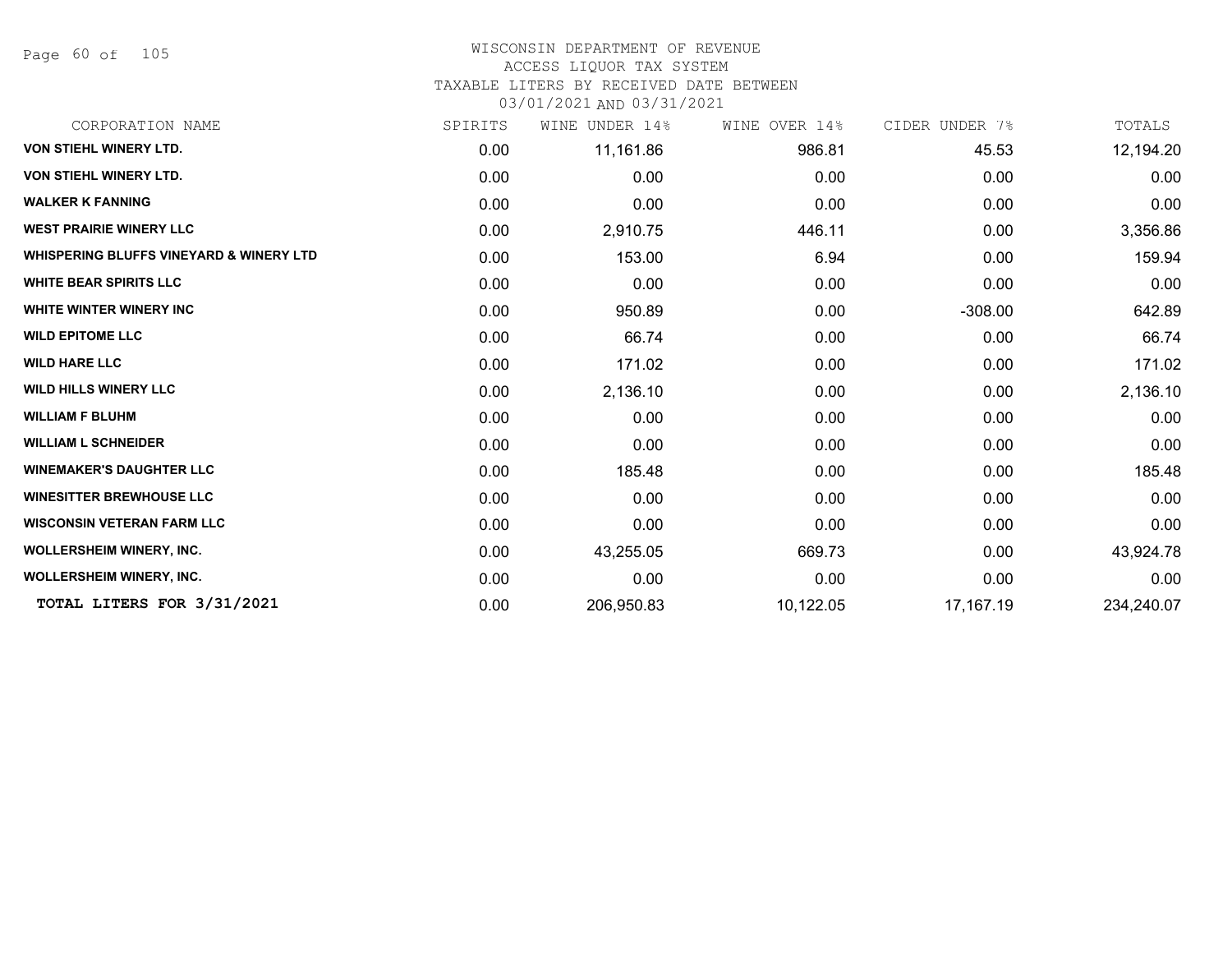Page 61 of 105

## WISCONSIN DEPARTMENT OF REVENUE ACCESS LIQUOR TAX SYSTEM TAXABLE LITERS BY RECEIVED DATE BETWEEN 03/01/2021 AND 03/31/2021

**WINE DIRECT SHIPPER (WDS)** CORPORATION NAME SPIRITS WINE UNDER 14% WINE OVER 14% CIDER UNDER 7% TOTALS

| <b>1-800 WINESHOP.COM INC</b>             | 0.00 | 0.00 | 0.00 | 0.00 | 0.00 |
|-------------------------------------------|------|------|------|------|------|
| 2HAWK, LLC                                | 0.00 | 0.00 | 0.00 | 0.00 | 0.00 |
| <b>4 CHRISTI'S VINEYARD LLC</b>           | 0.00 | 0.00 | 0.00 | 0.00 | 0.00 |
| A DONKEY AND GOAT LLC                     | 0.00 | 0.00 | 0.00 | 0.00 | 0.00 |
| A TO Z WINEWORKS LLC                      | 0.00 | 0.00 | 0.00 | 0.00 | 0.00 |
| <b>ABACELA VINEYARDS &amp; WINERY INC</b> | 0.00 | 0.00 | 0.00 | 0.00 | 0.00 |
| <b>ABREU VINEYARDS INC</b>                | 0.00 | 0.00 | 0.00 | 0.00 | 0.00 |
| AC VIN CO LLC                             | 0.00 | 0.00 | 0.00 | 0.00 | 0.00 |
| <b>ACKERMAN FAMILY VINEYARDS LLC</b>      | 0.00 | 0.00 | 0.00 | 0.00 | 0.00 |
| <b>ACKLEY BRANDS LTD</b>                  | 0.00 | 0.00 | 0.00 | 0.00 | 0.00 |
| <b>ACORN ALEGRIA WINERY</b>               | 0.00 | 0.00 | 0.00 | 0.00 | 0.00 |
| <b>ADAM J RUHLAND</b>                     | 0.00 | 0.00 | 0.00 | 0.00 | 0.00 |
| <b>ADAMS WINERY LLC</b>                   | 0.00 | 0.00 | 0.00 | 0.00 | 0.00 |
| <b>ADELAIDA CELLARS INC</b>               | 0.00 | 0.00 | 0.00 | 0.00 | 0.00 |
| <b>ADELSHEIM VINEYARD LLC</b>             | 0.00 | 0.00 | 0.00 | 0.00 | 0.00 |
| ADLER DEUTSCH VINEYARD LLC                | 0.00 | 0.00 | 0.00 | 0.00 | 0.00 |
| <b>AEPPELTREOW INC</b>                    | 0.00 | 0.00 | 0.00 | 0.00 | 0.00 |
| <b>AHA PARTNERS LLC</b>                   | 0.00 | 0.00 | 0.00 | 0.00 | 0.00 |
| <b>AIRPORT RANCH ESTATES LLC</b>          | 0.00 | 0.00 | 0.00 | 0.00 | 0.00 |
| <b>AKA WINES LLC</b>                      | 0.00 | 0.00 | 0.00 | 0.00 | 0.00 |
| ALEJANDRO BULGHERONI ESTATE LLC           | 0.00 | 0.00 | 0.00 | 0.00 | 0.00 |
| ALEXANDRIA NICOLE CELLARS LLC             | 0.00 | 0.00 | 0.00 | 0.00 | 0.00 |
| ALLEN WINE CO LLC                         | 0.00 | 0.00 | 0.00 | 0.00 | 0.00 |
| <b>ALOFT WINES LLC</b>                    | 0.00 | 0.00 | 0.00 | 0.00 | 0.00 |
| <b>ALPHA &amp; OMEGA WINERY LLC</b>       | 0.00 | 0.00 | 0.00 | 0.00 | 0.00 |
| <b>ALTAMURA WINERY INC</b>                | 0.00 | 0.00 | 0.00 | 0.00 | 0.00 |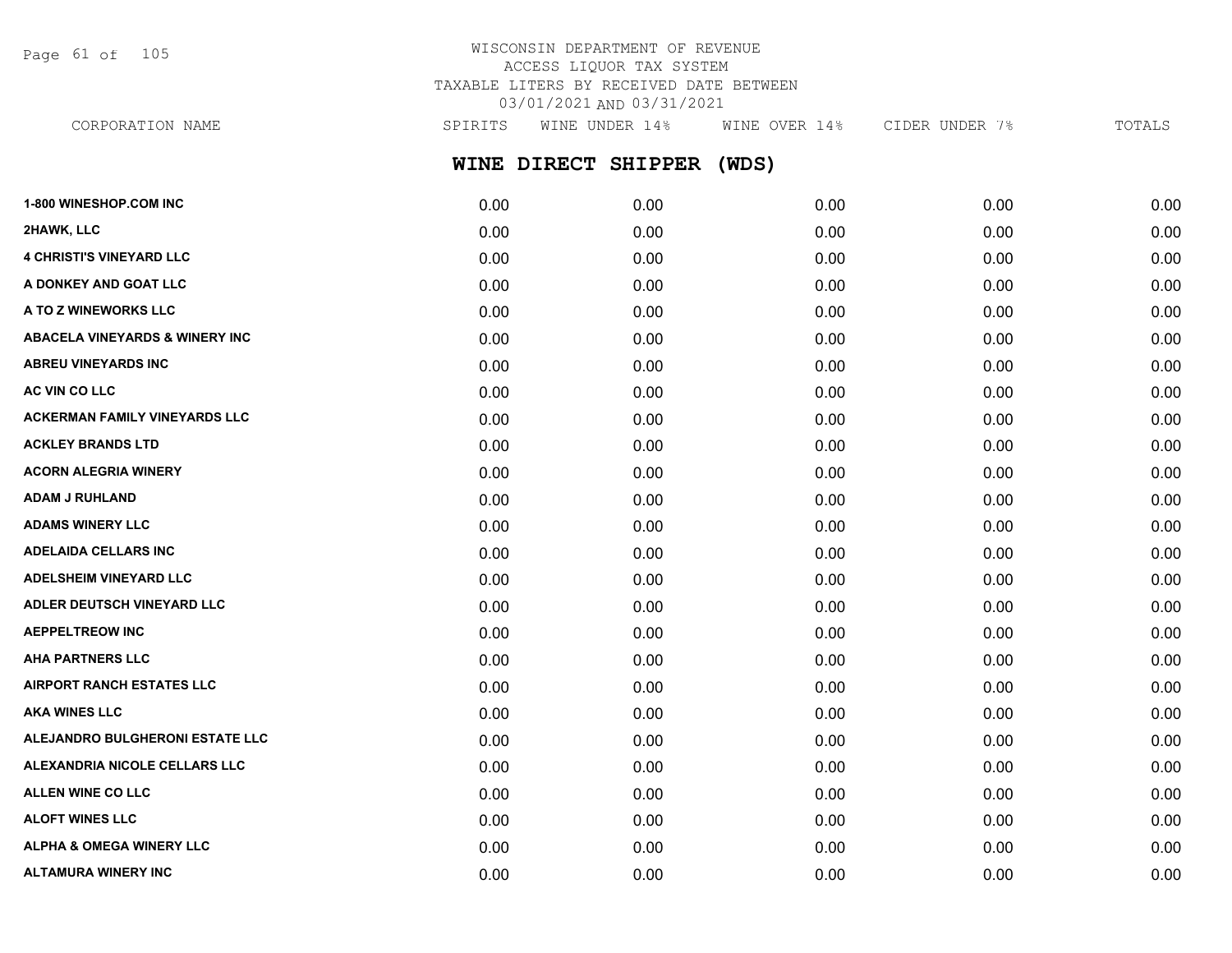Page 62 of 105

| CORPORATION NAME                           | SPIRITS | WINE UNDER 14% | WINE OVER 14% | CIDER UNDER 7% | TOTALS |
|--------------------------------------------|---------|----------------|---------------|----------------|--------|
| <b>ALTBIER OPERATIONS LLC</b>              | 0.00    | 0.00           | 0.00          | 0.00           | 0.00   |
| <b>ALVAREZ VINEYARDS LLC</b>               | 0.00    | 0.00           | 0.00          | 0.00           | 0.00   |
| <b>AMANDA STEFL</b>                        | 0.00    | 0.00           | 0.00          | 0.00           | 0.00   |
| <b>AMAVI CELLARS LLC</b>                   | 0.00    | 0.00           | 0.00          | 0.00           | 0.00   |
| <b>AMERICAN VINTNERS LLC</b>               | 0.00    | 0.00           | 0.00          | 0.00           | 0.00   |
| <b>AMERICAN WINE TRADE INC</b>             | 0.00    | 0.00           | 0.00          | 0.00           | 0.00   |
| <b>AMICI CELLARS INC</b>                   | 0.00    | 0.00           | 0.00          | 0.00           | 0.00   |
| <b>AMIZETTA VINEYARDS WINERY LLC</b>       | 0.00    | 0.00           | 0.00          | 0.00           | 0.00   |
| <b>AMPELOS CELLARS INC</b>                 | 0.00    | 0.00           | 0.00          | 0.00           | 0.00   |
| <b>AMUSE BOUCHE LLC</b>                    | 0.00    | 0.00           | 0.00          | 0.00           | 0.00   |
| <b>ANCIEN WINES INC</b>                    | 0.00    | 0.00           | 0.00          | 0.00           | 0.00   |
| <b>ANCIENT PEAK INC</b>                    | 0.00    | 0.00           | 0.00          | 0.00           | 0.00   |
| ANDERSONS CONN VALLEY WINERY INC           | 0.00    | 0.00           | 0.00          | 0.00           | 0.00   |
| <b>ANDIS WINES LLC</b>                     | 0.00    | 0.00           | 0.00          | 0.00           | 0.00   |
| <b>ANDREW MURRAY, LLC</b>                  | 0.00    | 0.00           | 0.00          | 0.00           | 0.00   |
| <b>ANDREW TOW</b>                          | 0.00    | 0.00           | 0.00          | 0.00           | 0.00   |
| <b>ANIMOLP</b>                             | 0.00    | 0.00           | 0.00          | 0.00           | 0.00   |
| <b>ANNADEL ESTATE WINERY &amp; FLOWERS</b> | 0.00    | 0.00           | 0.00          | 0.00           | 0.00   |
| ANNADEL VINEYARD PARTNERS(DE) LLC          | 0.00    | 0.00           | 0.00          | 0.00           | 0.00   |
| <b>ANOMALY VINEYARDS LLC</b>               | 0.00    | 0.00           | 0.00          | 0.00           | 0.00   |
| <b>ANTHILL FARMS LLC</b>                   | 0.00    | 0.00           | 0.00          | 0.00           | 0.00   |
| <b>ANTHONY M TRUCHARD</b>                  | 0.00    | 0.00           | 0.00          | 0.00           | 0.00   |
| <b>ANTHONY ROAD WINE CO INC</b>            | 0.00    | 0.00           | 0.00          | 0.00           | 0.00   |
| <b>APERTURE CELLARS, LLC</b>               | 0.00    | 0.00           | 0.00          | 0.00           | 0.00   |
| <b>APPELLATION TRADING COMPANY LLC</b>     | 0.00    | 0.00           | 0.00          | 0.00           | 0.00   |
| <b>AQUA PUMPKIN INC</b>                    | 0.00    | 0.00           | 0.00          | 0.00           | 0.00   |
| <b>ARC WINERY LLC</b>                      | 0.00    | 0.00           | 0.00          | 0.00           | 0.00   |
| <b>ARCHANGEL INVESTMENTS LLC</b>           | 0.00    | 0.00           | 0.00          | 0.00           | 0.00   |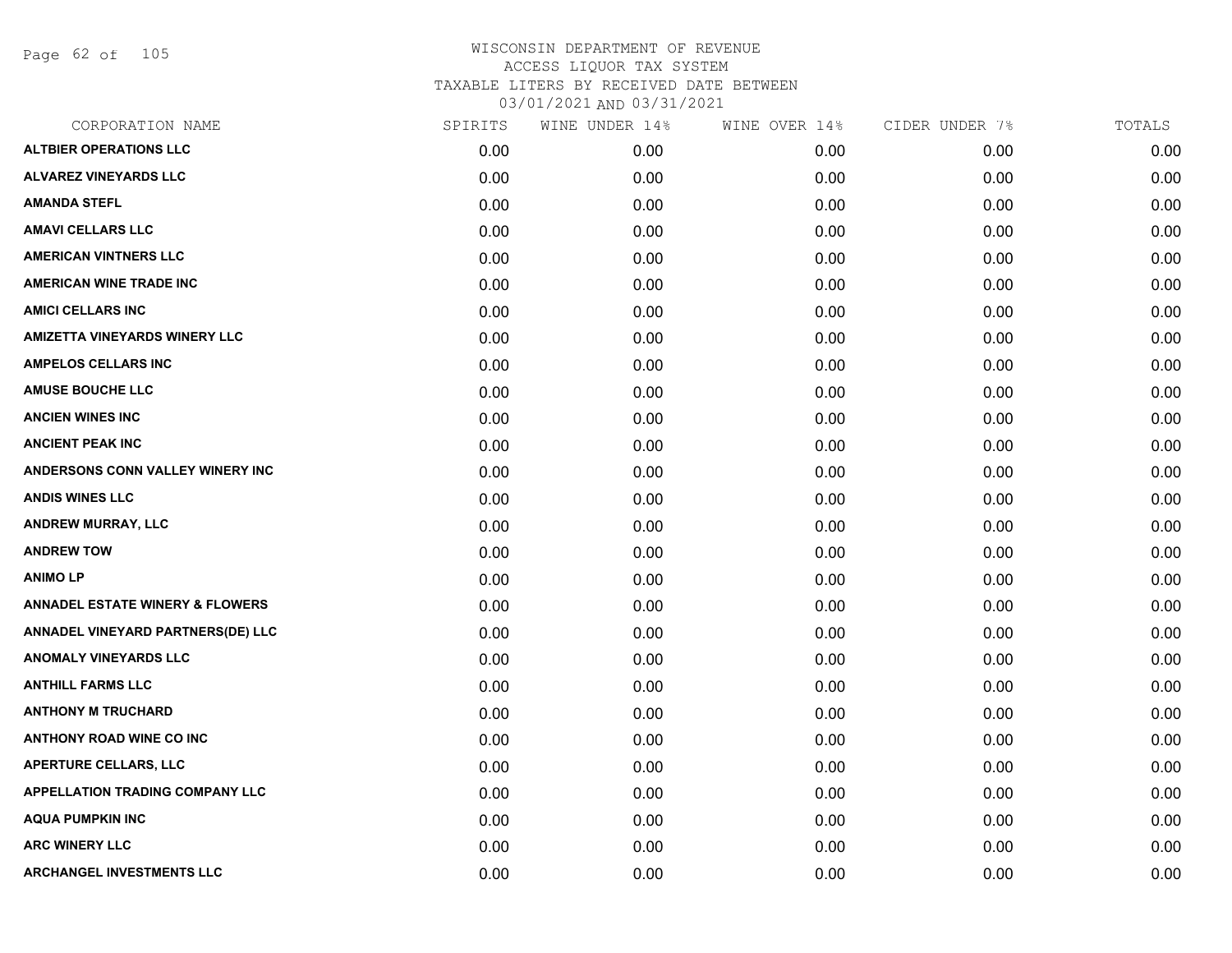Page 63 of 105

| CORPORATION NAME                        | SPIRITS | WINE UNDER 14% | WINE OVER 14% | CIDER UNDER 7% | TOTALS |
|-----------------------------------------|---------|----------------|---------------|----------------|--------|
| <b>ARETE WINES LLC</b>                  | 0.00    | 0.00           | 0.00          | 0.00           | 0.00   |
| <b>ARIETTA INC</b>                      | 0.00    | 0.00           | 0.00          | 0.00           | 0.00   |
| <b>ARISTA WINES LLC</b>                 | 0.00    | 0.00           | 0.00          | 0.00           | 0.00   |
| <b>ARKENSTONE VINEYARDS LLC</b>         | 0.00    | 0.00           | 0.00          | 0.00           | 0.00   |
| <b>ARMIDA WINERY INC</b>                | 0.00    | 0.00           | 0.00          | 0.00           | 0.00   |
| <b>ARMSTRONG FAMILY WINERY LLC</b>      | 0.00    | 0.00           | 0.00          | 0.00           | 0.00   |
| <b>ARMSTRONG VINEYARDS INC</b>          | 0.00    | 0.00           | 0.00          | 0.00           | 0.00   |
| <b>ARNOT-ROBERTS LLC</b>                | 0.00    | 0.00           | 0.00          | 0.00           | 0.00   |
| <b>ARRINGTON VINEYARDS LLC</b>          | 0.00    | 0.00           | 0.00          | 0.00           | 0.00   |
| <b>ARTISTE MANAGEMENT CO LLC</b>        | 0.00    | 0.00           | 0.00          | 0.00           | 0.00   |
| <b>ATWATER VINEYARDS, LLC</b>           | 0.00    | 0.00           | 0.00          | 0.00           | 0.00   |
| AU BON CLIMAT LLC                       | 0.00    | 0.00           | 0.00          | 0.00           | 0.00   |
| <b>AUBERT WINEGROWING INC</b>           | 0.00    | 0.00           | 0.00          | 0.00           | 0.00   |
| <b>AUGUST BRIGGS JR INC</b>             | 0.00    | 0.00           | 0.00          | 0.00           | 0.00   |
| <b>AURORA CELLARS 2015, LLC</b>         | 0.00    | 0.00           | 0.00          | 0.00           | 0.00   |
| <b>AUSTIN NICHOLS &amp; CO INC</b>      | 0.00    | 0.00           | 0.00          | 0.00           | 0.00   |
| <b>AVV WINERY CO LLC</b>                | 0.00    | 0.00           | 0.00          | 0.00           | 0.00   |
| <b>B &amp; B ORGANICS, LLC</b>          | 0.00    | 0.00           | 0.00          | 0.00           | 0.00   |
| <b>B WISE VINEYARDS LLC</b>             | 0.00    | 6.00           | 54.75         | 0.00           | 60.75  |
| <b>B. NEKTAR LLC</b>                    | 0.00    | 0.00           | 0.00          | 0.00           | 0.00   |
| <b>BABCOCK ENTERPRISES INC</b>          | 0.00    | 0.00           | 0.00          | 0.00           | 0.00   |
| <b>BADGER MOUNTAIN INC</b>              | 0.00    | 0.00           | 0.00          | 0.00           | 0.00   |
| <b>BADGER STATE BREWING COMPANY LLC</b> | 0.00    | 0.00           | 0.00          | 0.00           | 0.00   |
| <b>BALBOA WINERY LLC</b>                | 0.00    | 0.00           | 0.00          | 0.00           | 0.00   |
| <b>BALLENTINE VINEYARDS INC</b>         | 0.00    | 0.00           | 0.00          | 0.00           | 0.00   |
| <b>BALTIMORE BEND VINEYARD LLC</b>      | 0.00    | 0.00           | 0.00          | 0.00           | 0.00   |
| <b>BARGETTOS SANTA CRUZ WINERY INC</b>  | 0.00    | 0.00           | 0.00          | 0.00           | 0.00   |
| <b>BARLOW VINEYARDS LLC</b>             | 0.00    | 0.00           | 0.00          | 0.00           | 0.00   |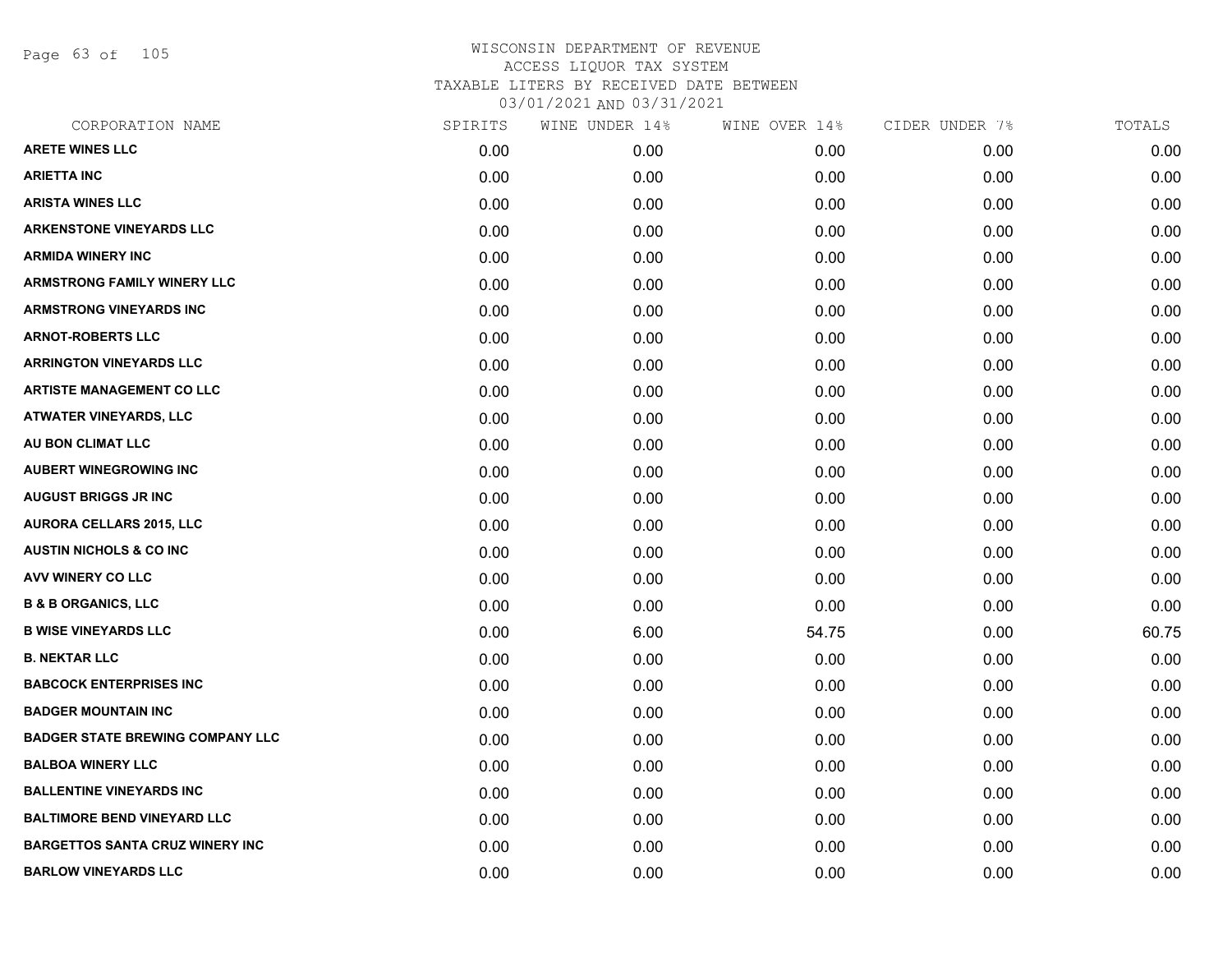Page 64 of 105

| CORPORATION NAME                    | SPIRITS | WINE UNDER 14% | WINE OVER 14% | CIDER UNDER 7% | TOTALS |
|-------------------------------------|---------|----------------|---------------|----------------|--------|
| <b>BARNARD GRIFFIN INC</b>          | 0.00    | 0.00           | 0.00          | 0.00           | 0.00   |
| <b>BARNETT VINEYARDS LP</b>         | 0.00    | 0.00           | 0.00          | 0.00           | 0.00   |
| <b>BAW INC</b>                      | 0.00    | 0.00           | 0.00          | 0.00           | 0.00   |
| <b>BAYFIELD WINERY, LTD.</b>        | 0.00    | 0.00           | 0.00          | 0.00           | 0.00   |
| <b>BEAUREGARD VINEYARDS LLC</b>     | 0.00    | 0.00           | 0.00          | 0.00           | 0.00   |
| <b>BEAUX FRERES LLC</b>             | 0.00    | 0.00           | 0.00          | 0.00           | 0.00   |
| <b>BECKER FARMS INC</b>             | 0.00    | 0.00           | 0.00          | 0.00           | 0.00   |
| <b>BEDELL NORTH FORK LLC</b>        | 0.00    | 0.00           | 0.00          | 0.00           | 0.00   |
| <b>BEDROCK WINE COMPANY LP</b>      | 0.00    | 0.00           | 0.00          | 0.00           | 0.00   |
| <b>BEHRENS AND DRINKWARD</b>        | 0.00    | 0.00           | 0.00          | 0.00           | 0.00   |
| <b>BEL VINO LLC</b>                 | 0.00    | 0.00           | 0.00          | 0.00           | 0.00   |
| <b>BELLAVINI WINERY</b>             | 0.00    | 0.00           | 0.00          | 0.00           | 0.00   |
| <b>BELLEVINEZ LLC</b>               | 0.00    | 0.00           | 0.00          | 0.00           | 0.00   |
| <b>BENESSERE VINEYARDS LTD</b>      | 0.00    | 0.00           | 0.00          | 0.00           | 0.00   |
| <b>BENNETT LANE WINERY LLC</b>      | 0.00    | 0.00           | 0.00          | 0.00           | 0.00   |
| <b>BENOVIA WINERY LLC</b>           | 0.00    | 0.00           | 0.00          | 0.00           | 0.00   |
| <b>BENT CREEK WINERY LLC</b>        | 0.00    | 0.00           | 0.00          | 0.00           | 0.00   |
| <b>BERGSTROM WINES LLC</b>          | 0.00    | 0.00           | 0.00          | 0.00           | 0.00   |
| <b>BERNARDUS LLC</b>                | 0.00    | 0.00           | 0.00          | 0.00           | 0.00   |
| BETHEL HEIGHTS VINEYARD INC         | 0.00    | 0.00           | 0.00          | 0.00           | 0.00   |
| BETTER BRANDS INTERNATIONAL         | 0.00    | 0.00           | 0.00          | 0.00           | 0.00   |
| <b>BETZ CELLARS LLC</b>             | 0.00    | 0.00           | 0.00          | 0.00           | 0.00   |
| <b>BEVAN CELLARS, LLC</b>           | 0.00    | 0.00           | 0.00          | 0.00           | 0.00   |
| <b>BEVERLY GAGE</b>                 | 0.00    | 0.00           | 0.00          | 0.00           | 0.00   |
| <b>BIG TABLE FARM, INC</b>          | 0.00    | 0.00           | 0.00          | 0.00           | 0.00   |
| <b>BILTMORE ESTATE WINE COMPANY</b> | 0.00    | 0.00           | 0.00          | 0.00           | 0.00   |
| <b>BLACK CAT VINEYARD LLC</b>       | 0.00    | 0.00           | 0.00          | 0.00           | 0.00   |
| <b>BLACK MESA WINERY LLC</b>        | 0.00    | 0.00           | 0.00          | 0.00           | 0.00   |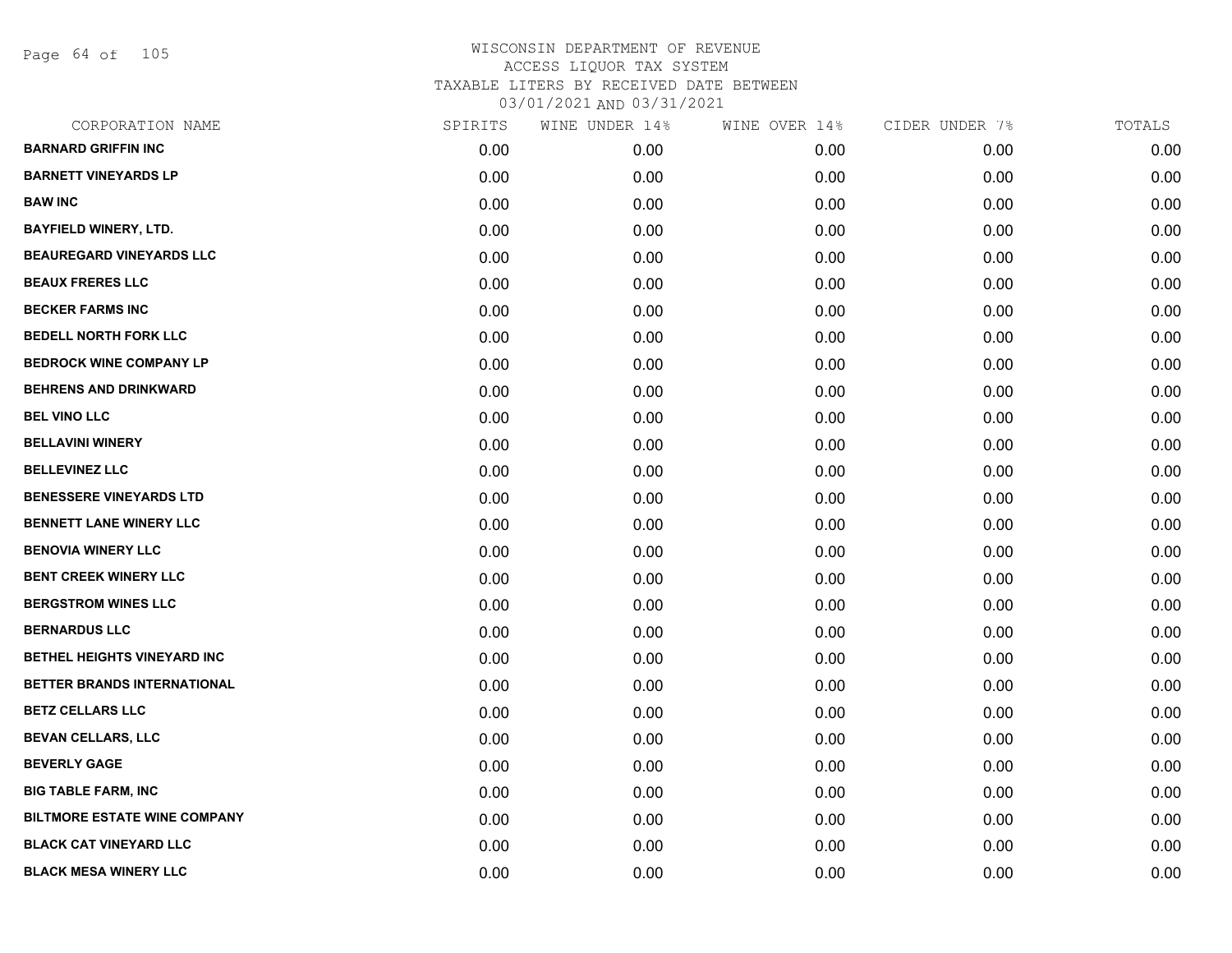Page 65 of 105

| CORPORATION NAME                              | SPIRITS | WINE UNDER 14% | WINE OVER 14% | CIDER UNDER 7% | TOTALS |
|-----------------------------------------------|---------|----------------|---------------|----------------|--------|
| <b>BLACKBIRD VINEYARDS LLC</b>                | 0.00    | 0.00           | 0.00          | 0.00           | 0.00   |
| <b>BLAIR VINEYARDS LLC</b>                    | 0.00    | 0.00           | 0.00          | 0.00           | 0.00   |
| <b>BLANKIET ESTATE LLC</b>                    | 0.00    | 0.00           | 0.00          | 0.00           | 0.00   |
| <b>BLIND HORSE WINERY LLC</b>                 | 0.00    | 0.00           | 0.00          | 0.00           | 0.00   |
| <b>BLUE FARM, LLC</b>                         | 0.00    | 0.00           | 0.00          | 0.00           | 0.00   |
| <b>BLUE SKY VINTNERS LLC</b>                  | 0.00    | 0.00           | 0.00          | 0.00           | 0.00   |
| <b>BOARS VIEW LLC</b>                         | 0.00    | 0.00           | 0.00          | 0.00           | 0.00   |
| <b>BOATHOUSE VINEYARDS LLC</b>                | 0.00    | 0.00           | 0.00          | 0.00           | 0.00   |
| <b>BOEDECKER CELLARS, LLC</b>                 | 0.00    | 0.00           | 0.00          | 0.00           | 0.00   |
| <b>BOEGER WINERY INC</b>                      | 0.00    | 0.00           | 0.00          | 0.00           | 0.00   |
| <b>BOEKENOOGEN WINERY LLC</b>                 | 0.00    | 0.00           | 0.00          | 0.00           | 0.00   |
| <b>BOGLE VINEYARDS INC</b>                    | 0.00    | 0.00           | 0.00          | 0.00           | 0.00   |
| <b>BOLO CELLARS, LLC</b>                      | 0.00    | 0.00           | 0.00          | 0.00           | 0.00   |
| <b>BONNY DOON WINERY INC</b>                  | 0.00    | 0.00           | 0.00          | 0.00           | 0.00   |
| <b>BOOKWALTER WINERY LLC</b>                  | 0.00    | 0.00           | 0.00          | 0.00           | 0.00   |
| <b>BOTHAM BRANDS LLC</b>                      | 0.00    | 0.00           | 0.00          | 0.00           | 0.00   |
| <b>BOUCHAINE VINEYARDS INC</b>                | 0.00    | 0.00           | 0.00          | 0.00           | 0.00   |
| <b>BOUNDARY BREAKS LLC</b>                    | 0.00    | 0.00           | 0.00          | 0.00           | 0.00   |
| <b>BOWERS HARBOR VINEYARDS AND WINERY INC</b> | 0.00    | 0.00           | 0.00          | 0.00           | 0.00   |
| <b>BRADLEY GEARHART</b>                       | 0.00    | 0.00           | 0.00          | 0.00           | 0.00   |
| <b>BRADLEY L ALLEN</b>                        | 0.00    | 0.00           | 0.00          | 0.00           | 0.00   |
| <b>BRANCHES WINERY LLC</b>                    | 0.00    | 0.00           | 0.00          | 0.00           | 0.00   |
| <b>BRASSFIELD ESTATE WINERY LLC</b>           | 0.00    | 0.00           | 0.00          | 0.00           | 0.00   |
| <b>BREATHLESS, LLC</b>                        | 0.00    | 0.00           | 0.00          | 0.00           | 0.00   |
| <b>BRECON ESTATE INC</b>                      | 0.00    | 0.00           | 0.00          | 0.00           | 0.00   |
| <b>BRET LOPEZ</b>                             | 0.00    | 0.00           | 0.00          | 0.00           | 0.00   |
| <b>BRETON WINE COMPANY INC</b>                | 0.00    | 0.00           | 0.00          | 0.00           | 0.00   |
| <b>BREWDOG BREWING COMPANY LLC</b>            | 0.00    | 0.00           | 0.00          | 0.00           | 0.00   |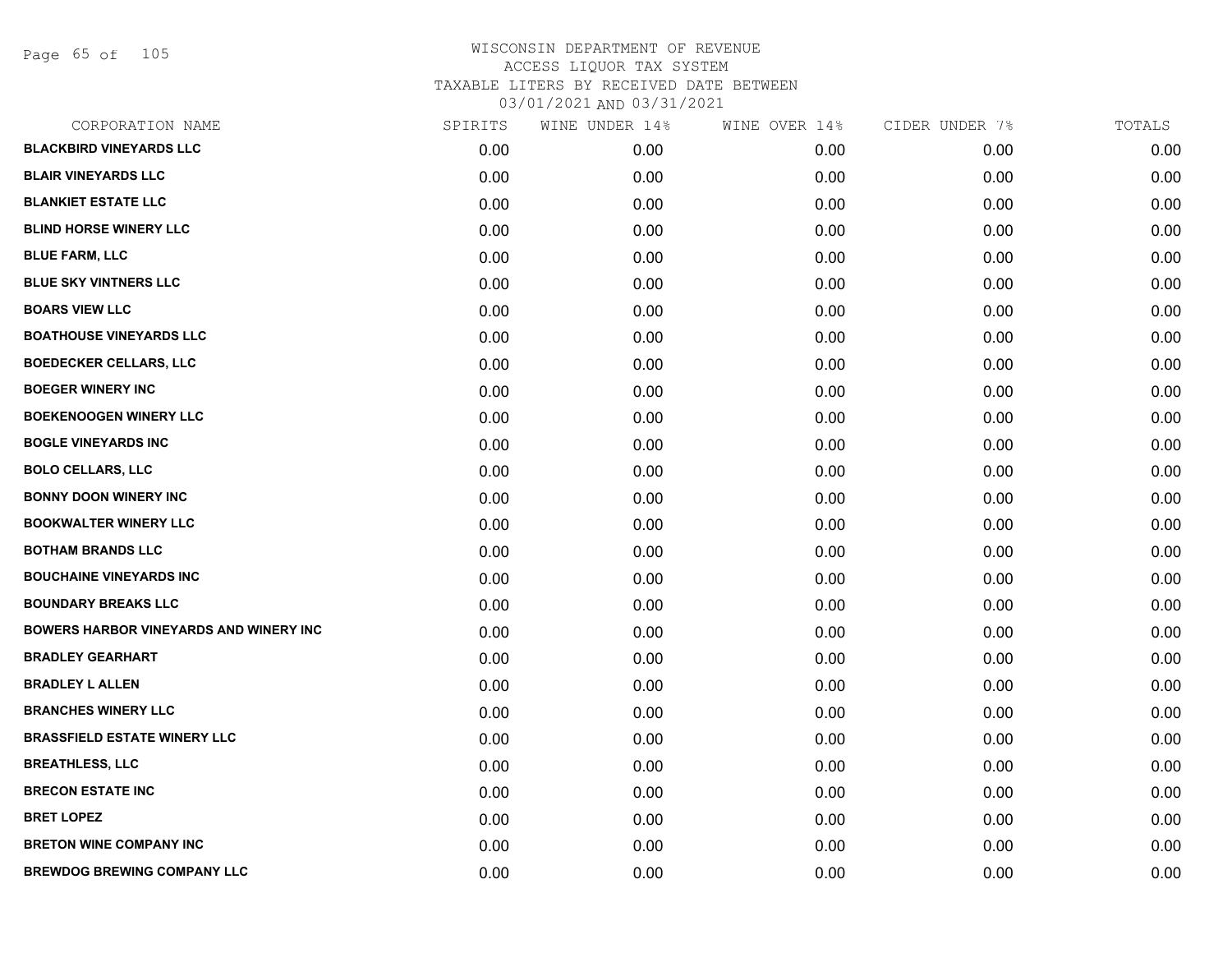Page 66 of 105

| CORPORATION NAME                             | SPIRITS | WINE UNDER 14% | WINE OVER 14% | CIDER UNDER 7% | TOTALS |
|----------------------------------------------|---------|----------------|---------------|----------------|--------|
| <b>BRIAN C LOKRANTZ</b>                      | 0.00    | 0.00           | 0.00          | 0.00           | 0.00   |
| <b>BRIAN CARTER CELLARS LLC</b>              | 0.00    | 0.00           | 0.00          | 0.00           | 0.00   |
| <b>BRIAN M HEATH</b>                         | 0.00    | 0.00           | 0.00          | 0.00           | 0.00   |
| <b>BRICOLEUR VINEYARDS LLC</b>               | 0.00    | 0.00           | 0.00          | 0.00           | 0.00   |
| <b>BRIDGEVIEW VINEYARDS INC</b>              | 0.00    | 0.00           | 0.00          | 0.00           | 0.00   |
| <b>BRIGADOON FARM &amp; WINERY LLC</b>       | 0.00    | 0.00           | 0.00          | 0.00           | 0.00   |
| <b>BRIGHT CELLARS INC.</b>                   | 0.00    | 0.00           | 0.00          | 0.00           | 0.00   |
| <b>BRIX CIDER LLC</b>                        | 0.00    | 0.00           | 0.00          | 0.00           | 0.00   |
| <b>BRONCO WINE COMPANY</b>                   | 0.00    | 0.00           | 0.00          | 0.00           | 0.00   |
| <b>BROWN COUNTY WINE COMPANY, INC.</b>       | 0.00    | 0.00           | 0.00          | 0.00           | 0.00   |
| <b>BROWN ESTATE VINEYARDS LLC</b>            | 0.00    | 0.00           | 0.00          | 0.00           | 0.00   |
| <b>BROWNE FAMILY WINES LLC</b>               | 0.00    | 0.00           | 0.00          | 0.00           | 0.00   |
| <b>BRUTOCAO CELLARS LP</b>                   | 0.00    | 0.00           | 0.00          | 0.00           | 0.00   |
| <b>BRYANT VINEYARDS INC</b>                  | 0.00    | 0.00           | 0.00          | 0.00           | 0.00   |
| <b>BUCKLER FAMILY VINEYARDS LLC</b>          | 0.00    | 0.00           | 0.00          | 0.00           | 0.00   |
| <b>BUEHLER VINEYARDS INC</b>                 | 0.00    | 0.00           | 0.00          | 0.00           | 0.00   |
| <b>BULLY HILL VINEYARDS INC</b>              | 0.00    | 0.00           | 0.00          | 0.00           | 0.00   |
| <b>BURGESS CELLARS INC</b>                   | 0.00    | 0.00           | 0.00          | 0.00           | 0.00   |
| <b>BURRELL SCHOOL VINEYARDS INC</b>          | 0.00    | 0.00           | 0.00          | 0.00           | 0.00   |
| <b>BUTTONWOOD FARM WINERY INC</b>            | 0.00    | 0.00           | 0.00          | 0.00           | 0.00   |
| <b>BWSC LLC</b>                              | 0.00    | 0.00           | 0.00          | 0.00           | 0.00   |
| <b>C &amp; C WINE SERVICES INC</b>           | 0.00    | 0.00           | 0.00          | 0.00           | 0.00   |
| <b>C &amp; N CORPORATION</b>                 | 0.00    | 0.00           | 0.00          | 0.00           | 0.00   |
| <b>C G DI ARIE VINEYARD &amp; WINERY LLC</b> | 0.00    | 0.00           | 0.00          | 0.00           | 0.00   |
| <b>C MONDAVI &amp; FAMILY</b>                | 0.00    | 0.00           | 0.00          | 0.00           | 0.00   |
| <b>CADA LLC</b>                              | 0.00    | 0.00           | 0.00          | 0.00           | 0.00   |
| <b>CAIN CELLARS INC</b>                      | 0.00    | 0.00           | 0.00          | 0.00           | 0.00   |
| <b>CAKEBREAD CELLARS</b>                     | 0.00    | 0.00           | 0.00          | 0.00           | 0.00   |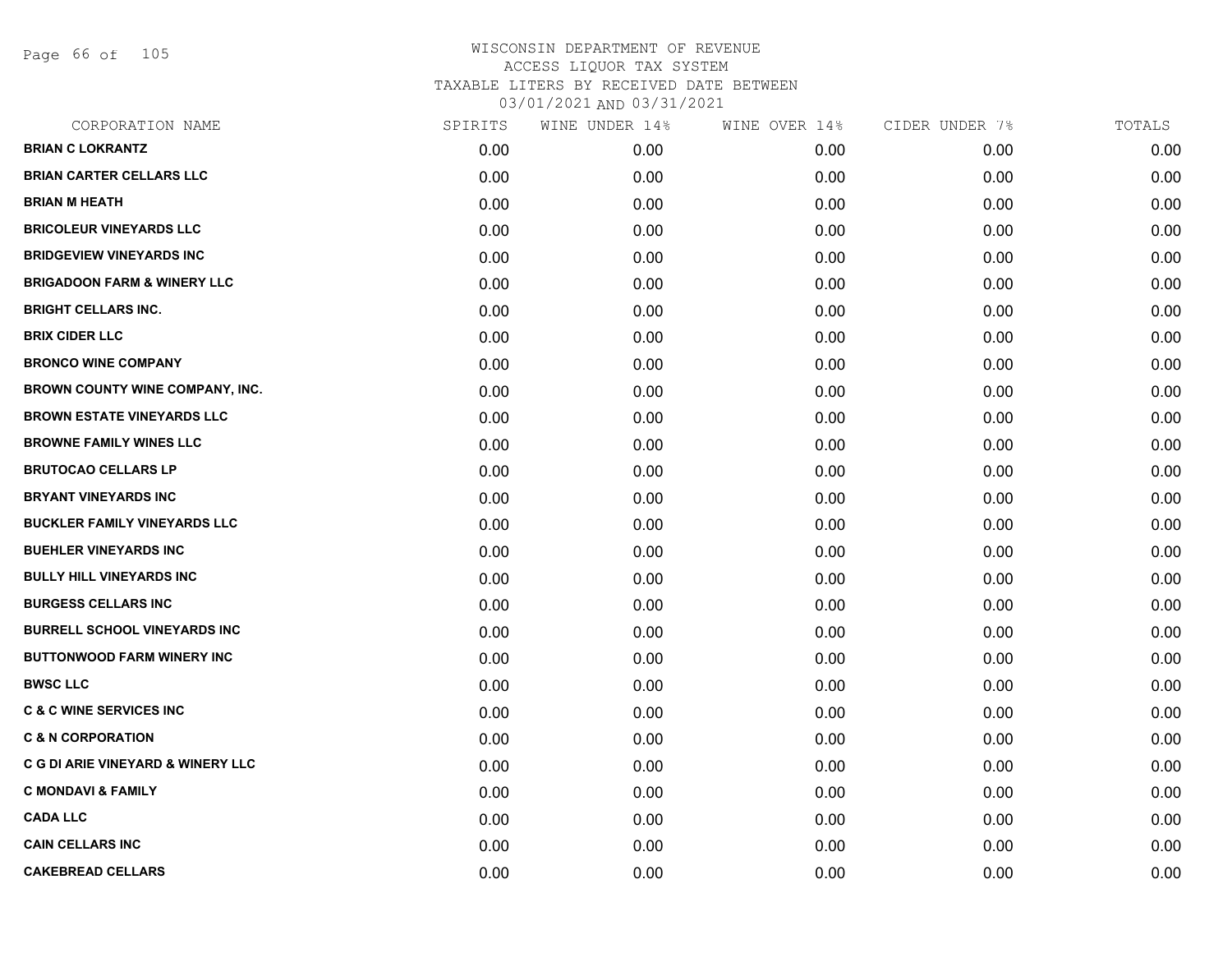Page 67 of 105

| CORPORATION NAME                           | SPIRITS | WINE UNDER 14% | WINE OVER 14% | CIDER UNDER 7% | TOTALS |
|--------------------------------------------|---------|----------------|---------------|----------------|--------|
| <b>CALCAREOUS VINEYARD LLC</b>             | 0.00    | 0.00           | 0.00          | 0.00           | 0.00   |
| <b>CALDWELL WINERY LLC</b>                 | 0.00    | 0.00           | 0.00          | 0.00           | 0.00   |
| <b>CALLAWAY TEMECULA LP</b>                | 0.00    | 0.00           | 0.00          | 0.00           | 0.00   |
| CALWD, INC.                                | 0.00    | 0.00           | 0.00          | 0.00           | 0.00   |
| <b>CAMARDA CORP</b>                        | 0.00    | 0.00           | 0.00          | 0.00           | 0.00   |
| <b>CARACCIOLI CELLARS INC</b>              | 0.00    | 0.00           | 0.00          | 0.00           | 0.00   |
| <b>CARHARTT VINEYARD, INC.</b>             | 0.00    | 0.00           | 0.00          | 0.00           | 0.00   |
| <b>CARL THOMA</b>                          | 0.00    | 0.00           | 0.00          | 0.00           | 0.00   |
| <b>CARLISLE WINERY &amp; VINEYARDS LLC</b> | 0.00    | 0.00           | 0.00          | 0.00           | 0.00   |
| <b>CARLSON VINEYARDS INC</b>               | 0.00    | 0.00           | 0.00          | 0.00           | 0.00   |
| <b>CARNEROS WINE COMPANY INC</b>           | 0.00    | 0.00           | 0.00          | 0.00           | 0.00   |
| <b>CARR WINERY INC</b>                     | 0.00    | 0.00           | 0.00          | 0.00           | 0.00   |
| <b>CASTORO CELLARS</b>                     | 0.00    | 0.00           | 0.00          | 0.00           | 0.00   |
| <b>CATHERINE ELIZABETH INC</b>             | 0.00    | 0.00           | 0.00          | 0.00           | 0.00   |
| <b>CAYMUS VINEYARDS INC</b>                | 0.00    | 0.00           | 0.00          | 0.00           | 0.00   |
| <b>CBGE LLC</b>                            | 0.00    | 0.00           | 0.00          | 0.00           | 0.00   |
| <b>CECIL A ZERBA</b>                       | 0.00    | 0.00           | 0.00          | 0.00           | 0.00   |
| <b>CEDAR KNOLL VINEYARDS INC</b>           | 0.00    | 0.00           | 0.00          | 0.00           | 0.00   |
| <b>CEJA VINEYARDS INC</b>                  | 0.00    | 0.00           | 0.00          | 0.00           | 0.00   |
| <b>CELIA WELCH WINES LLC</b>               | 0.00    | 0.00           | 0.00          | 0.00           | 0.00   |
| <b>CELLAR RAT CELLARS LLC</b>              | 0.00    | 0.00           | 0.00          | 0.00           | 0.00   |
| <b>CHAPPELLET WINERY INC</b>               | 0.00    | 0.00           | 0.00          | 0.00           | 0.00   |
| <b>CHARLES &amp; MARTHA BARRA</b>          | 0.00    | 0.00           | 0.00          | 0.00           | 0.00   |
| <b>CHARLES REININGER LLC</b>               | 0.00    | 0.00           | 0.00          | 0.00           | 0.00   |
| <b>CHATEAU BIANCA INC</b>                  | 0.00    | 0.00           | 0.00          | 0.00           | 0.00   |
| <b>CHATEAU DIANA LLC</b>                   | 0.00    | 0.00           | 0.00          | 0.00           | 0.00   |
| <b>CHATEAU GRAND TRAVERSE LTD</b>          | 0.00    | 0.00           | 0.00          | 0.00           | 0.00   |
| <b>CHATEAU MARGENE INC</b>                 | 0.00    | 0.00           | 0.00          | 0.00           | 0.00   |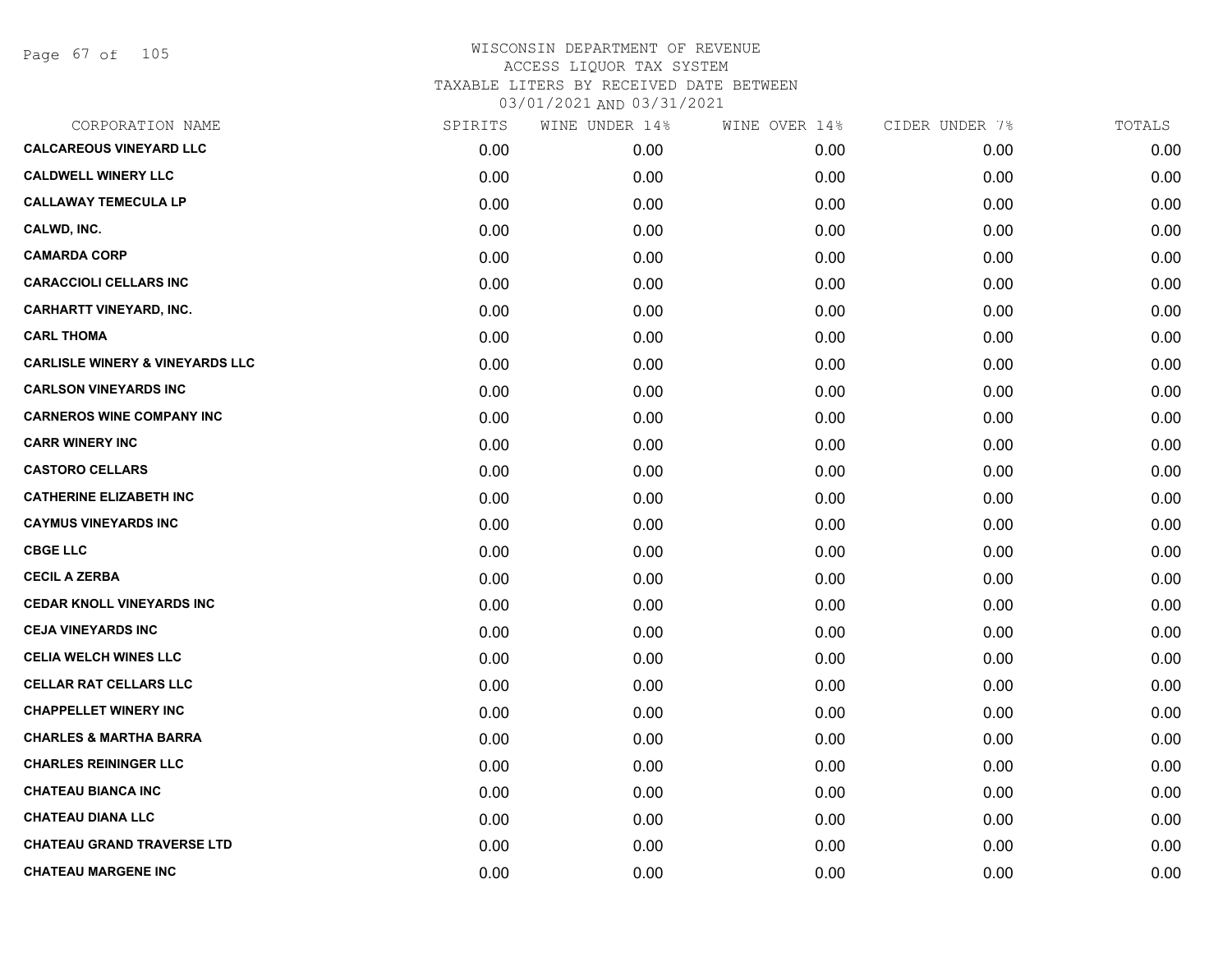| CORPORATION NAME                                  | SPIRITS | WINE UNDER 14% | WINE OVER 14% | CIDER UNDER 7% | TOTALS |
|---------------------------------------------------|---------|----------------|---------------|----------------|--------|
| <b>CHATEAU MORRISETTE INC</b>                     | 0.00    | 0.00           | 0.00          | 0.00           | 0.00   |
| <b>CHATEAU OPERATIONS, LTD.</b>                   | 0.00    | 0.00           | 0.00          | 0.00           | 0.00   |
| <b>CHATEAU POTELLE HOLDINGS LLC</b>               | 0.00    | 0.00           | 0.00          | 0.00           | 0.00   |
| <b>CHATEAU ST CROIX WINERY &amp; VINEYARD LLC</b> | 0.00    | 0.00           | 0.00          | 0.00           | 0.00   |
| <b>CHERRY HILL LLC</b>                            | 0.00    | 0.00           | 0.00          | 0.00           | 0.00   |
| <b>CHIARELLO FAMILY VINEYARDS LLC</b>             | 0.00    | 0.00           | 0.00          | 0.00           | 0.00   |
| <b>CHILDRESS WINERY, LLC</b>                      | 0.00    | 0.00           | 0.00          | 0.00           | 0.00   |
| <b>CHIMNEY ROCK WINERY LLC</b>                    | 0.00    | 0.00           | 0.00          | 0.00           | 0.00   |
| <b>CHRISTOPHE BARON</b>                           | 0.00    | 0.00           | 0.00          | 0.00           | 0.00   |
| <b>CHRISTOPHER FIGGINS</b>                        | 0.00    | 0.00           | 0.00          | 0.00           | 0.00   |
| <b>CHRISTOPHER L SHOWN</b>                        | 0.00    | 0.00           | 0.00          | 0.00           | 0.00   |
| <b>CHRISTOPHER M JAMES</b>                        | 0.00    | 0.00           | 0.00          | 0.00           | 0.00   |
| <b>CINNABAR VINEYARDS &amp; WINERY LLC</b>        | 0.00    | 0.00           | 0.00          | 0.00           | 0.00   |
| <b>CIPCO INC.</b>                                 | 0.00    | 0.00           | 0.00          | 0.00           | 0.00   |
| <b>CLAYTON GARLAND</b>                            | 0.00    | 0.00           | 0.00          | 0.00           | 0.00   |
| <b>CLEARWATER CANYON CELLARS LLC</b>              | 0.00    | 0.00           | 0.00          | 0.00           | 0.00   |
| CLIF BAR FAMILY WINERY & FARM LLC                 | 0.00    | 0.00           | 0.00          | 0.00           | 0.00   |
| <b>CLINE CELLARS INC</b>                          | 0.00    | 0.00           | 0.00          | 0.00           | 0.00   |
| CLOS DU VAL WINE CO LTD                           | 0.00    | 0.00           | 0.00          | 0.00           | 0.00   |
| <b>CLOS LACHANCE WINES LLC</b>                    | 0.00    | 0.00           | 0.00          | 0.00           | 0.00   |
| <b>COCKERELL WINE CONSULTING LLC</b>              | 0.00    | 0.00           | 0.00          | 0.00           | 0.00   |
| <b>CODORNIU NAPA INC</b>                          | 0.00    | 0.00           | 0.00          | 0.00           | 0.00   |
| <b>COELHO WINERY INC</b>                          | 0.00    | 0.00           | 0.00          | 0.00           | 0.00   |
| <b>COL SOLARE, LLP</b>                            | 0.00    | 0.00           | 0.00          | 0.00           | 0.00   |
| <b>COLGIN PARTNERS LLC</b>                        | 0.00    | 0.00           | 0.00          | 0.00           | 0.00   |
| <b>COLLEEN M BOS</b>                              | 0.00    | 0.00           | 0.00          | 0.00           | 0.00   |
| <b>COLONIAL GREEN TRUST</b>                       | 0.00    | 0.00           | 0.00          | 0.00           | 0.00   |
| <b>COLUMBIA RIVER WINERY INC</b>                  | 0.00    | 0.00           | 0.00          | 0.00           | 0.00   |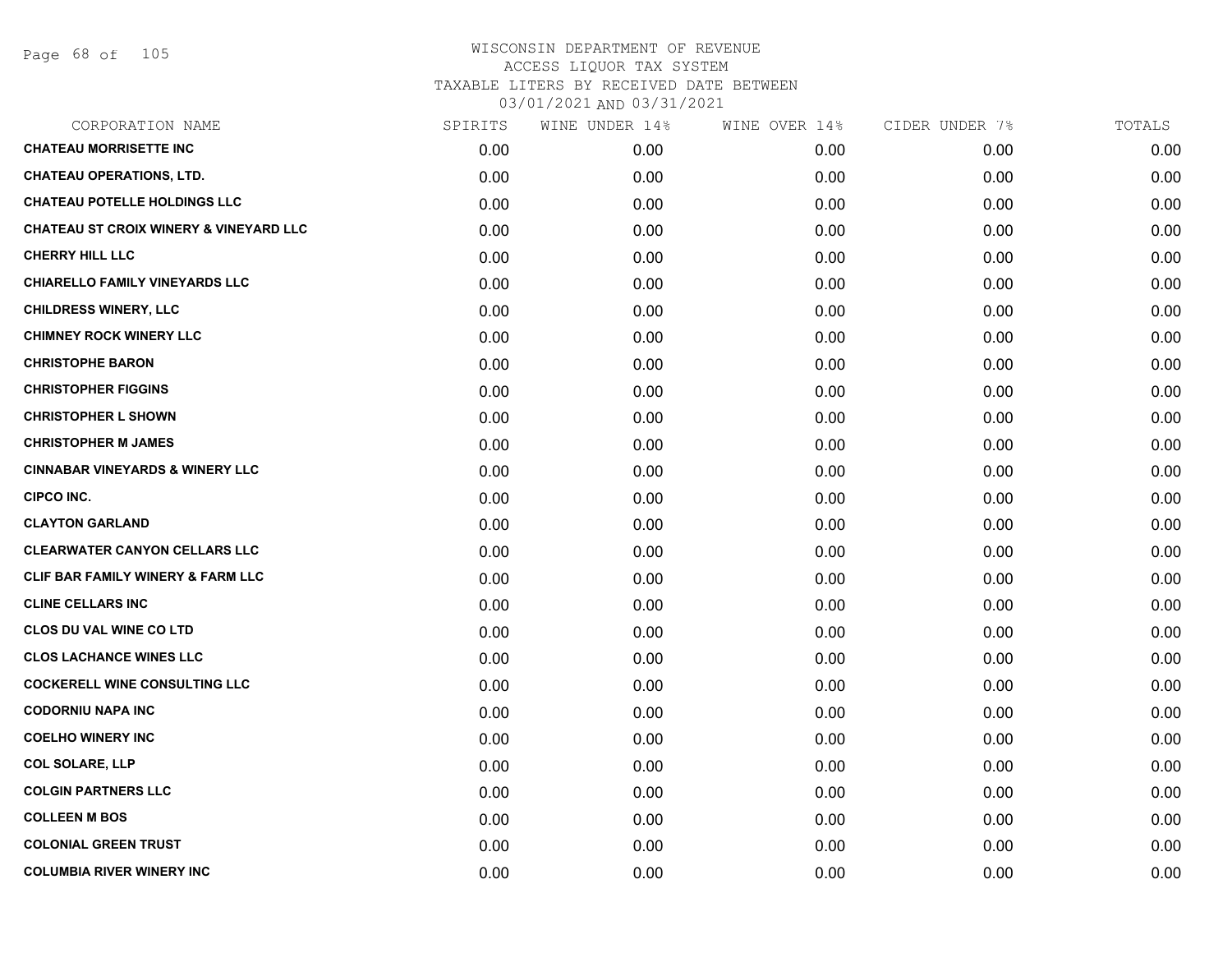Page 69 of 105

| CORPORATION NAME                            | SPIRITS | WINE UNDER 14% | WINE OVER 14% | CIDER UNDER 7% | TOTALS |
|---------------------------------------------|---------|----------------|---------------|----------------|--------|
| <b>COMSTOCK WINES LLC</b>                   | 0.00    | 0.00           | 0.00          | 0.00           | 0.00   |
| <b>CONSTELLATION BRANDS U.S. OPERATIONS</b> | 0.00    | 0.00           | 0.00          | 0.00           | 0.00   |
| <b>CONUNDRUM WINERY LLC</b>                 | 0.00    | 0.00           | 0.00          | 0.00           | 0.00   |
| <b>CONWAY VINEYARDS INC</b>                 | 0.00    | 0.00           | 0.00          | 0.00           | 0.00   |
| <b>COOL HAND VINEYARDS LLC</b>              | 0.00    | 0.00           | 0.00          | 0.00           | 0.00   |
| <b>COOPER VINEYARDS LLC</b>                 | 0.00    | 0.00           | 0.00          | 0.00           | 0.00   |
| <b>COPPER CANE LLC</b>                      | 0.00    | 0.00           | 0.00          | 0.00           | 0.00   |
| <b>COR WINE CELLARS, LLC</b>                | 0.00    | 0.00           | 0.00          | 0.00           | 0.00   |
| <b>CORISON WINERY INC</b>                   | 0.00    | 0.00           | 0.00          | 0.00           | 0.00   |
| <b>CORNERSTONE CELLARS LLC</b>              | 0.00    | 0.00           | 0.00          | 0.00           | 0.00   |
| <b>CORY J MICHAL</b>                        | 0.00    | 24.75          | 0.00          | 0.00           | 24.75  |
| <b>COURAGEOUS INC</b>                       | 0.00    | 0.00           | 0.00          | 0.00           | 0.00   |
| <b>CRAFT BEVERAGE CONCEPTS LLC</b>          | 0.00    | 0.00           | 0.00          | 0.00           | 0.00   |
| <b>CRAIG FLETCHER</b>                       | 0.00    | 0.00           | 0.00          | 0.00           | 0.00   |
| <b>CRAIG S HANDLY</b>                       | 0.00    | 0.00           | 0.00          | 0.00           | 0.00   |
| <b>CREATIVE WINE CONCEPTS INC</b>           | 0.00    | 0.00           | 0.00          | 0.00           | 0.00   |
| <b>CREW WINE COMPANY LLC</b>                | 0.00    | 0.00           | 0.00          | 0.00           | 0.00   |
| <b>CRIMSON WINE GROUP LTD</b>               | 0.00    | 0.00           | 0.00          | 0.00           | 0.00   |
| <b>CRISTOM VINEYARDS INC</b>                | 0.00    | 0.00           | 0.00          | 0.00           | 0.00   |
| <b>CROCKER &amp; STARR WINE CO LLC</b>      | 0.00    | 0.00           | 0.00          | 0.00           | 0.00   |
| <b>CROFT LLC</b>                            | 0.00    | 0.00           | 0.00          | 0.00           | 0.00   |
| <b>CROWN POINT WINERY LLC</b>               | 0.00    | 0.00           | 0.00          | 0.00           | 0.00   |
| <b>CRUSE WINE COMPANY, LLC</b>              | 0.00    | 0.00           | 0.00          | 0.00           | 0.00   |
| <b>CULLEN AND HARRISON LLC</b>              | 0.00    | 0.00           | 0.00          | 0.00           | 0.00   |
| <b>CUNAT PREMIUM VINEYARDS LLC</b>          | 0.00    | 0.00           | 0.00          | 0.00           | 0.00   |
| <b>CUSHMAN WINERY CORPORATION</b>           | 0.00    | 0.00           | 0.00          | 0.00           | 0.00   |
| <b>CUVAISON INC</b>                         | 0.00    | 0.00           | 0.00          | 0.00           | 0.00   |
| <b>CWC WINERY LLC</b>                       | 0.00    | 0.00           | 0.00          | 0.00           | 0.00   |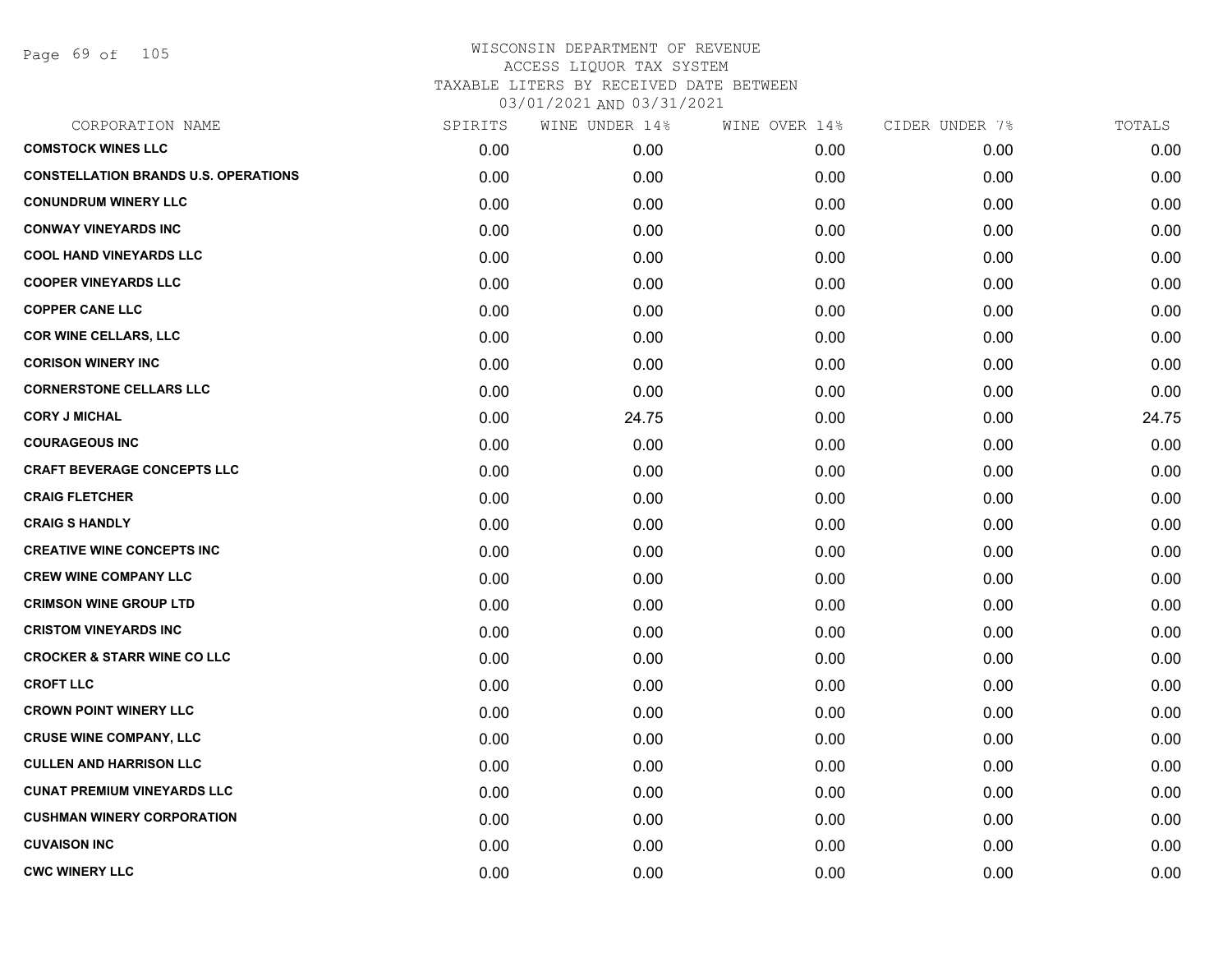Page 70 of 105

| CORPORATION NAME                      | SPIRITS | WINE UNDER 14% | WINE OVER 14% | CIDER UNDER 7% | TOTALS |
|---------------------------------------|---------|----------------|---------------|----------------|--------|
| <b>D MYERS LLC</b>                    | 0.00    | 0.00           | 0.00          | 0.00           | 0.00   |
| <b>D R STEPHENS ESTATE WINES, LLC</b> | 0.00    | 0.00           | 0.00          | 0.00           | 0.00   |
| <b>DADY CAPITAL LLLP</b>              | 0.00    | 0.00           | 0.00          | 0.00           | 0.00   |
| <b>DAMIANI WINE CELLARS, LLC</b>      | 0.00    | 0.00           | 0.00          | 0.00           | 0.00   |
| <b>DANA ESTATES INC</b>               | 0.00    | 0.00           | 0.00          | 0.00           | 0.00   |
| <b>DANICA PATRICK</b>                 | 0.00    | 0.00           | 0.00          | 0.00           | 0.00   |
| <b>DANIEL J KOEPKE</b>                | 0.00    | 0.00           | 0.00          | 0.00           | 0.00   |
| DANZA DEL SOL WINERY INC              | 0.00    | 0.00           | 0.00          | 0.00           | 0.00   |
| <b>DANZINGER VINEYARDS LLC</b>        | 0.00    | 0.00           | 0.00          | 0.00           | 0.00   |
| <b>DAOU VINEYARDS LLC</b>             | 0.00    | 0.00           | 0.00          | 0.00           | 0.00   |
| <b>DARIOUSH KHALEDI WINERY LLC</b>    | 0.00    | 0.00           | 0.00          | 0.00           | 0.00   |
| DAVERO SONOMA, INC                    | 0.00    | 0.00           | 0.00          | 0.00           | 0.00   |
| <b>DAVID BRUCE WINERY INC</b>         | 0.00    | 0.00           | 0.00          | 0.00           | 0.00   |
| <b>DAVID COFFARO</b>                  | 0.00    | 0.00           | 0.00          | 0.00           | 0.00   |
| <b>DAVID F MAHER</b>                  | 0.00    | 0.00           | 0.00          | 0.00           | 0.00   |
| <b>DAVID J ECKERT</b>                 | 0.00    | 0.00           | 0.00          | 0.00           | 0.00   |
| <b>DAVID J MATTHEWS</b>               | 0.00    | 0.00           | 0.00          | 0.00           | 0.00   |
| <b>DAVID JAMES LLC</b>                | 0.00    | 0.00           | 0.00          | 0.00           | 0.00   |
| <b>DAVID L MCGEE</b>                  | 0.00    | 0.00           | 0.00          | 0.00           | 0.00   |
| <b>DAVID R ARIZINI</b>                | 0.00    | 0.00           | 0.00          | 0.00           | 0.00   |
| <b>DAVID R RASMUSSEN</b>              | 0.00    | 0.00           | 0.00          | 0.00           | 0.00   |
| <b>DAVIS ESTATES LLC</b>              | 0.00    | 0.00           | 0.00          | 0.00           | 0.00   |
| <b>DAWN'S DREAM LLC</b>               | 0.00    | 0.00           | 0.00          | 0.00           | 0.00   |
| DE LA MONTANYA WINERY INC             | 0.00    | 0.00           | 0.00          | 0.00           | 0.00   |
| DE TIERRA VINEYARD LLC                | 0.00    | 0.00           | 0.00          | 0.00           | 0.00   |
| <b>DEAN VINCENT BORDIGIONI</b>        | 0.00    | 0.00           | 0.00          | 0.00           | 0.00   |
| DEERFIELD RANCH WINERY LLC            | 0.00    | 14.25          | 53.25         | 0.00           | 67.50  |
| DEL DOTTO VINEYARDS INC               | 0.00    | 0.00           | 0.00          | 0.00           | 0.00   |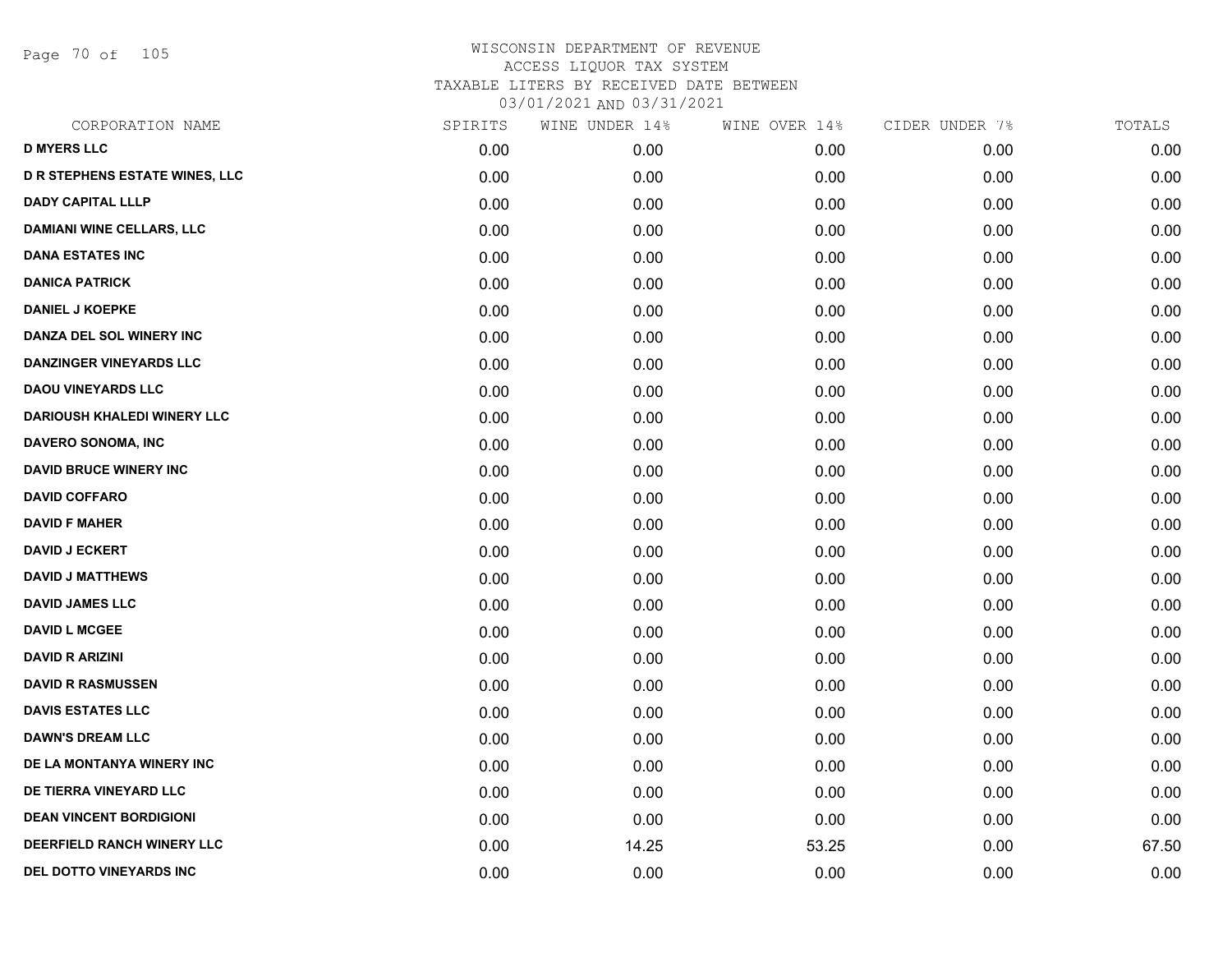Page 71 of 105

| CORPORATION NAME                                              | SPIRITS | WINE UNDER 14% | WINE OVER 14% | CIDER UNDER 7% | TOTALS |
|---------------------------------------------------------------|---------|----------------|---------------|----------------|--------|
| <b>DELFINO FARMS LLC</b>                                      | 0.00    | 0.00           | 0.00          | 0.00           | 0.00   |
| <b>DELICATO VINEYARDS INC</b>                                 | 0.00    | 0.00           | 0.00          | 0.00           | 0.00   |
| <b>DELILLE CELLARS LLC</b>                                    | 0.00    | 0.00           | 0.00          | 0.00           | 0.00   |
| <b>DELLA TERRA LLC</b>                                        | 0.00    | 0.00           | 0.00          | 0.00           | 0.00   |
| <b>DENNIS R ONEIL</b>                                         | 0.00    | 0.00           | 0.00          | 0.00           | 0.00   |
| DH GUSTAFSON FAMILY VINEYARDS LLC                             | 0.00    | 0.00           | 0.00          | 0.00           | 0.00   |
| DIAMOND MOUNTAIN VINEYARD COMPANY INC                         | 0.00    | 0.00           | 0.00          | 0.00           | 0.00   |
| <b>DIANA HOBSON</b>                                           | 0.00    | 0.00           | 0.00          | 0.00           | 0.00   |
| <b>DINO DINA</b>                                              | 0.00    | 0.00           | 0.00          | 0.00           | 0.00   |
| DIXONS AUTUMN HARVEST WINERY, LLC                             | 0.00    | 0.00           | 0.00          | 0.00           | 0.00   |
| <b>DOMAINE CARNEROS LTD</b>                                   | 0.00    | 0.00           | 0.00          | 0.00           | 0.00   |
| <b>DOMAINE CHANDON INC</b>                                    | 0.00    | 0.00           | 0.00          | 0.00           | 0.00   |
| <b>DOMAINE DE LA TERRE ROUGE LTD</b>                          | 0.00    | 0.00           | 0.00          | 0.00           | 0.00   |
| <b>DOMAINE DE MARIA SOTER LLC</b>                             | 0.00    | 0.00           | 0.00          | 0.00           | 0.00   |
| <b>DOMAINE DROUHIN OREGON LLC</b>                             | 0.00    | 0.00           | 0.00          | 0.00           | 0.00   |
| <b>DOMAINE SERENE VINEYARDS &amp; WINERY INC</b>              | 0.00    | 0.00           | 0.00          | 0.00           | 0.00   |
| <b>DOMINICK CHIRICHILLO</b>                                   | 0.00    | 0.00           | 0.00          | 0.00           | 0.00   |
| <b>DON GRASSE</b>                                             | 0.00    | 0.00           | 0.00          | 0.00           | 0.00   |
| DON SEBASTIANI & SONS INTERNATIONAL WINE<br><b>NEGOCIANTS</b> | 0.00    | 0.00           | 0.00          | 0.00           | 0.00   |
| <b>DONALD PHILLIPS HILL JR</b>                                | 0.00    | 0.00           | 0.00          | 0.00           | 0.00   |
| DONATI FAMILY VINEYARD, INC                                   | 0.00    | 0.00           | 0.00          | 0.00           | 0.00   |
| DONELAN FAMILY WINE CELLARS LLC                               | 0.00    | 0.00           | 0.00          | 0.00           | 0.00   |
| <b>DONGYI INTERNATIONAL LLC</b>                               | 0.00    | 0.00           | 0.00          | 0.00           | 0.00   |
| <b>DOROTHY PANELLA</b>                                        | 0.00    | 0.00           | 0.00          | 0.00           | 0.00   |
| <b>DOSSEY VINEYARDS LLC</b>                                   | 0.00    | 0.00           | 0.00          | 0.00           | 0.00   |
| <b>DOUBLE CANYON VINEYARDS LLC</b>                            | 0.00    | 0.00           | 0.00          | 0.00           | 0.00   |
| <b>DOUKENIE WINERY, INC.</b>                                  | 0.00    | 0.00           | 0.00          | 0.00           | 0.00   |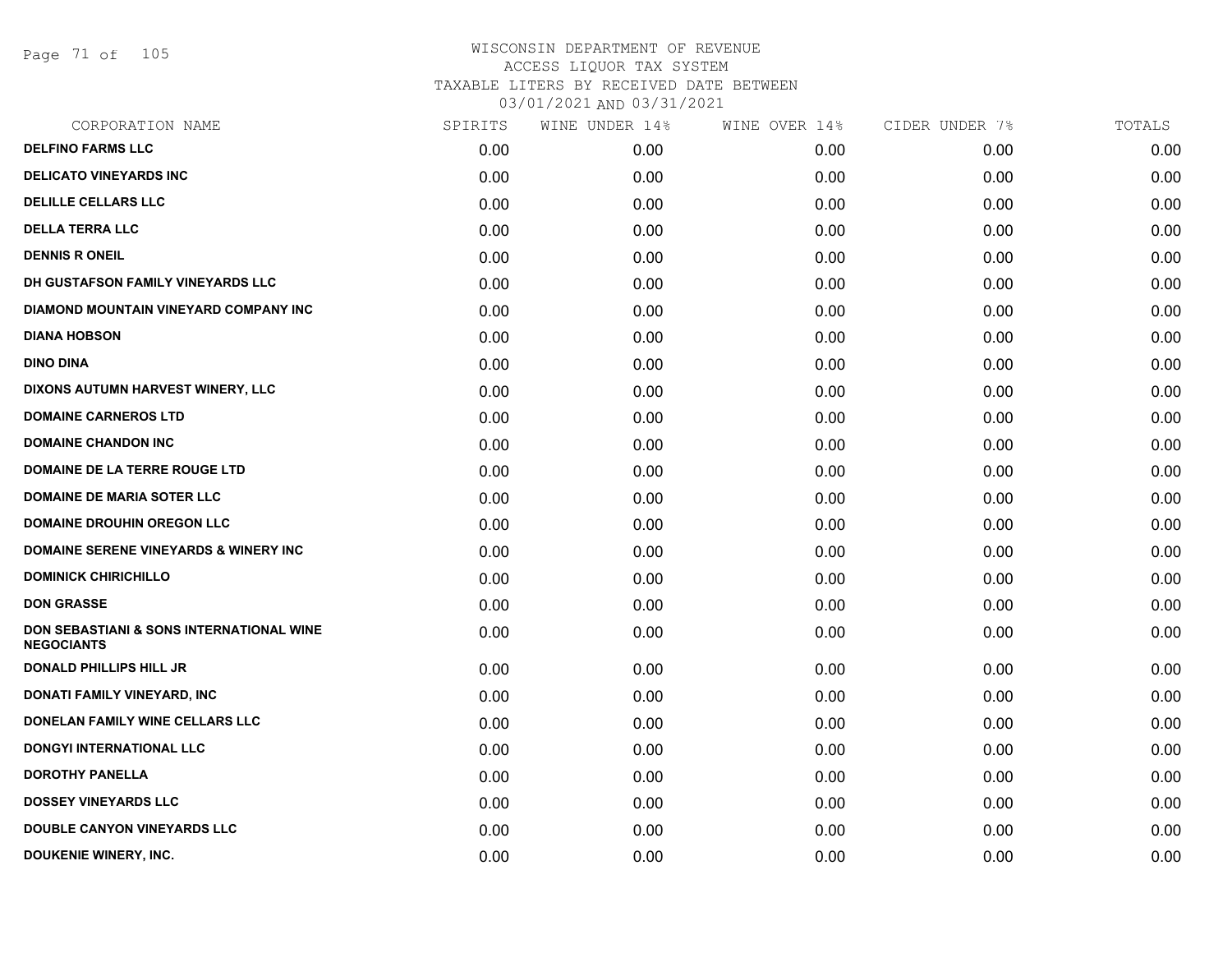Page 72 of 105

| CORPORATION NAME                    | SPIRITS | WINE UNDER 14% | WINE OVER 14% | CIDER UNDER 7% | TOTALS |
|-------------------------------------|---------|----------------|---------------|----------------|--------|
| DRAGONETTE CELLARS LLC              | 0.00    | 0.00           | 0.00          | 0.00           | 0.00   |
| <b>DRAKE MAKES WINE, INC.</b>       | 0.00    | 0.00           | 0.00          | 0.00           | 0.00   |
| DRUMLIN RIDGE WINERY LLC            | 0.00    | 0.00           | 0.00          | 0.00           | 0.00   |
| DRY CREEK VINEYARD INC              | 0.00    | 0.00           | 0.00          | 0.00           | 0.00   |
| <b>DSC INVESTORS INC</b>            | 0.00    | 0.00           | 0.00          | 0.00           | 0.00   |
| <b>DUCKHORN WINE COMPANY</b>        | 0.00    | 0.00           | 0.00          | 0.00           | 0.00   |
| <b>DUMOL WINERY LLC</b>             | 0.00    | 0.00           | 0.00          | 0.00           | 0.00   |
| <b>DUNHAM CELLARS LLC</b>           | 0.00    | 0.00           | 0.00          | 0.00           | 0.00   |
| <b>DUNN VINEYARDS LLC</b>           | 0.00    | 0.00           | 0.00          | 0.00           | 0.00   |
| DUPLIN WINE CELLARS INC             | 0.00    | 0.00           | 0.00          | 0.00           | 0.00   |
| <b>DURANT VINEYARDS LLC</b>         | 0.00    | 0.00           | 0.00          | 0.00           | 0.00   |
| DUTTON GOLDFIELD WINERY LLC         | 0.00    | 0.00           | 0.00          | 0.00           | 0.00   |
| E & J GALLO WINERY                  | 0.00    | 0.00           | 0.00          | 0.00           | 0.00   |
| <b>E STRING CELLARS LLC</b>         | 0.00    | 0.00           | 0.00          | 0.00           | 0.00   |
| <b>EAGLES LANDING WINERY LLC</b>    | 0.00    | 0.00           | 0.00          | 0.00           | 0.00   |
| EAST BRANCH WINERY, INC.            | 0.00    | 0.00           | 0.00          | 0.00           | 0.00   |
| <b>EASTERN RIDGES VINEYARD, LLC</b> | 0.00    | 0.00           | 0.00          | 0.00           | 0.00   |
| <b>EBERLE WINERY LP</b>             | 0.00    | 0.00           | 0.00          | 0.00           | 0.00   |
| EDEN ICE CIDER COMPANY INC.         | 0.00    | 0.00           | 0.00          | 0.00           | 0.00   |
| <b>EDWARD J RINK</b>                | 0.00    | 0.00           | 0.00          | 0.00           | 0.00   |
| EHREN JORDAN WINE CELLARS LLC       | 0.00    | 0.00           | 0.00          | 0.00           | 0.00   |
| <b>EILEEN BRYS</b>                  | 0.00    | 0.00           | 0.00          | 0.00           | 0.00   |
| <b>ELEGANCE PROPERTIES LLC</b>      | 0.00    | 0.00           | 0.00          | 0.00           | 0.00   |
| <b>ELISABETH W KLEIN</b>            | 0.00    | 0.00           | 0.00          | 0.00           | 0.00   |
| ELK COVE VINEYARDS INC              | 0.00    | 0.00           | 0.00          | 0.00           | 0.00   |
| <b>ELV-OREGON LLC</b>               | 0.00    | 0.00           | 0.00          | 0.00           | 0.00   |
| <b>EMILIO GUGLIELMO WINERY INC</b>  | 0.00    | 0.00           | 0.00          | 0.00           | 0.00   |
| <b>EMMITT-SCORSONE WINES LLC</b>    | 0.00    | 0.00           | 0.00          | 0.00           | 0.00   |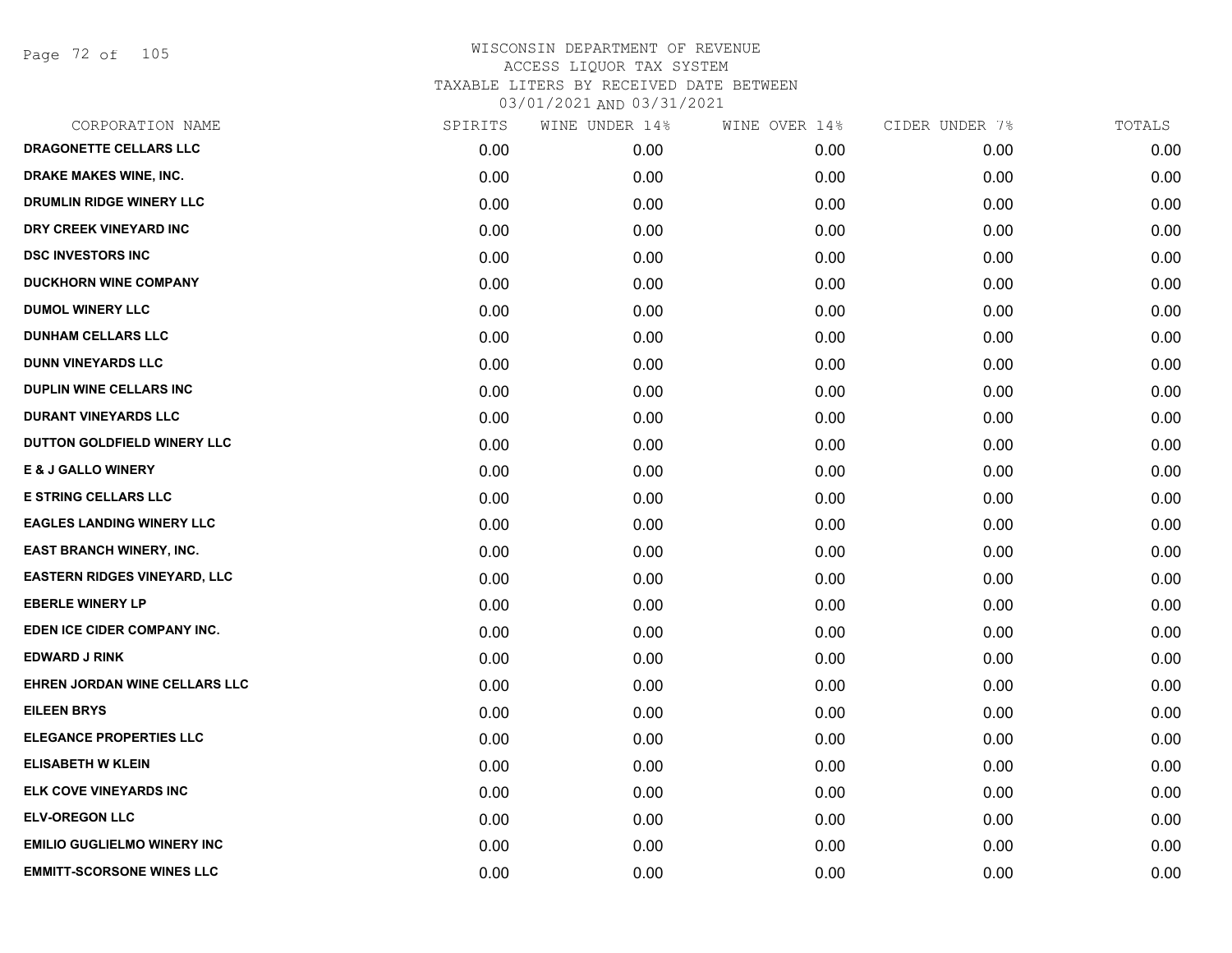Page 73 of 105

| CORPORATION NAME                         | SPIRITS | WINE UNDER 14% | WINE OVER 14% | CIDER UNDER 7% | TOTALS |
|------------------------------------------|---------|----------------|---------------|----------------|--------|
| <b>EMMOLO RIVER RANCH LLC</b>            | 0.00    | 0.00           | 0.00          | 0.00           | 0.00   |
| <b>ENTENTE SPIRITS LLC</b>               | 0.00    | 0.00           | 0.00          | 0.00           | 0.00   |
| EOLA HILLS WINE CELLARS INC              | 0.00    | 0.00           | 0.00          | 0.00           | 0.00   |
| <b>ERIC FLANAGAN</b>                     | 0.00    | 0.00           | 0.00          | 0.00           | 0.00   |
| <b>ERIC TRUMP WINE MANUFACTURING LLC</b> | 0.00    | 0.00           | 0.00          | 0.00           | 0.00   |
| ERIK MILLER WINES, INC.                  | 0.00    | 0.00           | 0.00          | 0.00           | 0.00   |
| <b>ERNEST VINEYARDS LLC</b>              | 0.00    | 0.00           | 0.00          | 0.00           | 0.00   |
| <b>ETHAN KELLER</b>                      | 0.00    | 0.00           | 0.00          | 0.00           | 0.00   |
| <b>EUGENE PERATA</b>                     | 0.00    | 0.00           | 0.00          | 0.00           | 0.00   |
| <b>F KORBEL &amp; BROS INC</b>           | 0.00    | 0.00           | 0.00          | 0.00           | 0.00   |
| <b>FAETHM INC</b>                        | 0.00    | 0.00           | 0.00          | 0.00           | 0.00   |
| <b>FAIRWINDS ESTATE, LLC</b>             | 0.00    | 0.00           | 0.00          | 0.00           | 0.00   |
| <b>FANTESCA LLC</b>                      | 0.00    | 0.00           | 0.00          | 0.00           | 0.00   |
| <b>FAT BOYS INC</b>                      | 0.00    | 0.00           | 0.00          | 0.00           | 0.00   |
| <b>FAWN CREEK WINERY LLC</b>             | 0.00    | 0.00           | 0.00          | 0.00           | 0.00   |
| <b>FAZELI VINEYARDS, LLC</b>             | 0.00    | 0.00           | 0.00          | 0.00           | 0.00   |
| <b>FENESTRA WINERY INC</b>               | 0.00    | 0.00           | 0.00          | 0.00           | 0.00   |
| FENN VALLEY VINEYARDS, INC.              | 0.00    | 0.00           | 0.00          | 0.00           | 0.00   |
| <b>FERMENTING CELLARS LLC</b>            | 0.00    | 0.00           | 0.00          | 0.00           | 0.00   |
| <b>FERNRAY LLC</b>                       | 0.00    | 0.00           | 0.00          | 0.00           | 0.00   |
| <b>FETZER VINEYARDS</b>                  | 0.00    | 0.00           | 0.00          | 0.00           | 0.00   |
| <b>FICKLIN VINEYARDS INC</b>             | 0.00    | 0.00           | 0.00          | 0.00           | 0.00   |
| <b>FIDDLEHEAD CELLARS LP</b>             | 0.00    | 0.00           | 0.00          | 0.00           | 0.00   |
| <b>FIDELITAS WINES LLC</b>               | 0.00    | 0.00           | 0.00          | 0.00           | 0.00   |
| <b>FIESTA VINEYARD &amp; WINERY LLC</b>  | 0.00    | 0.00           | 0.00          | 0.00           | 0.00   |
| FINKELSTEIN VINEYARDS INC                | 0.00    | 0.00           | 0.00          | 0.00           | 0.00   |
| <b>FIRESTEED CORPORATION</b>             | 0.00    | 0.00           | 0.00          | 0.00           | 0.00   |
| FISHER KING WINERY, LLC                  | 0.00    | 0.00           | 0.00          | 0.00           | 0.00   |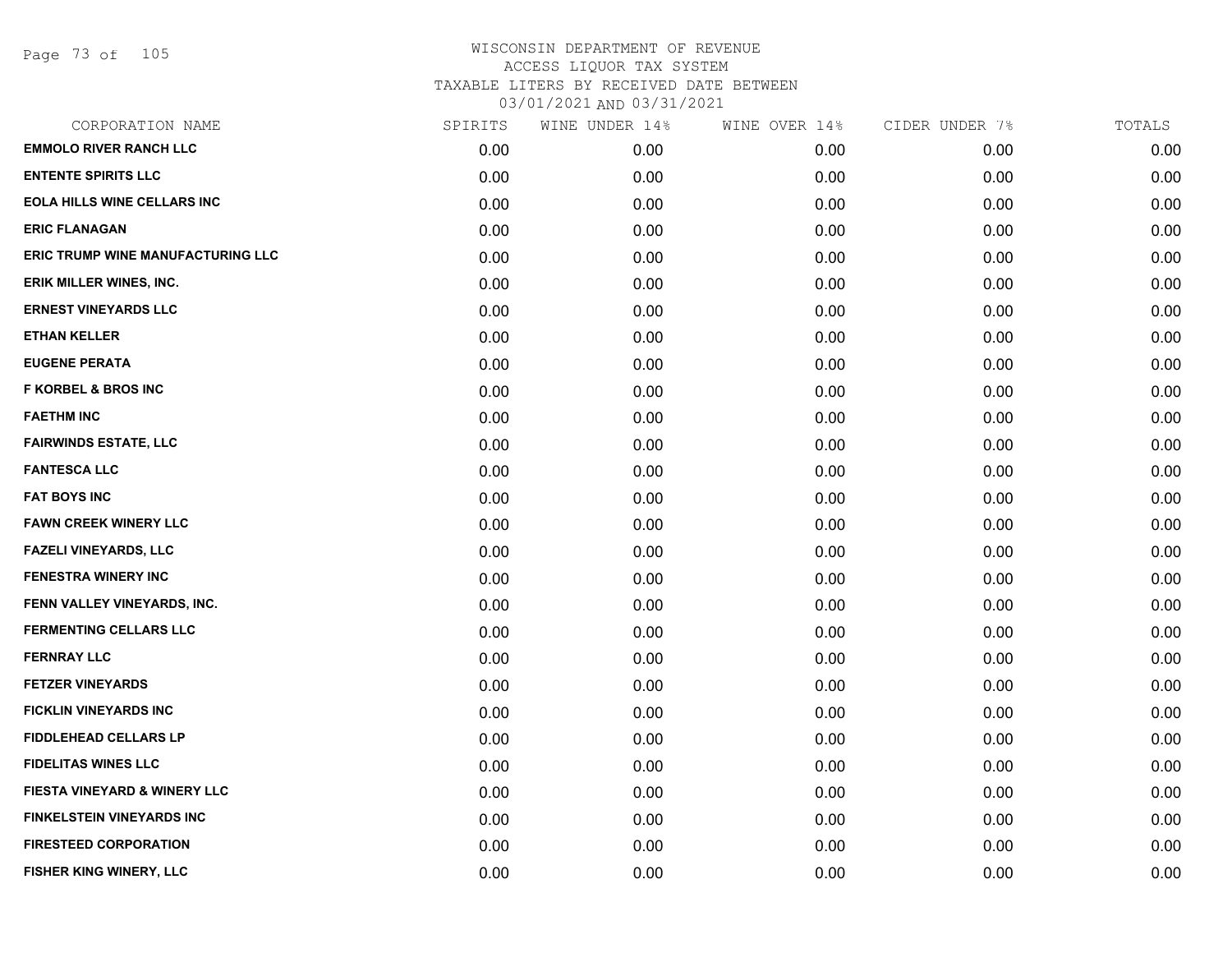Page 74 of 105

| CORPORATION NAME                               | SPIRITS | WINE UNDER 14% | WINE OVER 14% | CIDER UNDER 7% | TOTALS   |
|------------------------------------------------|---------|----------------|---------------|----------------|----------|
| <b>FISHER VINEYARDS</b>                        | 0.00    | 0.00           | 0.00          | 0.00           | 0.00     |
| <b>FITVINE LLC</b>                             | 0.00    | 0.00           | 0.00          | 0.00           | 0.00     |
| <b>FIVE VINES LLC</b>                          | 0.00    | 0.00           | 0.00          | 0.00           | 0.00     |
| <b>FLOOD RANCH COMPANY</b>                     | 0.00    | 0.00           | 0.00          | 0.00           | 0.00     |
| <b>FLORA SPRINGS WINE COMPANY</b>              | 0.00    | 0.00           | 0.00          | 0.00           | 0.00     |
| <b>FLORIDA ORANGE GROVES INC</b>               | 0.00    | 0.00           | 0.00          | 0.00           | 0.00     |
| FLOWERS VINEYARD AND WINERY, LLC               | 0.00    | 0.00           | 0.00          | 0.00           | 0.00     |
| <b>FLX GRAPES LLC</b>                          | 0.00    | 0.00           | 0.00          | 0.00           | 0.00     |
| <b>FLYING B VINEYARD LP</b>                    | 0.00    | 0.00           | 0.00          | 0.00           | 0.00     |
| <b>FN CELLARS LLC</b>                          | 0.00    | 0.00           | 0.00          | 0.00           | 0.00     |
| <b>FOLEY ESTATES VINEYARD &amp; WINERY LLC</b> | 0.00    | 0.00           | 0.00          | 0.00           | 0.00     |
| <b>FOLEY FAMILY WINES INC</b>                  | 0.00    | 0.00           | 0.00          | 0.00           | 0.00     |
| <b>FOLIO WINE COMPANY LLC</b>                  | 0.00    | 0.00           | 0.00          | 0.00           | 0.00     |
| <b>FONTANELLA WINES LLC</b>                    | 0.00    | 0.00           | 0.00          | 0.00           | 0.00     |
| <b>FORIS VINEYARDS WINERY LLC</b>              | 0.00    | 0.00           | 0.00          | 0.00           | 0.00     |
| FORT ROSS VINEYARD & WINERY LLC                | 0.00    | 0.00           | 0.00          | 0.00           | 0.00     |
| <b>FOUR BEARS WINERY LLC</b>                   | 0.00    | 0.00           | 0.00          | 0.00           | 0.00     |
| FOUR DAUGHTERS VINEYARD AND WINERY LLC         | 0.00    | 0.00           | 0.00          | 0.00           | 0.00     |
| FOX RUN VINEYARDS INC                          | 0.00    | 0.00           | 0.00          | 0.00           | 0.00     |
| <b>FOXEN VINEYARD INC</b>                      | 0.00    | 0.00           | 0.00          | 0.00           | 0.00     |
| <b>FRANCIS COPPOLA WINERY LLC</b>              | 0.00    | 472.29         | 699.50        | 0.00           | 1,171.79 |
| <b>FRANK FAMILY VINEYARDS LLC</b>              | 0.00    | 0.00           | 0.00          | 0.00           | 0.00     |
| <b>FRED C SCHERRER</b>                         | 0.00    | 0.00           | 0.00          | 0.00           | 0.00     |
| <b>FREDERICK QUANDT</b>                        | 0.00    | 0.00           | 0.00          | 0.00           | 0.00     |
| <b>FREEMAN FAMILY WINERY LLC</b>               | 0.00    | 0.00           | 0.00          | 0.00           | 0.00     |
| <b>FREIXENET SONOMA CAVES INC</b>              | 0.00    | 0.00           | 0.00          | 0.00           | 0.00     |
| <b>FRESH GRAPES LLC</b>                        | 0.00    | 0.00           | 0.00          | 0.00           | 0.00     |
| <b>FREY FAMILY WINERY LLC</b>                  | 0.00    | 0.00           | 0.00          | 0.00           | 0.00     |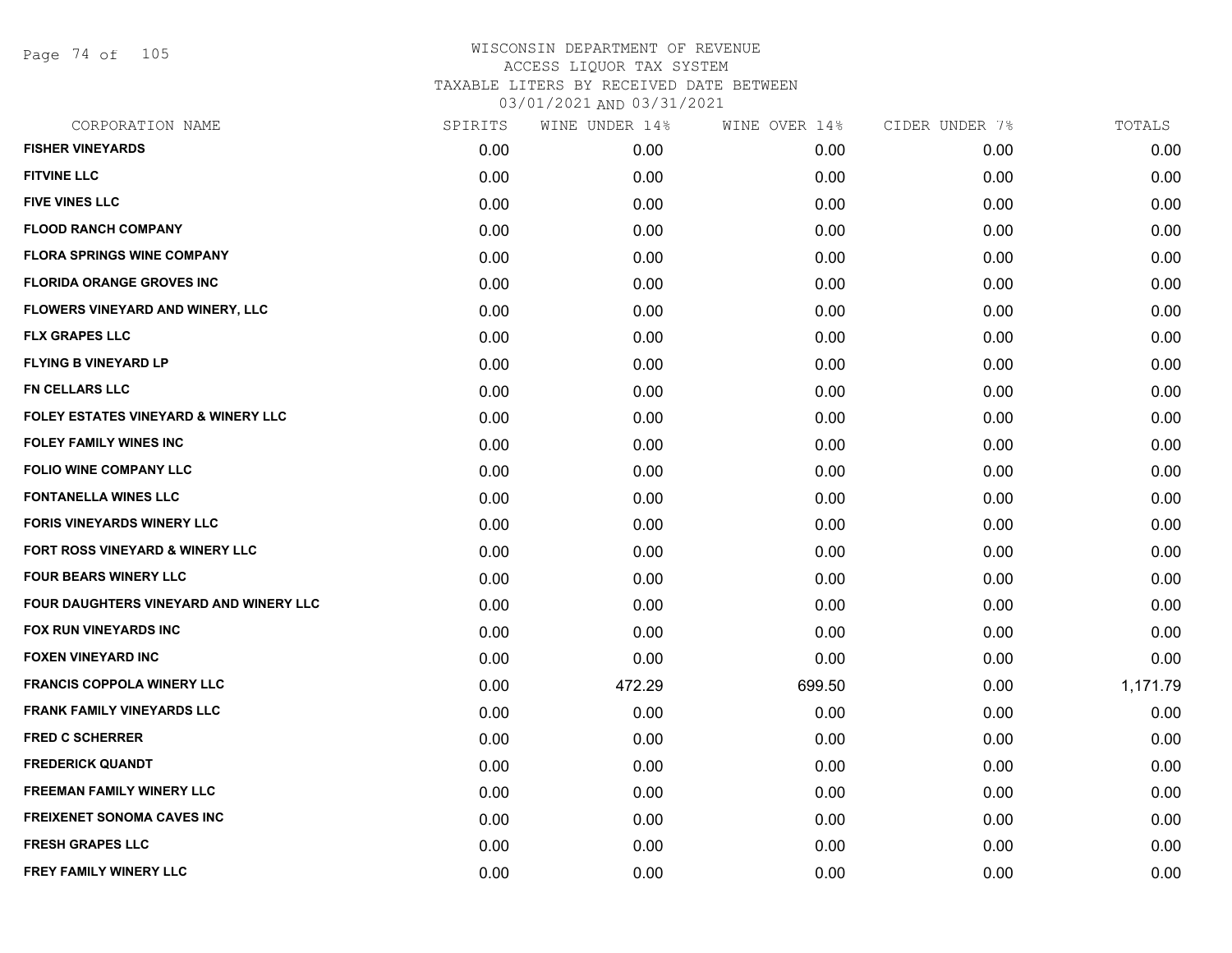Page 75 of 105

| CORPORATION NAME                           | SPIRITS | WINE UNDER 14% | WINE OVER 14% | CIDER UNDER 7% | TOTALS |
|--------------------------------------------|---------|----------------|---------------|----------------|--------|
| <b>FREY VINEYARDS LTD</b>                  | 0.00    | 0.00           | 0.00          | 0.00           | 0.00   |
| <b>FROGS LEAP WINERY</b>                   | 0.00    | 0.00           | 0.00          | 0.00           | 0.00   |
| <b>FROGTOWN CELLARS LLP</b>                | 0.00    | 0.00           | 0.00          | 0.00           | 0.00   |
| <b>FROST WINES LLC</b>                     | 0.00    | 0.00           | 0.00          | 0.00           | 0.00   |
| FRUIT OF THE WOODS WINE CELLAR, INC.       | 0.00    | 0.00           | 0.00          | 0.00           | 0.00   |
| <b>FULCRUM WINES LLC</b>                   | 0.00    | 0.00           | 0.00          | 0.00           | 0.00   |
| <b>FULKERSON WINE CELLARS LLC</b>          | 0.00    | 0.00           | 0.00          | 0.00           | 0.00   |
| <b>FULLERTON WINES, INC</b>                | 0.00    | 0.00           | 0.00          | 0.00           | 0.00   |
| <b>FURTHERMORE LLC</b>                     | 0.00    | 0.00           | 0.00          | 0.00           | 0.00   |
| <b>G GRAHAM WINES INC</b>                  | 0.00    | 0.00           | 0.00          | 0.00           | 0.00   |
| <b>GALANTE FAMILY WINERY INC</b>           | 0.00    | 0.00           | 0.00          | 0.00           | 0.00   |
| <b>GALENA CELLARS INC</b>                  | 0.00    | 0.00           | 0.00          | 0.00           | 0.00   |
| <b>GALLICA WINES LLC</b>                   | 0.00    | 0.00           | 0.00          | 0.00           | 0.00   |
| <b>GAMBA VINEYARDS AND WINERY LLC</b>      | 0.00    | 0.00           | 0.00          | 0.00           | 0.00   |
| <b>GAMBLE FAMILY VINEYARDS LLC</b>         | 0.00    | 0.00           | 0.00          | 0.00           | 0.00   |
| <b>GANDONA INC</b>                         | 0.00    | 0.00           | 0.00          | 0.00           | 0.00   |
| <b>GARGIULO VINEYARD LLC</b>               | 0.00    | 0.00           | 0.00          | 0.00           | 0.00   |
| <b>GARROD TRUST</b>                        | 0.00    | 0.00           | 0.00          | 0.00           | 0.00   |
| <b>GARY FRANSCIONI, INC.</b>               | 0.00    | 0.00           | 0.00          | 0.00           | 0.00   |
| <b>GEARY MARKET INVESTMENT COMPANY LTD</b> | 0.00    | 0.00           | 0.00          | 0.00           | 0.00   |
| <b>GEMSTONE VINEYARDS LLC</b>              | 0.00    | 0.00           | 0.00          | 0.00           | 0.00   |
| <b>GENERATIONS OF SONOMA LLC</b>           | 0.00    | 0.00           | 0.00          | 0.00           | 0.00   |
| <b>GENESEO PARTNERS LP</b>                 | 0.00    | 0.00           | 0.00          | 0.00           | 0.00   |
| <b>GEORGE O HENDRY</b>                     | 0.00    | 0.00           | 0.00          | 0.00           | 0.00   |
| <b>GEORGE RONALD DENNER</b>                | 0.00    | 0.00           | 0.00          | 0.00           | 0.00   |
| <b>GEORGIA WINES, INC</b>                  | 0.00    | 0.00           | 0.00          | 0.00           | 0.00   |
| <b>GERALD E FORTH</b>                      | 0.00    | 0.00           | 0.00          | 0.00           | 0.00   |
| <b>GF VINEYARDS LLC</b>                    | 0.00    | 0.00           | 0.00          | 0.00           | 0.00   |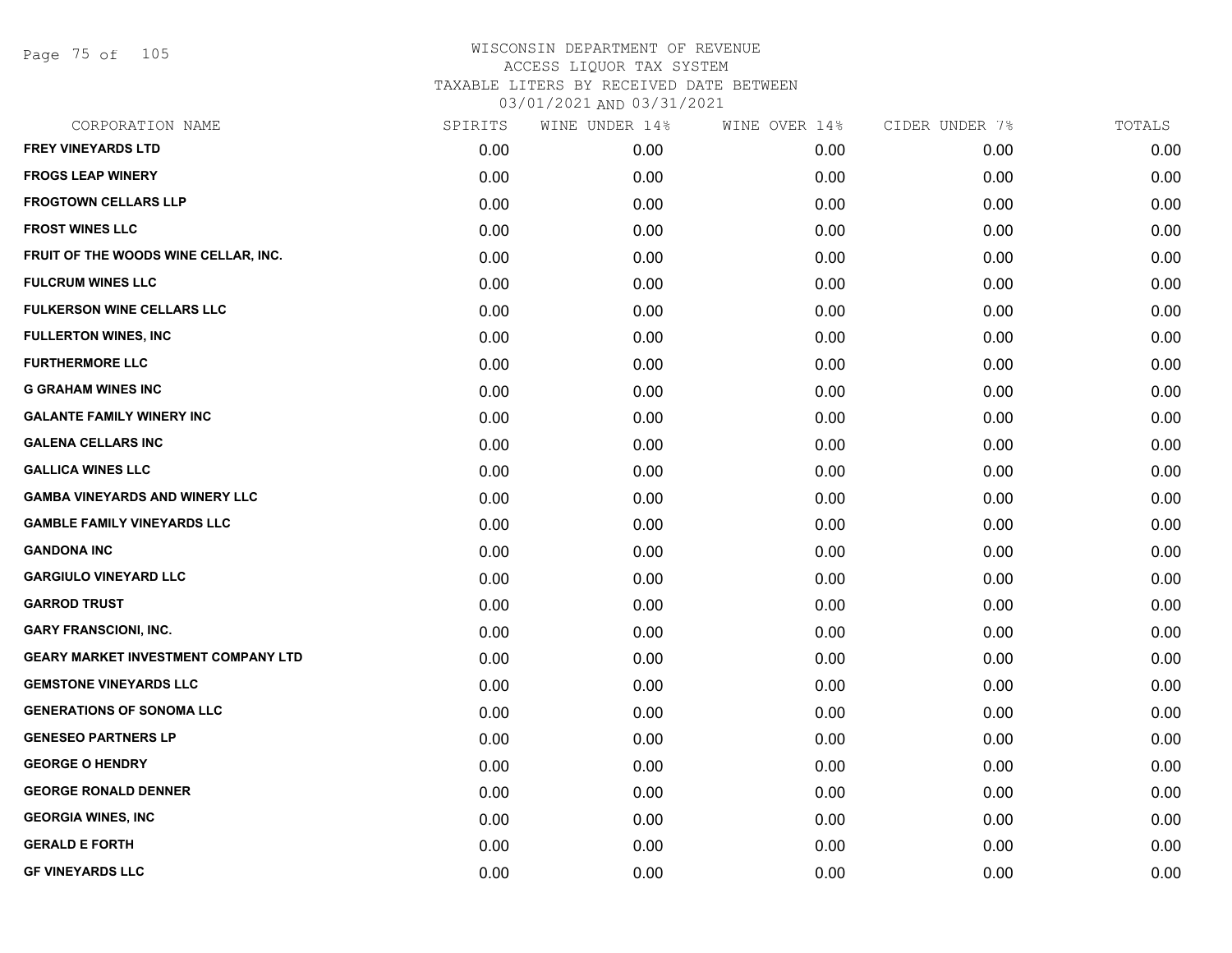Page 76 of 105

| CORPORATION NAME                        | SPIRITS | WINE UNDER 14% | WINE OVER 14% | CIDER UNDER 7% | TOTALS   |
|-----------------------------------------|---------|----------------|---------------|----------------|----------|
| <b>GF WINES LLC</b>                     | 0.00    | 0.00           | 0.00          | 0.00           | 0.00     |
| <b>GIFT SERVICES INC</b>                | 0.00    | 0.00           | 0.00          | 0.00           | 0.00     |
| <b>GLEASON FAMILY VINEYARDS LP</b>      | 0.00    | 0.00           | 0.00          | 0.00           | 0.00     |
| <b>GLOBAL UNIVERSAL SRL</b>             | 0.00    | 0.00           | 0.00          | 0.00           | 0.00     |
| <b>GOLDIN INVESTMENT II INC</b>         | 0.00    | 0.00           | 0.00          | 0.00           | 0.00     |
| <b>GOLDRIDGEPINOT.COM LLC</b>           | 0.00    | 0.00           | 0.00          | 0.00           | 0.00     |
| <b>GOLDSCHMIDT VINEYARDS LLC</b>        | 0.00    | 0.00           | 0.00          | 0.00           | 0.00     |
| <b>GOOD FOUNDATIONS INC</b>             | 0.00    | 0.00           | 0.00          | 0.00           | 0.00     |
| <b>GOOSE RIDGE LLC</b>                  | 0.00    | 0.00           | 0.00          | 0.00           | 0.00     |
| <b>GRAPE VISIONS LLC</b>                | 0.00    | 0.00           | 0.00          | 0.00           | 0.00     |
| <b>GRAPES &amp; GRAIN L.L.C.</b>        | 0.00    | 0.00           | 0.00          | 0.00           | 0.00     |
| <b>GRAPESEED WINE FUND LLC</b>          | 0.00    | 0.00           | 0.00          | 0.00           | 0.00     |
| <b>GRASSINI FAMILY VINEYARDS LLC</b>    | 0.00    | 0.00           | 0.00          | 0.00           | 0.00     |
| <b>GREEN FAMILY WINERY LLC</b>          | 0.00    | 0.00           | 0.00          | 0.00           | 0.00     |
| <b>GREG MICHAEL CELLARS, LLC</b>        | 0.00    | 0.00           | 0.00          | 0.00           | 0.00     |
| <b>GREG SANDERS</b>                     | 0.00    | 0.00           | 0.00          | 0.00           | 0.00     |
| <b>GREGORY EDWARD GRAZIANO</b>          | 0.00    | 0.00           | 0.00          | 0.00           | 0.00     |
| <b>GRGICH HILLS CELLAR</b>              | 0.00    | 0.00           | 0.00          | 0.00           | 0.00     |
| <b>GRIEB OPTIMAL WINECRAFTING LLC</b>   | 0.00    | 0.00           | 0.00          | 0.00           | 0.00     |
| <b>GROENNFELL MEADERY LLC</b>           | 0.00    | 2,358.72       | 415.50        | 0.00           | 2,774.22 |
| <b>GROTH VINEYARDS &amp; WINERY LLC</b> | 0.00    | 0.00           | 0.00          | 0.00           | 0.00     |
| <b>GULLETT &amp; GULLETT</b>            | 0.00    | 0.00           | 0.00          | 0.00           | 0.00     |
| H DE V LLC                              | 0.00    | 0.00           | 0.00          | 0.00           | 0.00     |
| <b>HAFNER VINEYARD LLC</b>              | 0.00    | 0.00           | 0.00          | 0.00           | 0.00     |
| <b>HAGAFEN CELLARS INC</b>              | 0.00    | 0.00           | 0.00          | 0.00           | 0.00     |
| <b>HAHN ESTATE</b>                      | 0.00    | 0.00           | 0.00          | 0.00           | 0.00     |
| <b>HALF KRAKT LLC</b>                   | 0.00    | 0.00           | 0.00          | 0.00           | 0.00     |
| <b>HALF MOON HILL LLC</b>               | 0.00    | 0.00           | 0.00          | 0.00           | 0.00     |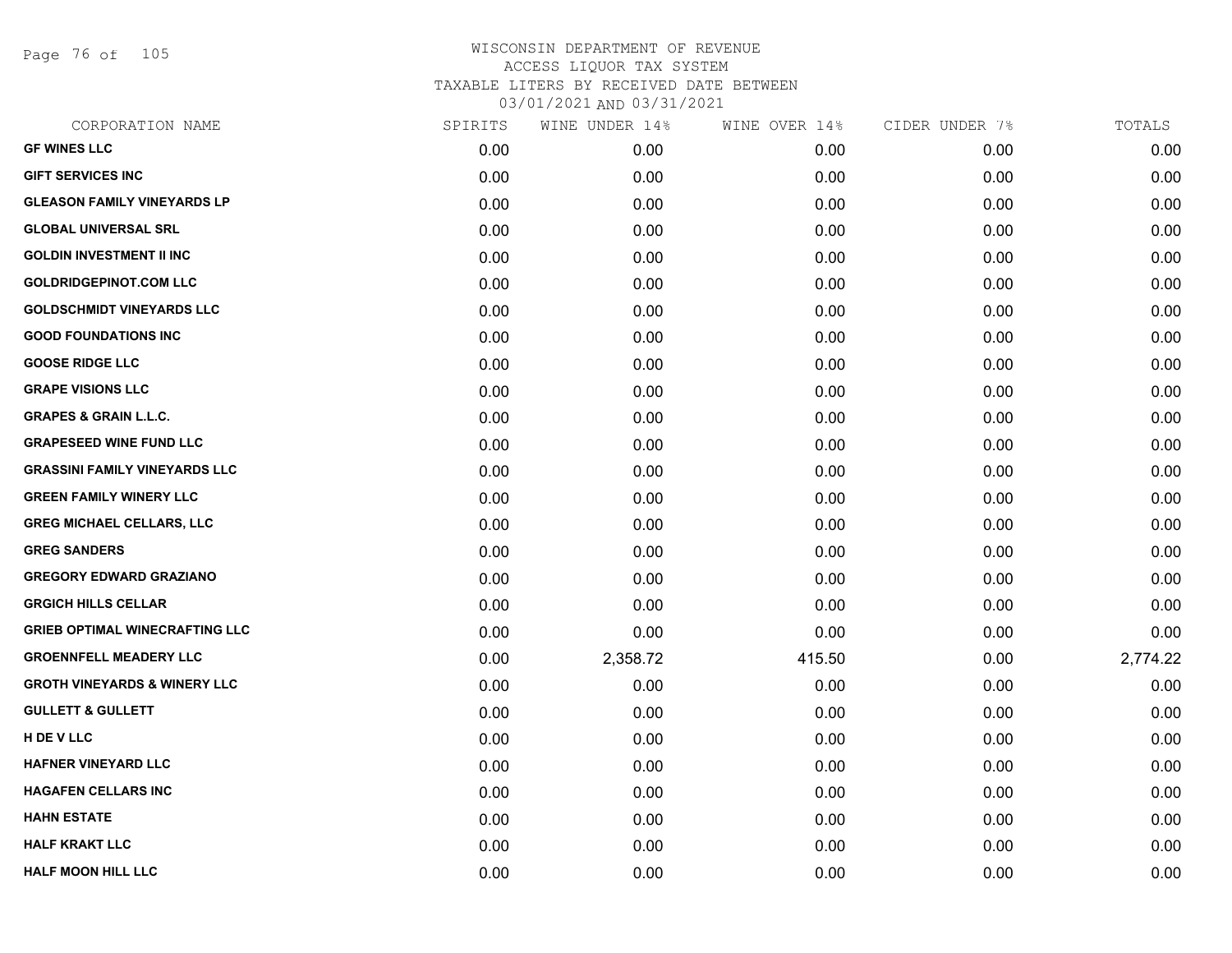Page 77 of 105

| CORPORATION NAME                      | SPIRITS | WINE UNDER 14% | WINE OVER 14% | CIDER UNDER 7% | TOTALS |
|---------------------------------------|---------|----------------|---------------|----------------|--------|
| <b>HALL WINES LLC</b>                 | 0.00    | 0.00           | 0.00          | 0.00           | 0.00   |
| <b>HAMEL FAMILY WINES LLC</b>         | 0.00    | 0.00           | 0.00          | 0.00           | 0.00   |
| <b>HAMMLER WINE CORP</b>              | 0.00    | 0.00           | 0.00          | 0.00           | 0.00   |
| HANDAL-DENIER VINEYARDS, LLC          | 0.00    | 0.00           | 0.00          | 0.00           | 0.00   |
| HANDLEY CELLARS LIMITED PARTNERSHIP   | 0.00    | 0.00           | 0.00          | 0.00           | 0.00   |
| <b>HANNA WINERY INC</b>               | 0.00    | 0.00           | 0.00          | 0.00           | 0.00   |
| <b>HANSJOERG WYSS</b>                 | 0.00    | 0.00           | 0.00          | 0.00           | 0.00   |
| <b>HARBOR HILL FRUIT FARMS INC</b>    | 0.00    | 0.00           | 0.00          | 0.00           | 0.00   |
| <b>HARBOR RIDGE WINERY INC.</b>       | 0.00    | 0.00           | 0.00          | 0.00           | 0.00   |
| <b>HARLAN ESTATE WINERY INC</b>       | 0.00    | 0.00           | 0.00          | 0.00           | 0.00   |
| <b>HARMELL CELLARS LLC</b>            | 0.00    | 0.00           | 0.00          | 0.00           | 0.00   |
| <b>HARRIS &amp; HARRIS</b>            | 0.00    | 0.00           | 0.00          | 0.00           | 0.00   |
| <b>HARRY &amp; DAVID HOLDINGS INC</b> | 0.00    | 0.00           | 0.00          | 0.00           | 0.00   |
| <b>HAUS BEVERAGE, INC</b>             | 0.00    | 0.00           | 0.00          | 0.00           | 0.00   |
| <b>HAWK AND HORSE VINEYARDS LLC</b>   | 0.00    | 0.00           | 0.00          | 0.00           | 0.00   |
| <b>HAWKES LLC</b>                     | 0.00    | 0.00           | 0.00          | 0.00           | 0.00   |
| <b>HAZLITT 1852 VINEYARDS INC</b>     | 0.00    | 0.00           | 0.00          | 0.00           | 0.00   |
| <b>HDD LLC</b>                        | 0.00    | 0.00           | 0.00          | 0.00           | 0.00   |
| <b>HEIDRUN MEADERY</b>                | 0.00    | 0.00           | 0.00          | 0.00           | 0.00   |
| <b>HEITZ WINE CELLARS</b>             | 0.00    | 0.00           | 0.00          | 0.00           | 0.00   |
| <b>HEMISPHERE WINE COMPANY INC</b>    | 0.00    | 0.00           | 0.00          | 0.00           | 0.00   |
| <b>HEMISPHERES LLC</b>                | 0.00    | 0.00           | 0.00          | 0.00           | 0.00   |
| <b>HERDIE BAISDEN</b>                 | 0.00    | 0.00           | 0.00          | 0.00           | 0.00   |
| <b>HERMAN STORY WINES INC</b>         | 0.00    | 0.00           | 0.00          | 0.00           | 0.00   |
| <b>HERON HILL VINEYARDS INC</b>       | 0.00    | 0.00           | 0.00          | 0.00           | 0.00   |
| <b>HESTAN VINEYARDS LLC</b>           | 0.00    | 0.00           | 0.00          | 0.00           | 0.00   |
| <b>HICKORY FARMS LLC</b>              | 0.00    | 0.00           | 0.00          | 0.00           | 0.00   |
| <b>HIDDEN RIDGE VINEYARD LLC</b>      | 0.00    | 0.00           | 0.00          | 0.00           | 0.00   |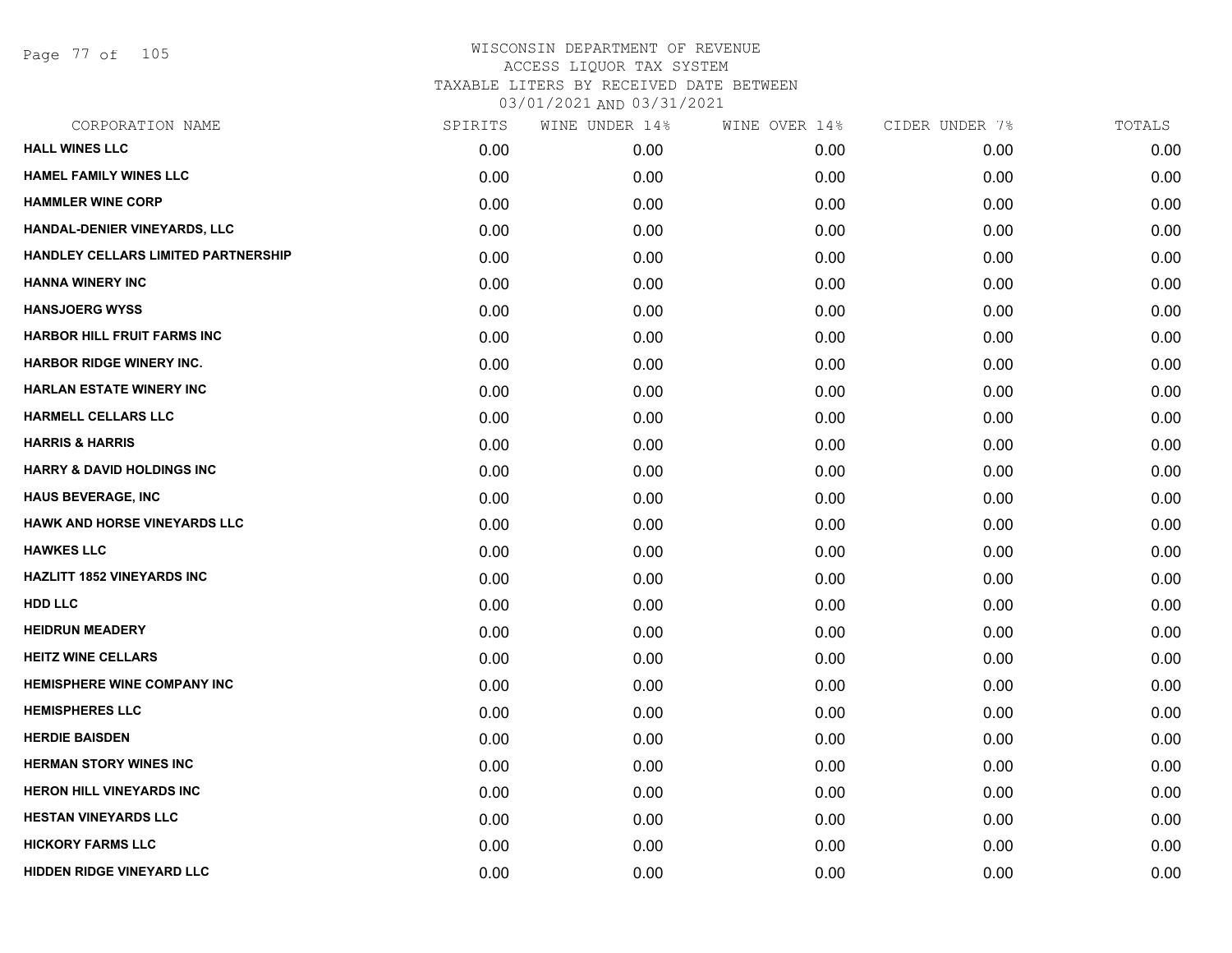Page 78 of 105

| CORPORATION NAME                                    | SPIRITS | WINE UNDER 14% | WINE OVER 14% | CIDER UNDER 7% | TOTALS |
|-----------------------------------------------------|---------|----------------|---------------|----------------|--------|
| <b>HILL ESTATES INC</b>                             | 0.00    | 0.00           | 0.00          | 0.00           | 0.00   |
| <b>HILLSIDE WINERY</b>                              | 0.00    | 0.00           | 0.00          | 0.00           | 0.00   |
| <b>HIRSCH WINERY LLC</b>                            | 0.00    | 0.00           | 0.00          | 0.00           | 0.00   |
| <b>HOLLYS HILL VINEYARDS LLC</b>                    | 0.00    | 0.00           | 0.00          | 0.00           | 0.00   |
| HONIG VINEYARD AND WINERY LLC                       | 0.00    | 0.00           | 0.00          | 0.00           | 0.00   |
| <b>HOPE WINE LLC</b>                                | 0.00    | 0.00           | 0.00          | 0.00           | 0.00   |
| <b>HOUDINI INC</b>                                  | 0.00    | 0.00           | 0.00          | 0.00           | 0.00   |
| <b>HOURGLASS WINE COMPANY INC</b>                   | 0.00    | 0.00           | 0.00          | 0.00           | 0.00   |
| <b>HQ WINERY LLC</b>                                | 0.00    | 0.00           | 0.00          | 0.00           | 0.00   |
| <b>HUA YUAN</b>                                     | 0.00    | 0.00           | 0.00          | 0.00           | 0.00   |
| <b>HUNEEUS VINTNERS LLC</b>                         | 0.00    | 0.00           | 0.00          | 0.00           | 0.00   |
| HUNEEUS WINES HOLDCO LLC                            | 0.00    | 0.00           | 0.00          | 0.00           | 0.00   |
| HUNT COUNTRY VINEYARDS LLC                          | 0.00    | 0.00           | 0.00          | 0.00           | 0.00   |
| <b>HUSCH VINEYARDS INC</b>                          | 0.00    | 0.00           | 0.00          | 0.00           | 0.00   |
| <b>IMAGINARY FACTORY LLC</b>                        | 0.00    | 0.00           | 0.00          | 0.00           | 0.00   |
| <b>INCEPTION WINES LLC</b>                          | 0.00    | 0.00           | 0.00          | 0.00           | 0.00   |
| INCIDER, INC.                                       | 0.00    | 0.00           | 0.00          | 0.00           | 0.00   |
| <b>INMAN FAMILY WINES LLC</b>                       | 0.00    | 0.00           | 0.00          | 0.00           | 0.00   |
| <b>INVESTOR'S OF AMERICA LP</b>                     | 0.00    | 0.00           | 0.00          | 0.00           | 0.00   |
| <b>IRON HORSE VINEYARDS LP</b>                      | 0.00    | 0.00           | 0.00          | 0.00           | 0.00   |
| <b>ISENHOWER CELLARS LLC</b>                        | 0.00    | 3.75           | 13.50         | 0.00           | 17.25  |
| <b>ISLAND ORCHARD CIDER LLC</b>                     | 0.00    | 0.00           | 0.00          | 0.00           | 0.00   |
| <b>ISR VINEYARDS ASSOCIATION</b>                    | 0.00    | 0.00           | 0.00          | 0.00           | 0.00   |
| <b>J BLAIR PENCE, TRUSTEE OF PENCE FAMILY TRUST</b> | 0.00    | 0.00           | 0.00          | 0.00           | 0.00   |
| <b>J CELLARS INVESTMENTS LLC</b>                    | 0.00    | 0.00           | 0.00          | 0.00           | 0.00   |
| <b>J LOHR WINERY CORP</b>                           | 0.00    | 0.00           | 0.00          | 0.00           | 0.00   |
| <b>J PEDRONCELLI WINERY</b>                         | 0.00    | 0.00           | 0.00          | 0.00           | 0.00   |
| <b>J RICKARDS WINERY LLC</b>                        | 0.00    | 0.00           | 0.00          | 0.00           | 0.00   |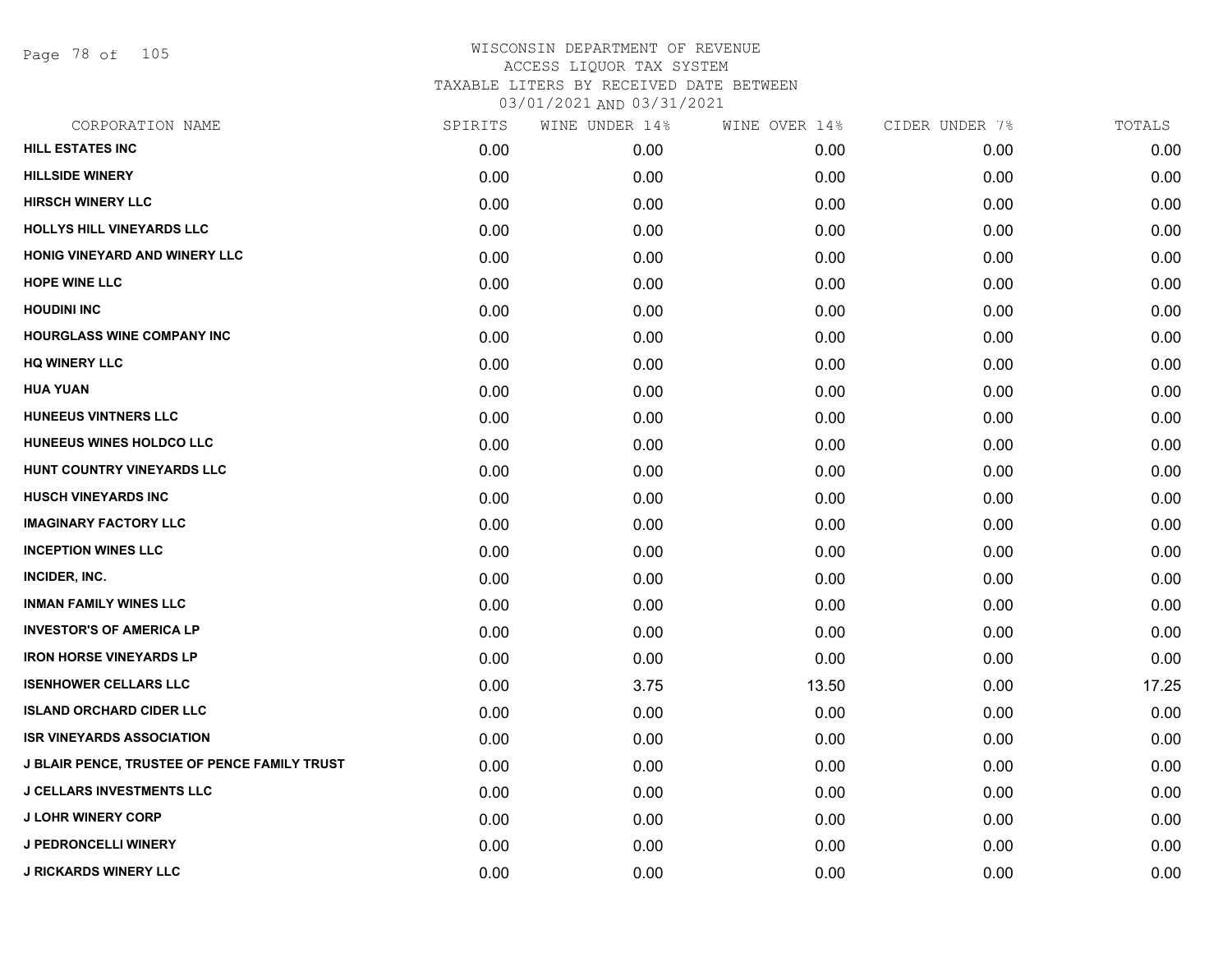Page 79 of 105

| CORPORATION NAME                      | SPIRITS | WINE UNDER 14% | WINE OVER 14% | CIDER UNDER 7% | TOTALS |
|---------------------------------------|---------|----------------|---------------|----------------|--------|
| <b>J WILLETT COMPANIES</b>            | 0.00    | 0.00           | 0.00          | 0.00           | 0.00   |
| J. DUSI, INC.                         | 0.00    | 0.00           | 0.00          | 0.00           | 0.00   |
| <b>J.W. THOMAS LLC</b>                | 0.00    | 0.00           | 0.00          | 0.00           | 0.00   |
| <b>J3 WINE PARTNERS LLC</b>           | 0.00    | 0.00           | 0.00          | 0.00           | 0.00   |
| <b>JACK JOHN INVESTMENTS INC</b>      | 0.00    | 0.00           | 0.00          | 0.00           | 0.00   |
| <b>JACKSON FAMILY WINES INC</b>       | 0.00    | 0.00           | 0.00          | 0.00           | 0.00   |
| <b>JACKSON WINE LLC</b>               | 0.00    | 0.00           | 0.00          | 0.00           | 0.00   |
| <b>JACKSON WINERY &amp; VINEYARDS</b> | 0.00    | 0.00           | 0.00          | 0.00           | 0.00   |
| <b>JACUZZI FAMILY VINEYARDS LLC</b>   | 0.00    | 0.00           | 0.00          | 0.00           | 0.00   |
| <b>JAM CELLARS INC</b>                | 0.00    | 0.00           | 0.00          | 0.00           | 0.00   |
| <b>JAMES CZACHOROWSKI</b>             | 0.00    | 0.00           | 0.00          | 0.00           | 0.00   |
| <b>JAMES L LAMBERT</b>                | 0.00    | 0.00           | 0.00          | 0.00           | 0.00   |
| <b>JAMES P PROSSER</b>                | 0.00    | 0.00           | 0.00          | 0.00           | 0.00   |
| <b>JARVIS</b>                         | 0.00    | 0.00           | 0.00          | 0.00           | 0.00   |
| <b>JB GEORGE LLC</b>                  | 0.00    | 0.00           | 0.00          | 0.00           | 0.00   |
| <b>JC CELLARS INC</b>                 | 0.00    | 0.00           | 0.00          | 0.00           | 0.00   |
| JEFF RUNQUIST WINES INC               | 0.00    | 0.00           | 0.00          | 0.00           | 0.00   |
| <b>JEFFERY BEMIS</b>                  | 0.00    | 0.00           | 0.00          | 0.00           | 0.00   |
| <b>JEFFREY L STOEGER</b>              | 0.00    | 0.00           | 0.00          | 0.00           | 0.00   |
| <b>JEFFREY NELSON</b>                 | 0.00    | 0.00           | 0.00          | 0.00           | 0.00   |
| JENNIFER L JACKSON-HARTFORD           | 0.00    | 0.00           | 0.00          | 0.00           | 0.00   |
| <b>JESSIES GROVE WINERY INC</b>       | 0.00    | 0.00           | 0.00          | 0.00           | 0.00   |
| <b>JESSUP CELLARS HOLDING CO LLC</b>  | 0.00    | 0.00           | 0.00          | 0.00           | 0.00   |
| <b>JM CELLARS COMPANY</b>             | 0.00    | 0.00           | 0.00          | 0.00           | 0.00   |
| <b>J-NH WINE GROUP LLC</b>            | 0.00    | 0.00           | 0.00          | 0.00           | 0.00   |
| JOHN ANTHONY VINEYARDS LLC            | 0.00    | 0.00           | 0.00          | 0.00           | 0.00   |
| <b>JOHN BIONDI</b>                    | 0.00    | 0.00           | 0.00          | 0.00           | 0.00   |
| <b>JOHN BOICH</b>                     | 0.00    | 0.00           | 0.00          | 0.00           | 0.00   |
|                                       |         |                |               |                |        |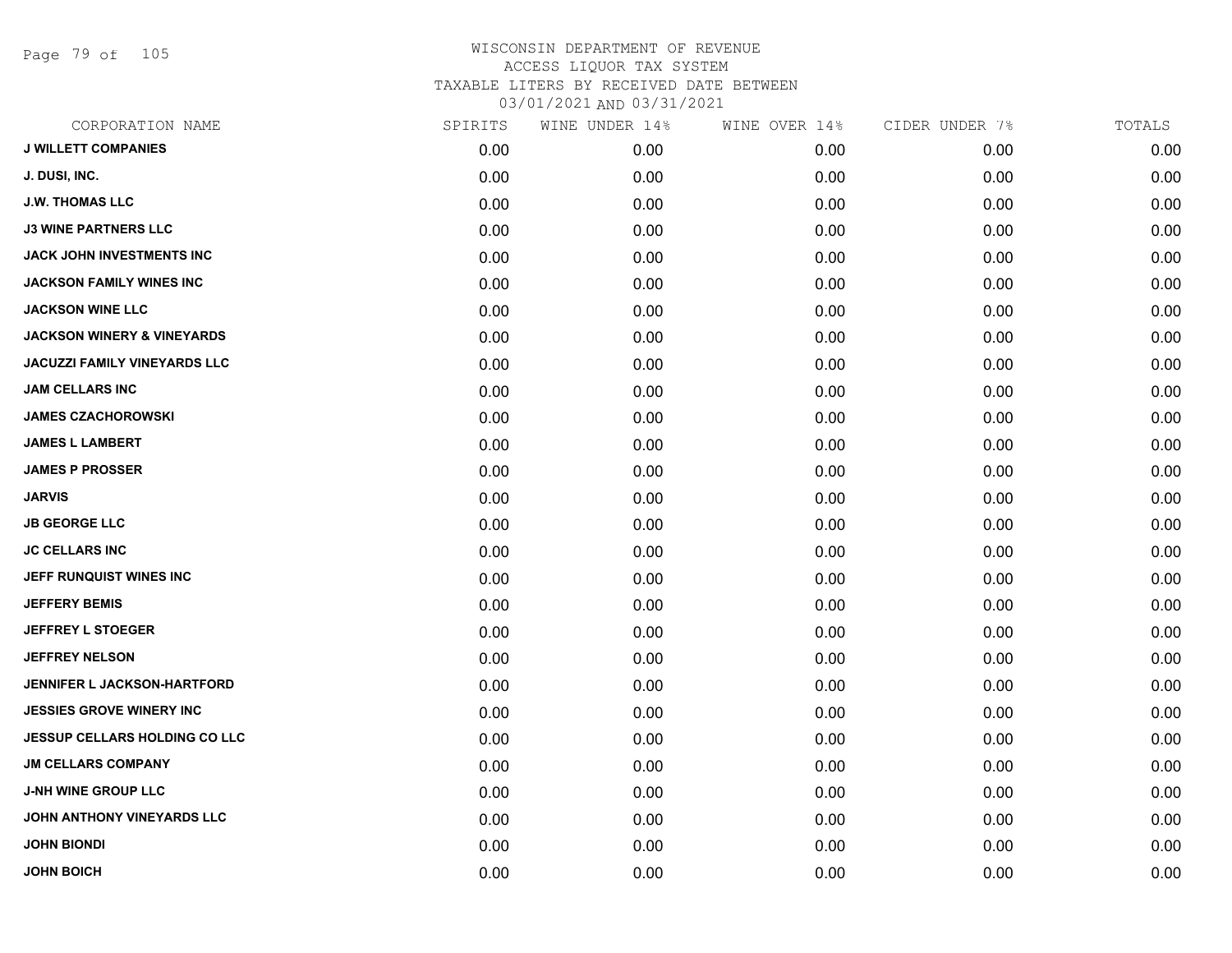Page 80 of 105

| CORPORATION NAME                         | SPIRITS | WINE UNDER 14% | WINE OVER 14% | CIDER UNDER 7% | TOTALS |
|------------------------------------------|---------|----------------|---------------|----------------|--------|
| <b>JOHN R LUCAS</b>                      | 0.00    | 0.00           | 0.00          | 0.00           | 0.00   |
| <b>JOHNSON ESTATE WINERY LLC</b>         | 0.00    | 0.00           | 0.00          | 0.00           | 0.00   |
| <b>JONATHAN DALE</b>                     | 0.00    | 0.00           | 0.00          | 0.00           | 0.00   |
| <b>JONES FAMILY WINERY LLC</b>           | 0.00    | 0.00           | 0.00          | 0.00           | 0.00   |
| <b>JORNY'S END LLC</b>                   | 0.00    | 0.00           | 0.00          | 0.00           | 0.00   |
| <b>JOSEPH ALEXANDER VILLICANA II</b>     | 0.00    | 0.00           | 0.00          | 0.00           | 0.00   |
| <b>JOSEPH CALLOW</b>                     | 0.00    | 0.00           | 0.00          | 0.00           | 0.00   |
| <b>JOSEPH PHELPS VINEYARDS LLC</b>       | 0.00    | 0.00           | 0.00          | 0.00           | 0.00   |
| <b>JOSEPH STALLER</b>                    | 0.00    | 0.00           | 0.00          | 0.00           | 0.00   |
| <b>JOSEPH WYNIMKO</b>                    | 0.00    | 0.00           | 0.00          | 0.00           | 0.00   |
| <b>JOYCE VINEYARDS LLC</b>               | 0.00    | 0.00           | 0.00          | 0.00           | 0.00   |
| <b>JUNESHINE INC</b>                     | 0.00    | 0.00           | 0.00          | 0.00           | 0.00   |
| <b>JUSTIN VINEYARDS &amp; WINERY LLC</b> | 0.00    | 0.00           | 0.00          | 0.00           | 0.00   |
| <b>JVW CORPORATION</b>                   | 0.00    | 0.00           | 0.00          | 0.00           | 0.00   |
| <b>K VINTNERS LLC</b>                    | 0.00    | 0.00           | 0.00          | 0.00           | 0.00   |
| <b>KACHINA CELLARS LLC</b>               | 0.00    | 0.00           | 0.00          | 0.00           | 0.00   |
| <b>KALYRA WINERY LLC</b>                 | 0.00    | 0.00           | 0.00          | 0.00           | 0.00   |
| <b>KAMEN WINES LLC</b>                   | 0.00    | 0.00           | 0.00          | 0.00           | 0.00   |
| <b>KANGARU ENTERPRISES LLC</b>           | 0.00    | 0.00           | 0.00          | 0.00           | 0.00   |
| <b>KATCHEVER &amp; CO LLC</b>            | 0.00    | 0.00           | 0.00          | 0.00           | 0.00   |
| <b>KDS LLC</b>                           | 0.00    | 0.00           | 0.00          | 0.00           | 0.00   |
| <b>KEEVER VINEYARDS LLC</b>              | 0.00    | 0.00           | 0.00          | 0.00           | 0.00   |
| <b>KEN BROWN WINES LLC</b>               | 0.00    | 0.00           | 0.00          | 0.00           | 0.00   |
| <b>KEN WRIGHT CELLARS CO</b>             | 0.00    | 0.00           | 0.00          | 0.00           | 0.00   |
| <b>KENEFICK RANCHES WINERY LLC</b>       | 0.00    | 0.00           | 0.00          | 0.00           | 0.00   |
| <b>KENT HUMPHREY</b>                     | 0.00    | 0.00           | 0.00          | 0.00           | 0.00   |
| <b>KENWARD FAMILY VINEYARDS, LLC</b>     | 0.00    | 0.00           | 0.00          | 0.00           | 0.00   |
| <b>KENZO ESTATE INC</b>                  | 0.00    | 0.00           | 0.00          | 0.00           | 0.00   |
|                                          |         |                |               |                |        |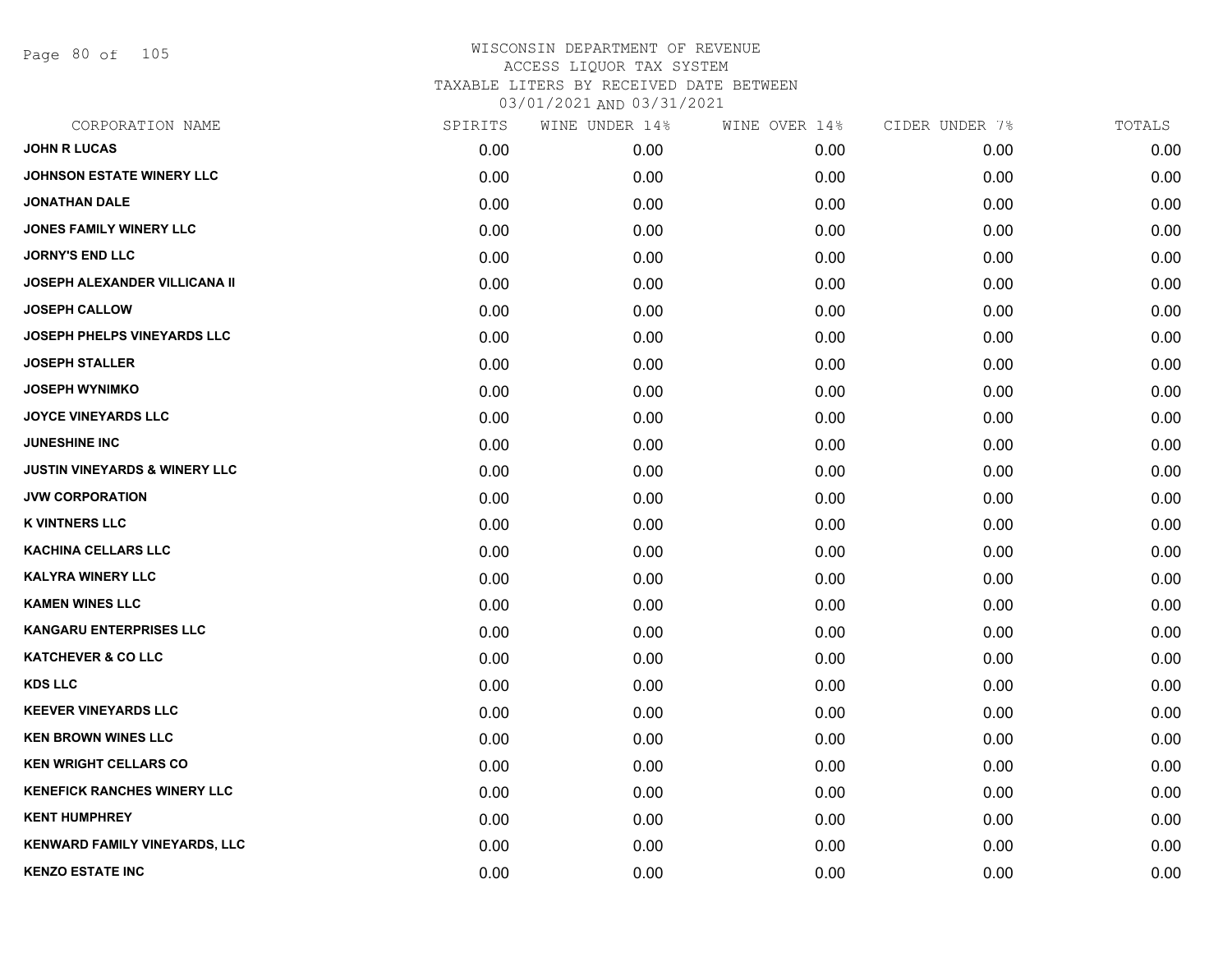Page 81 of 105

| CORPORATION NAME                             | SPIRITS | WINE UNDER 14% | WINE OVER 14% | CIDER UNDER 7% | TOTALS |
|----------------------------------------------|---------|----------------|---------------|----------------|--------|
| <b>KERWIN ESTATE LLC</b>                     | 0.00    | 0.00           | 0.00          | 0.00           | 0.00   |
| <b>KESTREL PROPERTIES LLC</b>                | 0.00    | 0.00           | 0.00          | 0.00           | 0.00   |
| <b>KEVIN BEHNKE</b>                          | 0.00    | 0.00           | 0.00          | 0.00           | 0.00   |
| <b>KING ESTATE WINERY LP</b>                 | 0.00    | 0.00           | 0.00          | 0.00           | 0.00   |
| KISMET WINE, INC.                            | 0.00    | 0.00           | 0.00          | 0.00           | 0.00   |
| KISTLER VINEYARDS, LLC                       | 0.00    | 0.00           | 0.00          | 0.00           | 0.00   |
| <b>KLEIN FOODS INC</b>                       | 0.00    | 0.00           | 0.00          | 0.00           | 0.00   |
| <b>KNIGHTS BRIDGE WINERY LLC</b>             | 0.00    | 0.00           | 0.00          | 0.00           | 0.00   |
| <b>KOEHLER WINERY LLC</b>                    | 0.00    | 0.00           | 0.00          | 0.00           | 0.00   |
| <b>KONSTANTIN D FRANK &amp; SONS</b>         | 0.00    | 0.00           | 0.00          | 0.00           | 0.00   |
| <b>KOPRI INC</b>                             | 0.00    | 0.00           | 0.00          | 0.00           | 0.00   |
| <b>KPC MT. PALOMAR WINERY LLC</b>            | 0.00    | 0.00           | 0.00          | 0.00           | 0.00   |
| <b>KRAUSE FAMILY CELLARS LLC</b>             | 0.00    | 0.00           | 0.00          | 0.00           | 0.00   |
| <b>KRISTIN HARRINGTON-BOEGNER</b>            | 0.00    | 0.00           | 0.00          | 0.00           | 0.00   |
| <b>KRUPP BROTHERS LLC</b>                    | 0.00    | 0.00           | 0.00          | 0.00           | 0.00   |
| <b>KSSM LLC</b>                              | 0.00    | 0.00           | 0.00          | 0.00           | 0.00   |
| <b>KT WINECO LLC</b>                         | 0.00    | 0.00           | 0.00          | 0.00           | 0.00   |
| <b>KULETO VILLA LLC</b>                      | 0.00    | 0.00           | 0.00          | 0.00           | 0.00   |
| <b>KUNDE ENTERPRISES INC</b>                 | 0.00    | 0.00           | 0.00          | 0.00           | 0.00   |
| <b>KV WINES LLC</b>                          | 0.00    | 0.00           | 0.00          | 0.00           | 0.00   |
| <b>LCWINE</b>                                | 0.00    | 0.00           | 0.00          | 0.00           | 0.00   |
| L FOPPIANO WINE CO INC                       | 0.00    | 0.00           | 0.00          | 0.00           | 0.00   |
| L. MAWBY, LLC                                | 0.00    | 0.00           | 0.00          | 0.00           | 0.00   |
| <b>L18 HOLDINGS, INC.</b>                    | 0.00    | 0.00           | 0.00          | 0.00           | 0.00   |
| <b>LADERA WINERY LLC</b>                     | 0.00    | 0.00           | 0.00          | 0.00           | 0.00   |
| <b>LAGUNA OAKS VINEYARD &amp; WINERY INC</b> | 0.00    | 0.00           | 0.00          | 0.00           | 0.00   |
| <b>LAIL VINEYARDS LLC</b>                    | 0.00    | 0.00           | 0.00          | 0.00           | 0.00   |
| <b>LAIRD FAMILY ESTATE LLC</b>               | 0.00    | 0.00           | 0.00          | 0.00           | 0.00   |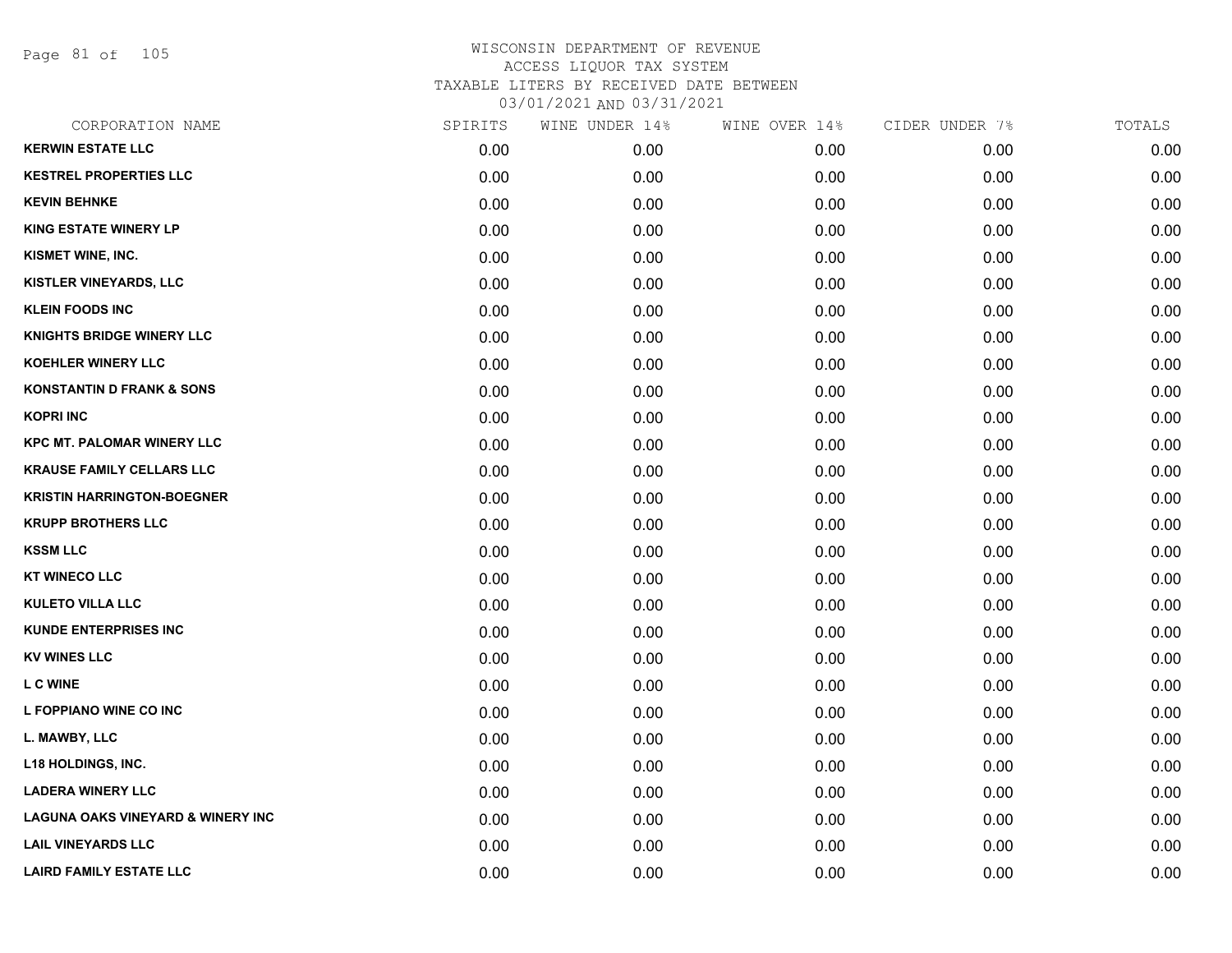| <b>LAKE NOKOMIS CRANBERRIES INC</b><br>0.00<br>0.00<br>0.00<br>0.00<br><b>LAMBERT BRIDGE WINERY INC</b><br>0.00<br>0.00<br>0.00<br>0.00<br><b>LAMBORN FAMILY WINE COMPANY LP</b><br>0.00<br>0.00<br>0.00<br>0.00<br><b>LAMOREAUX LANDING WINE CELLARS LLC</b><br>0.00<br>0.00<br>0.00<br>0.00<br><b>LANCASTER ESTATE VINEYARD &amp; WINERY LLC</b><br>0.00<br>0.00<br>0.00<br>0.00<br><b>LANGE WINERY LLC</b><br>0.00<br>0.00<br>0.00<br>0.00<br><b>LANGETWINS WINE CO INC</b><br>0.00<br>0.00<br>0.00<br>0.00<br><b>LARKMEAD VINEYARDS INC</b><br>0.00<br>0.00<br>0.00<br>0.00<br><b>LARSON FAMILY WINERY INC</b><br>0.00<br>0.00<br>0.00<br>0.00<br><b>LASSETER FAMILY WINERY LLC</b><br>0.00<br>0.00<br>0.00<br>0.00<br><b>LATAH CREEK WINE CELLARS LTD</b><br>0.00<br>0.00<br>0.00<br>0.00<br><b>LAURO GUERRA</b><br>0.00<br>0.00<br>0.00<br>0.00<br>LAUTENBACH'S ORCHARD COUNTRY INC<br>0.00<br>0.00<br>0.00<br>0.00<br><b>LAVA SPRINGS INC</b><br>0.00<br>0.00<br>0.00<br>0.00<br><b>LAW ESTATE WINES</b><br>0.00<br>0.00<br>0.00<br>0.00<br><b>LAWER FAMILY WINERY INC</b><br>0.00<br>0.00<br>0.00<br>0.00<br><b>LAWRENCE CELLARS LLC</b><br>0.00<br>0.00<br>0.00<br>0.00<br>LE CEP II INC<br>0.00<br>0.00<br>0.00<br>0.00<br><b>LEAL VINEYARDS INC</b><br>0.00<br>0.00<br>0.00<br>0.00<br><b>LEDGESTONE ESTATE LLC</b><br>0.00<br>0.00<br>0.00<br>0.00<br>LEELANAU WINE CELLARS, LTD.<br>0.00<br>0.00<br>0.00<br>0.00<br>LEFT COAST CELLARS LLC<br>0.00<br>0.00<br>0.00<br>0.00<br><b>LEMELSON WINERY LLC</b><br>0.00<br>0.00<br>0.00<br>0.00<br><b>LEONARDINI FAMILY WINERY LLC</b><br>0.00<br>0.00<br>0.00<br>0.00<br><b>LEONESSE CELLARS LLC</b><br>0.00<br>0.00<br>0.00<br>0.00<br><b>LEONETTI CELLAR LLC</b><br>0.00<br>0.00<br>0.00<br>0.00<br>LIFE IS SHORT! LLC<br>0.00<br>0.00<br>0.00<br>0.00<br>LIL' OLE WINEMAKER SHOPPE LLC<br>0.00<br>0.00<br>0.00<br>0.00 | CORPORATION NAME | SPIRITS | WINE UNDER 14% | WINE OVER 14% | CIDER UNDER 7% | TOTALS |
|----------------------------------------------------------------------------------------------------------------------------------------------------------------------------------------------------------------------------------------------------------------------------------------------------------------------------------------------------------------------------------------------------------------------------------------------------------------------------------------------------------------------------------------------------------------------------------------------------------------------------------------------------------------------------------------------------------------------------------------------------------------------------------------------------------------------------------------------------------------------------------------------------------------------------------------------------------------------------------------------------------------------------------------------------------------------------------------------------------------------------------------------------------------------------------------------------------------------------------------------------------------------------------------------------------------------------------------------------------------------------------------------------------------------------------------------------------------------------------------------------------------------------------------------------------------------------------------------------------------------------------------------------------------------------------------------------------------------------------------------------------------------------------------------------------------------------------------------------------------------------------|------------------|---------|----------------|---------------|----------------|--------|
|                                                                                                                                                                                                                                                                                                                                                                                                                                                                                                                                                                                                                                                                                                                                                                                                                                                                                                                                                                                                                                                                                                                                                                                                                                                                                                                                                                                                                                                                                                                                                                                                                                                                                                                                                                                                                                                                                  |                  |         |                |               |                | 0.00   |
|                                                                                                                                                                                                                                                                                                                                                                                                                                                                                                                                                                                                                                                                                                                                                                                                                                                                                                                                                                                                                                                                                                                                                                                                                                                                                                                                                                                                                                                                                                                                                                                                                                                                                                                                                                                                                                                                                  |                  |         |                |               |                | 0.00   |
|                                                                                                                                                                                                                                                                                                                                                                                                                                                                                                                                                                                                                                                                                                                                                                                                                                                                                                                                                                                                                                                                                                                                                                                                                                                                                                                                                                                                                                                                                                                                                                                                                                                                                                                                                                                                                                                                                  |                  |         |                |               |                | 0.00   |
|                                                                                                                                                                                                                                                                                                                                                                                                                                                                                                                                                                                                                                                                                                                                                                                                                                                                                                                                                                                                                                                                                                                                                                                                                                                                                                                                                                                                                                                                                                                                                                                                                                                                                                                                                                                                                                                                                  |                  |         |                |               |                | 0.00   |
|                                                                                                                                                                                                                                                                                                                                                                                                                                                                                                                                                                                                                                                                                                                                                                                                                                                                                                                                                                                                                                                                                                                                                                                                                                                                                                                                                                                                                                                                                                                                                                                                                                                                                                                                                                                                                                                                                  |                  |         |                |               |                | 0.00   |
|                                                                                                                                                                                                                                                                                                                                                                                                                                                                                                                                                                                                                                                                                                                                                                                                                                                                                                                                                                                                                                                                                                                                                                                                                                                                                                                                                                                                                                                                                                                                                                                                                                                                                                                                                                                                                                                                                  |                  |         |                |               |                | 0.00   |
|                                                                                                                                                                                                                                                                                                                                                                                                                                                                                                                                                                                                                                                                                                                                                                                                                                                                                                                                                                                                                                                                                                                                                                                                                                                                                                                                                                                                                                                                                                                                                                                                                                                                                                                                                                                                                                                                                  |                  |         |                |               |                | 0.00   |
|                                                                                                                                                                                                                                                                                                                                                                                                                                                                                                                                                                                                                                                                                                                                                                                                                                                                                                                                                                                                                                                                                                                                                                                                                                                                                                                                                                                                                                                                                                                                                                                                                                                                                                                                                                                                                                                                                  |                  |         |                |               |                | 0.00   |
|                                                                                                                                                                                                                                                                                                                                                                                                                                                                                                                                                                                                                                                                                                                                                                                                                                                                                                                                                                                                                                                                                                                                                                                                                                                                                                                                                                                                                                                                                                                                                                                                                                                                                                                                                                                                                                                                                  |                  |         |                |               |                | 0.00   |
|                                                                                                                                                                                                                                                                                                                                                                                                                                                                                                                                                                                                                                                                                                                                                                                                                                                                                                                                                                                                                                                                                                                                                                                                                                                                                                                                                                                                                                                                                                                                                                                                                                                                                                                                                                                                                                                                                  |                  |         |                |               |                | 0.00   |
|                                                                                                                                                                                                                                                                                                                                                                                                                                                                                                                                                                                                                                                                                                                                                                                                                                                                                                                                                                                                                                                                                                                                                                                                                                                                                                                                                                                                                                                                                                                                                                                                                                                                                                                                                                                                                                                                                  |                  |         |                |               |                | 0.00   |
|                                                                                                                                                                                                                                                                                                                                                                                                                                                                                                                                                                                                                                                                                                                                                                                                                                                                                                                                                                                                                                                                                                                                                                                                                                                                                                                                                                                                                                                                                                                                                                                                                                                                                                                                                                                                                                                                                  |                  |         |                |               |                | 0.00   |
|                                                                                                                                                                                                                                                                                                                                                                                                                                                                                                                                                                                                                                                                                                                                                                                                                                                                                                                                                                                                                                                                                                                                                                                                                                                                                                                                                                                                                                                                                                                                                                                                                                                                                                                                                                                                                                                                                  |                  |         |                |               |                | 0.00   |
|                                                                                                                                                                                                                                                                                                                                                                                                                                                                                                                                                                                                                                                                                                                                                                                                                                                                                                                                                                                                                                                                                                                                                                                                                                                                                                                                                                                                                                                                                                                                                                                                                                                                                                                                                                                                                                                                                  |                  |         |                |               |                | 0.00   |
|                                                                                                                                                                                                                                                                                                                                                                                                                                                                                                                                                                                                                                                                                                                                                                                                                                                                                                                                                                                                                                                                                                                                                                                                                                                                                                                                                                                                                                                                                                                                                                                                                                                                                                                                                                                                                                                                                  |                  |         |                |               |                | 0.00   |
|                                                                                                                                                                                                                                                                                                                                                                                                                                                                                                                                                                                                                                                                                                                                                                                                                                                                                                                                                                                                                                                                                                                                                                                                                                                                                                                                                                                                                                                                                                                                                                                                                                                                                                                                                                                                                                                                                  |                  |         |                |               |                | 0.00   |
|                                                                                                                                                                                                                                                                                                                                                                                                                                                                                                                                                                                                                                                                                                                                                                                                                                                                                                                                                                                                                                                                                                                                                                                                                                                                                                                                                                                                                                                                                                                                                                                                                                                                                                                                                                                                                                                                                  |                  |         |                |               |                | 0.00   |
|                                                                                                                                                                                                                                                                                                                                                                                                                                                                                                                                                                                                                                                                                                                                                                                                                                                                                                                                                                                                                                                                                                                                                                                                                                                                                                                                                                                                                                                                                                                                                                                                                                                                                                                                                                                                                                                                                  |                  |         |                |               |                | 0.00   |
|                                                                                                                                                                                                                                                                                                                                                                                                                                                                                                                                                                                                                                                                                                                                                                                                                                                                                                                                                                                                                                                                                                                                                                                                                                                                                                                                                                                                                                                                                                                                                                                                                                                                                                                                                                                                                                                                                  |                  |         |                |               |                | 0.00   |
|                                                                                                                                                                                                                                                                                                                                                                                                                                                                                                                                                                                                                                                                                                                                                                                                                                                                                                                                                                                                                                                                                                                                                                                                                                                                                                                                                                                                                                                                                                                                                                                                                                                                                                                                                                                                                                                                                  |                  |         |                |               |                | 0.00   |
|                                                                                                                                                                                                                                                                                                                                                                                                                                                                                                                                                                                                                                                                                                                                                                                                                                                                                                                                                                                                                                                                                                                                                                                                                                                                                                                                                                                                                                                                                                                                                                                                                                                                                                                                                                                                                                                                                  |                  |         |                |               |                | 0.00   |
|                                                                                                                                                                                                                                                                                                                                                                                                                                                                                                                                                                                                                                                                                                                                                                                                                                                                                                                                                                                                                                                                                                                                                                                                                                                                                                                                                                                                                                                                                                                                                                                                                                                                                                                                                                                                                                                                                  |                  |         |                |               |                | 0.00   |
|                                                                                                                                                                                                                                                                                                                                                                                                                                                                                                                                                                                                                                                                                                                                                                                                                                                                                                                                                                                                                                                                                                                                                                                                                                                                                                                                                                                                                                                                                                                                                                                                                                                                                                                                                                                                                                                                                  |                  |         |                |               |                | 0.00   |
|                                                                                                                                                                                                                                                                                                                                                                                                                                                                                                                                                                                                                                                                                                                                                                                                                                                                                                                                                                                                                                                                                                                                                                                                                                                                                                                                                                                                                                                                                                                                                                                                                                                                                                                                                                                                                                                                                  |                  |         |                |               |                | 0.00   |
|                                                                                                                                                                                                                                                                                                                                                                                                                                                                                                                                                                                                                                                                                                                                                                                                                                                                                                                                                                                                                                                                                                                                                                                                                                                                                                                                                                                                                                                                                                                                                                                                                                                                                                                                                                                                                                                                                  |                  |         |                |               |                | 0.00   |
|                                                                                                                                                                                                                                                                                                                                                                                                                                                                                                                                                                                                                                                                                                                                                                                                                                                                                                                                                                                                                                                                                                                                                                                                                                                                                                                                                                                                                                                                                                                                                                                                                                                                                                                                                                                                                                                                                  |                  |         |                |               |                | 0.00   |
|                                                                                                                                                                                                                                                                                                                                                                                                                                                                                                                                                                                                                                                                                                                                                                                                                                                                                                                                                                                                                                                                                                                                                                                                                                                                                                                                                                                                                                                                                                                                                                                                                                                                                                                                                                                                                                                                                  |                  |         |                |               |                | 0.00   |
|                                                                                                                                                                                                                                                                                                                                                                                                                                                                                                                                                                                                                                                                                                                                                                                                                                                                                                                                                                                                                                                                                                                                                                                                                                                                                                                                                                                                                                                                                                                                                                                                                                                                                                                                                                                                                                                                                  |                  |         |                |               |                | 0.00   |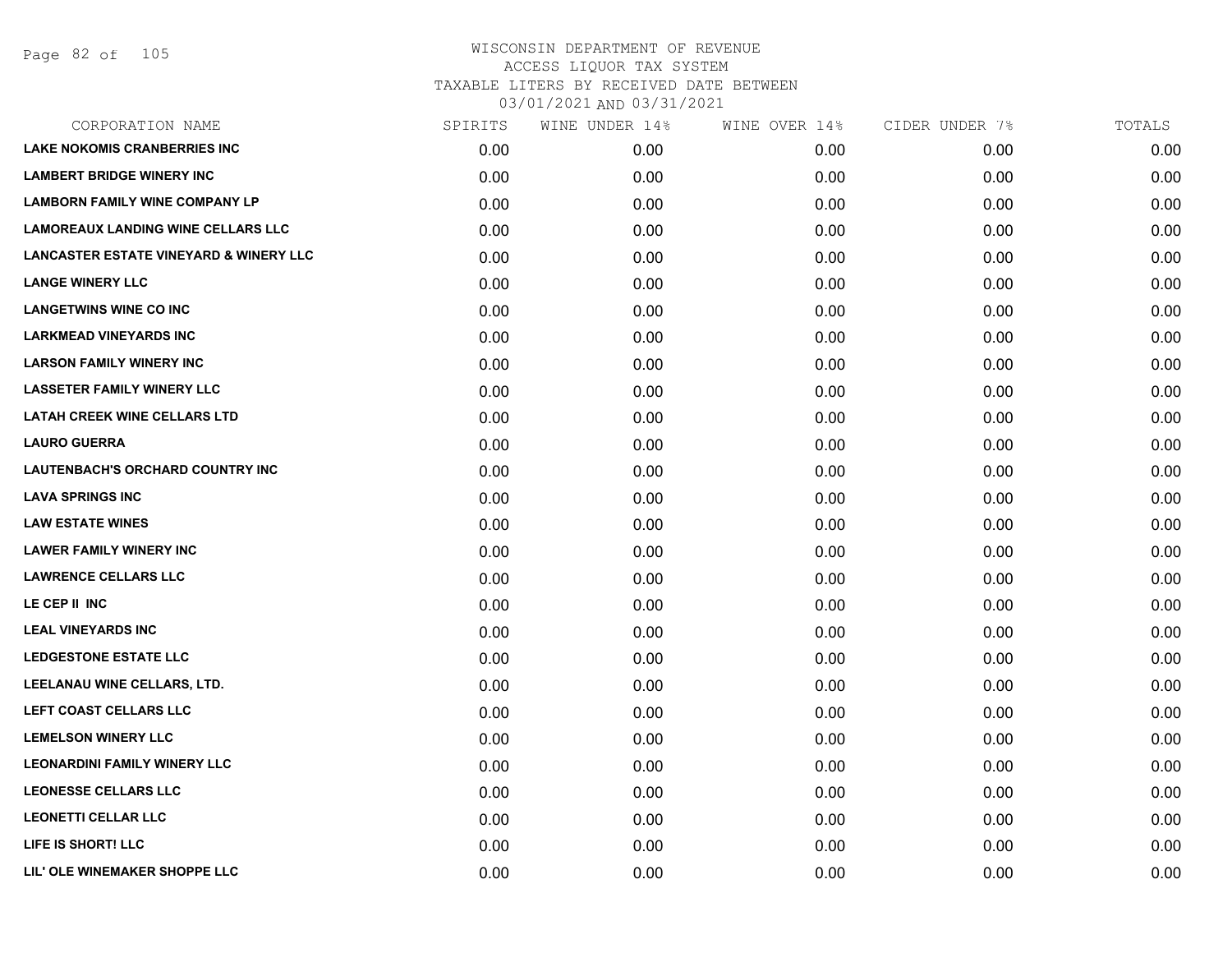| CORPORATION NAME                          | SPIRITS | WINE UNDER 14% | WINE OVER 14% | CIDER UNDER 7% | TOTALS |
|-------------------------------------------|---------|----------------|---------------|----------------|--------|
| <b>LIMERICK LANE CELLARS INC</b>          | 0.00    | 0.00           | 0.00          | 0.00           | 0.00   |
| LINGUA FRANCA-LS VINEYARDS HOLDINGS, LLC  | 0.00    | 0.00           | 0.00          | 0.00           | 0.00   |
| <b>LINNE CALODO INC</b>                   | 0.00    | 0.00           | 0.00          | 0.00           | 0.00   |
| LINSFIELD WINE CO., LLC                   | 0.00    | 0.00           | 0.00          | 0.00           | 0.00   |
| <b>LION NATHAN USA INC</b>                | 0.00    | 0.00           | 0.00          | 0.00           | 0.00   |
| <b>LIONS PEAK</b>                         | 0.00    | 0.00           | 0.00          | 0.00           | 0.00   |
| <b>LISA REDMON</b>                        | 0.00    | 0.00           | 0.00          | 0.00           | 0.00   |
| <b>LLOYD CELLARS INC</b>                  | 0.00    | 0.00           | 0.00          | 0.00           | 0.00   |
| <b>LLOYD W DAVIS</b>                      | 0.00    | 0.00           | 0.00          | 0.00           | 0.00   |
| <b>LMR WINE ESTATES LLC</b>               | 0.00    | 0.00           | 0.00          | 0.00           | 0.00   |
| <b>LOBO WINES LLC</b>                     | 0.00    | 0.00           | 0.00          | 0.00           | 0.00   |
| <b>LONG MEADOW RANCH WINERY INC</b>       | 0.00    | 0.00           | 0.00          | 0.00           | 0.00   |
| <b>LONG SHADOWS VINTNERS LLC</b>          | 0.00    | 0.00           | 0.00          | 0.00           | 0.00   |
| <b>LONGBOARD VINEYARDS LLC</b>            | 0.00    | 0.00           | 0.00          | 0.00           | 0.00   |
| <b>LONGORIA &amp; LONGORIA</b>            | 0.00    | 0.00           | 0.00          | 0.00           | 0.00   |
| <b>LORENZI ESTATE WINES, INC</b>          | 0.00    | 0.00           | 0.00          | 0.00           | 0.00   |
| <b>LORIMAR WINERY INC</b>                 | 0.00    | 0.00           | 0.00          | 0.00           | 0.00   |
| <b>LOST ISLAND WINE LLC</b>               | 0.00    | 0.00           | 0.00          | 0.00           | 0.00   |
| <b>LOWDEN SCHOOLHOUSE CORPORATION</b>     | 0.00    | 0.00           | 0.00          | 0.00           | 0.00   |
| <b>LUCAS &amp; LEWELLEN VINEYARDS INC</b> | 0.00    | 0.00           | 0.00          | 0.00           | 0.00   |
| <b>LUNA VINEYARDS INC</b>                 | 0.00    | 0.00           | 0.00          | 0.00           | 0.00   |
| <b>LYNFRED WINERY INC</b>                 | 0.00    | 0.00           | 0.00          | 0.00           | 0.00   |
| <b>LYNMAR WINERY LLC</b>                  | 0.00    | 0.00           | 0.00          | 0.00           | 0.00   |
| M.A.C. WINES, LLC                         | 0.00    | 0.00           | 0.00          | 0.00           | 0.00   |
| <b>MACCHIA, INC</b>                       | 0.00    | 0.00           | 0.00          | 0.00           | 0.00   |
| <b>MADRIGAL FAMILY WINERY LLC</b>         | 0.00    | 0.00           | 0.00          | 0.00           | 0.00   |
| <b>MADRONA VINEYARDS LP</b>               | 0.00    | 0.00           | 0.00          | 0.00           | 0.00   |
| <b>MAKK WINE LLC</b>                      | 0.00    | 0.00           | 0.00          | 0.00           | 0.00   |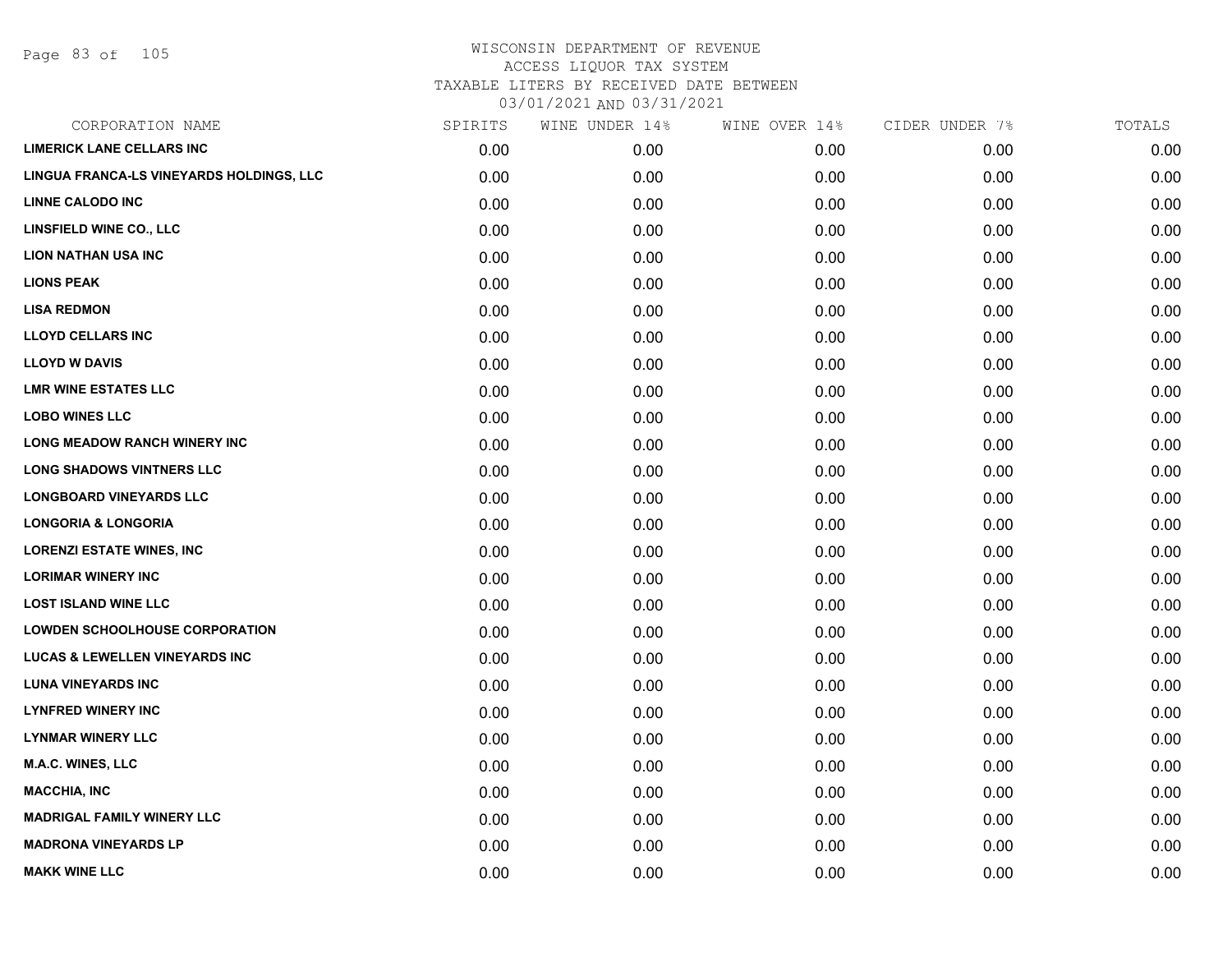| CORPORATION NAME                              | SPIRITS | WINE UNDER 14% | WINE OVER 14% | CIDER UNDER 7% | TOTALS |
|-----------------------------------------------|---------|----------------|---------------|----------------|--------|
| <b>MALULANI INVESTMENTS LIMITED</b>           | 0.00    | 0.00           | 0.00          | 0.00           | 0.00   |
| <b>MANO'S INC</b>                             | 0.00    | 0.00           | 0.00          | 0.00           | 0.00   |
| <b>MARGERUM WINE COMPANY INC</b>              | 0.00    | 0.00           | 0.00          | 0.00           | 0.00   |
| <b>MARIETTA CELLARS INC</b>                   | 0.00    | 0.00           | 0.00          | 0.00           | 0.00   |
| <b>MARIPOSA WINE COMPANY LLC</b>              | 0.00    | 0.00           | 0.00          | 0.00           | 0.00   |
| <b>MARK HEROLD</b>                            | 0.00    | 0.00           | 0.00          | 0.00           | 0.00   |
| <b>MARK J NEAL</b>                            | 0.00    | 0.00           | 0.00          | 0.00           | 0.00   |
| <b>MARK MCNEILLY</b>                          | 0.00    | 0.00           | 0.00          | 0.00           | 0.00   |
| <b>MARKHAM VINEYARDS</b>                      | 0.00    | 0.00           | 0.00          | 0.00           | 0.00   |
| <b>MARTIN E SELL</b>                          | 0.00    | 0.00           | 0.00          | 0.00           | 0.00   |
| <b>MARTIN RANCH WINERY, INC.</b>              | 0.00    | 0.00           | 0.00          | 0.00           | 0.00   |
| <b>MARTIN RAY WINERY INC</b>                  | 0.00    | 0.00           | 0.00          | 0.00           | 0.00   |
| <b>MARTINELLI WINERY INC</b>                  | 0.00    | 0.00           | 0.00          | 0.00           | 0.00   |
| <b>MARYANN MCNALLY</b>                        | 0.00    | 0.00           | 0.00          | 0.00           | 0.00   |
| <b>MATHY WINERY LLC</b>                       | 0.00    | 0.00           | 0.00          | 0.00           | 0.00   |
| <b>MATRICK HOLDINGS CORPORATION</b>           | 0.00    | 0.00           | 0.00          | 0.00           | 0.00   |
| <b>MATT PREIS</b>                             | 0.00    | 0.00           | 0.00          | 0.00           | 0.00   |
| <b>MATTHEW RICK</b>                           | 0.00    | 0.00           | 0.00          | 0.00           | 0.00   |
| <b>MATTHIAS A PIPPIG &amp; JAMIE M KINSER</b> | 0.00    | 0.00           | 0.00          | 0.00           | 0.00   |
| <b>MAUI WINE LTD</b>                          | 0.00    | 0.00           | 0.00          | 0.00           | 0.00   |
| <b>MAURITSON FAMILY WINERY</b>                | 0.00    | 0.00           | 0.00          | 0.00           | 0.00   |
| <b>MAYACAMAS VINEYARDS INC</b>                | 0.00    | 0.00           | 0.00          | 0.00           | 0.00   |
| <b>MAYNARD JAMES KEENAN</b>                   | 0.00    | 0.00           | 0.00          | 0.00           | 0.00   |
| <b>MCBRIDE SISTERS COLLECTIONS INC.</b>       | 0.00    | 0.00           | 0.00          | 0.00           | 0.00   |
| MCFLESHMAN'S BREWING CO., LLC.                | 0.00    | 0.00           | 0.00          | 0.00           | 0.00   |
| <b>MCKAHN FAMILY CELLARS, LLC</b>             | 0.00    | 0.00           | 0.00          | 0.00           | 0.00   |
| <b>MCMENAMINS INC</b>                         | 0.00    | 0.00           | 0.00          | 0.00           | 0.00   |
| <b>MCNAB RIDGE WINERY LLC</b>                 | 0.00    | 0.00           | 0.00          | 0.00           | 0.00   |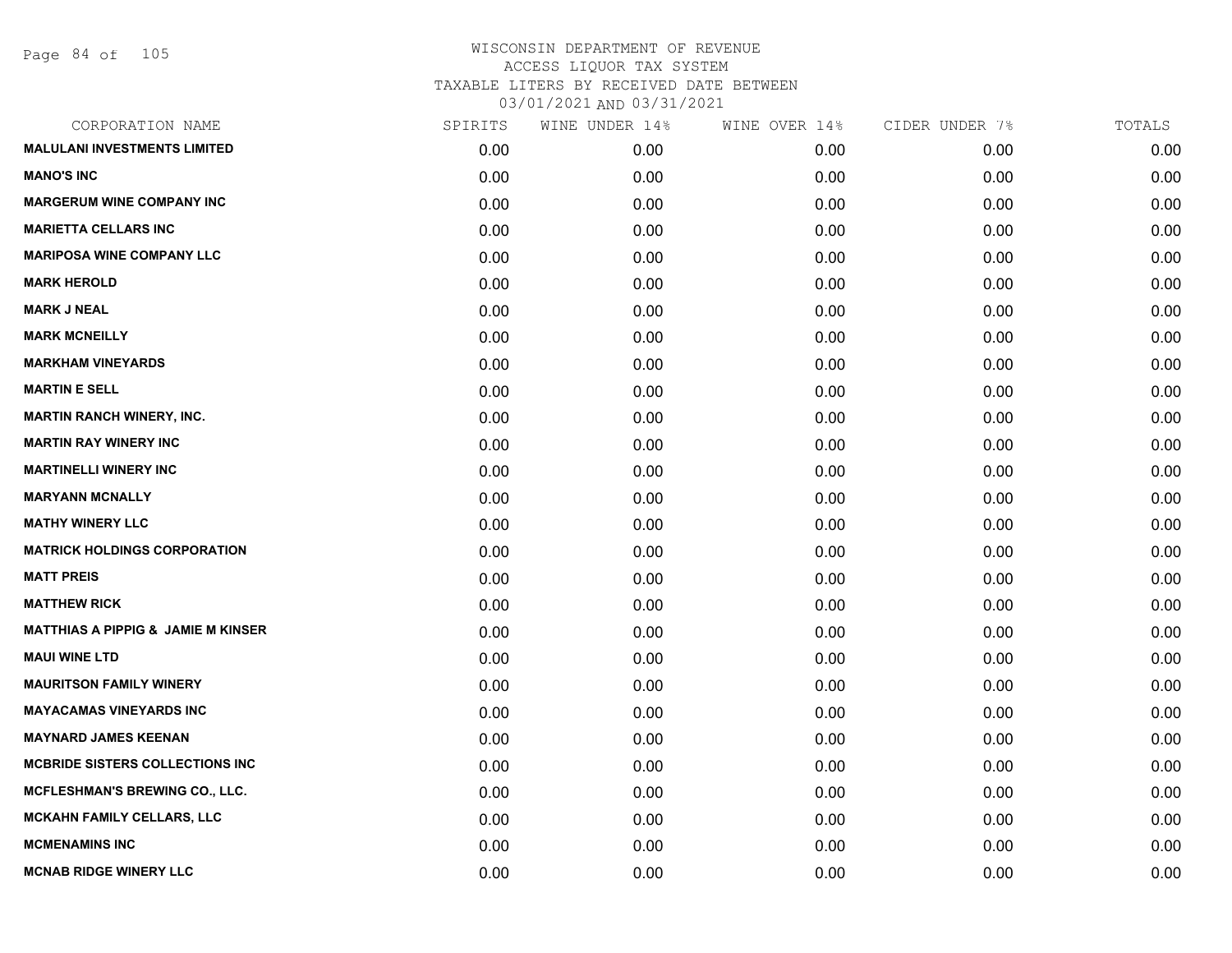Page 85 of 105

| CORPORATION NAME                                  | SPIRITS | WINE UNDER 14% | WINE OVER 14% | CIDER UNDER 7% | TOTALS |
|---------------------------------------------------|---------|----------------|---------------|----------------|--------|
| <b>MELROSE CELLARS LLC</b>                        | 0.00    | 0.00           | 0.00          | 0.00           | 0.00   |
| <b>MELVILLE VINEYARDS SOUTH LLC</b>               | 0.00    | 0.00           | 0.00          | 0.00           | 0.00   |
| <b>MENDOCINO WINE GROUP LLC</b>                   | 0.00    | 0.00           | 0.00          | 0.00           | 0.00   |
| <b>MER ET SOLEIL LLC</b>                          | 0.00    | 0.00           | 0.00          | 0.00           | 0.00   |
| <b>MERCER WINE ESTATES LLC</b>                    | 0.00    | 0.00           | 0.00          | 0.00           | 0.00   |
| <b>MERRYVALE VINEYARDS LLC</b>                    | 0.00    | 0.00           | 0.00          | 0.00           | 0.00   |
| <b>MERSHONIAN CIDERY LLC</b>                      | 0.00    | 0.00           | 0.00          | 0.00           | 0.00   |
| <b>MESSINA HOF WINE CELLARS INC</b>               | 0.00    | 0.00           | 0.00          | 0.00           | 0.00   |
| <b>METAMORPHOSIS WINES LLC</b>                    | 0.00    | 0.00           | 0.00          | 0.00           | 0.00   |
| <b>METEOR VINEYARD LLC</b>                        | 0.00    | 0.00           | 0.00          | 0.00           | 0.00   |
| <b>METROPOLITAN WINES LLC</b>                     | 0.00    | 0.00           | 0.00          | 0.00           | 0.00   |
| <b>METTLER WINES LLC</b>                          | 0.00    | 0.00           | 0.00          | 0.00           | 0.00   |
| <b>MEV CORPORATION</b>                            | 0.00    | 0.00           | 0.00          | 0.00           | 0.00   |
| <b>MEYER CELLARS LLC</b>                          | 0.00    | 0.00           | 0.00          | 0.00           | 0.00   |
| <b>MI SUENO WINERY</b>                            | 0.00    | 0.00           | 0.00          | 0.00           | 0.00   |
| <b>MICHAEL C YATES</b>                            | 0.00    | 0.00           | 0.00          | 0.00           | 0.00   |
| <b>MICHEAL DASHE</b>                              | 0.00    | 0.00           | 0.00          | 0.00           | 0.00   |
| <b>MIDNIGHT CELLARS INC</b>                       | 0.00    | 0.00           | 0.00          | 0.00           | 0.00   |
| <b>MILBRANDT FAMILY WINES LLC</b>                 | 0.00    | 0.00           | 0.00          | 0.00           | 0.00   |
| <b>MILDARA BLASS INC</b>                          | 0.00    | 0.00           | 0.00          | 0.00           | 0.00   |
| <b>MILL CREEK VINEYARDS</b>                       | 0.00    | 0.00           | 0.00          | 0.00           | 0.00   |
| <b>MILLBROOK WINERY INC</b>                       | 0.00    | 0.00           | 0.00          | 0.00           | 0.00   |
| <b>MINER FAMILY WINERY LLC</b>                    | 0.00    | 0.00           | 0.00          | 0.00           | 0.00   |
| <b>MINNESOTAS FINEST FERMENTED PRODUCTS</b>       | 0.00    | 0.00           | 0.00          | 0.00           | 0.00   |
| <b>MIRA WINERY LLC</b>                            | 0.00    | 0.00           | 0.00          | 0.00           | 0.00   |
| <b>MIRAMONT ESTATE VINEYARDS &amp; WINERY INC</b> | 0.00    | 0.00           | 0.00          | 0.00           | 0.00   |
| <b>MIRASOL WINE LLC</b>                           | 0.00    | 0.00           | 0.00          | 0.00           | 0.00   |
| <b>MOBCRAFT BEER INC</b>                          | 0.00    | 0.00           | 0.00          | 0.00           | 0.00   |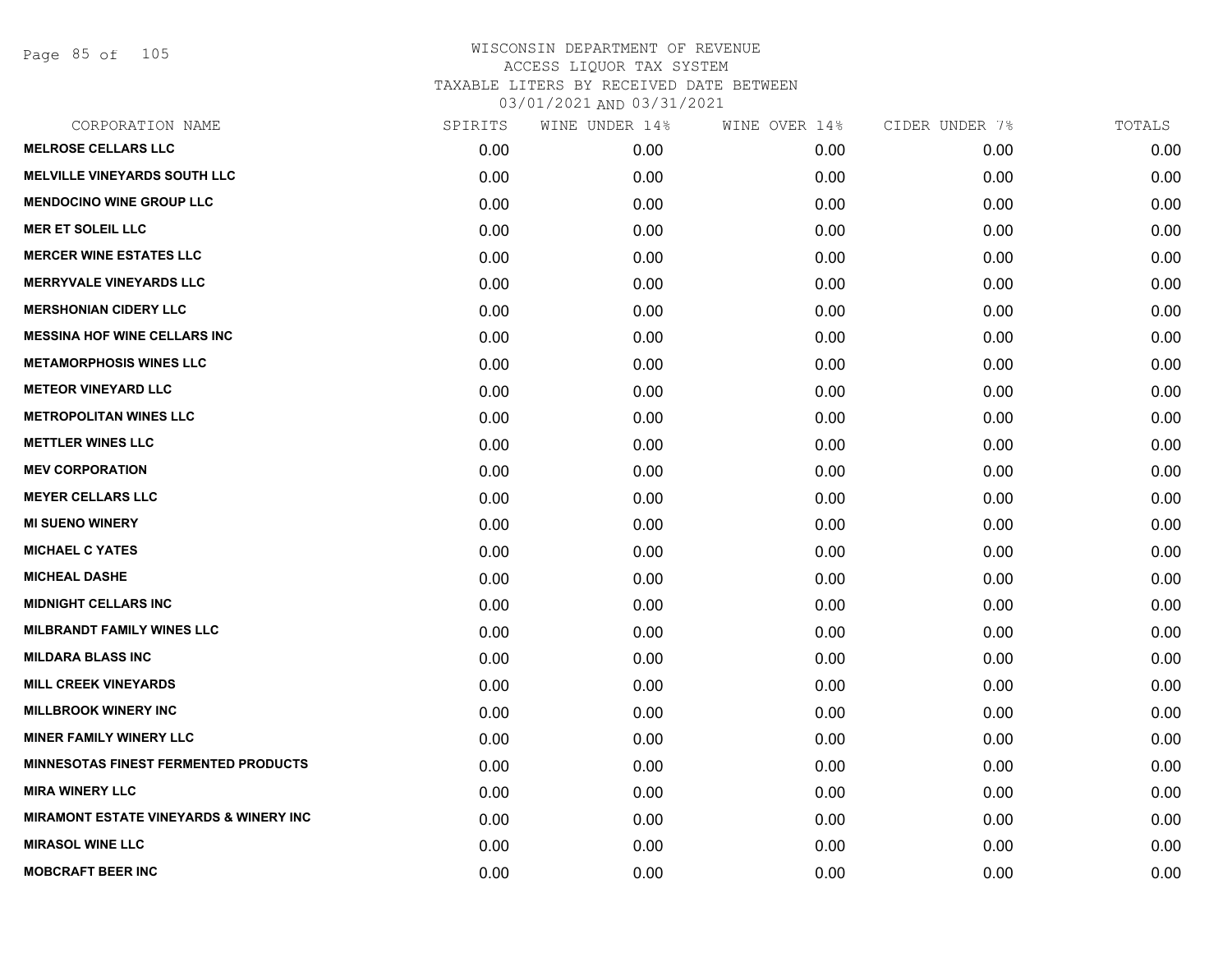| CORPORATION NAME                      | SPIRITS | WINE UNDER 14% | WINE OVER 14% | CIDER UNDER 7% | TOTALS |
|---------------------------------------|---------|----------------|---------------|----------------|--------|
| <b>MODERN DEVELOPMENT COMPANY</b>     | 0.00    | 0.00           | 0.00          | 0.00           | 0.00   |
| <b>MOLLY AIDA INC</b>                 | 0.00    | 0.00           | 0.00          | 0.00           | 0.00   |
| MOLLYDOOKER INTERNATIONAL LLC         | 0.00    | 0.00           | 0.00          | 0.00           | 0.00   |
| <b>MONTEREY WINE AND PRODUCE CORP</b> | 0.00    | 0.00           | 0.00          | 0.00           | 0.00   |
| <b>MONTICELLO CELLARS INC</b>         | 0.00    | 0.00           | 0.00          | 0.00           | 0.00   |
| <b>MOONDANCER LLC</b>                 | 0.00    | 0.00           | 0.00          | 0.00           | 0.00   |
| <b>MORCHELLA WINE CELLARS LLC</b>     | 0.00    | 0.00           | 0.00          | 0.00           | 0.00   |
| <b>MORGAN WINERY INC</b>              | 0.00    | 0.00           | 0.00          | 0.00           | 0.00   |
| <b>MOSHIN VINEYARDS INC</b>           | 0.00    | 0.00           | 0.00          | 0.00           | 0.00   |
| <b>MOUNT VEEDER SPRINGS LLC</b>       | 0.00    | 0.00           | 0.00          | 0.00           | 0.00   |
| <b>MULLIGAN &amp; MULLIGAN</b>        | 0.00    | 0.00           | 0.00          | 0.00           | 0.00   |
| <b>MUNCH &amp; FOX</b>                | 0.00    | 0.00           | 0.00          | 0.00           | 0.00   |
| <b>MUNSON BRIDGE WINERY INC</b>       | 0.00    | 0.00           | 0.00          | 0.00           | 0.00   |
| <b>MURIELLE WINERY INC.</b>           | 0.00    | 0.00           | 0.00          | 0.00           | 0.00   |
| <b>MUSCARDINI CELLARS, LLC</b>        | 0.00    | 0.00           | 0.00          | 0.00           | 0.00   |
| <b>MUSETTA WINERY, LLC</b>            | 0.00    | 0.00           | 0.00          | 0.00           | 0.00   |
| <b>MY FAVORITE NEIGHBOR LLC</b>       | 0.00    | 0.00           | 0.00          | 0.00           | 0.00   |
| <b>MYKA CELLARS INC</b>               | 0.00    | 0.00           | 0.00          | 0.00           | 0.00   |
| <b>NCWGINC</b>                        | 0.00    | 0.00           | 0.00          | 0.00           | 0.00   |
| <b>NABOR WINES LLC</b>                | 0.00    | 0.00           | 0.00          | 0.00           | 0.00   |
| <b>NAKED WINES LLC</b>                | 0.00    | 0.00           | 0.00          | 0.00           | 0.00   |
| <b>NAKEDWINES.COM INC</b>             | 0.00    | 0.00           | 0.00          | 0.00           | 0.00   |
| <b>NALLE WINERY, INC.</b>             | 0.00    | 0.00           | 0.00          | 0.00           | 0.00   |
| <b>NAPA WINE CELLAR, INC.</b>         | 0.00    | 0.00           | 0.00          | 0.00           | 0.00   |
| <b>NAPA WINERY GROUP, LLC</b>         | 0.00    | 0.00           | 0.00          | 0.00           | 0.00   |
| <b>NATURAL SELECTIONS 357 LLC</b>     | 0.00    | 0.00           | 0.00          | 0.00           | 0.00   |
| <b>NAVARRE CELLARS LTD</b>            | 0.00    | 0.00           | 0.00          | 0.00           | 0.00   |
| NAVARRO VINEYARDS, LLC                | 0.00    | 0.00           | 0.00          | 0.00           | 0.00   |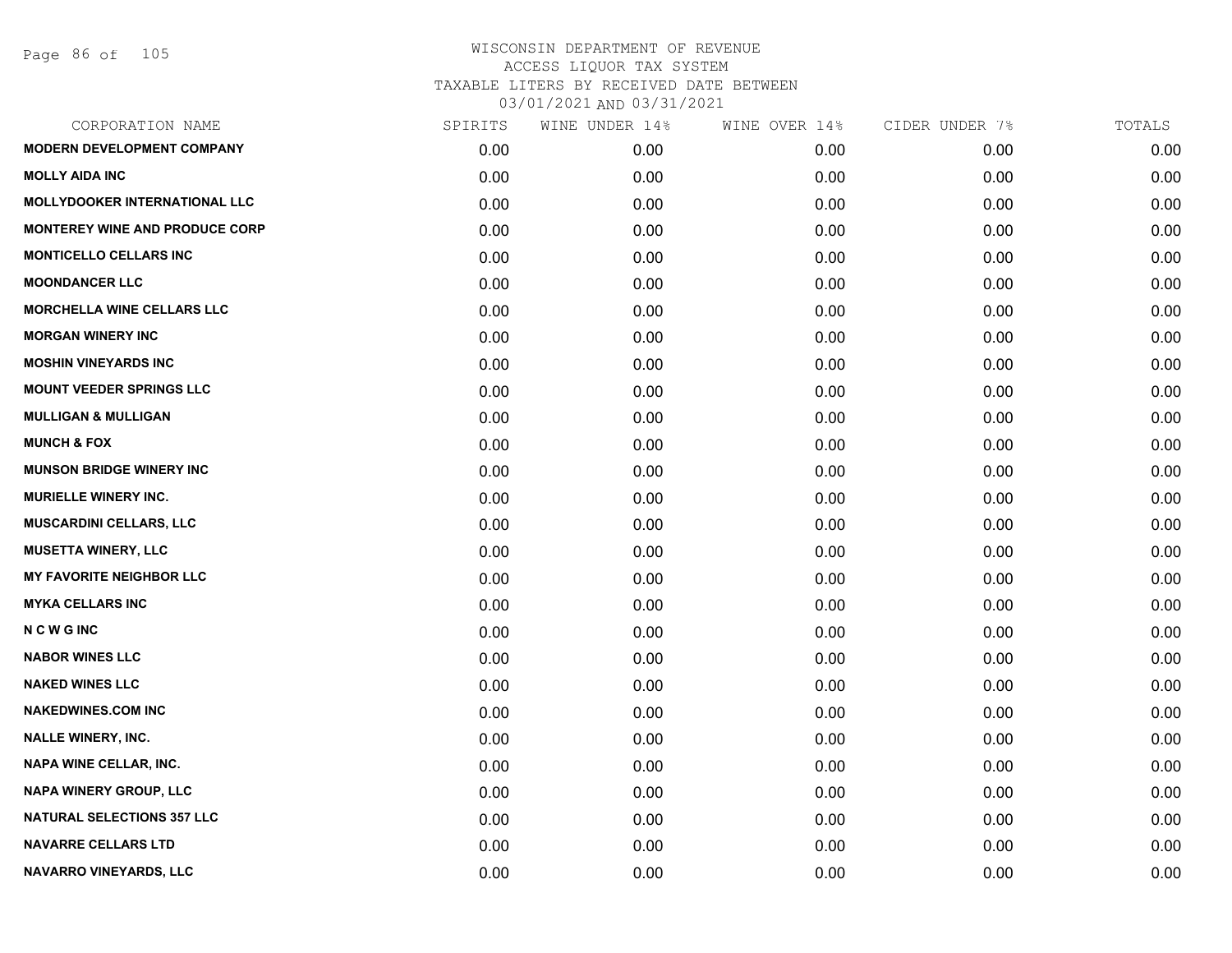Page 87 of 105

| CORPORATION NAME                    | SPIRITS | WINE UNDER 14% | WINE OVER 14% | CIDER UNDER 7% | TOTALS |
|-------------------------------------|---------|----------------|---------------|----------------|--------|
| <b>NEFF CELLARS LLC</b>             | 0.00    | 0.00           | 0.00          | 0.00           | 0.00   |
| <b>NEVADA WINE CELLARS INC</b>      | 0.00    | 0.00           | 0.00          | 0.00           | 0.00   |
| <b>NEW VAVIN INC</b>                | 0.00    | 0.00           | 0.00          | 0.00           | 0.00   |
| <b>NEW VINELAND LLC</b>             | 0.00    | 0.00           | 0.00          | 0.00           | 0.00   |
| <b>NEWBERG MAIL ROOM INC</b>        | 0.00    | 0.00           | 0.00          | 0.00           | 0.00   |
| <b>NEWTON VINEYARD LLC</b>          | 0.00    | 0.00           | 0.00          | 0.00           | 0.00   |
| NICALI, LLC                         | 0.00    | 0.00           | 0.00          | 0.00           | 0.00   |
| <b>NICHOLSON RANCH LLC</b>          | 0.00    | 0.00           | 0.00          | 0.00           | 0.00   |
| NIEBAUM-COPPOLA ESTATE WINERY LP    | 0.00    | 0.00           | 0.00          | 0.00           | 0.00   |
| <b>NINER WINE ESTATES LLC</b>       | 0.00    | 0.00           | 0.00          | 0.00           | 0.00   |
| <b>NOAH DORRANCE</b>                | 0.00    | 0.00           | 0.00          | 0.00           | 0.00   |
| <b>NORMAN LEE WILLIAMS</b>          | 0.00    | 0.00           | 0.00          | 0.00           | 0.00   |
| <b>NORTH SHORE WINERY LLC</b>       | 0.00    | 0.00           | 0.00          | 0.00           | 0.00   |
| NORTHLEAF WINERY, LLC               | 0.00    | 0.00           | 0.00          | 0.00           | 0.00   |
| NOTRE VUE ESTATE WINE GROUP, INC.   | 0.00    | 0.00           | 0.00          | 0.00           | 0.00   |
| <b>NOVA WINES, INC.</b>             | 0.00    | 0.00           | 0.00          | 0.00           | 0.00   |
| <b>NV AWG LTD</b>                   | 0.00    | 0.00           | 0.00          | 0.00           | 0.00   |
| <b>NW WINE COMPANY LLC</b>          | 0.00    | 0.00           | 0.00          | 0.00           | 0.00   |
| OAK RIDGE WINERY LLC                | 0.00    | 0.00           | 0.00          | 0.00           | 0.00   |
| <b>OAKVILLE HILLS CELLARS INC</b>   | 0.00    | 0.00           | 0.00          | 0.00           | 0.00   |
| <b>OAKVILLE RANCH WINERY INC</b>    | 0.00    | 0.00           | 0.00          | 0.00           | 0.00   |
| <b>OAT HILL CORPORATION</b>         | 0.00    | 0.00           | 0.00          | 0.00           | 0.00   |
| OBLOQUY, INC.                       | 0.00    | 0.00           | 0.00          | 0.00           | 0.00   |
| <b>OBRIEN FAMILY VINEYARD LLC</b>   | 0.00    | 0.00           | 0.00          | 0.00           | 0.00   |
| <b>ODILON FORD WINERY INC</b>       | 0.00    | 0.00           | 0.00          | 0.00           | 0.00   |
| <b>OGB PARTNERS LLC</b>             | 0.00    | 0.00           | 0.00          | 0.00           | 0.00   |
| <b>OGILVIE MERWIN VENTURES, LLC</b> | 0.00    | 0.00           | 0.00          | 0.00           | 0.00   |
| OLD VINE WINE PARTNERS LLC          | 0.00    | 0.00           | 0.00          | 0.00           | 0.00   |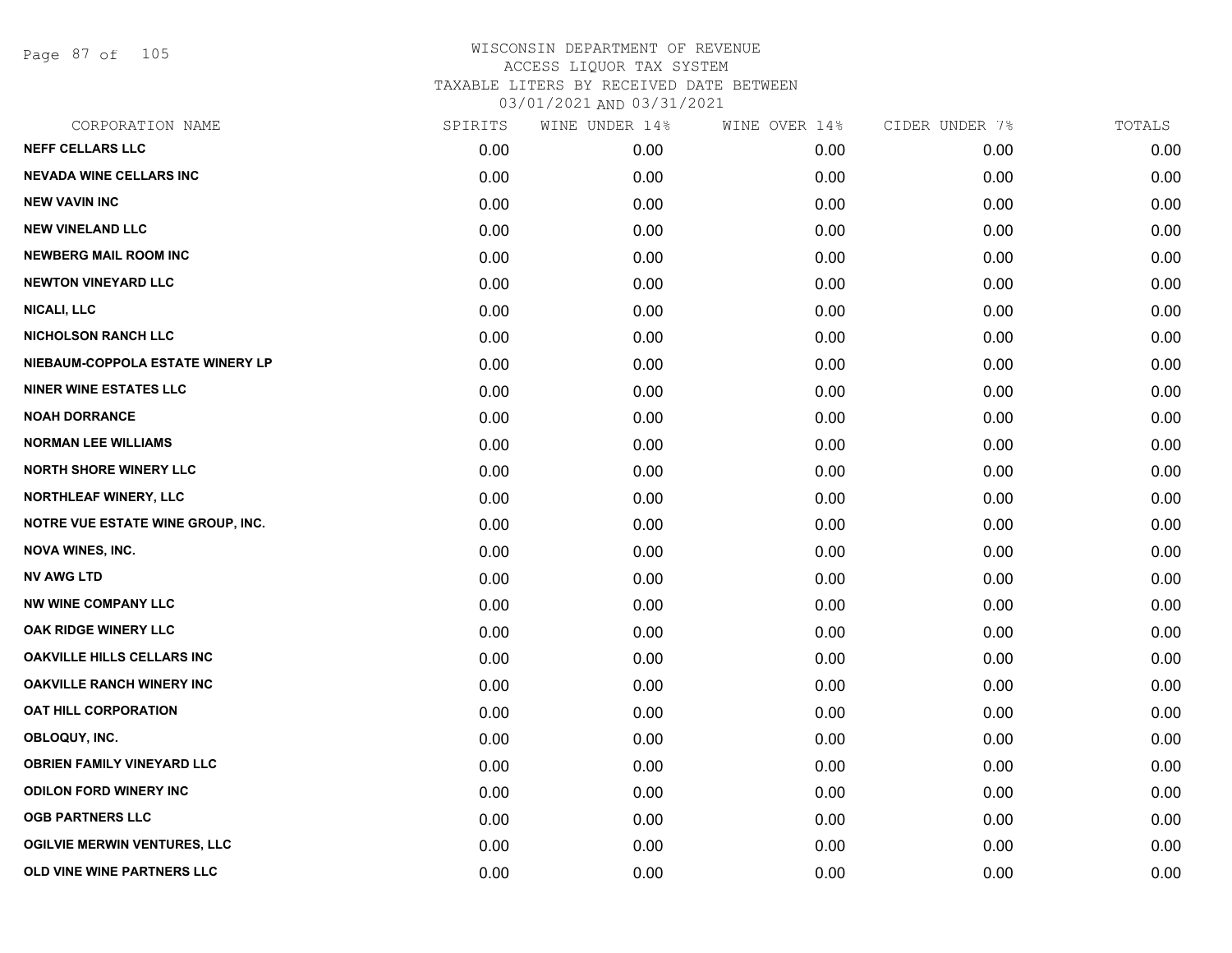Page 88 of 105

| CORPORATION NAME                    | SPIRITS | WINE UNDER 14% | WINE OVER 14% | CIDER UNDER 7% | TOTALS |
|-------------------------------------|---------|----------------|---------------|----------------|--------|
| <b>OLIVER WINE COMPANY INC</b>      | 0.00    | 0.00           | 0.00          | 0.00           | 0.00   |
| ONE TRUE VINE LLC                   | 0.00    | 0.00           | 0.00          | 0.00           | 0.00   |
| O'NEILL BEVERAGES CO LLC            | 0.00    | 0.00           | 0.00          | 0.00           | 0.00   |
| <b>ONX WINERY INC</b>               | 0.00    | 0.00           | 0.00          | 0.00           | 0.00   |
| <b>OPAL WEST WINES, LLC</b>         | 0.00    | 0.00           | 0.00          | 0.00           | 0.00   |
| OPOLO WINES LP                      | 0.00    | 0.00           | 0.00          | 0.00           | 0.00   |
| OPUS ONE WINERY LLC                 | 0.00    | 0.00           | 0.00          | 0.00           | 0.00   |
| <b>ORCA PROPERTIES LLC</b>          | 0.00    | 11.25          | 6.75          | 0.00           | 18.00  |
| <b>ORFILA VINEYARDS INC</b>         | 0.00    | 0.00           | 0.00          | 0.00           | 0.00   |
| <b>O'SHAUGHNESSY DEL OSO LLC</b>    | 0.00    | 0.00           | 0.00          | 0.00           | 0.00   |
| OUT FROM LAND INVESTOR GROUP LLC    | 0.00    | 0.00           | 0.00          | 0.00           | 0.00   |
| PAIX SUR TERRE, LLC                 | 0.00    | 0.00           | 0.00          | 0.00           | 0.00   |
| PALI WINE COMPANY LP                | 0.00    | 0.00           | 0.00          | 0.00           | 0.00   |
| PALM BAY HOLDINGS LLC               | 0.00    | 0.00           | 0.00          | 0.00           | 0.00   |
| PALOMA VINEYARD LLC                 | 0.00    | 0.00           | 0.00          | 0.00           | 0.00   |
| <b>PAOLETTI ESTATES WINERY, INC</b> | 0.00    | 0.00           | 0.00          | 0.00           | 0.00   |
| <b>PARADISE RIDGE WINERY</b>        | 0.00    | 0.00           | 0.00          | 0.00           | 0.00   |
| PARALLEL 44 VINEYARD & WINERY, INC. | 0.00    | 0.00           | 0.00          | 0.00           | 0.00   |
| <b>PARKER STATION INC</b>           | 0.00    | 0.00           | 0.00          | 0.00           | 0.00   |
| <b>PARMESON FAMILY LLC</b>          | 0.00    | 0.00           | 0.00          | 0.00           | 0.00   |
| PARSONAGE CELLARS INC               | 0.00    | 0.00           | 0.00          | 0.00           | 0.00   |
| <b>PASSAGGIO WINES LLC</b>          | 0.00    | 0.00           | 0.00          | 0.00           | 0.00   |
| <b>PATRICIA A HOOVER</b>            | 0.00    | 0.00           | 0.00          | 0.00           | 0.00   |
| PATRICIA GREEN CELLARS LLC          | 0.00    | 0.00           | 0.00          | 0.00           | 0.00   |
| <b>PATRICK ARNDT</b>                | 0.00    | 0.00           | 0.00          | 0.00           | 0.00   |
| <b>PATRICK M RUE</b>                | 0.00    | 0.00           | 0.00          | 0.00           | 0.00   |
| <b>PAUL D ASPER</b>                 | 0.00    | 0.00           | 0.00          | 0.00           | 0.00   |
| <b>PAUL G BLOMMEL</b>               | 0.00    | 0.00           | 0.00          | 0.00           | 0.00   |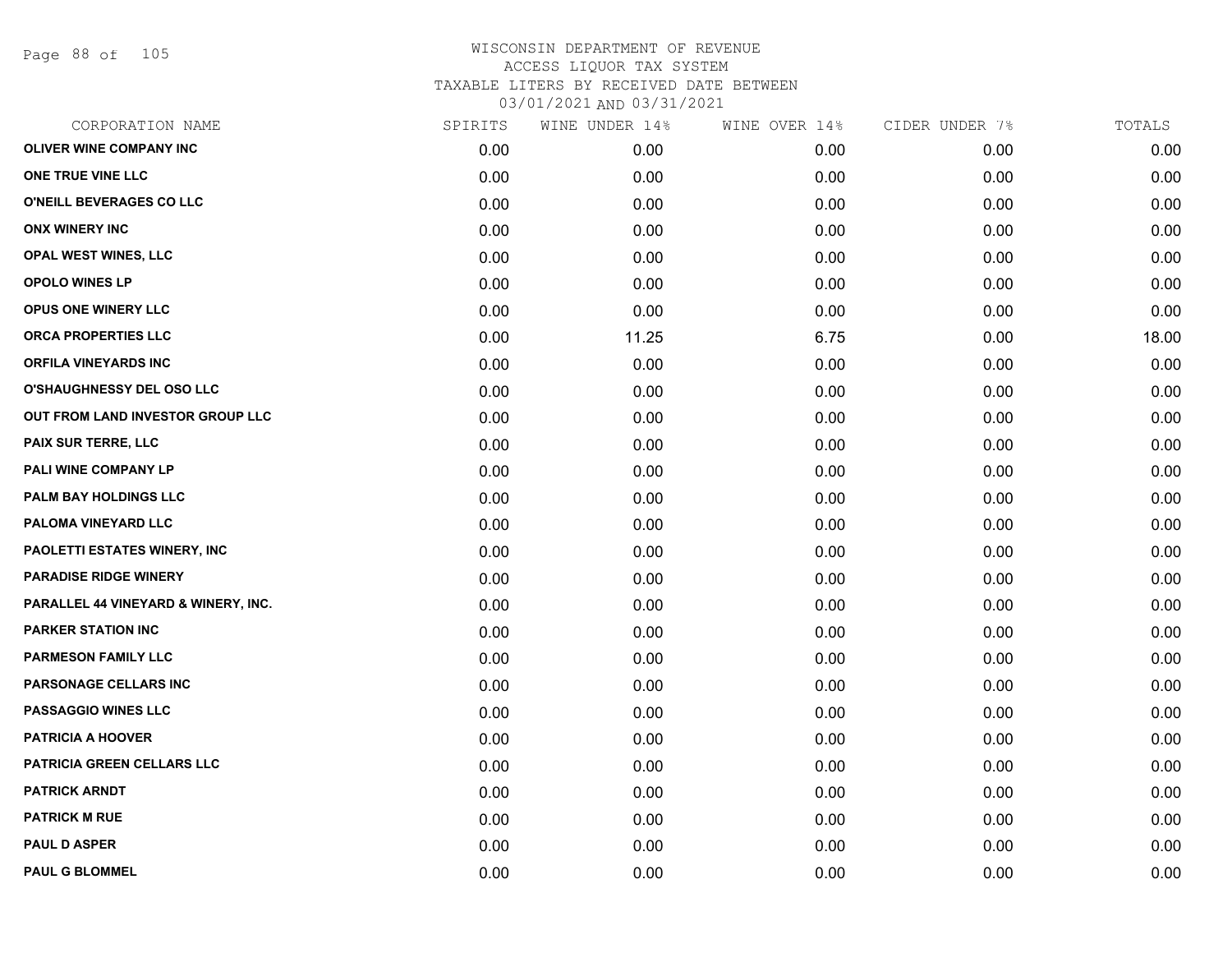Page 89 of 105

| CORPORATION NAME                     | SPIRITS | WINE UNDER 14% | WINE OVER 14% | CIDER UNDER 7% | TOTALS |
|--------------------------------------|---------|----------------|---------------|----------------|--------|
| <b>PAUL HOBBS WINERY LP</b>          | 0.00    | 0.00           | 0.00          | 0.00           | 0.00   |
| <b>PAUL J FRANZEN</b>                | 0.00    | 0.00           | 0.00          | 0.00           | 0.00   |
| <b>PAVI WINES LLC</b>                | 0.00    | 0.00           | 0.00          | 0.00           | 0.00   |
| <b>PAWEL LATO</b>                    | 0.00    | 0.00           | 0.00          | 0.00           | 0.00   |
| PCJ, INC.                            | 0.00    | 0.00           | 0.00          | 0.00           | 0.00   |
| PEACHY CANYON WINERY                 | 0.00    | 0.00           | 0.00          | 0.00           | 0.00   |
| PEAR VALLEY VINEYARD, INC.           | 0.00    | 0.00           | 0.00          | 0.00           | 0.00   |
| <b>PEAY VINEYARDS LLC</b>            | 0.00    | 0.00           | 0.00          | 0.00           | 0.00   |
| PEIRANO ESTATE WINERY INC.           | 0.00    | 0.00           | 0.00          | 0.00           | 0.00   |
| PEJU FAMILY OPERATING PARTNERSHIP LP | 0.00    | 0.00           | 0.00          | 0.00           | 0.00   |
| PELLEGRINI RANCHES INC               | 0.00    | 0.00           | 0.00          | 0.00           | 0.00   |
| PENROSE HILL, LIMITED                | 0.00    | 0.00           | 0.00          | 0.00           | 0.00   |
| PEPPER BRIDGE WINERY LLC             | 0.00    | 0.00           | 0.00          | 0.00           | 0.00   |
| PERNOD RICARD KENWOOD HOLDING LLC    | 0.00    | 0.00           | 0.00          | 0.00           | 0.00   |
| <b>PERVINO INC</b>                   | 0.00    | 0.00           | 0.00          | 0.00           | 0.00   |
| PETER FRANUS WINE COMPANY INC        | 0.00    | 0.00           | 0.00          | 0.00           | 0.00   |
| PETER MICHAEL WINERY                 | 0.00    | 0.00           | 0.00          | 0.00           | 0.00   |
| PETERSON WINERY LLC                  | 0.00    | 0.00           | 0.00          | 0.00           | 0.00   |
| PETROGLYPH WINERY LLC                | 0.00    | 0.00           | 0.00          | 0.00           | 0.00   |
| PETRONI VINEYARDS LLC                | 0.00    | 0.00           | 0.00          | 0.00           | 0.00   |
| PHASE 2 CELLARS LLC                  | 0.00    | 0.00           | 0.00          | 0.00           | 0.00   |
| PHILIP TOGNI VINEYARD LP             | 0.00    | 0.00           | 0.00          | 0.00           | 0.00   |
| PHILLIPS FARMS LLC                   | 0.00    | 0.00           | 0.00          | 0.00           | 0.00   |
| <b>PIEPERTK LLC</b>                  | 0.00    | 0.00           | 0.00          | 0.00           | 0.00   |
| <b>PINA CELLARS LP</b>               | 0.00    | 0.00           | 0.00          | 0.00           | 0.00   |
| PINE RIDGE WINERY LLC                | 0.00    | 0.00           | 0.00          | 0.00           | 0.00   |
| PINK SANDS, INC.                     | 0.00    | 0.00           | 0.00          | 0.00           | 0.00   |
| PJK WINERY LLC                       | 0.00    | 0.00           | 0.00          | 0.00           | 0.00   |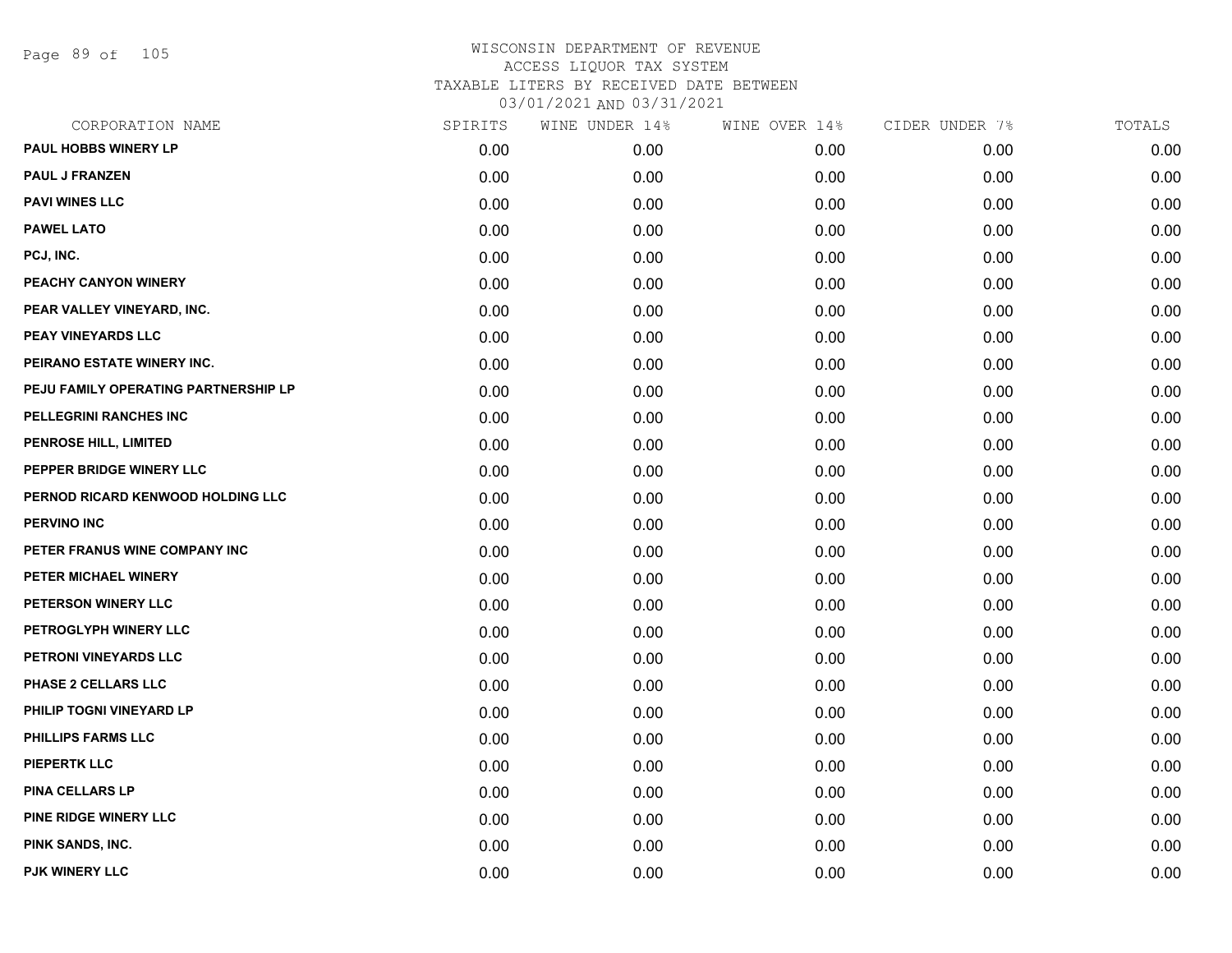Page 90 of 105

| CORPORATION NAME                            | SPIRITS | WINE UNDER 14% | WINE OVER 14% | CIDER UNDER 7% | TOTALS |
|---------------------------------------------|---------|----------------|---------------|----------------|--------|
| <b>PLATA WINE PARTNERS LLC</b>              | 0.00    | 0.00           | 0.00          | 0.00           | 0.00   |
| PLYMOUTH ROCKS WINE, LLC                    | 0.00    | 0.00           | 0.00          | 0.00           | 0.00   |
| PONZI VINEYARDS, LLC                        | 0.00    | 0.00           | 0.00          | 0.00           | 0.00   |
| POPE VALLEY WINERY LLC                      | 0.00    | 0.00           | 0.00          | 0.00           | 0.00   |
| PORTER FAMILY VINEYARDS LLC                 | 0.00    | 0.00           | 0.00          | 0.00           | 0.00   |
| <b>POTT WINE</b>                            | 0.00    | 0.00           | 0.00          | 0.00           | 0.00   |
| <b>PRAGER WINERY &amp; PORT WORKS, INC.</b> | 0.00    | 0.00           | 0.00          | 0.00           | 0.00   |
| <b>PRAIRIE BERRY LLC</b>                    | 0.00    | 0.00           | 0.00          | 0.00           | 0.00   |
| <b>PRAIRIE HAWK WINERY INC</b>              | 0.00    | 0.00           | 0.00          | 0.00           | 0.00   |
| PRECEPT BRANDS LLC                          | 0.00    | 0.00           | 0.00          | 0.00           | 0.00   |
| PREMIUM VINTNERS LLC                        | 0.00    | 0.00           | 0.00          | 0.00           | 0.00   |
| PRESQU'ILE WINERY                           | 0.00    | 0.00           | 0.00          | 0.00           | 0.00   |
| PRIDE MOUNTAIN VINEYARDS LLC                | 0.00    | 0.00           | 0.00          | 0.00           | 0.00   |
| <b>PRINCE MICHEL LLC</b>                    | 0.00    | 0.00           | 0.00          | 0.00           | 0.00   |
| PROMONTORY LLC                              | 0.00    | 0.00           | 0.00          | 0.00           | 0.00   |
| <b>PWG LLC</b>                              | 0.00    | 0.00           | 0.00          | 0.00           | 0.00   |
| <b>QUADY SOUTH WINERY LLC</b>               | 0.00    | 0.00           | 0.00          | 0.00           | 0.00   |
| QUILCEDA CREEK VINTNERS INC                 | 0.00    | 0.00           | 0.00          | 0.00           | 0.00   |
| <b>QUIXOTE WINERY, LLC</b>                  | 0.00    | 0.00           | 0.00          | 0.00           | 0.00   |
| <b>RH KEENAN CO</b>                         | 0.00    | 0.00           | 0.00          | 0.00           | 0.00   |
| RADIO-COTEAU WINE CELLARS LLC               | 0.00    | 0.00           | 0.00          | 0.00           | 0.00   |
| <b>RAMAZZOTTI WINES LLC</b>                 | 0.00    | 0.00           | 0.00          | 0.00           | 0.00   |
| <b>RAMEY WINE CELLARS INC</b>               | 0.00    | 0.00           | 0.00          | 0.00           | 0.00   |
| <b>RAPTOR RIDGE WINERY LLC</b>              | 0.00    | 0.00           | 0.00          | 0.00           | 0.00   |
| <b>RASA VINEYARDS, LLC</b>                  | 0.00    | 0.00           | 0.00          | 0.00           | 0.00   |
| RASMUSSEN FAMILY WINES, LLC                 | 0.00    | 0.00           | 0.00          | 0.00           | 0.00   |
| <b>RAYMOND SIGNORELLO</b>                   | 0.00    | 0.00           | 0.00          | 0.00           | 0.00   |
| <b>RAYMOND VINEYARD &amp; CELLAR INC</b>    | 0.00    | 0.00           | 0.00          | 0.00           | 0.00   |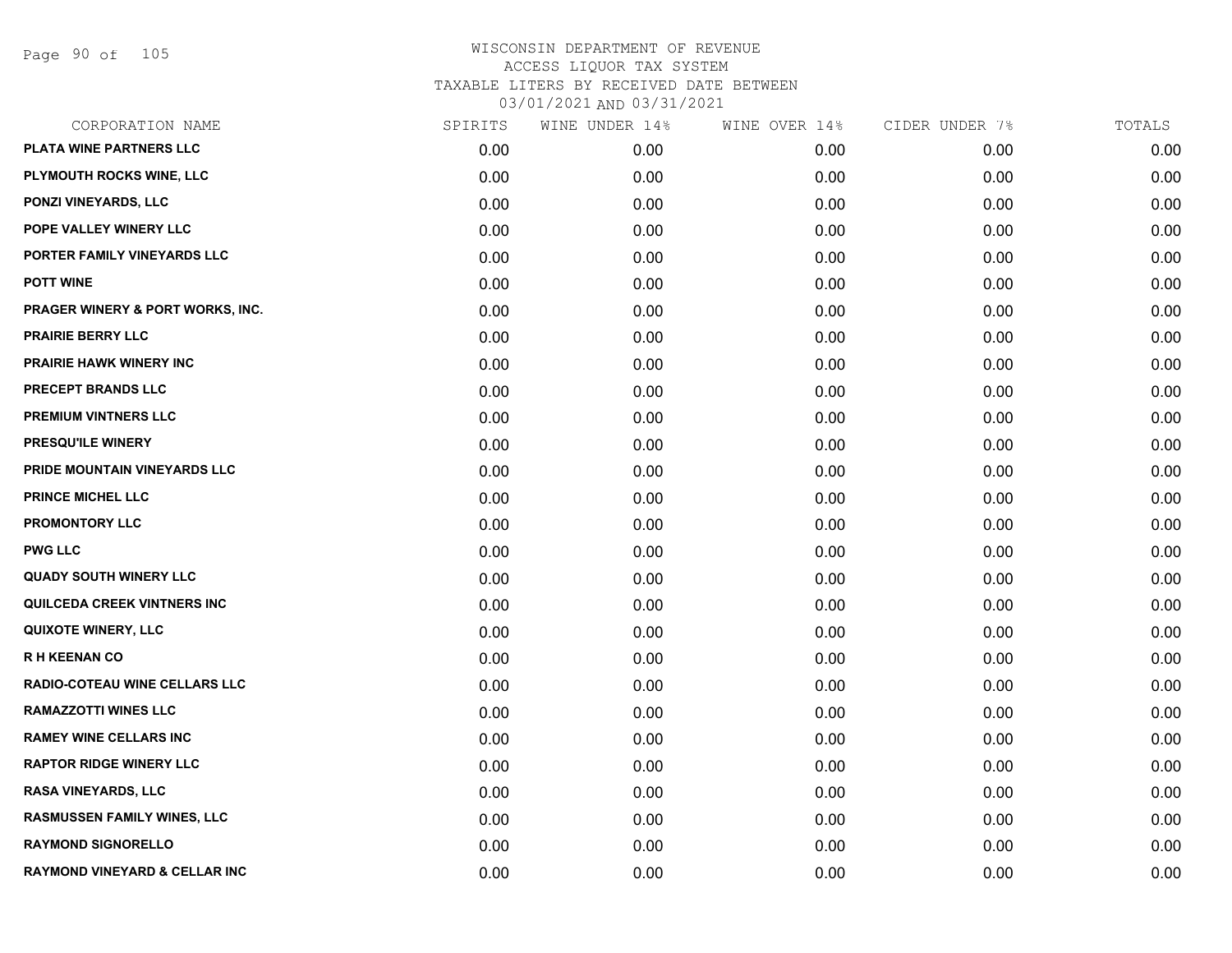Page 91 of 105

| <b>RB WINE ASSOCIATES LLC</b><br>0.00<br><b>RBZ VINEYARDS LLC</b><br>0.00<br><b>RED CAR WINE COMPANY LLC</b><br>0.00<br><b>RED HILLS CELLARS, LLC</b><br>0.00<br><b>RED MARE WINES LLC</b><br>0.00<br><b>RED OAK VINEYARD INC</b><br>0.00<br><b>REGENERATIVE GIFT, LLC</b><br>0.00<br><b>REGUSCI WINERY INC</b><br>0.00<br><b>RESONANCE WINES LLC</b><br>0.00<br><b>REVANA FAMILY PARTNERS LP</b><br>0.00<br><b>REVANA FAMILY PARTNERS LP</b><br>0.00<br><b>REVELRY VINTNERS LLC</b><br>0.00<br><b>REYNOLDS CREATIVE PRODUCTS INC</b><br>0.00 | 0.00<br>0.00<br>0.00<br>0.00<br>0.00 | 0.00<br>0.00<br>0.00<br>0.00 | 0.00<br>0.00<br>0.00 | 0.00<br>0.00<br>0.00 |
|-----------------------------------------------------------------------------------------------------------------------------------------------------------------------------------------------------------------------------------------------------------------------------------------------------------------------------------------------------------------------------------------------------------------------------------------------------------------------------------------------------------------------------------------------|--------------------------------------|------------------------------|----------------------|----------------------|
|                                                                                                                                                                                                                                                                                                                                                                                                                                                                                                                                               |                                      |                              |                      |                      |
|                                                                                                                                                                                                                                                                                                                                                                                                                                                                                                                                               |                                      |                              |                      |                      |
|                                                                                                                                                                                                                                                                                                                                                                                                                                                                                                                                               |                                      |                              |                      |                      |
|                                                                                                                                                                                                                                                                                                                                                                                                                                                                                                                                               |                                      |                              | 0.00                 | 0.00                 |
|                                                                                                                                                                                                                                                                                                                                                                                                                                                                                                                                               |                                      | 0.00                         | 0.00                 | 0.00                 |
|                                                                                                                                                                                                                                                                                                                                                                                                                                                                                                                                               | 0.00                                 | 0.00                         | 0.00                 | 0.00                 |
|                                                                                                                                                                                                                                                                                                                                                                                                                                                                                                                                               | 0.00                                 | 0.00                         | 0.00                 | 0.00                 |
|                                                                                                                                                                                                                                                                                                                                                                                                                                                                                                                                               | 0.00                                 | 0.00                         | 0.00                 | 0.00                 |
|                                                                                                                                                                                                                                                                                                                                                                                                                                                                                                                                               | 0.00                                 | 0.00                         | 0.00                 | 0.00                 |
|                                                                                                                                                                                                                                                                                                                                                                                                                                                                                                                                               | 0.00                                 | 0.00                         | 0.00                 | 0.00                 |
|                                                                                                                                                                                                                                                                                                                                                                                                                                                                                                                                               | 0.00                                 | 0.00                         | 0.00                 | 0.00                 |
|                                                                                                                                                                                                                                                                                                                                                                                                                                                                                                                                               | 0.00                                 | 0.00                         | 0.00                 | 0.00                 |
|                                                                                                                                                                                                                                                                                                                                                                                                                                                                                                                                               | 0.00                                 | 0.00                         | 0.00                 | 0.00                 |
| <b>RH WINERY LLC</b><br>0.00                                                                                                                                                                                                                                                                                                                                                                                                                                                                                                                  | 0.00                                 | 0.00                         | 0.00                 | 0.00                 |
| <b>RHYS VINEYARDS LLC</b><br>0.00                                                                                                                                                                                                                                                                                                                                                                                                                                                                                                             | 0.00                                 | 0.00                         | 0.00                 | 0.00                 |
| <b>RICHARD E LIBBY</b><br>0.00                                                                                                                                                                                                                                                                                                                                                                                                                                                                                                                | 0.00                                 | 0.00                         | 0.00                 | 0.00                 |
| <b>RICHARD FORTUNE</b><br>0.00                                                                                                                                                                                                                                                                                                                                                                                                                                                                                                                | 0.00                                 | 0.00                         | 0.00                 | 0.00                 |
| <b>RIDGE VINEYARDS INC</b><br>0.00                                                                                                                                                                                                                                                                                                                                                                                                                                                                                                            | 0.00                                 | 0.00                         | 0.00                 | 0.00                 |
| <b>RIGHT SIDE LLC</b><br>0.00                                                                                                                                                                                                                                                                                                                                                                                                                                                                                                                 | 0.00                                 | 0.00                         | 0.00                 | 0.00                 |
| <b>RIO LOBO LLC</b><br>0.00                                                                                                                                                                                                                                                                                                                                                                                                                                                                                                                   | 0.00                                 | 0.00                         | 0.00                 | 0.00                 |
| <b>RIVER BEND VINEYARD &amp; WINERY LLC</b><br>0.00                                                                                                                                                                                                                                                                                                                                                                                                                                                                                           | 0.00                                 | 0.00                         | 0.00                 | 0.00                 |
| RIVER VALLEY VINEYARD INC<br>0.00                                                                                                                                                                                                                                                                                                                                                                                                                                                                                                             | 0.00                                 | 0.00                         | 0.00                 | 0.00                 |
| <b>RIVERBENCH LLC</b><br>0.00                                                                                                                                                                                                                                                                                                                                                                                                                                                                                                                 | 0.00                                 | 0.00                         | 0.00                 | 0.00                 |
| <b>ROBERT CRAIG WINERY LP</b><br>0.00                                                                                                                                                                                                                                                                                                                                                                                                                                                                                                         | 0.00                                 | 0.00                         | 0.00                 | 0.00                 |
| <b>ROBERT DUNNING</b><br>0.00                                                                                                                                                                                                                                                                                                                                                                                                                                                                                                                 | 0.00                                 | 0.00                         | 0.00                 | 0.00                 |
| <b>ROBERT FOLEY LLC</b><br>0.00                                                                                                                                                                                                                                                                                                                                                                                                                                                                                                               | 0.00                                 | 0.00                         | 0.00                 | 0.00                 |
| <b>ROBERT J BRAKESMAN</b><br>0.00                                                                                                                                                                                                                                                                                                                                                                                                                                                                                                             | 0.00                                 | 0.00                         | 0.00                 | 0.00                 |
| <b>ROBERT J FOWLER</b><br>0.00                                                                                                                                                                                                                                                                                                                                                                                                                                                                                                                |                                      |                              |                      |                      |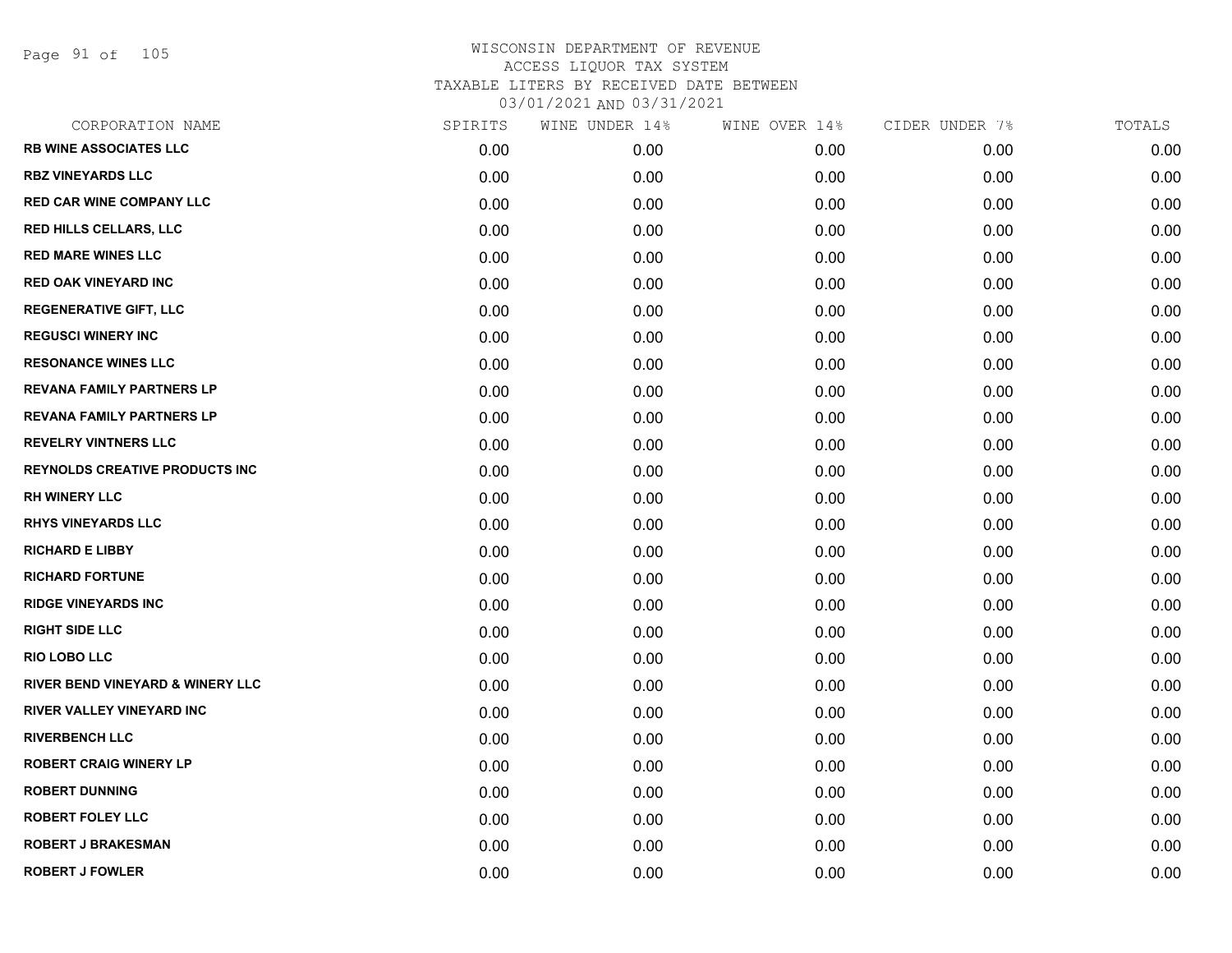Page 92 of 105

| CORPORATION NAME                          | SPIRITS | WINE UNDER 14% | WINE OVER 14% | CIDER UNDER 7% | TOTALS |
|-------------------------------------------|---------|----------------|---------------|----------------|--------|
| <b>ROBERT L HUDSON</b>                    | 0.00    | 0.00           | 0.00          | 0.00           | 0.00   |
| <b>ROBERT MUELLER CELLARS</b>             | 0.00    | 0.00           | 0.00          | 0.00           | 0.00   |
| <b>ROBERT YOUNG ESTATE WINERY LLC</b>     | 0.00    | 0.00           | 0.00          | 0.00           | 0.00   |
| <b>ROBIN PFEIFFER</b>                     | 0.00    | 0.00           | 0.00          | 0.00           | 0.00   |
| <b>ROBINSON FAMILY VINEYARDS LLC</b>      | 0.00    | 0.00           | 0.00          | 0.00           | 0.00   |
| <b>ROCCA FAMILY VINEYARDS INC</b>         | 0.00    | 0.00           | 0.00          | 0.00           | 0.00   |
| <b>ROCHE WINERY LLC</b>                   | 0.00    | 0.00           | 0.00          | 0.00           | 0.00   |
| <b>ROCHIOLI VINEYARD &amp; WINERY LLC</b> | 0.00    | 0.00           | 0.00          | 0.00           | 0.00   |
| <b>ROCK N WOOL WINERY LLC</b>             | 0.00    | 0.00           | 0.00          | 0.00           | 0.00   |
| <b>ROCK WALL WINE COMPANY INC</b>         | 0.00    | 0.00           | 0.00          | 0.00           | 0.00   |
| <b>ROEDERER ESTATE INC</b>                | 0.00    | 0.00           | 0.00          | 0.00           | 0.00   |
| <b>ROGER PENG</b>                         | 0.00    | 0.00           | 0.00          | 0.00           | 0.00   |
| <b>ROMBAUER VINEYARDS INC</b>             | 0.00    | 0.00           | 0.00          | 0.00           | 0.00   |
| <b>RONALD J BENZA</b>                     | 0.00    | 0.00           | 0.00          | 0.00           | 0.00   |
| <b>RONALD L FENOLIO</b>                   | 0.00    | 0.00           | 0.00          | 0.00           | 0.00   |
| <b>RONALD T RUBIN</b>                     | 0.00    | 0.00           | 0.00          | 0.00           | 0.00   |
| <b>ROOTS RUN DEEP LLC</b>                 | 0.00    | 0.00           | 0.00          | 0.00           | 0.00   |
| <b>ROUND HILL CELLARS</b>                 | 0.00    | 0.00           | 0.00          | 0.00           | 0.00   |
| <b>ROUND POND ESTATE LLC</b>              | 0.00    | 0.00           | 0.00          | 0.00           | 0.00   |
| <b>ROZA HILLS VINEYARDS LLC</b>           | 0.00    | 0.00           | 0.00          | 0.00           | 0.00   |
| <b>RRJ REAL PROPERTIES LLC</b>            | 0.00    | 0.00           | 0.00          | 0.00           | 0.00   |
| <b>RTV WINERY LLC</b>                     | 0.00    | 0.00           | 0.00          | 0.00           | 0.00   |
| <b>RUDD WINES INC</b>                     | 0.00    | 0.00           | 0.00          | 0.00           | 0.00   |
| <b>RUDIUS WINES, LLC</b>                  | 0.00    | 0.00           | 0.00          | 0.00           | 0.00   |
| <b>RUED WINERY INC</b>                    | 0.00    | 0.00           | 0.00          | 0.00           | 0.00   |
| <b>RUSHFORD MEADERY AND WINERY LLC</b>    | 0.00    | 0.00           | 0.00          | 0.00           | 0.00   |
| <b>RUSSIAN RIVER WINES, LLC</b>           | 0.00    | 0.00           | 0.00          | 0.00           | 0.00   |
| <b>RUTHERFORD HILL WINERY LLC</b>         | 0.00    | 0.00           | 0.00          | 0.00           | 0.00   |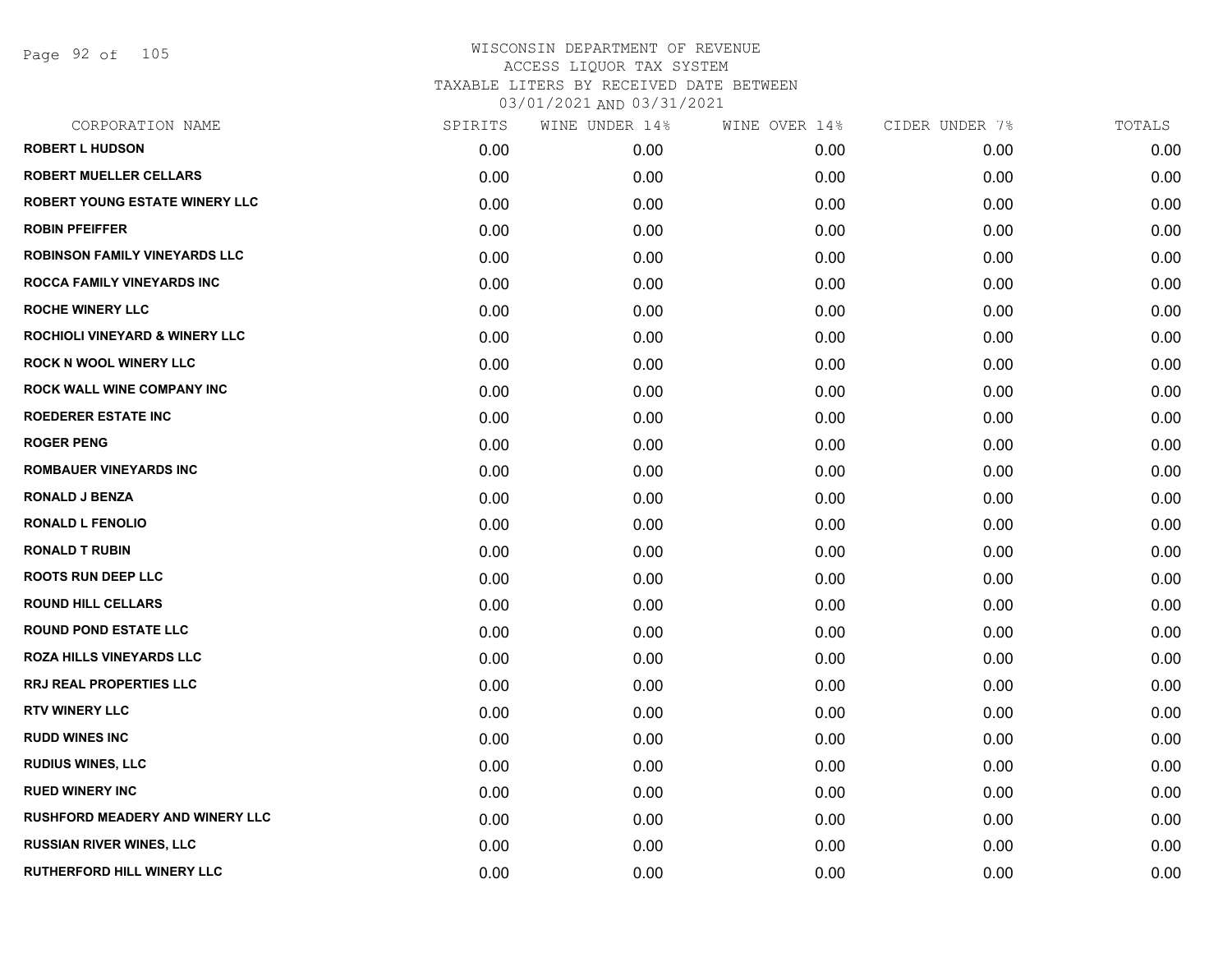Page 93 of 105

| CORPORATION NAME                              | SPIRITS | WINE UNDER 14% | WINE OVER 14% | CIDER UNDER 7% | TOTALS |
|-----------------------------------------------|---------|----------------|---------------|----------------|--------|
| <b>RYAN PRELLWITZ</b>                         | 0.00    | 0.00           | 0.00          | 0.00           | 0.00   |
| <b>SLJ GROUP INC</b>                          | 0.00    | 0.00           | 0.00          | 0.00           | 0.00   |
| <b>SAARLOOS ESTATE VINEYARDS LLC</b>          | 0.00    | 0.00           | 0.00          | 0.00           | 0.00   |
| <b>SAINTSBURY LLC</b>                         | 0.00    | 0.00           | 0.00          | 0.00           | 0.00   |
| <b>SALVESTRIN WINE CO LLC</b>                 | 0.00    | 0.00           | 0.00          | 0.00           | 0.00   |
| <b>SAMUEL P BAXTER</b>                        | 0.00    | 0.00           | 0.00          | 0.00           | 0.00   |
| <b>SANDHI VINTNERS LLC</b>                    | 0.00    | 0.00           | 0.00          | 0.00           | 0.00   |
| <b>SANDPOINT WINES</b>                        | 0.00    | 0.00           | 0.00          | 0.00           | 0.00   |
| <b>SANFORD WINERY COMPANY LP</b>              | 0.00    | 0.00           | 0.00          | 0.00           | 0.00   |
| <b>SANS LIEGE INC</b>                         | 0.00    | 0.00           | 0.00          | 0.00           | 0.00   |
| <b>SANTA YNEZ WINE CORP.</b>                  | 0.00    | 0.00           | 0.00          | 0.00           | 0.00   |
| <b>SARAH J SHADONIX</b>                       | 0.00    | 0.00           | 0.00          | 0.00           | 0.00   |
| <b>SAUCELITO CANYON LP</b>                    | 0.00    | 0.00           | 0.00          | 0.00           | 0.00   |
| SAVANNAH CHANELLE VINEYARDS INC               | 0.00    | 0.00           | 0.00          | 0.00           | 0.00   |
| <b>SAVIAH ROSE WINERY LLC</b>                 | 0.00    | 0.00           | 0.00          | 0.00           | 0.00   |
| <b>SAXUM VINEYARDS INC</b>                    | 0.00    | 0.00           | 0.00          | 0.00           | 0.00   |
| <b>SBRAGIA FAMILY VINEYARDS LLC</b>           | 0.00    | 0.00           | 0.00          | 0.00           | 0.00   |
| SCHEID VINEYARDS CALIFORNIA INC               | 0.00    | 0.00           | 0.00          | 0.00           | 0.00   |
| <b>SCHLOSSADLER INC</b>                       | 0.00    | 0.00           | 0.00          | 0.00           | 0.00   |
| <b>SCHRADER CELLARS LLC</b>                   | 0.00    | 0.00           | 0.00          | 0.00           | 0.00   |
| <b>SCHRAMSBERG VINEYARDS CO INC</b>           | 0.00    | 0.00           | 0.00          | 0.00           | 0.00   |
| <b>SCHUG WINERY LLC</b>                       | 0.00    | 0.00           | 0.00          | 0.00           | 0.00   |
| <b>SCHWEIGER VINEYARDS INC</b>                | 0.00    | 0.00           | 0.00          | 0.00           | 0.00   |
| <b>SCREAMING EAGLE LLC</b>                    | 0.00    | 0.00           | 0.00          | 0.00           | 0.00   |
| <b>SEA SMOKE INC</b>                          | 0.00    | 0.00           | 0.00          | 0.00           | 0.00   |
| <b>SEAVER VINEYARDS LLC</b>                   | 0.00    | 0.00           | 0.00          | 0.00           | 0.00   |
| <b>SEAVEY VINEYARD LP</b>                     | 0.00    | 0.00           | 0.00          | 0.00           | 0.00   |
| <b>SEBASTOPOL VINEYARDS &amp; WINERY CORP</b> | 0.00    | 0.00           | 0.00          | 0.00           | 0.00   |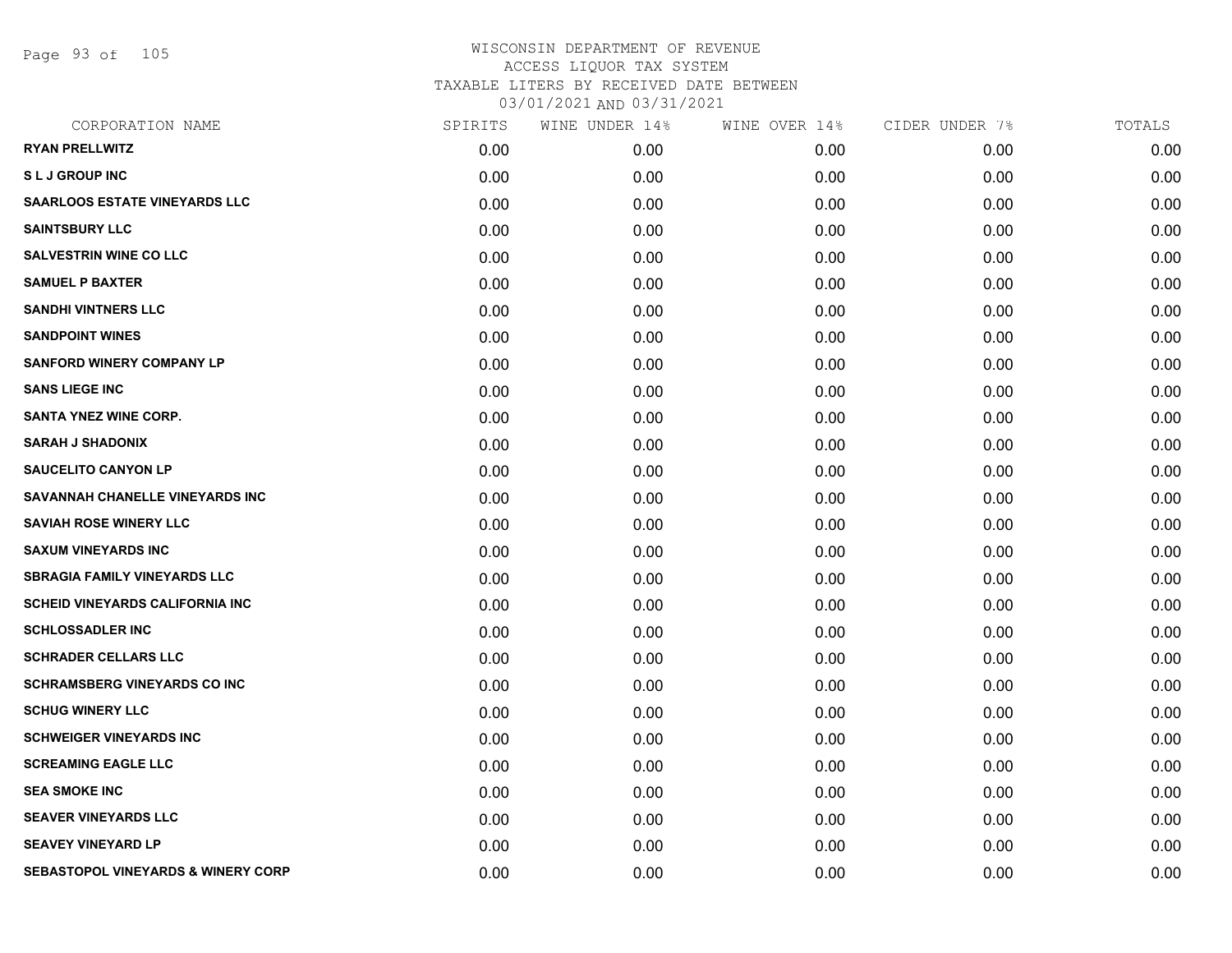Page 94 of 105

| CORPORATION NAME                    | SPIRITS | WINE UNDER 14% | WINE OVER 14% | CIDER UNDER 7% | TOTALS |
|-------------------------------------|---------|----------------|---------------|----------------|--------|
| <b>SELBY ENTERPRISES INC</b>        | 0.00    | 0.00           | 0.00          | 0.00           | 0.00   |
| <b>SEQUOIA GROVE VINEYARDS LP</b>   | 0.00    | 0.00           | 0.00          | 0.00           | 0.00   |
| <b>SEVEN ANGELS CELLARS LLC</b>     | 0.00    | 0.00           | 0.00          | 0.00           | 0.00   |
| SEVEN STONES WINERY LLC             | 0.00    | 0.00           | 0.00          | 0.00           | 0.00   |
| <b>SFW, LLC</b>                     | 0.00    | 0.00           | 0.00          | 0.00           | 0.00   |
| <b>SFW, LLC</b>                     | 0.00    | 1.50           | 4.88          | 0.00           | 6.38   |
| <b>SHADY LADIES LLC</b>             | 0.00    | 0.00           | 0.00          | 0.00           | 0.00   |
| <b>SHADYBROOK ESTATE LLC</b>        | 0.00    | 0.00           | 0.00          | 0.00           | 0.00   |
| <b>SHAFER VINEYARDS INC</b>         | 0.00    | 0.00           | 0.00          | 0.00           | 0.00   |
| <b>SHANNON RIDGE INC</b>            | 0.00    | 0.00           | 0.00          | 0.00           | 0.00   |
| <b>SHARON L PINGEL</b>              | 0.00    | 0.00           | 0.00          | 0.00           | 0.00   |
| SHELDRAKE POINT VINEYARD LLC        | 0.00    | 0.00           | 0.00          | 0.00           | 0.00   |
| SHELTON-MACKENZIE WINE COMPANY      | 0.00    | 0.00           | 0.00          | 0.00           | 0.00   |
| <b>SHERRY HARDIE</b>                | 0.00    | 0.00           | 0.00          | 0.00           | 0.00   |
| SHERWIN FAMILY VINEYARDS LLC        | 0.00    | 0.00           | 0.00          | 0.00           | 0.00   |
| <b>SHIFT WINE LLC</b>               | 0.00    | 0.00           | 0.00          | 0.00           | 0.00   |
| SILVER OAK WINE CELLARS LLC         | 0.00    | 0.00           | 0.00          | 0.00           | 0.00   |
| SILVER TRIDENT WINERY LLC           | 0.00    | 0.00           | 0.00          | 0.00           | 0.00   |
| <b>SINE QUA NON INC</b>             | 0.00    | 0.00           | 0.00          | 0.00           | 0.00   |
| SINNIPEE VALLEY VINEYARD LLC        | 0.00    | 0.00           | 0.00          | 0.00           | 0.00   |
| <b>SINSKEY VINEYARDS INC</b>        | 0.00    | 0.00           | 0.00          | 0.00           | 0.00   |
| <b>SIX SIGMA WINERY LLC</b>         | 0.00    | 0.00           | 0.00          | 0.00           | 0.00   |
| <b>SKYWALKER VINEYARDS, LLC</b>     | 0.00    | 0.00           | 0.00          | 0.00           | 0.00   |
| <b>SLEIGHT OF HAND CELLARS, LLC</b> | 0.00    | 0.00           | 0.00          | 0.00           | 0.00   |
| <b>SMALL VINES WINES INC</b>        | 0.00    | 0.00           | 0.00          | 0.00           | 0.00   |
| SMITH ANDERSON ENTERPRISES INC      | 0.00    | 0.00           | 0.00          | 0.00           | 0.00   |
| <b>SOCIAL ENJOYMENTS LLC</b>        | 0.00    | 0.00           | 0.00          | 0.00           | 0.00   |
| SOKOL BLOSSER LTD                   | 0.00    | 0.00           | 0.00          | 0.00           | 0.00   |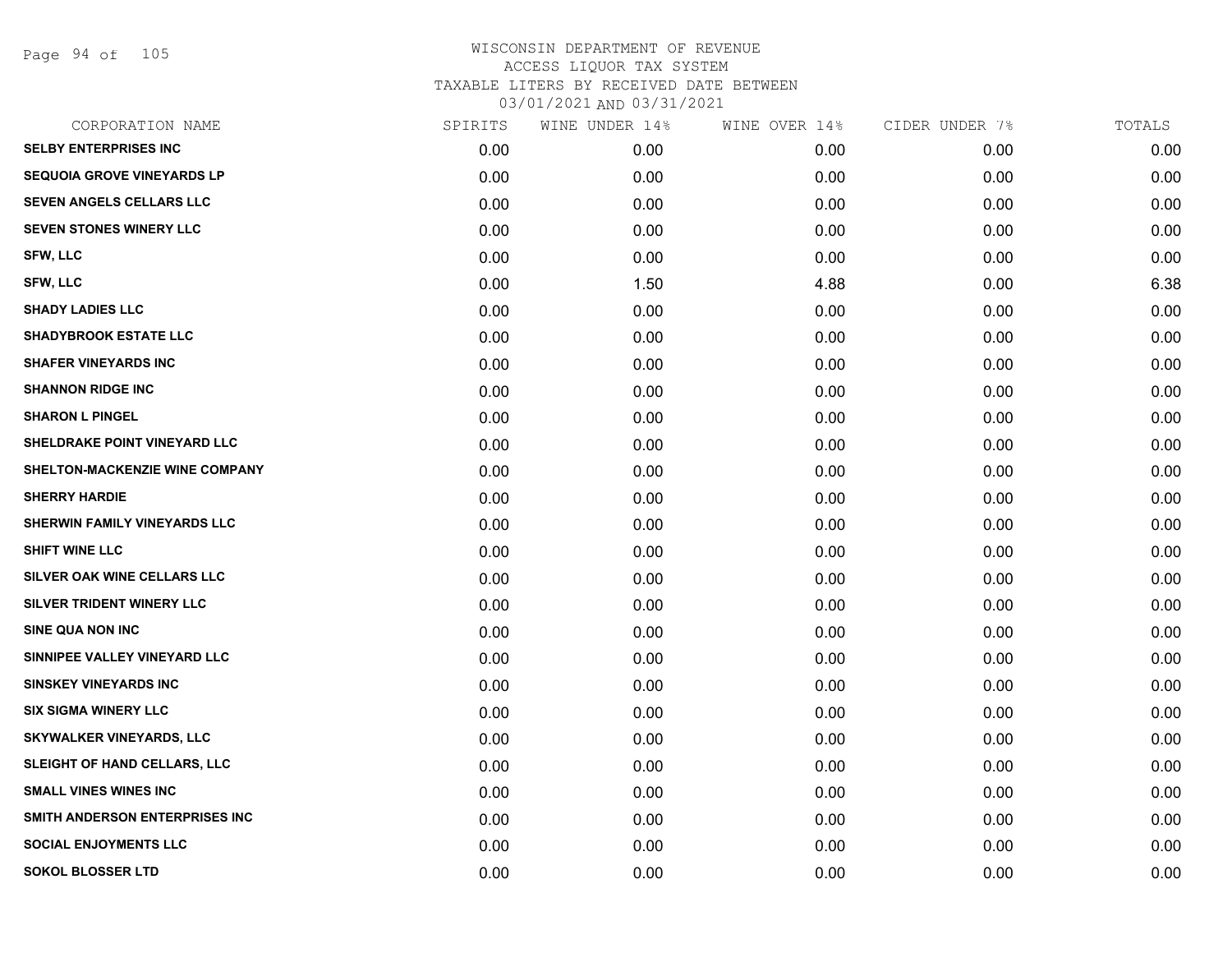Page 95 of 105

| CORPORATION NAME                           | SPIRITS | WINE UNDER 14% | WINE OVER 14% | CIDER UNDER 7% | TOTALS |
|--------------------------------------------|---------|----------------|---------------|----------------|--------|
| SOLENE, INC.                               | 0.00    | 0.00           | 0.00          | 0.00           | 0.00   |
| <b>SOMERSTON WINE COMPANY, LLC</b>         | 0.00    | 0.00           | 0.00          | 0.00           | 0.00   |
| <b>SONJA MAGDEVSKI</b>                     | 0.00    | 0.00           | 0.00          | 0.00           | 0.00   |
| SONOMA VINEYARD COMPANY, INC.              | 0.00    | 0.00           | 0.00          | 0.00           | 0.00   |
| SONOMA-CUTRER VINEYARDS INC                | 0.00    | 0.00           | 0.00          | 0.00           | 0.00   |
| <b>SOQUEL VINEYARDS</b>                    | 0.00    | 0.00           | 0.00          | 0.00           | 0.00   |
| <b>SOUTH COAST WINERY INC</b>              | 0.00    | 0.00           | 0.00          | 0.00           | 0.00   |
| <b>SP GROSSNICKLE LLC</b>                  | 0.00    | 0.00           | 0.00          | 0.00           | 0.00   |
| <b>SPANOS BERBERIAN WINERY LLC</b>         | 0.00    | 0.00           | 0.00          | 0.00           | 0.00   |
| <b>SPARKLING OREGON LLC</b>                | 0.00    | 0.00           | 0.00          | 0.00           | 0.00   |
| <b>SPENCE VINEYARDS LLC</b>                | 0.00    | 0.00           | 0.00          | 0.00           | 0.00   |
| SPIRITS OF NORWAY VINEYARD LLC             | 0.00    | 0.00           | 0.00          | 0.00           | 0.00   |
| <b>SPOTTSWOODE WINERY INC</b>              | 0.00    | 0.00           | 0.00          | 0.00           | 0.00   |
| <b>SPRECHER BREWING COMPANY, LLC</b>       | 0.00    | 0.00           | 0.00          | 0.00           | 0.00   |
| <b>SPRING MOUNTAIN VINEYARD INC</b>        | 0.00    | 0.00           | 0.00          | 0.00           | 0.00   |
| <b>SPURGEON VINEYARDS &amp; WINERY LLC</b> | 0.00    | 0.00           | 0.00          | 0.00           | 0.00   |
| <b>SQUIX LLC</b>                           | 0.00    | 0.00           | 0.00          | 0.00           | 0.00   |
| <b>ST HELENA ESTATE LLC</b>                | 0.00    | 0.00           | 0.00          | 0.00           | 0.00   |
| <b>ST JAMES WINERY INC</b>                 | 0.00    | 0.00           | 0.00          | 0.00           | 0.00   |
| ST JULIAN WINE COMPANY INC                 | 0.00    | 0.00           | 0.00          | 0.00           | 0.00   |
| <b>ST SUPERY INC</b>                       | 0.00    | 0.00           | 0.00          | 0.00           | 0.00   |
| ST. FRANCIS WINERY & VINEYARD L.P.         | 0.00    | 0.00           | 0.00          | 0.00           | 0.00   |
| <b>STAGLIN FAMILY VINEYARD LLC</b>         | 0.00    | 0.00           | 0.00          | 0.00           | 0.00   |
| STAG'S LEAP WINE CELLARS LLC               | 0.00    | 0.00           | 0.00          | 0.00           | 0.00   |
| <b>STANDING JOURNEY LLC</b>                | 0.00    | 0.00           | 0.00          | 0.00           | 0.00   |
| <b>STANDING SUN WINES INC</b>              | 0.00    | 0.00           | 0.00          | 0.00           | 0.00   |
| <b>STANLEY R BOYD</b>                      | 0.00    | 0.00           | 0.00          | 0.00           | 0.00   |
| STE. MICHELLE WINE ESTATES LTD.            | 0.00    | 0.00           | 0.00          | 0.00           | 0.00   |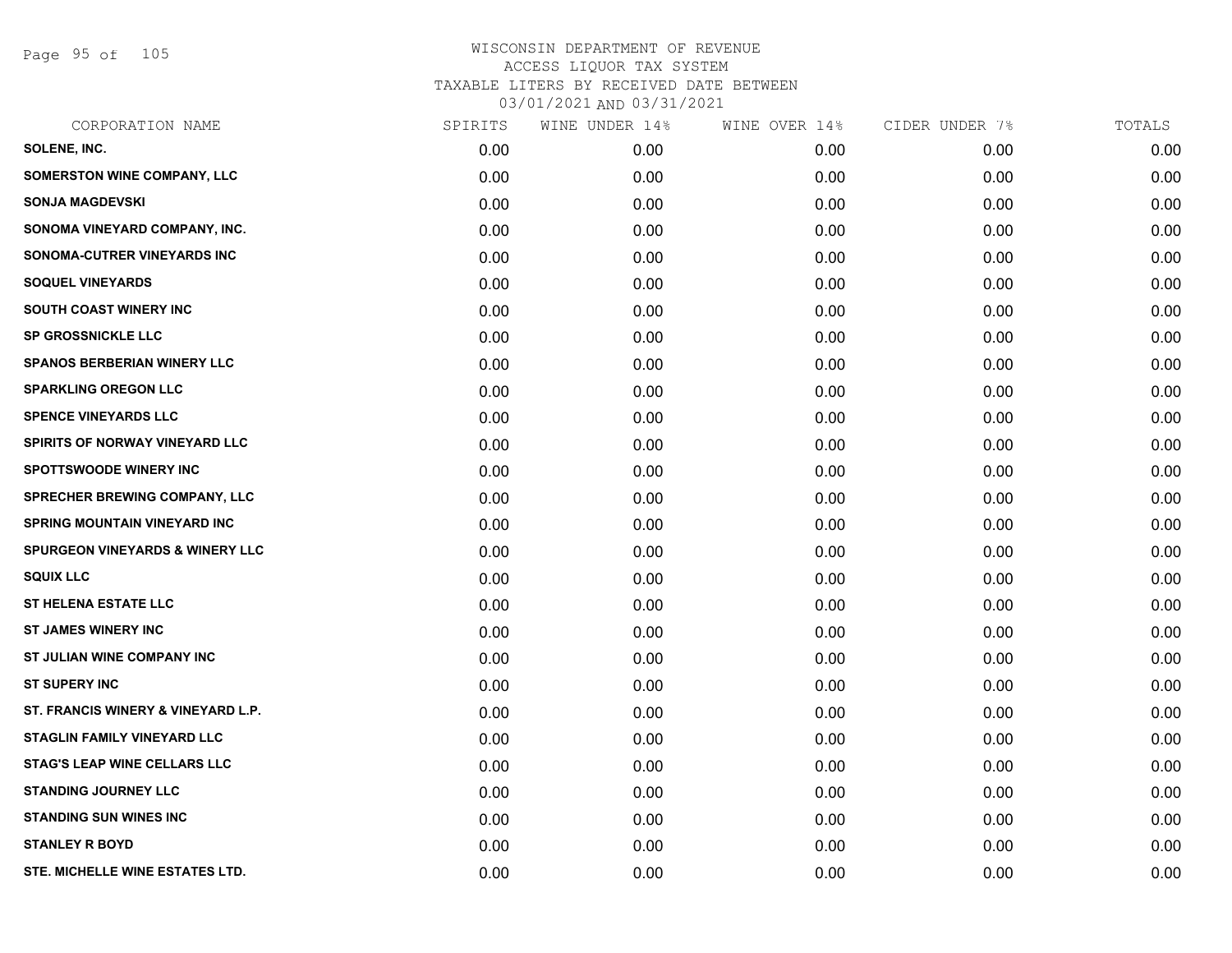Page 96 of 105

| CORPORATION NAME                       | SPIRITS | WINE UNDER 14% | WINE OVER 14% | CIDER UNDER 7% | TOTALS |
|----------------------------------------|---------|----------------|---------------|----------------|--------|
| <b>STEDUM PROPERTIES LLC</b>           | 0.00    | 0.00           | 0.00          | 0.00           | 0.00   |
| <b>STEFFENS FAMILY WINES LLC</b>       | 0.00    | 0.00           | 0.00          | 0.00           | 0.00   |
| <b>STEPHAN VINEYARD INC</b>            | 0.00    | 0.00           | 0.00          | 0.00           | 0.00   |
| <b>STEPHEN A MCPHERSON</b>             | 0.00    | 0.00           | 0.00          | 0.00           | 0.00   |
| <b>STEPHEN M KENNEDY</b>               | 0.00    | 0.00           | 0.00          | 0.00           | 0.00   |
| <b>STEPHEN M REUSTLE</b>               | 0.00    | 0.00           | 0.00          | 0.00           | 0.00   |
| <b>STEVE MANNEBACH</b>                 | 0.00    | 0.00           | 0.00          | 0.00           | 0.00   |
| <b>STEVEN DEBAKER</b>                  | 0.00    | 0.00           | 0.00          | 0.00           | 0.00   |
| STEVEN M & JUDITH A JACOBSON LLC       | 0.00    | 0.00           | 0.00          | 0.00           | 0.00   |
| <b>STEVEN N LEDSON</b>                 | 0.00    | 0.00           | 0.00          | 0.00           | 0.00   |
| <b>STEVEN TONELLA</b>                  | 0.00    | 0.00           | 0.00          | 0.00           | 0.00   |
| STEWART CELLARS, LLC                   | 0.00    | 0.00           | 0.00          | 0.00           | 0.00   |
| <b>STOLLER VINEYARDS INC</b>           | 0.00    | 0.00           | 0.00          | 0.00           | 0.00   |
| STOLPMAN VINEYARDS LLC                 | 0.00    | 0.00           | 0.00          | 0.00           | 0.00   |
| <b>STONE EDGE WINERY LLC</b>           | 0.00    | 0.00           | 0.00          | 0.00           | 0.00   |
| <b>STONE HILL WINE CO INC</b>          | 0.00    | 0.00           | 0.00          | 0.00           | 0.00   |
| STONE WOLF VINEYARDS, LLC              | 0.00    | 0.00           | 0.00          | 0.00           | 0.00   |
| STONEBRAKER-SOLES INC                  | 0.00    | 0.00           | 0.00          | 0.00           | 0.00   |
| <b>STONECUSHION INC</b>                | 0.00    | 0.00           | 0.00          | 0.00           | 0.00   |
| STONEHAUS WINERY, INC.                 | 0.00    | 0.00           | 0.00          | 0.00           | 0.00   |
| <b>STONES THROW WINERY INC</b>         | 0.00    | 0.00           | 0.00          | 0.00           | 0.00   |
| STONY HILL VINEYARD INC                | 0.00    | 0.00           | 0.00          | 0.00           | 0.00   |
| STORYBOOK MOUNTAIN WINERY INC          | 0.00    | 0.00           | 0.00          | 0.00           | 0.00   |
| <b>STRALA VINEYARDS, LLC</b>           | 0.00    | 0.00           | 0.00          | 0.00           | 0.00   |
| <b>STRATEGY PARTNERS INTERNATIONAL</b> | 0.00    | 0.00           | 0.00          | 0.00           | 0.00   |
| <b>STRING THEORY CIDER INC</b>         | 0.00    | 0.00           | 0.00          | 0.00           | 0.00   |
| <b>SULPHUR SPRINGS WINERY LLC</b>      | 0.00    | 0.00           | 0.00          | 0.00           | 0.00   |
| SUMMERWOOD WINERY & INN INC            | 0.00    | 0.00           | 0.00          | 0.00           | 0.00   |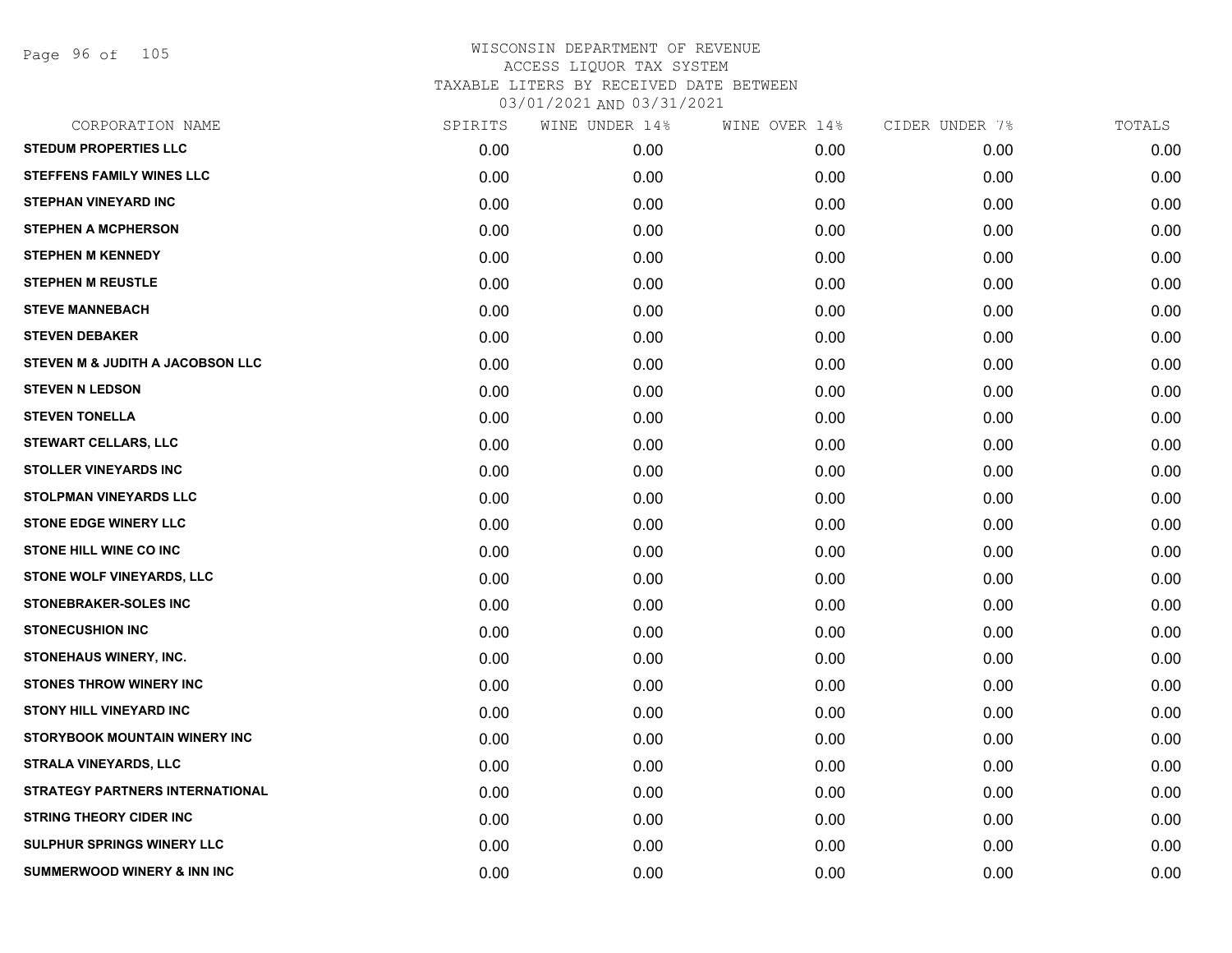Page 97 of 105

| CORPORATION NAME                           | SPIRITS | WINE UNDER 14% | WINE OVER 14% | CIDER UNDER 7% | TOTALS |
|--------------------------------------------|---------|----------------|---------------|----------------|--------|
| <b>SUNSET HOLLOW RANCH</b>                 | 0.00    | 0.00           | 0.00          | 0.00           | 0.00   |
| <b>SUNSET POINT WINERY LLC</b>             | 0.00    | 0.00           | 0.00          | 0.00           | 0.00   |
| <b>SUNSTONE VINEYARDS &amp; WINERY INC</b> | 0.00    | 0.00           | 0.00          | 0.00           | 0.00   |
| <b>SUSAN M BOSWELL</b>                     | 0.00    | 0.00           | 0.00          | 0.00           | 0.00   |
| <b>SUTTER HOME WINERY INC</b>              | 0.00    | 0.00           | 0.00          | 0.00           | 0.00   |
| <b>SWEAZEY WINERY INVESTMENT LLC</b>       | 0.00    | 0.00           | 0.00          | 0.00           | 0.00   |
| <b>SWEDISH HILL VINEYARD INC</b>           | 0.00    | 0.00           | 0.00          | 0.00           | 0.00   |
| <b>SWEET CHEEKS VINEYARDS INC</b>          | 0.00    | 0.00           | 0.00          | 0.00           | 0.00   |
| <b>TABLAS CREEK VINEYARD LP</b>            | 0.00    | 0.00           | 0.00          | 0.00           | 0.00   |
| <b>TAFT STREET INC</b>                     | 0.00    | 0.00           | 0.00          | 0.00           | 0.00   |
| <b>TAKARA SAKE USA INC</b>                 | 0.00    | 0.00           | 0.00          | 0.00           | 0.00   |
| <b>TALLEY VINEYARDS INC</b>                | 0.00    | 0.00           | 0.00          | 0.00           | 0.00   |
| <b>TAMBER BEY VINEYARDS LLC</b>            | 0.00    | 0.00           | 0.00          | 0.00           | 0.00   |
| <b>TANDEM WINES LLC</b>                    | 0.00    | 0.00           | 0.00          | 0.00           | 0.00   |
| TARA BELLA WINERY LLC                      | 0.00    | 0.00           | 0.00          | 0.00           | 0.00   |
| <b>TEALE CREEK ASSOCIATES</b>              | 0.00    | 0.00           | 0.00          | 0.00           | 0.00   |
| <b>TELAYA, LLC</b>                         | 0.00    | 0.00           | 0.00          | 0.00           | 0.00   |
| <b>TENBA RIDGE WINERY LLC</b>              | 0.00    | 0.00           | 0.00          | 0.00           | 0.00   |
| <b>TERMINAL VELOCITY INC</b>               | 0.00    | 0.00           | 0.00          | 0.00           | 0.00   |
| <b>TERRA BLANCA VINTERS INC</b>            | 0.00    | 0.00           | 0.00          | 0.00           | 0.00   |
| <b>TERRA VINUM LLC</b>                     | 0.00    | 0.00           | 0.00          | 0.00           | 0.00   |
| <b>TERRAVANT WINE COMPANY LLC</b>          | 0.00    | 0.00           | 0.00          | 0.00           | 0.00   |
| <b>TESTAROSSA VINEYARDS LLC</b>            | 0.00    | 0.00           | 0.00          | 0.00           | 0.00   |
| <b>TEXAS FULFILLMENT SERVICES</b>          | 0.00    | 0.00           | 0.00          | 0.00           | 0.00   |
| THATCH WINERY, LLC                         | 0.00    | 0.00           | 0.00          | 0.00           | 0.00   |
| THE ALIXIR COMPANY                         | 0.00    | 0.00           | 0.00          | 0.00           | 0.00   |
| THE BIALE ESTATE                           | 0.00    | 0.00           | 0.00          | 0.00           | 0.00   |
| THE BLEECHER FAMILY TRUST                  | 0.00    | 0.00           | 0.00          | 0.00           | 0.00   |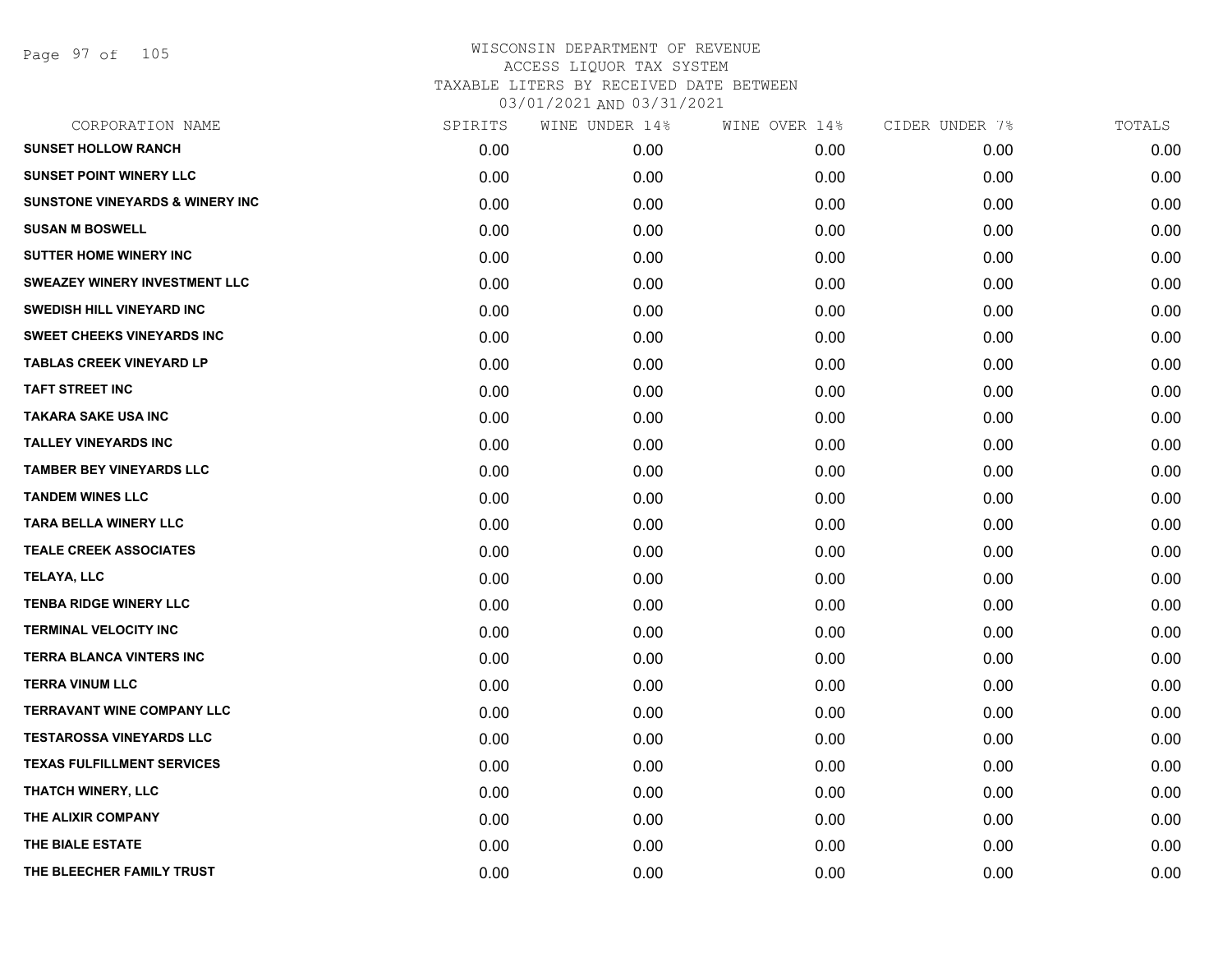Page 98 of 105

| CORPORATION NAME                          | SPIRITS | WINE UNDER 14% | WINE OVER 14% | CIDER UNDER 7% | TOTALS |
|-------------------------------------------|---------|----------------|---------------|----------------|--------|
| THE BRANDER VINEYARD                      | 0.00    | 0.00           | 0.00          | 0.00           | 0.00   |
| THE BREMER GROUP, LLC                     | 0.00    | 0.00           | 0.00          | 0.00           | 0.00   |
| THE GAINEY VINEYARD                       | 0.00    | 0.00           | 0.00          | 0.00           | 0.00   |
| THE HARDER GROUP INC                      | 0.00    | 0.00           | 0.00          | 0.00           | 0.00   |
| THE HESS COLLECTION WINERY                | 0.00    | 0.00           | 0.00          | 0.00           | 0.00   |
| THE HOGUE CELLARS LTD                     | 0.00    | 0.00           | 0.00          | 0.00           | 0.00   |
| THE LITTORAI WINES                        | 0.00    | 0.00           | 0.00          | 0.00           | 0.00   |
| THE LOCK AGRICULTURAL VENTURES LLC        | 0.00    | 0.00           | 0.00          | 0.00           | 0.00   |
| THE MASCOT WINE, LLC                      | 0.00    | 0.00           | 0.00          | 0.00           | 0.00   |
| THE MEEKER VINEYARD                       | 0.00    | 0.00           | 0.00          | 0.00           | 0.00   |
| THE MORLET SELECTION INC                  | 0.00    | 0.00           | 0.00          | 0.00           | 0.00   |
| THE MORNE WINE COMPANY                    | 0.00    | 0.00           | 0.00          | 0.00           | 0.00   |
| THE OJAI VINEYARD INC                     | 0.00    | 0.00           | 0.00          | 0.00           | 0.00   |
| THE RED STITCH WINE GROUP, LLC            | 0.00    | 0.00           | 0.00          | 0.00           | 0.00   |
| THE RUM TREE, INC.                        | 0.00    | 0.00           | 0.00          | 0.00           | 0.00   |
| THE SHORES OF FAIRHAVEN INC               | 0.00    | 0.00           | 0.00          | 0.00           | 0.00   |
| THE SILVERADO VINEYARDS                   | 0.00    | 0.00           | 0.00          | 0.00           | 0.00   |
| THE VINEYARD LLC                          | 0.00    | 0.00           | 0.00          | 0.00           | 0.00   |
| THE WILLIAMSBURG WINERY LTD               | 0.00    | 0.00           | 0.00          | 0.00           | 0.00   |
| THE WINE GROUP INC                        | 0.00    | 0.00           | 0.00          | 0.00           | 0.00   |
| THE WINE VINEYARD LLC                     | 0.00    | 0.00           | 0.00          | 0.00           | 0.00   |
| THE WOODLAND TRAIL BEVERAGE COMPANY, INC. | 0.00    | 0.00           | 0.00          | 0.00           | 0.00   |
| <b>THERESA HIGH</b>                       | 0.00    | 0.00           | 0.00          | 0.00           | 0.00   |
| THIRTY-ONE PRODUCTION LLC                 | 0.00    | 0.00           | 0.00          | 0.00           | 0.00   |
| THIS REALM LLC                            | 0.00    | 0.00           | 0.00          | 0.00           | 0.00   |
| <b>THOMAS C HOFFMAN</b>                   | 0.00    | 0.00           | 0.00          | 0.00           | 0.00   |
| <b>THOMAS FOGARTY WINERY LLC</b>          | 0.00    | 0.00           | 0.00          | 0.00           | 0.00   |
| THOMAS L BECKMEN & JUDITH F BECKMEN       | 0.00    | 0.00           | 0.00          | 0.00           | 0.00   |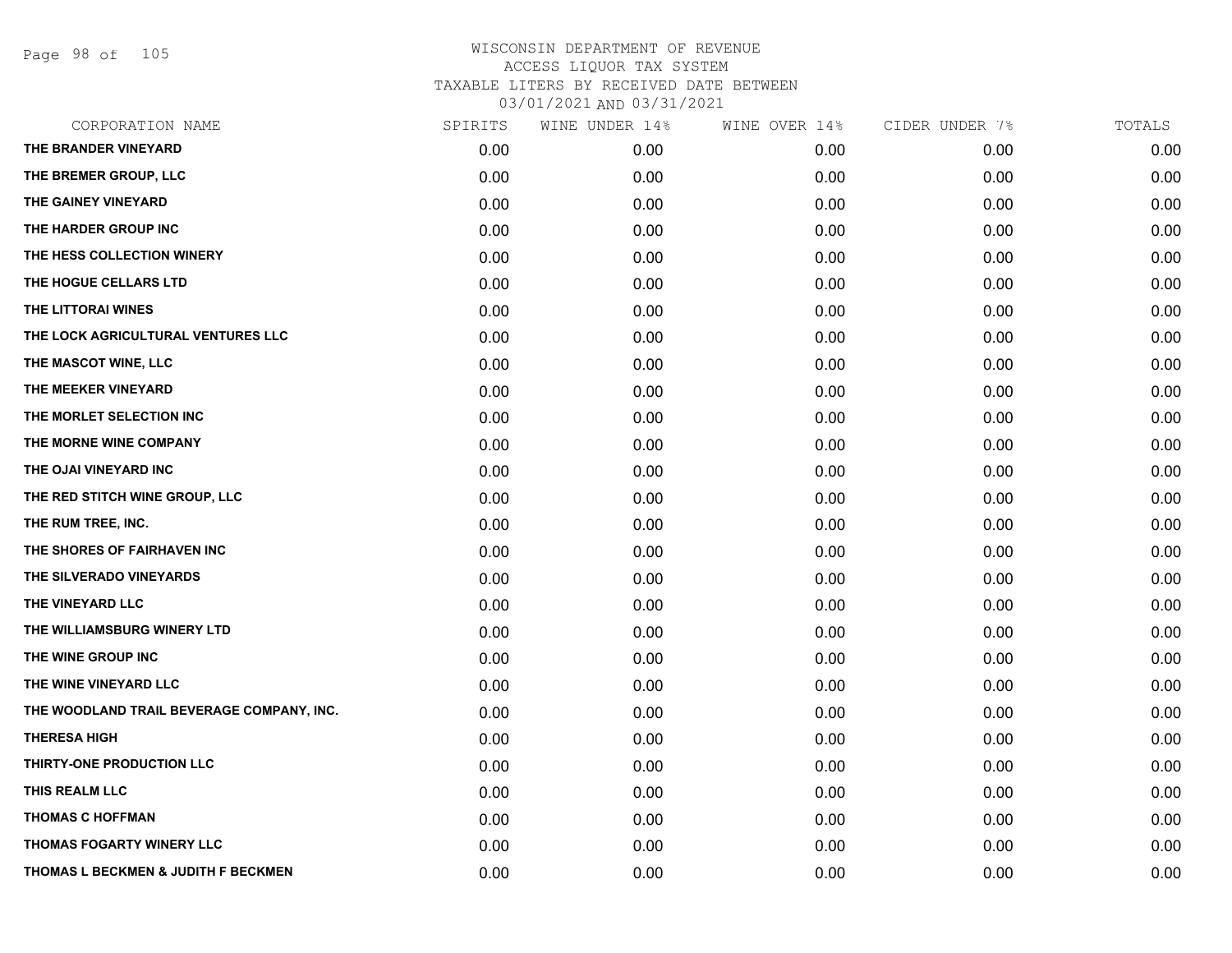Page 99 of 105

| CORPORATION NAME                              | SPIRITS | WINE UNDER 14% | WINE OVER 14% | CIDER UNDER 7% | TOTALS |
|-----------------------------------------------|---------|----------------|---------------|----------------|--------|
| <b>THURMAN J RODGERS</b>                      | 0.00    | 0.00           | 0.00          | 0.00           | 0.00   |
| <b>THVS CORP</b>                              | 0.00    | 0.00           | 0.00          | 0.00           | 0.00   |
| TIM BLUE WINES LLC                            | 0.00    | 0.00           | 0.00          | 0.00           | 0.00   |
| <b>TIM SLATER</b>                             | 0.00    | 0.00           | 0.00          | 0.00           | 0.00   |
| <b>TIMOTHY BACINO</b>                         | 0.00    | 0.00           | 0.00          | 0.00           | 0.00   |
| <b>TIMOTHY D GUILD</b>                        | 0.00    | 0.00           | 0.00          | 0.00           | 0.00   |
| <b>TIMOTHY P MCDONALD</b>                     | 0.00    | 0.00           | 0.00          | 0.00           | 0.00   |
| TMR WINE COMPANY LLC                          | 0.00    | 0.00           | 0.00          | 0.00           | 0.00   |
| <b>TOAD HOLLOW VINEYARDS INC</b>              | 0.00    | 0.00           | 0.00          | 0.00           | 0.00   |
| <b>TOBIN J HEMINWAY</b>                       | 0.00    | 0.00           | 0.00          | 0.00           | 0.00   |
| <b>TOBIN JAMES CELLARS</b>                    | 0.00    | 0.00           | 0.00          | 0.00           | 0.00   |
| <b>TODD KUEHL</b>                             | 0.00    | 0.00           | 0.00          | 0.00           | 0.00   |
| <b>TOLLIVER RANCH BRANDS LLC</b>              | 0.00    | 0.00           | 0.00          | 0.00           | 0.00   |
| TOM EDDY WINERY LLC                           | 0.00    | 0.00           | 0.00          | 0.00           | 0.00   |
| <b>TOM MEADOWCROFT</b>                        | 0.00    | 0.00           | 0.00          | 0.00           | 0.00   |
| <b>TOMMYS TOO HIGH WINES LLC</b>              | 0.00    | 0.00           | 0.00          | 0.00           | 0.00   |
| TOUCHSTONE CELLARS, LLC                       | 0.00    | 0.00           | 0.00          | 0.00           | 0.00   |
| TOUR DE FORCE WINE COMPANY LLC                | 0.00    | 0.00           | 0.00          | 0.00           | 0.00   |
| TPWC INC.                                     | 0.00    | 0.00           | 0.00          | 0.00           | 0.00   |
| <b>TRACY A SOMERVILLE</b>                     | 0.00    | 0.00           | 0.00          | 0.00           | 0.00   |
| <b>TREANA WINERY LLC</b>                      | 0.00    | 0.00           | 0.00          | 0.00           | 0.00   |
| <b>TREASURY WINE ESTATES AMERICAS COMPANY</b> | 0.00    | 0.00           | 0.00          | 0.00           | 0.00   |
| TREFETHEN VINEYARDS WINERY INC                | 0.00    | 0.00           | 0.00          | 0.00           | 0.00   |
| <b>TRENTADUE WINERY LLC</b>                   | 0.00    | 0.00           | 0.00          | 0.00           | 0.00   |
| <b>TRESPASS VINEYARDS INC.</b>                | 0.00    | 0.00           | 0.00          | 0.00           | 0.00   |
| TRINITAS CELLARS LLC                          | 0.00    | 0.00           | 0.00          | 0.00           | 0.00   |
| <b>TRIONE VINEYARDS LLC</b>                   | 0.00    | 0.00           | 0.00          | 0.00           | 0.00   |
| <b>TROY LANDWEHR</b>                          | 0.00    | 0.00           | 0.00          | 0.00           | 0.00   |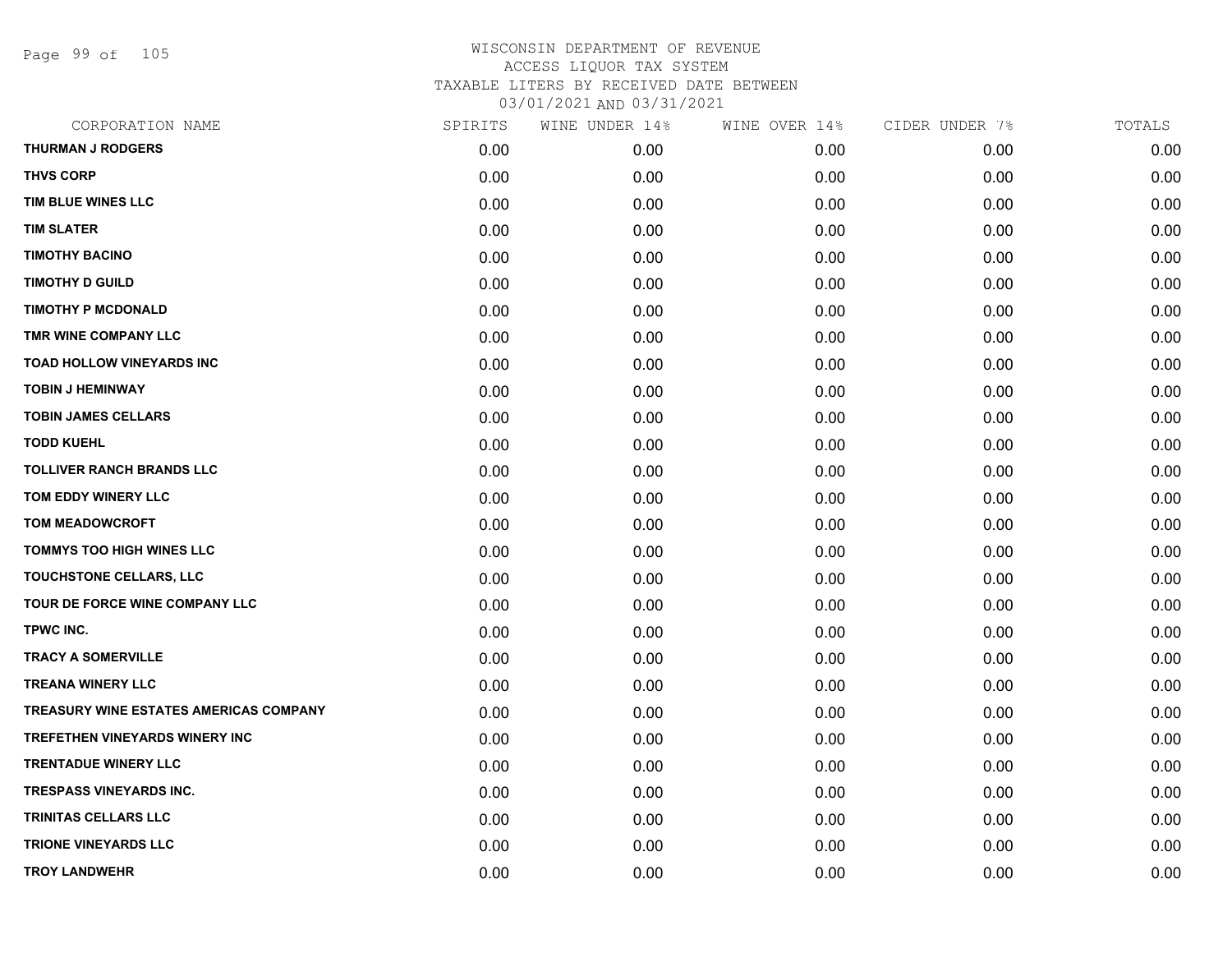Page 100of 105

| CORPORATION NAME                  | SPIRITS | WINE UNDER 14% | WINE OVER 14% | CIDER UNDER 7% | TOTALS |
|-----------------------------------|---------|----------------|---------------|----------------|--------|
| <b>TSG LLC</b>                    | 0.00    | 0.00           | 0.00          | 0.00           | 0.00   |
| <b>TURKOVICH FAMILY WINES LLC</b> | 0.00    | 0.00           | 0.00          | 0.00           | 0.00   |
| TURLEY WINE CELLARS INC           | 0.00    | 0.00           | 0.00          | 0.00           | 0.00   |
| <b>TURNBULL WINE CELLARS</b>      | 0.00    | 0.00           | 0.00          | 0.00           | 0.00   |
| <b>TUSK ESTATES LLC</b>           | 0.00    | 0.00           | 0.00          | 0.00           | 0.00   |
| <b>TWIN PEAKS WINERY INC</b>      | 0.00    | 0.00           | 0.00          | 0.00           | 0.00   |
| <b>TWIN RIDGE ESTATES LLC</b>     | 0.00    | 0.00           | 0.00          | 0.00           | 0.00   |
| <b>TWISTED OAK WINERY LLC</b>     | 0.00    | 0.00           | 0.00          | 0.00           | 0.00   |
| <b>TWO ANGELS, LLC</b>            | 0.00    | 0.00           | 0.00          | 0.00           | 0.00   |
| <b>TWO BROTHERS WINES LLC</b>     | 0.00    | 0.00           | 0.00          | 0.00           | 0.00   |
| <b>TWO LADS LLC</b>               | 0.00    | 0.00           | 0.00          | 0.00           | 0.00   |
| TY R CATON                        | 0.00    | 0.00           | 0.00          | 0.00           | 0.00   |
| <b>UNION WINE COMPANY</b>         | 0.00    | 0.00           | 0.00          | 0.00           | 0.00   |
| UNTI WINE CO LLC                  | 0.00    | 0.00           | 0.00          | 0.00           | 0.00   |
| <b>UPSTREAM CIDER LLC</b>         | 0.00    | 0.00           | 0.00          | 0.00           | 0.00   |
| V & C LLC                         | 0.00    | 0.00           | 0.00          | 0.00           | 0.00   |
| <b>V SATTUI WINERY INC</b>        | 0.00    | 0.00           | 0.00          | 0.00           | 0.00   |
| VAN RUITEN FAMILY WINERY LLC      | 0.00    | 0.00           | 0.00          | 0.00           | 0.00   |
| VAN WYCHEN WINES INC.             | 0.00    | 0.00           | 0.00          | 0.00           | 0.00   |
| <b>VARINDER SAHI</b>              | 0.00    | 0.00           | 0.00          | 0.00           | 0.00   |
| <b>VARSITY VENTURES GROUP LLC</b> | 0.00    | 0.00           | 0.00          | 0.00           | 0.00   |
| <b>VEN CAL RANCHES LLC</b>        | 0.00    | 0.00           | 0.00          | 0.00           | 0.00   |
| <b>VENGE VINEYARDS INC</b>        | 0.00    | 0.00           | 0.00          | 0.00           | 0.00   |
| <b>VERMEIL WINE GROUP LLC</b>     | 0.00    | 0.00           | 0.00          | 0.00           | 0.00   |
| <b>VERNON VINEYARDS LTD</b>       | 0.00    | 0.00           | 0.00          | 0.00           | 0.00   |
| <b>VICINI ENTERPRISES LLC</b>     | 0.00    | 0.00           | 0.00          | 0.00           | 0.00   |
| <b>VICTOR ROBERTS</b>             | 0.00    | 0.00           | 0.00          | 0.00           | 0.00   |
| <b>VIGNETTE WINERY LLC</b>        | 0.00    | 0.00           | 0.00          | 0.00           | 0.00   |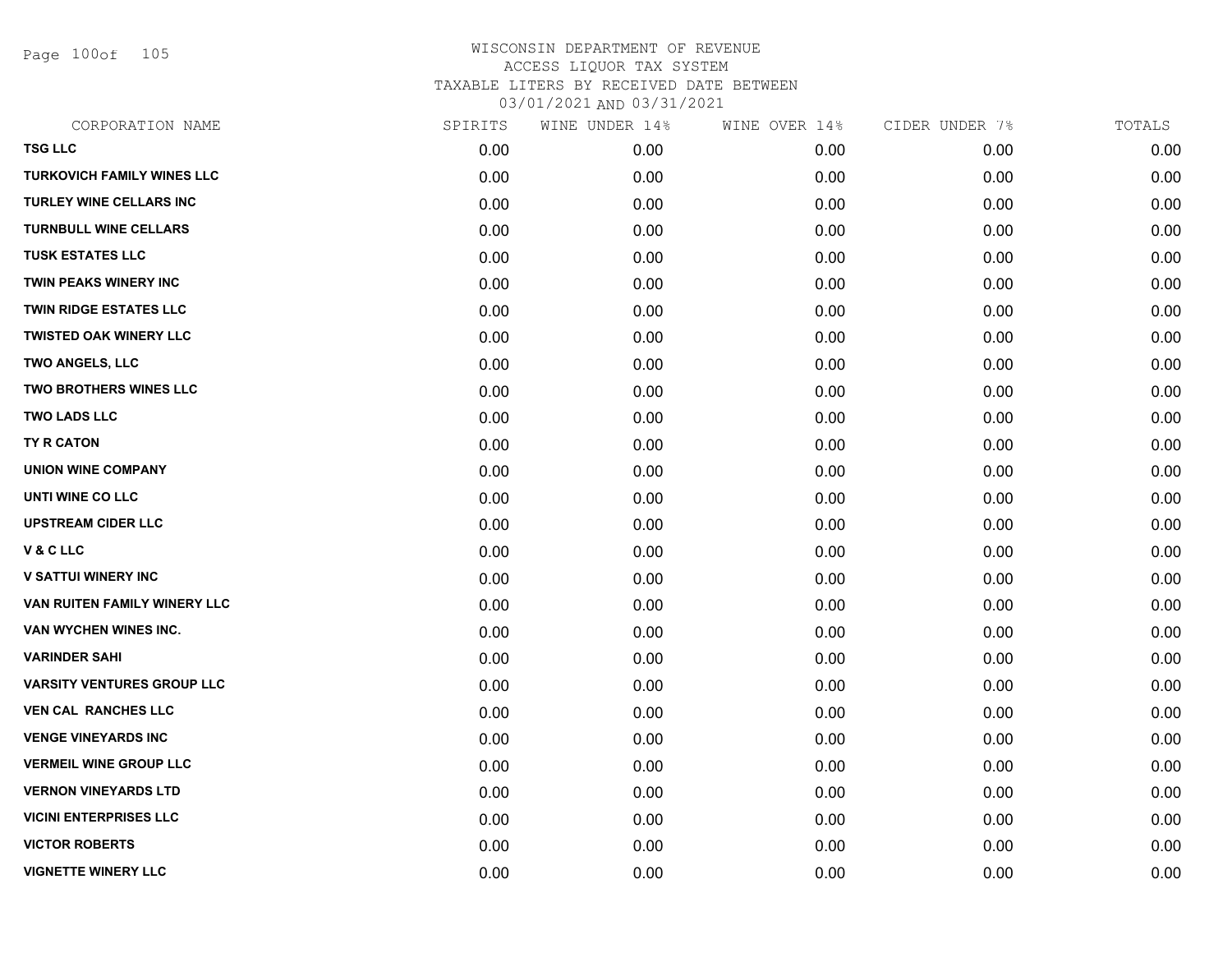Page 101of 105

| CORPORATION NAME                  | SPIRITS | WINE UNDER 14% | WINE OVER 14% | CIDER UNDER 7% | TOTALS |
|-----------------------------------|---------|----------------|---------------|----------------|--------|
| <b>VILLA AMOROSA INC</b>          | 0.00    | 0.00           | 0.00          | 0.00           | 0.00   |
| <b>VILLA ENCINAL PARTNERS LP</b>  | 0.00    | 0.00           | 0.00          | 0.00           | 0.00   |
| <b>VILLA SAN JULIETTE INC</b>     | 0.00    | 0.00           | 0.00          | 0.00           | 0.00   |
| <b>VILLA TOSCANO INC</b>          | 0.00    | 51.75          | 8.25          | 0.00           | 60.00  |
| <b>VIN DE ZO LLC</b>              | 0.00    | 0.00           | 0.00          | 0.00           | 0.00   |
| <b>VINA ROBLES INC</b>            | 0.00    | 0.00           | 0.00          | 0.00           | 0.00   |
| <b>VINCENT ARROYO WINERY INC</b>  | 0.00    | 0.00           | 0.00          | 0.00           | 0.00   |
| <b>VINE &amp; SUN LLC</b>         | 0.00    | 0.00           | 0.00          | 0.00           | 0.00   |
| <b>VINE CLIFF WINERY INC</b>      | 0.00    | 0.00           | 0.00          | 0.00           | 0.00   |
| <b>VINEBOX INC.</b>               | 0.00    | 0.00           | 0.00          | 0.00           | 0.00   |
| <b>VINEBURG LLC</b>               | 0.00    | 0.00           | 0.00          | 0.00           | 0.00   |
| <b>VINES TO CELLAR, INC.</b>      | 0.00    | 0.00           | 0.00          | 0.00           | 0.00   |
| <b>VINESSE LLC</b>                | 0.00    | 0.00           | 0.00          | 0.00           | 0.00   |
| <b>VINEYARD 29 LLC</b>            | 0.00    | 0.00           | 0.00          | 0.00           | 0.00   |
| VIN-GO, LLC                       | 0.00    | 0.00           | 0.00          | 0.00           | 0.00   |
| <b>VINTAGE WINE ESTATES, INC.</b> | 0.00    | 0.00           | 0.00          | 0.00           | 0.00   |
| <b>VINTAGE WINE ESTATES, INC.</b> | 0.00    | 0.00           | 0.00          | 0.00           | 0.00   |
| <b>VINTAGE WINE ESTATES, INC.</b> | 0.00    | 0.00           | 0.00          | 0.00           | 0.00   |
| <b>VINTAGE WINE ESTATES, INC.</b> | 0.00    | 0.00           | 0.00          | 0.00           | 0.00   |
| <b>VINTAGE WINE ESTATES, INC.</b> | 0.00    | 0.00           | 0.00          | 0.00           | 0.00   |
| <b>VINTAGE WINE ESTATES, INC.</b> | 0.00    | 0.00           | 0.00          | 0.00           | 0.00   |
| <b>VINTAGE WINE ESTATES, INC.</b> | 0.00    | 0.00           | 0.00          | 0.00           | 0.00   |
| <b>VINTAGE WINE ESTATES, INC.</b> | 0.00    | 0.00           | 0.00          | 0.00           | 0.00   |
| <b>VINTAGE WINE ESTATES, INC.</b> | 0.00    | 0.00           | 0.00          | 0.00           | 0.00   |
| <b>VINTAGE WINE ESTATES, INC.</b> | 0.00    | 0.00           | 0.00          | 0.00           | 0.00   |
| <b>VINTAGE WINE ESTATES, INC.</b> | 0.00    | 0.00           | 0.00          | 0.00           | 0.00   |
| VINUM CELLARS INC                 | 0.00    | 0.00           | 0.00          | 0.00           | 0.00   |
| <b>VITE GALLERON ASSETS CORP</b>  | 0.00    | 0.00           | 0.00          | 0.00           | 0.00   |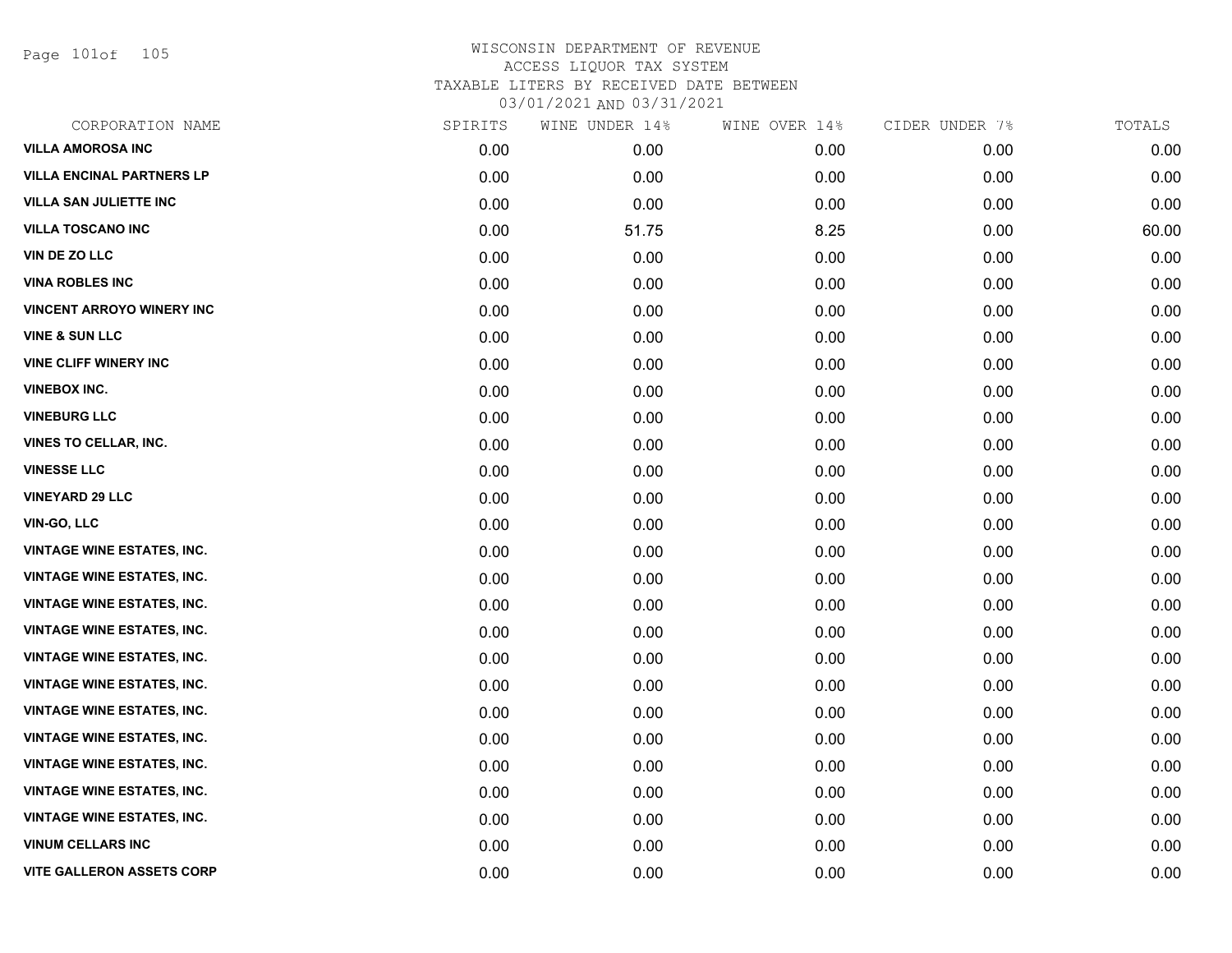Page 102of 105

| CORPORATION NAME                                   | SPIRITS | WINE UNDER 14% | WINE OVER 14% | CIDER UNDER 7% | TOTALS |
|----------------------------------------------------|---------|----------------|---------------|----------------|--------|
| <b>VON KLAUS WINERY LLC</b>                        | 0.00    | 0.00           | 0.00          | 0.00           | 0.00   |
| VON STIEHL WINERY LTD.                             | 0.00    | 0.00           | 0.00          | 0.00           | 0.00   |
| W G BEST WEINKELLEREI INC                          | 0.00    | 0.00           | 0.00          | 0.00           | 0.00   |
| <b>W J DEUTSCH &amp; SONS LTD</b>                  | 0.00    | 0.00           | 0.00          | 0.00           | 0.00   |
| <b>W. HOGUE VINEYARDS</b>                          | 0.00    | 0.00           | 0.00          | 0.00           | 0.00   |
| <b>WAGNER WINERY LLC</b>                           | 0.00    | 0.00           | 0.00          | 0.00           | 0.00   |
| <b>WAITS-MAST FAMILY CELLARS LLC</b>               | 0.00    | 0.00           | 0.00          | 0.00           | 0.00   |
| <b>WALTER HANSEL WINERY &amp; VINEYARD LLC</b>     | 0.00    | 0.00           | 0.00          | 0.00           | 0.00   |
| <b>WASHINGTON VINTNERS LLC</b>                     | 0.00    | 0.00           | 0.00          | 0.00           | 0.00   |
| <b>WAYFARER LLC</b>                                | 0.00    | 0.00           | 0.00          | 0.00           | 0.00   |
| <b>WEIBEL INCORPORATED</b>                         | 0.00    | 0.00           | 0.00          | 0.00           | 0.00   |
| <b>WENTE BROS</b>                                  | 0.00    | 0.00           | 0.00          | 0.00           | 0.00   |
| <b>WEST COAST WINE PARTNERS LLC</b>                | 0.00    | 0.00           | 0.00          | 0.00           | 0.00   |
| <b>WEST PRAIRIE WINERY LLC</b>                     | 0.00    | 0.00           | 0.00          | 0.00           | 0.00   |
| <b>WESTFALL WINERY LLC</b>                         | 0.00    | 0.00           | 0.00          | 0.00           | 0.00   |
| <b>WESTPORT WINERY LLC</b>                         | 0.00    | 0.00           | 0.00          | 0.00           | 0.00   |
| <b>WESTSIDE WINERY INC</b>                         | 0.00    | 0.00           | 0.00          | 0.00           | 0.00   |
| <b>WHEELER WINERY INC</b>                          | 0.00    | 0.00           | 0.00          | 0.00           | 0.00   |
| <b>WHETSTONE WINE CELLARS LLC</b>                  | 0.00    | 0.00           | 0.00          | 0.00           | 0.00   |
| <b>WHISPERING BLUFFS VINEYARD &amp; WINERY LTD</b> | 0.00    | 0.00           | 0.00          | 0.00           | 0.00   |
| <b>WHITE BEAR SPIRITS LLC</b>                      | 0.00    | 0.00           | 0.00          | 0.00           | 0.00   |
| WHITE OAK VINEYARDS & WINERY LLC                   | 0.00    | 0.00           | 0.00          | 0.00           | 0.00   |
| <b>WHITE WINTER WINERY INC</b>                     | 0.00    | 0.00           | 0.00          | 0.00           | 0.00   |
| <b>WIENS CELLARS LLC</b>                           | 0.00    | 0.00           | 0.00          | 0.00           | 0.00   |
| <b>WILD EPITOME LLC</b>                            | 0.00    | 0.00           | 0.00          | 0.00           | 0.00   |
| <b>WILD HARE LLC</b>                               | 0.00    | 0.00           | 0.00          | 0.00           | 0.00   |
| <b>WILD HILLS WINERY LLC</b>                       | 0.00    | 0.00           | 0.00          | 0.00           | 0.00   |
| <b>WILDEROTTER WINERY LLC</b>                      | 0.00    | 0.00           | 0.00          | 0.00           | 0.00   |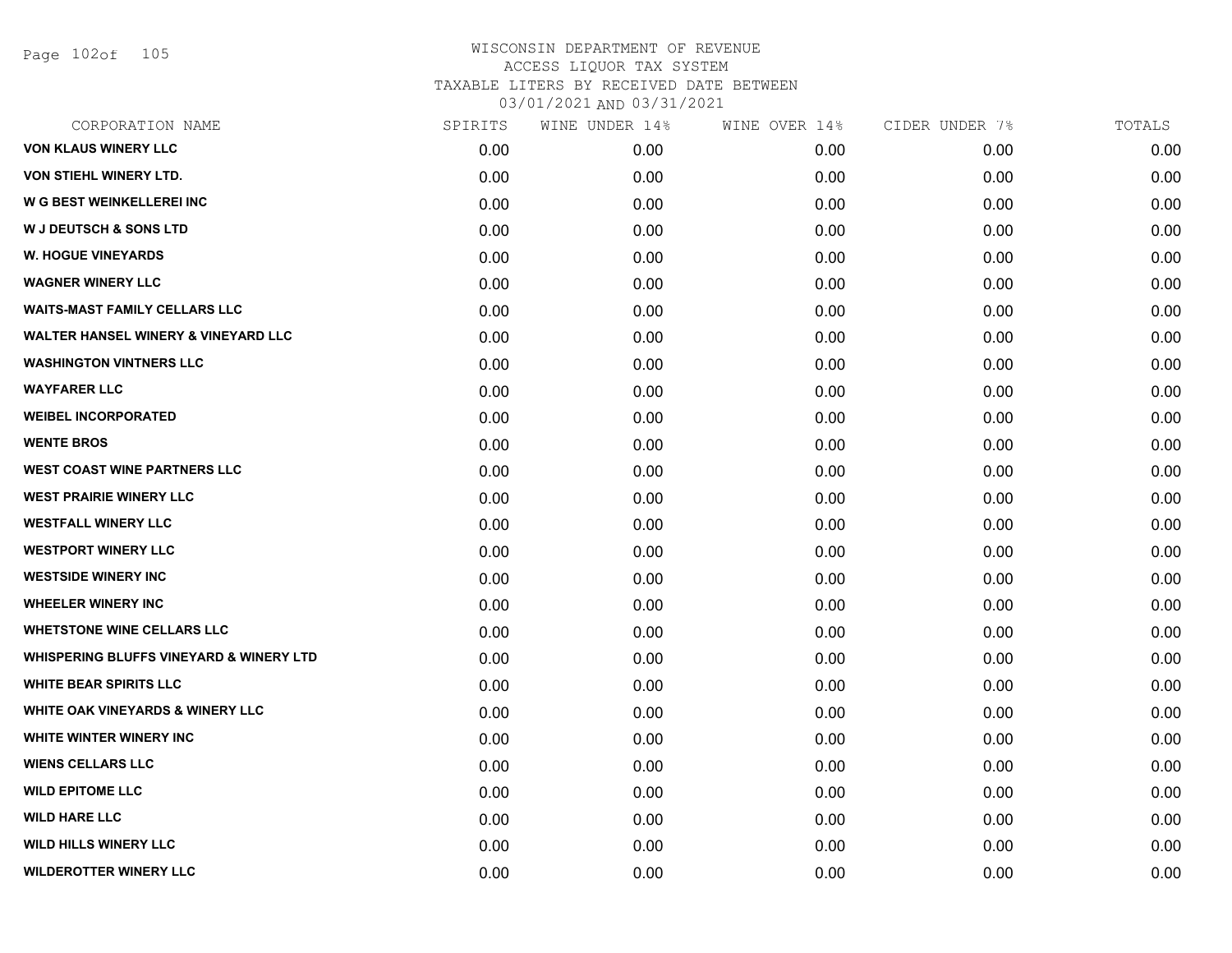Page 103of 105

| CORPORATION NAME                               | SPIRITS | WINE UNDER 14% | WINE OVER 14% | CIDER UNDER 7% | TOTALS |
|------------------------------------------------|---------|----------------|---------------|----------------|--------|
| <b>WILLAMETTE VALLEY VINEYARDS INC</b>         | 0.00    | 0.00           | 0.00          | 0.00           | 0.00   |
| <b>WILLIAM F BLUHM</b>                         | 0.00    | 0.00           | 0.00          | 0.00           | 0.00   |
| <b>WILLIAM MOSBY</b>                           | 0.00    | 0.00           | 0.00          | 0.00           | 0.00   |
| <b>WILLIAM PRICE III</b>                       | 0.00    | 0.00           | 0.00          | 0.00           | 0.00   |
| <b>WILLIAMS &amp; SELYEM LLC</b>               | 0.00    | 0.00           | 0.00          | 0.00           | 0.00   |
| <b>WILRONA LLC</b>                             | 0.00    | 0.00           | 0.00          | 0.00           | 0.00   |
| <b>WILSON CREEK WINERY &amp; VINEYARDS INC</b> | 0.00    | 0.00           | 0.00          | 0.00           | 0.00   |
| <b>WINDERLEA WINE COMPANY LLC</b>              | 0.00    | 0.00           | 0.00          | 0.00           | 0.00   |
| <b>WINDWARD VINEYARD LLC</b>                   | 0.00    | 0.00           | 0.00          | 0.00           | 0.00   |
| <b>WINE BY JOE LLC</b>                         | 0.00    | 0.00           | 0.00          | 0.00           | 0.00   |
| <b>WINE COUNTRY CONNECTION LLC</b>             | 0.00    | 0.00           | 0.00          | 0.00           | 0.00   |
| <b>WINE EXPEDITE</b>                           | 0.00    | 0.00           | 0.00          | 0.00           | 0.00   |
| <b>WINE HOOLIGANS LLC</b>                      | 0.00    | 0.00           | 0.00          | 0.00           | 0.00   |
| WINE OF THE MONTH CLUB, INC.                   | 0.00    | 0.00           | 0.00          | 0.00           | 0.00   |
| <b>WINE ROAD VINTNERS LLC</b>                  | 0.00    | 0.00           | 0.00          | 0.00           | 0.00   |
| <b>WINE.COM OF TEXAS LLC</b>                   | 0.00    | 0.00           | 0.00          | 0.00           | 0.00   |
| <b>WINERY AT BLACK STAR FARMS LLC</b>          | 0.00    | 0.00           | 0.00          | 0.00           | 0.00   |
| <b>WINERY EXCHANGE, INC.</b>                   | 0.00    | 0.00           | 0.00          | 0.00           | 0.00   |
| <b>WINERY FULFILLMENT SERVICES LLC</b>         | 0.00    | 0.00           | 0.00          | 0.00           | 0.00   |
| <b>WINESELLERS DIRECT LLC</b>                  | 0.00    | 0.00           | 0.00          | 0.00           | 0.00   |
| <b>WINESITTER BREWHOUSE LLC</b>                | 0.00    | 0.00           | 0.00          | 0.00           | 0.00   |
| <b>WINSIDE USA INC</b>                         | 0.00    | 0.00           | 0.00          | 0.00           | 0.00   |
| <b>WOLFF VINEYARD LLC</b>                      | 0.00    | 0.00           | 0.00          | 0.00           | 0.00   |
| <b>WOLFFER ESTATE VINEYARDS INC</b>            | 0.00    | 0.00           | 0.00          | 0.00           | 0.00   |
| <b>WOLLERSHEIM WINERY, INC.</b>                | 0.00    | 0.00           | 0.00          | 0.00           | 0.00   |
| <b>WOLLERSHEIM WINERY, INC.</b>                | 0.00    | 0.00           | 0.00          | 0.00           | 0.00   |
| <b>WOODWARD CANYON WINERY INC</b>              | 0.00    | 0.00           | 0.00          | 0.00           | 0.00   |
| WORLD OF WINE, LTD                             | 0.00    | 0.00           | 0.00          | 0.00           | 0.00   |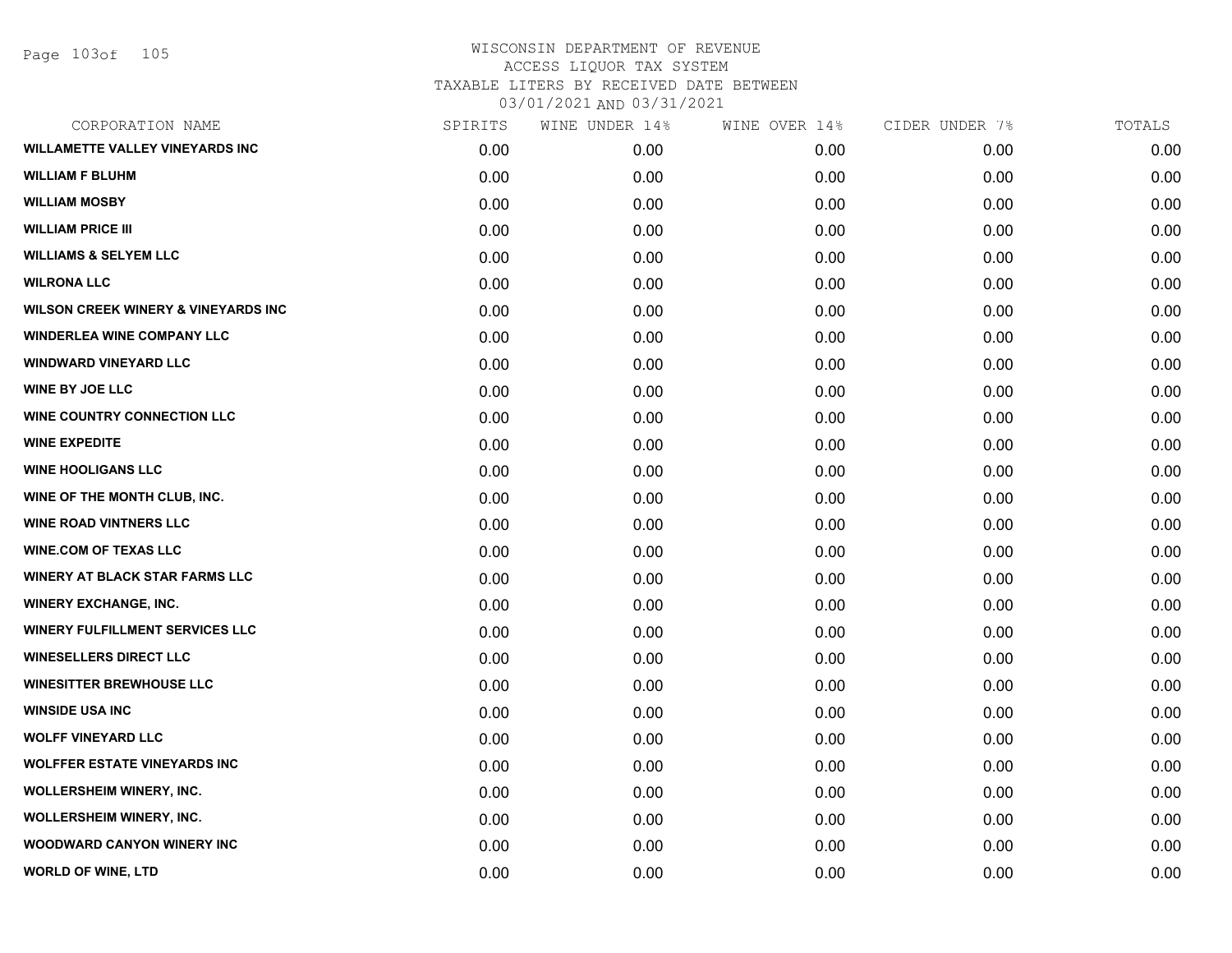Page 104of 105

| CORPORATION NAME             | SPIRITS | WINE UNDER 14% | WINE OVER 14% | CIDER UNDER 7% | TOTALS   |
|------------------------------|---------|----------------|---------------|----------------|----------|
| <b>WYLIE-YOUNG, LLC</b>      | 0.00    | 0.00           | 0.00          | 0.00           | 0.00     |
| <b>YIANNIS CHOUTRIS</b>      | 0.00    | 0.00           | 0.00          | 0.00           | 0.00     |
| YORKVILLE CELLARS INC        | 0.00    | 0.00           | 0.00          | 0.00           | 0.00     |
| <b>ZD WINES LLC</b>          | 0.00    | 0.00           | 0.00          | 0.00           | 0.00     |
| <b>ZERO LINK MARKETS INC</b> | 0.00    | 0.00           | 0.00          | 0.00           | 0.00     |
| TOTAL LITERS FOR 3/31/2021   | 0.00    | 2,944.26       | .256.38       | 0.00           | 4,200.64 |